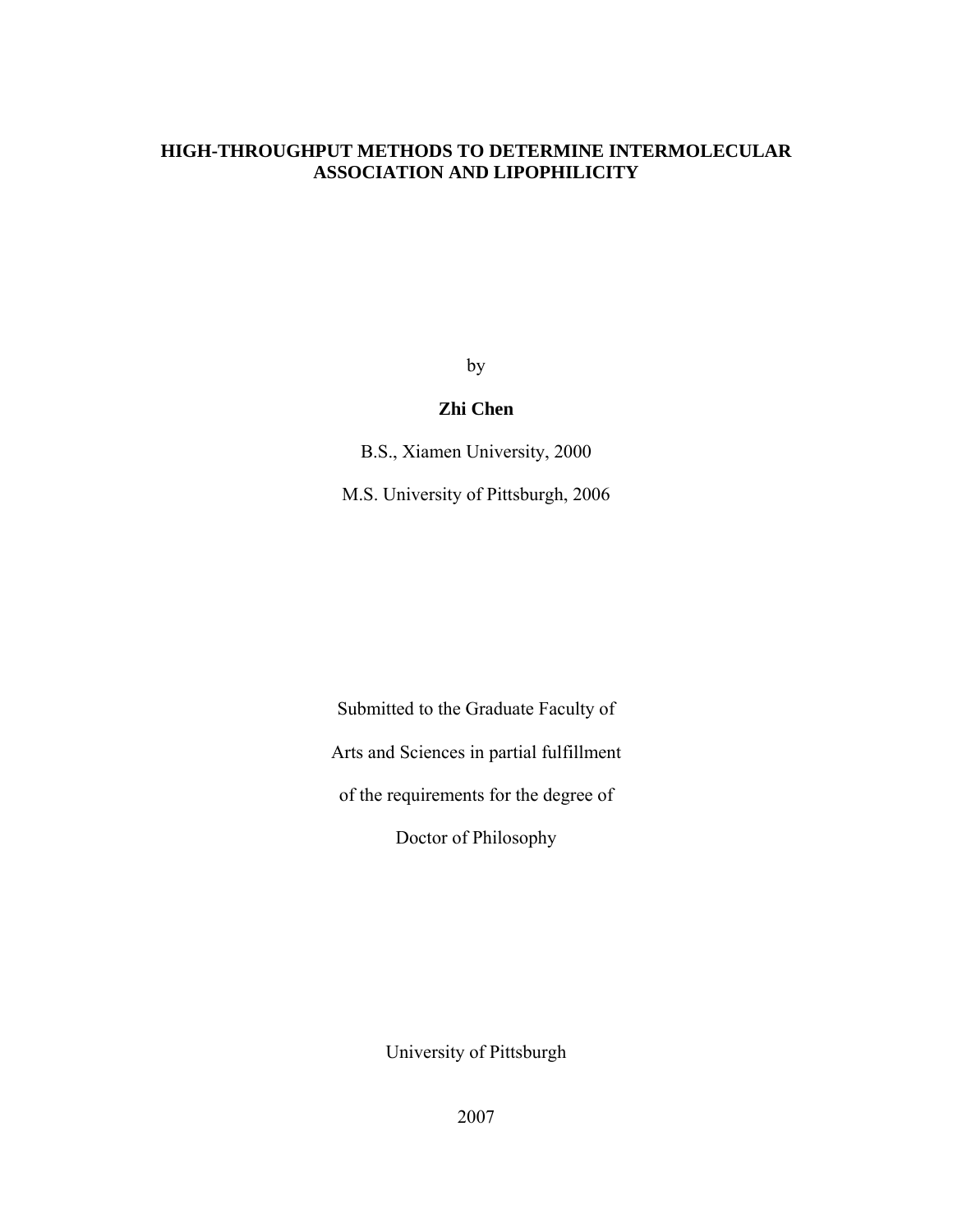# UNIVERSITY OF PITTSBURGH

# FACULTY OF ARTS AND SCIENCES

This dissertation was presented

by

Zhi Chen

It was defended on

April 23, 2007

and approved by

Stephen G. Weber, Professor, Department of Chemistry

Shigeru Amemiya, Assistant Professor, Department of Chemistry

Stephane Petoud, Assistant Professor, Department of Chemistry

Billy Day, Professor, Department of Pharmaceutical Sciences

Dissertation Advisor: Stephen G. Weber, Professor, Department of Chemistry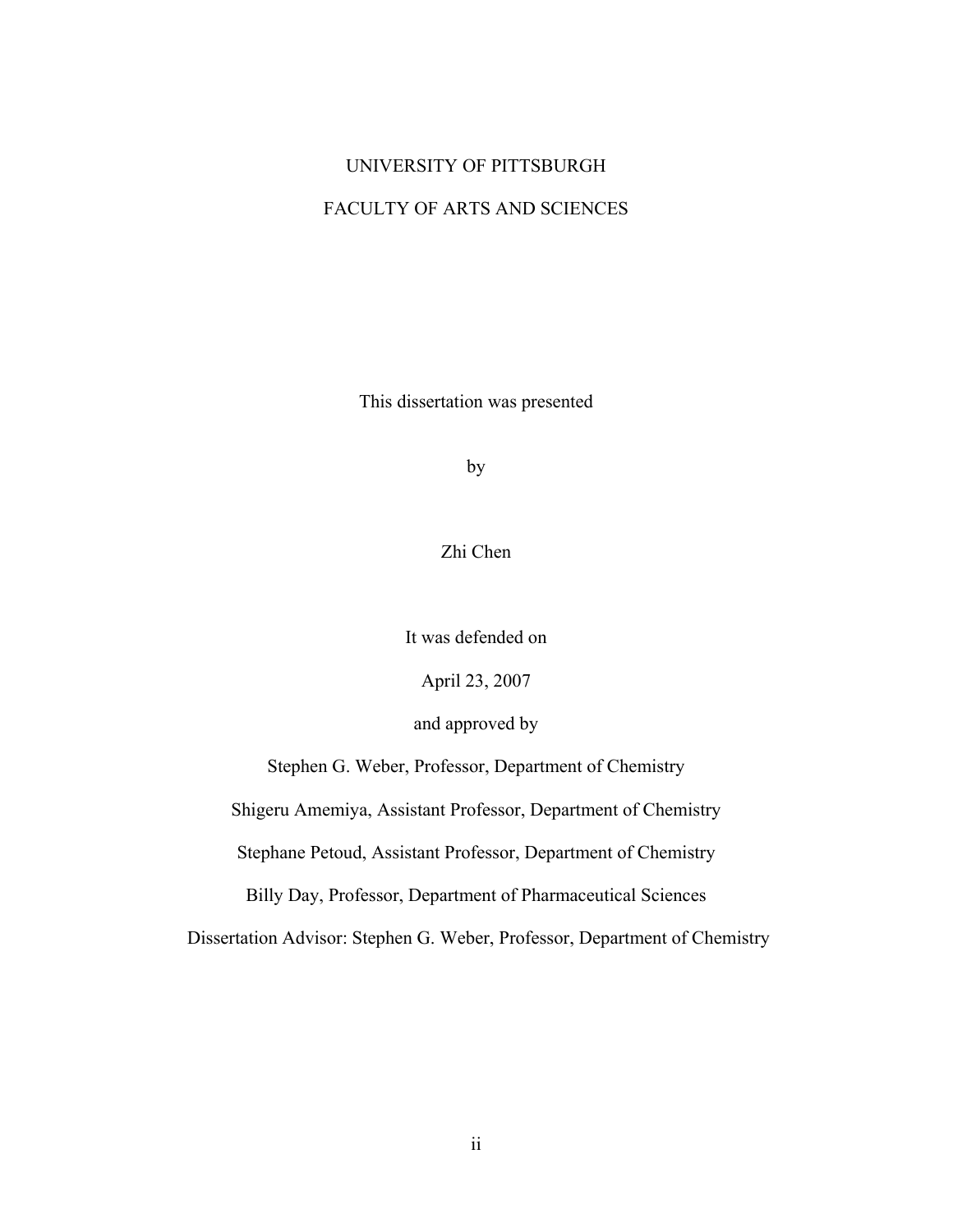Copyright © by Zhi Chen

2007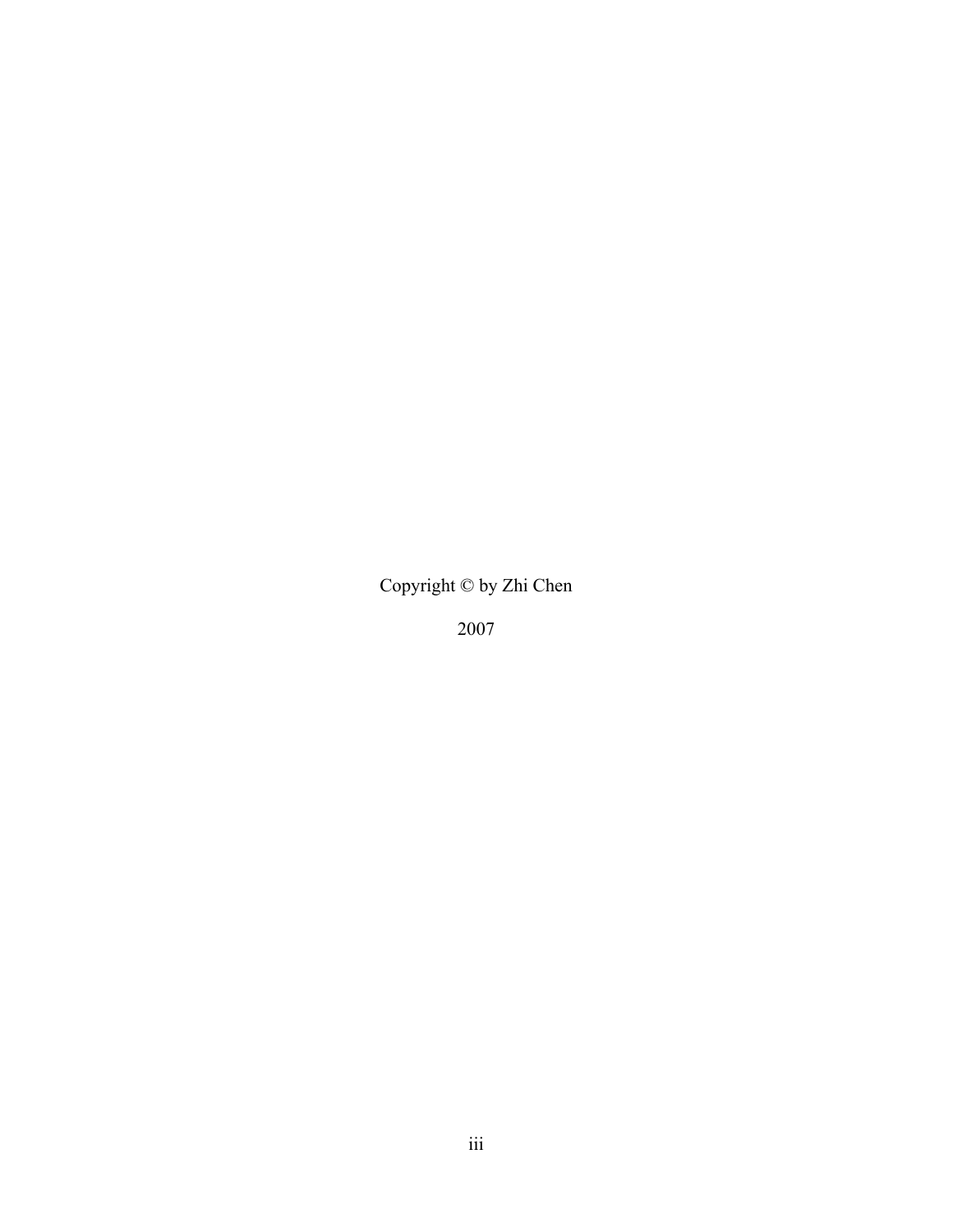# **HIGH-THROUGHPUT METHODS TO DETERMINE INTERMOLECULAR ASSOCIATION AND LIPOPHILICITY**

#### ZHI CHEN, PhD

University of Pittsburgh, 2007

Noncovalent intermolecular associations are omnipresent in chemical and biochemical systems. Binding constants provide a fundamental measure of the affinity of a solute to a ligand; hence their determination has been an important step in describing and understanding molecular interactions. A high-throughput method based on the concept of phase distribution has been developed to determine binding constants. The solute distribution coefficients between a polymer phase and an aqueous phase are measured in a 96-well format, in the presence and absence of the ligand in one of the two phases. Binding constants are then calculated through linear or nonlinear fitting analyses. The polymer is plasticized poly(vinyl chloride). This high-throughput approach has been employed in several applications. In the first one, the partition ratios (no ligand in either phase) of neutral solutes have been correlated with their lipophilicities (octanol-water partition coefficients). The established linear correlation between their logarithmic values can be used as a calibration curve to predict the lipophilicity of compounds with unknown lipophilicity values. The p*K*a value of a charged compound and the distribution coefficient of the ionic form can also be determined by this approach. In the second application, binding constants in the film phase have been determined for the fast evaluation of enantioselectivity of potential chiral selectors. The technique identified one chiral selector for the target econazole from a small library of twelve cyclopropyl dipeptide isosteres. Compared to other screening approaches, this protocol does not require the covalent attachment of either the target of the selector candidate hence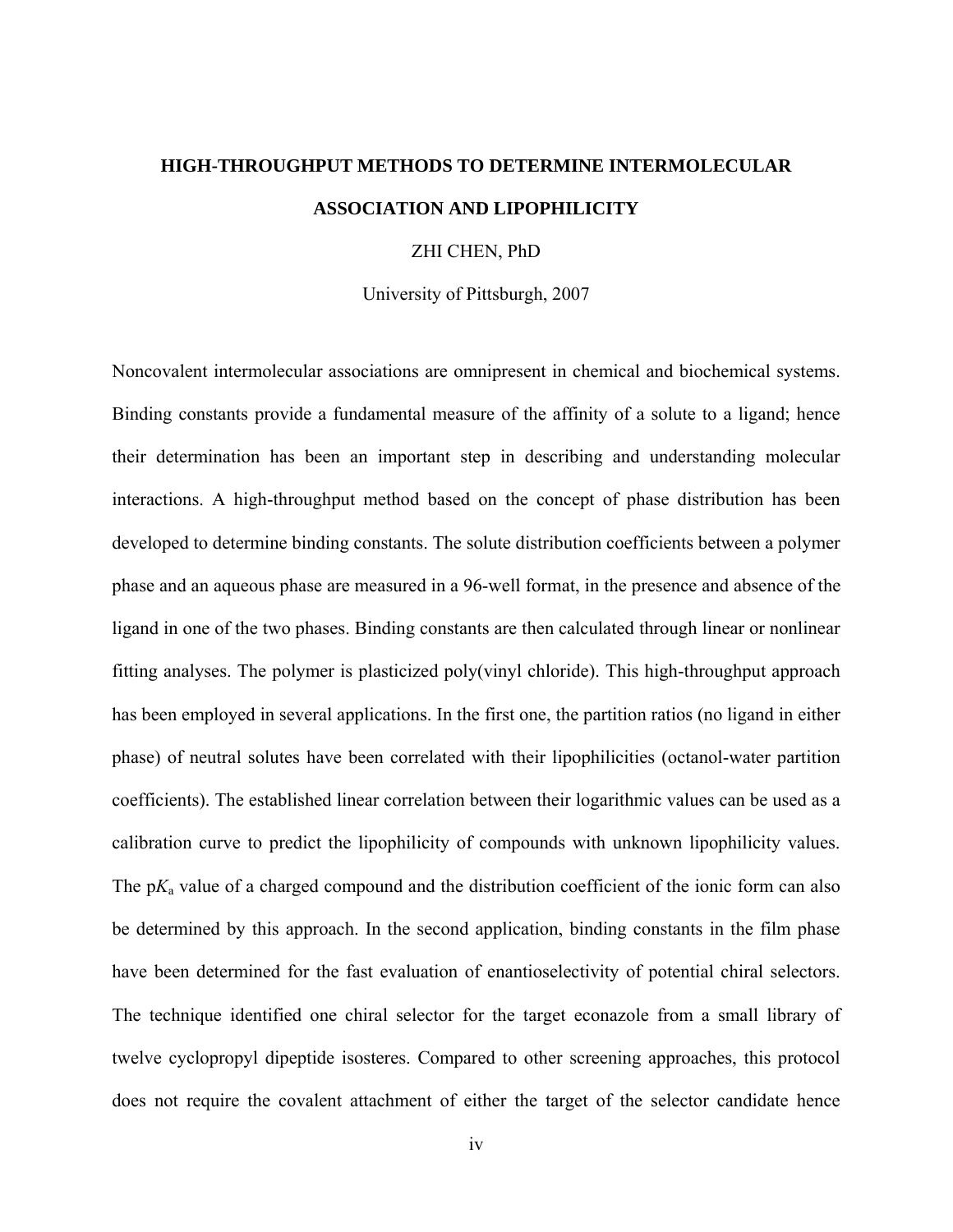decreases the time and labor required for screening. In addition, the amount of the potential chiral selector (~100 *µ*g) needed is significantly reduced. Similarly, intermolecular association can be determined in the aqueous phase. In the last application, binding constants of drugcyclodextrin complex formation have been measured at various cyclodextrin concentration and pH conditions with various cyclodextrins. Again, high throughput and low mass requirement are advantages of the method.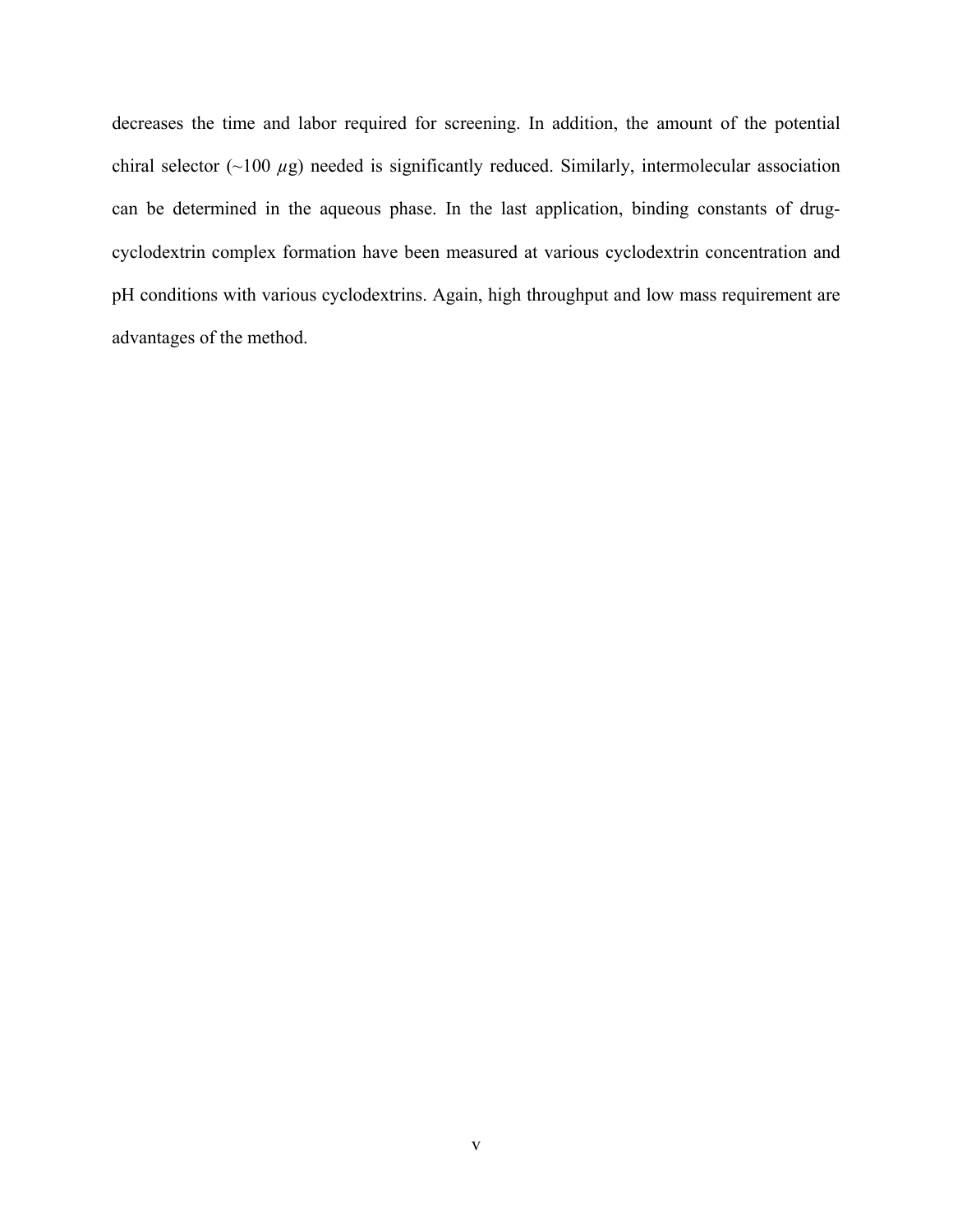# **TABLE OF CONTENTS**

| 1.0 |     |         |                                                             |  |
|-----|-----|---------|-------------------------------------------------------------|--|
|     | 1.1 |         | <b>METHODS FOR THE DETERMINATION OF BINDING CONSTANTS 1</b> |  |
|     |     | 1.1.1   |                                                             |  |
|     |     | 1.1.2   |                                                             |  |
|     |     | 1.1.2.1 |                                                             |  |
|     |     | 1.1.2.2 |                                                             |  |
|     |     | 1.1.2.3 |                                                             |  |
|     |     | 1.1.3   |                                                             |  |
|     |     | 1.1.4   |                                                             |  |
|     | 1.2 |         |                                                             |  |
|     | 1.3 |         |                                                             |  |
|     | 1.4 |         |                                                             |  |
| 2.0 |     |         | A HIGH-THROUGHPUT METHOD FOR LIPOPHILICITY MEASUREMENT 33   |  |
|     | 2.1 |         |                                                             |  |
|     | 2.2 |         |                                                             |  |
|     | 2.3 |         |                                                             |  |
|     | 2.4 |         |                                                             |  |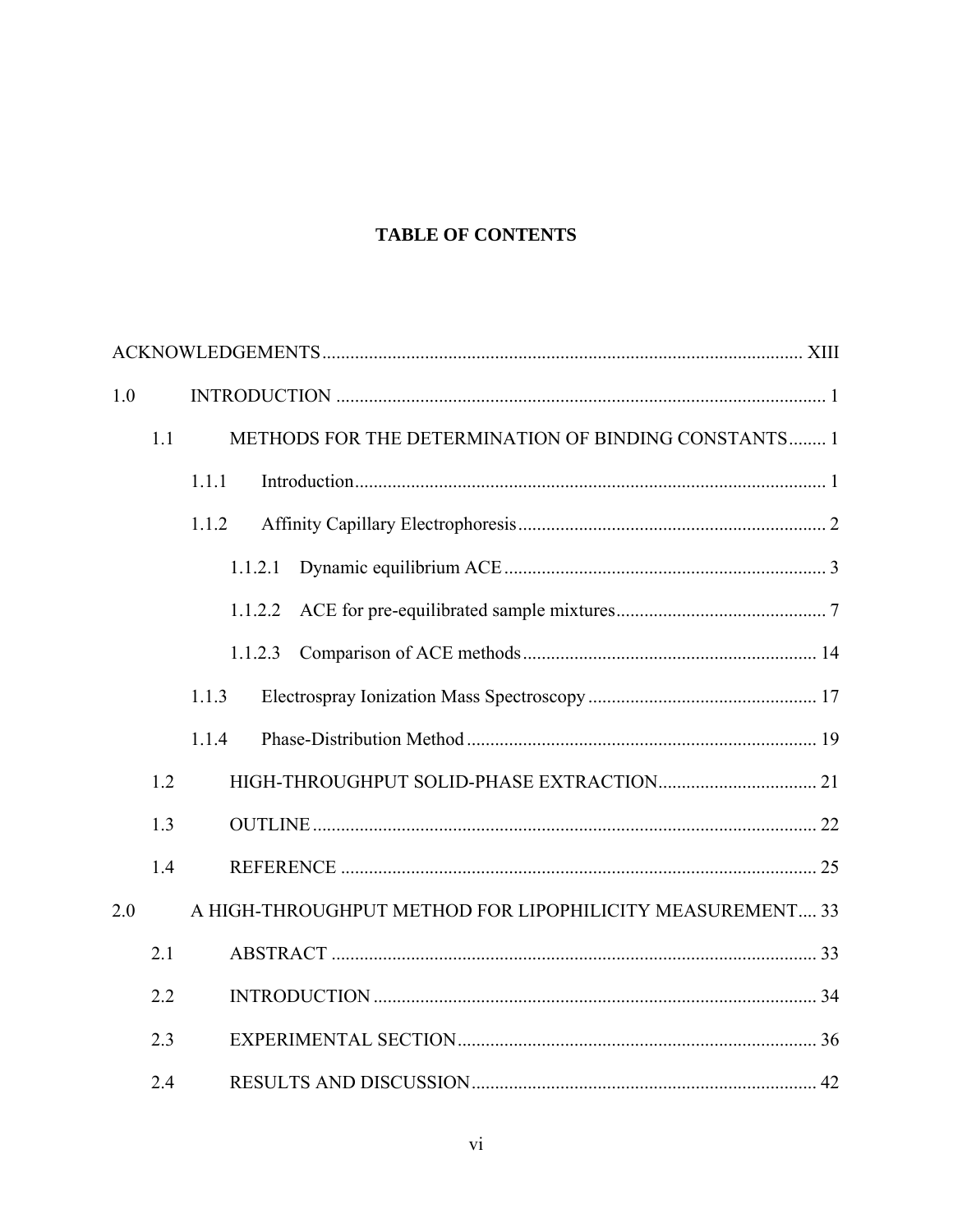|     | 2.5 |                                                        |  |
|-----|-----|--------------------------------------------------------|--|
|     | 2.6 |                                                        |  |
| 3.0 |     | A SCREENING METHOD FOR CHIRAL SELECTORS THAT DOES NOT  |  |
|     |     |                                                        |  |
|     | 3.1 |                                                        |  |
|     | 3.2 |                                                        |  |
|     | 3.3 |                                                        |  |
|     | 3.4 |                                                        |  |
|     | 3.5 |                                                        |  |
|     | 3.6 |                                                        |  |
| 4.0 |     | HIGH-THROUGHPUT PHASE-DISTRIBUTION METHOD TO DETERMINE |  |
|     |     |                                                        |  |
|     | 4.1 |                                                        |  |
|     | 4.2 |                                                        |  |
|     | 4.3 |                                                        |  |
|     | 4.4 |                                                        |  |
|     | 4.5 |                                                        |  |
|     | 4.6 |                                                        |  |
|     |     |                                                        |  |
|     |     |                                                        |  |
|     |     |                                                        |  |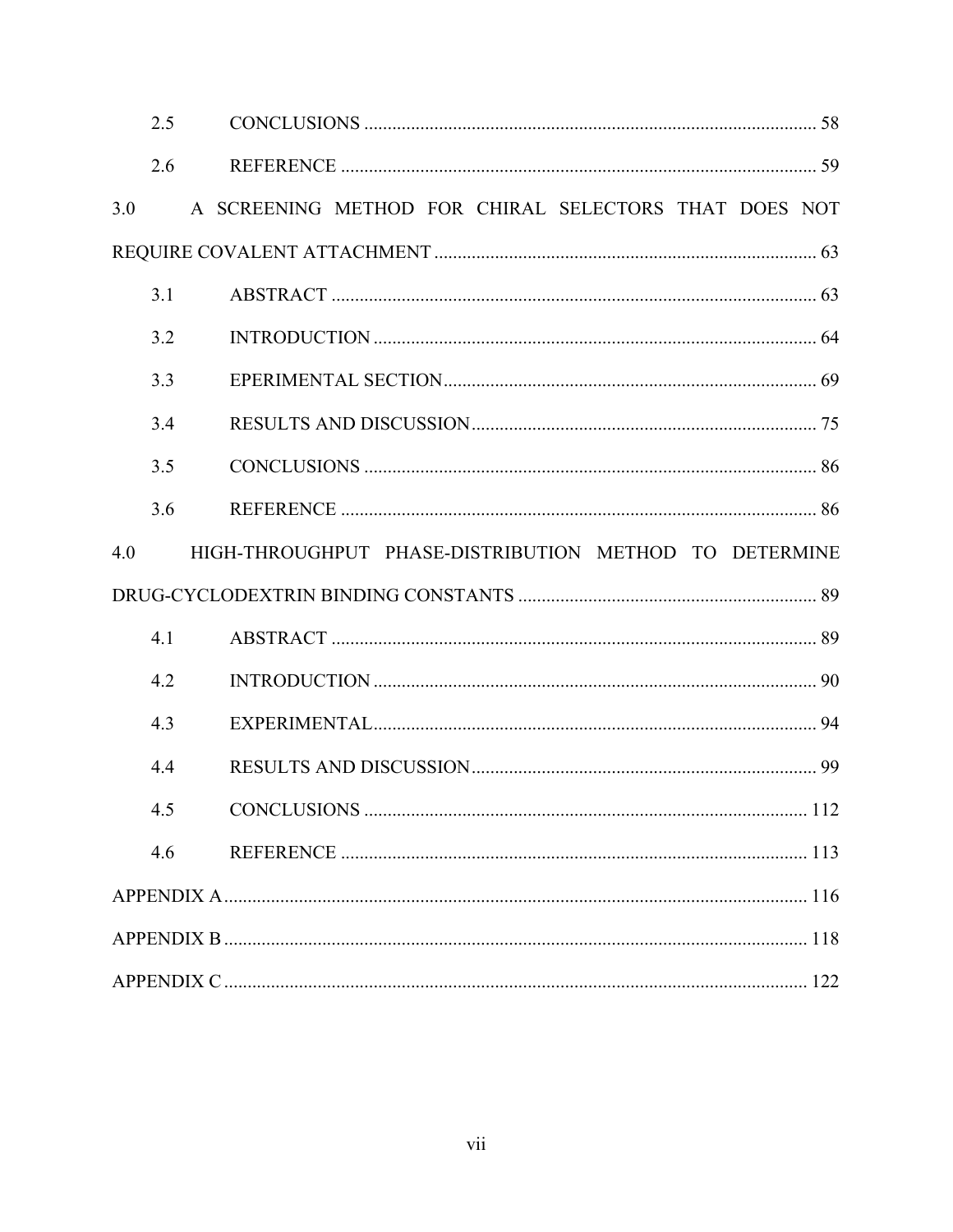# **LIST OF TABLES**

| Table 1.1. Equations used in ACE and variances in the transformed $y$ for the different calculation |
|-----------------------------------------------------------------------------------------------------|
|                                                                                                     |
|                                                                                                     |
|                                                                                                     |
|                                                                                                     |
| Table 3.1. Layout of TFAE dispensed in the 96-well microplate for the validation (plates 1-3). 71   |
|                                                                                                     |
| Table 3.3. Layout of the selector candidates in the 96-well microplate for the screening            |
|                                                                                                     |
| Table 3.4. Layout of the target solutions in the 96-well microplate for the screening application.  |
|                                                                                                     |
| Table 3.5. Values of $K_p$ for DNBPG going from PVC/DOS (1:1 w/w) film phase to 10 mM HCl           |
|                                                                                                     |
|                                                                                                     |
|                                                                                                     |
|                                                                                                     |
|                                                                                                     |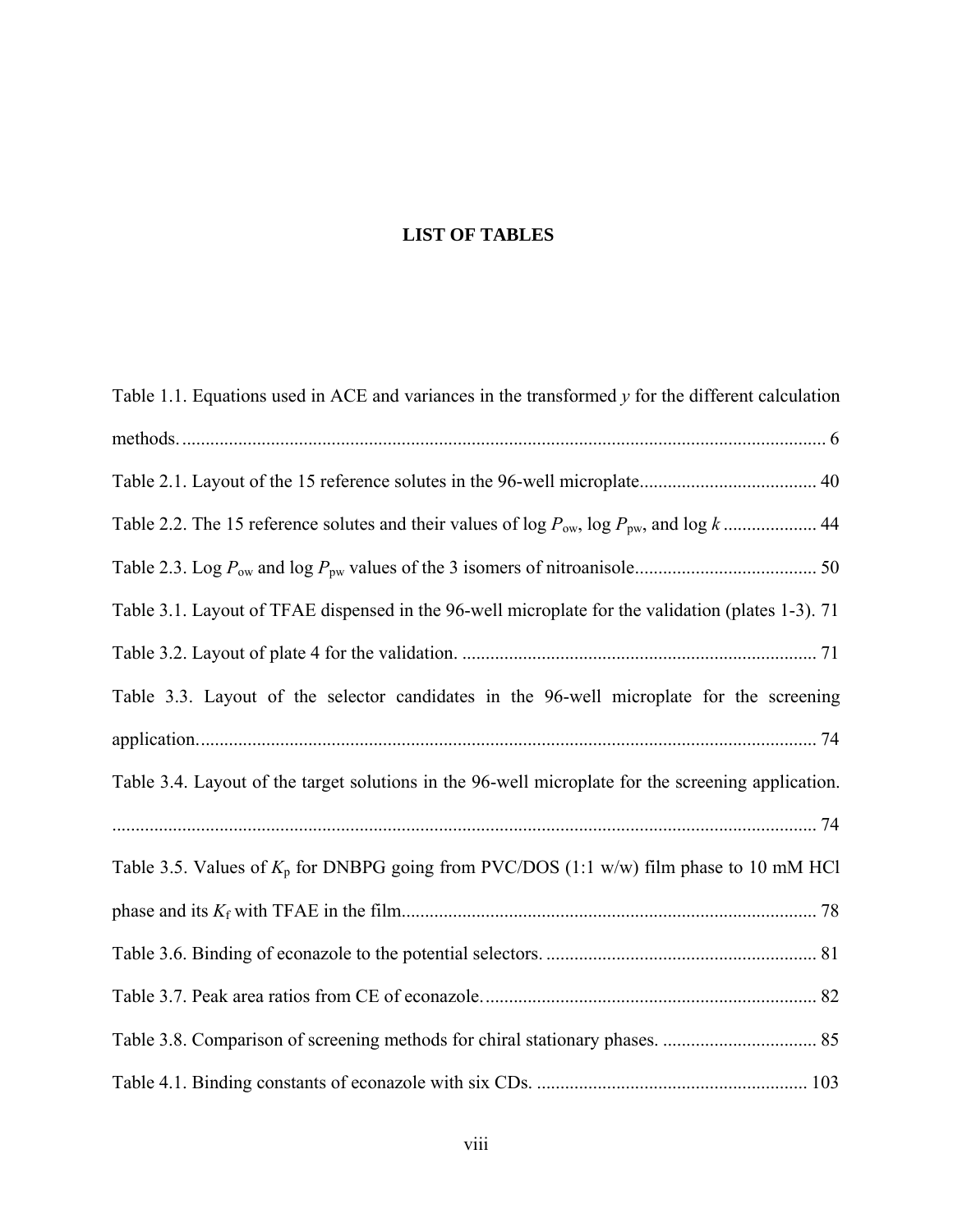| Table 4.2. Binding constants of econazole and miconazole with $HP$ - $\beta$ -CD at various drug |  |
|--------------------------------------------------------------------------------------------------|--|
|                                                                                                  |  |
| Table 4.3. Binding constants of econazole with HP-β-CD at various pH conditions 108              |  |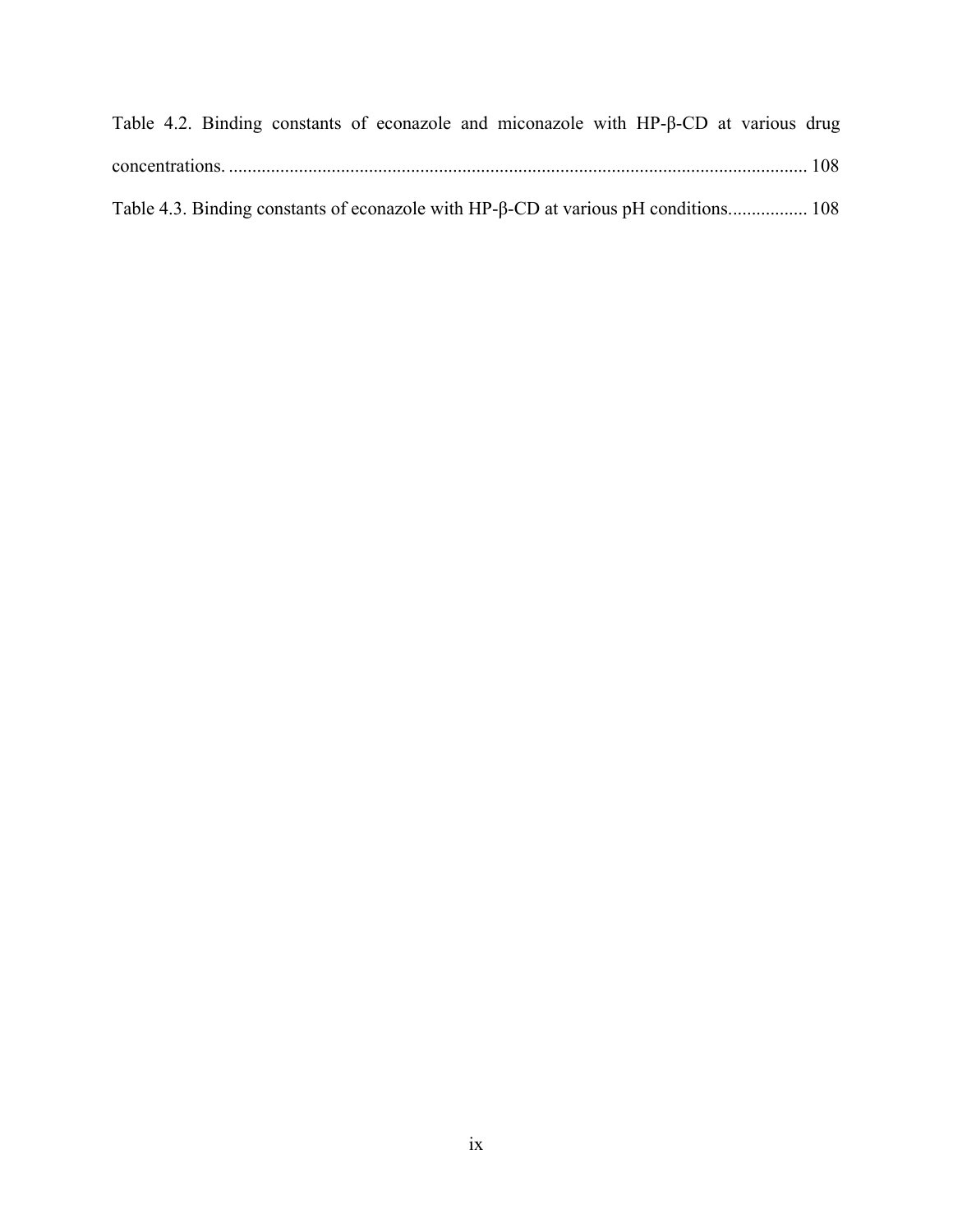# **LIST OF FIGURES**

| Figure 1.1. Simulated electropherograms of the methods: (A) mobility-shift ACE (HD); (B) VP                             |
|-------------------------------------------------------------------------------------------------------------------------|
|                                                                                                                         |
| Figure 1.2. Schematic representation of frontal analysis with capillary electrophoresis 10                              |
|                                                                                                                         |
| Figure 1.4. Experimental NECEEM electropherogram for the interaction between fluorescently                              |
|                                                                                                                         |
| Figure 1.5. General procedure of the high-throughput method to determine intermolecular                                 |
|                                                                                                                         |
|                                                                                                                         |
| Figure 2.2. Kinetic UV absorbance of solutes in the aqueous phase during the partition                                  |
|                                                                                                                         |
|                                                                                                                         |
| Figure 2.4. Hydrogen bond acidity $(\alpha_2^H)$ and basicity $(\beta_2^H)$ map of the 15 reference solutes 46          |
|                                                                                                                         |
| Figure 2.6. Linear correlation of the log $P_{\text{pw}}$ and log $P_{\text{ow}}$ values versus the number of methylene |
|                                                                                                                         |
|                                                                                                                         |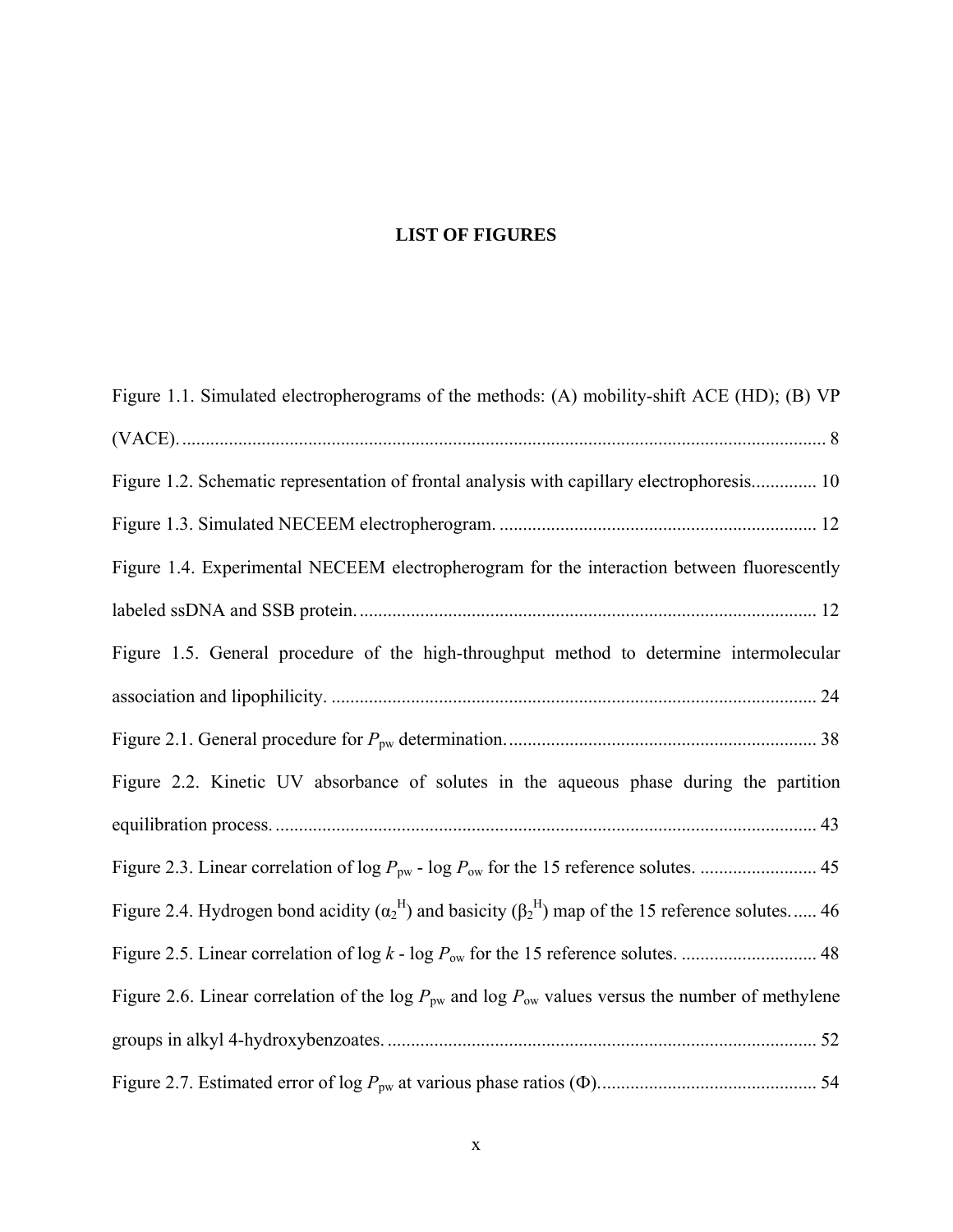| (DNBPG; 1), $2,2,2$ -trifluoro-1- $(9-$<br>3.2. $N-(3,5\text{-dinitrobenzoyl})$ phenylglycine<br>Figure |  |
|---------------------------------------------------------------------------------------------------------|--|
|                                                                                                         |  |
| Figure 3.3. Kinetic UV absorbance of $(R)$ -DNBPG in the aqueous phase during the distribution          |  |
|                                                                                                         |  |
| Figure 3.4. Effect of TFAE concentration in the film phase on DNBPG equilibrium                         |  |
|                                                                                                         |  |
|                                                                                                         |  |
|                                                                                                         |  |
|                                                                                                         |  |
|                                                                                                         |  |
| Figure 4.3. HPLC peak area of econazole in the aqueous phase during the distribution                    |  |
|                                                                                                         |  |
| Figure 4.4. Effect of CD concentration on econazole equilibrium concentration in the aqueous            |  |
|                                                                                                         |  |
|                                                                                                         |  |
| Figure 4.6. ESI-MS spectrum of DM- $\beta$ -CD (10% w/v) and econazole after distribution               |  |
|                                                                                                         |  |
| Figure 4.7. Effect of HP- $\beta$ -CD concentration on econazole equilibrium concentration in the       |  |
|                                                                                                         |  |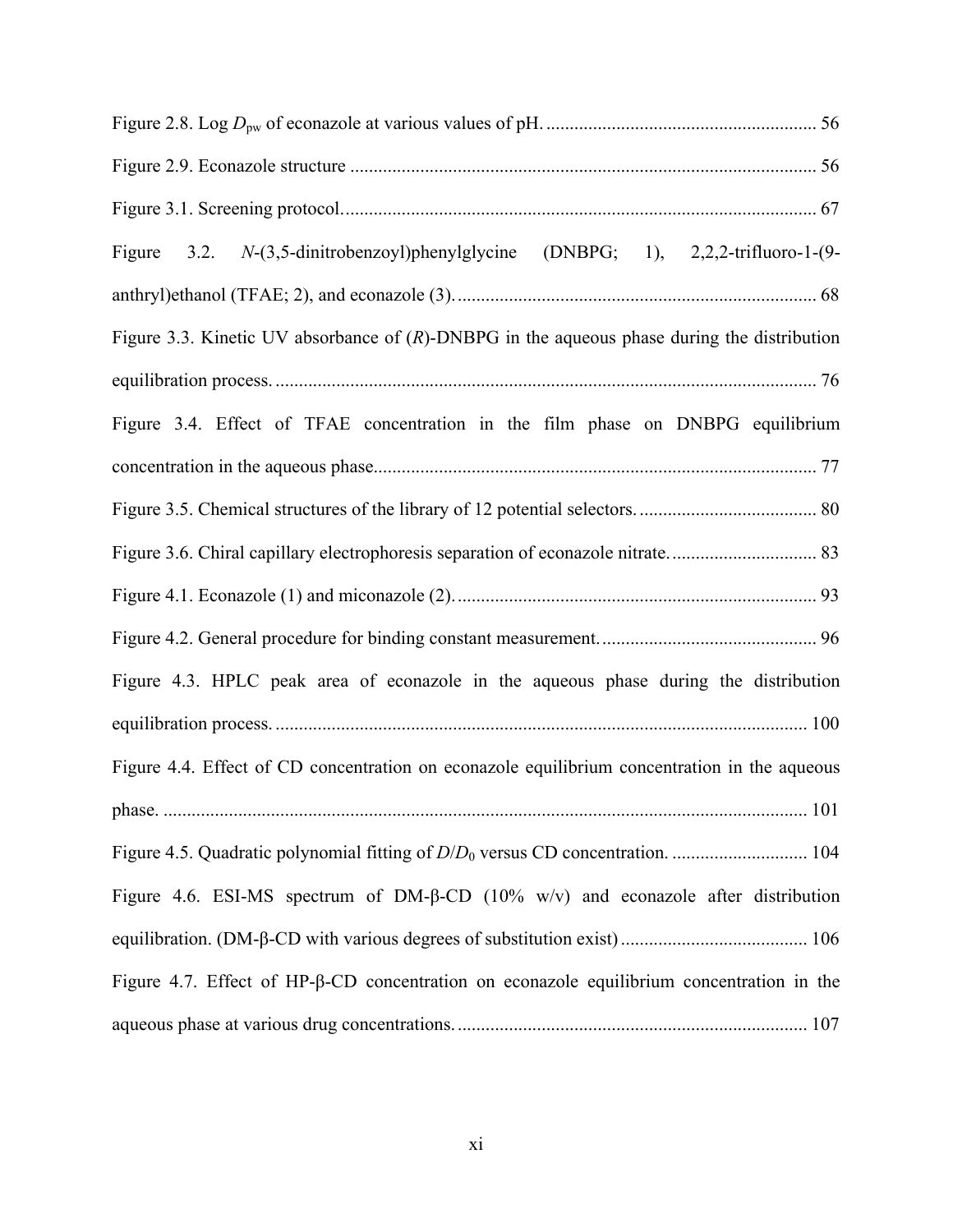| Figure 4.8. Effect of HP-β-CD concentration on econazole and miconazole (mixed) equilibrium       |  |
|---------------------------------------------------------------------------------------------------|--|
|                                                                                                   |  |
| Figure 4.9. Effect of HP- $\beta$ -CD concentration on econazole equilibrium concentration in the |  |
|                                                                                                   |  |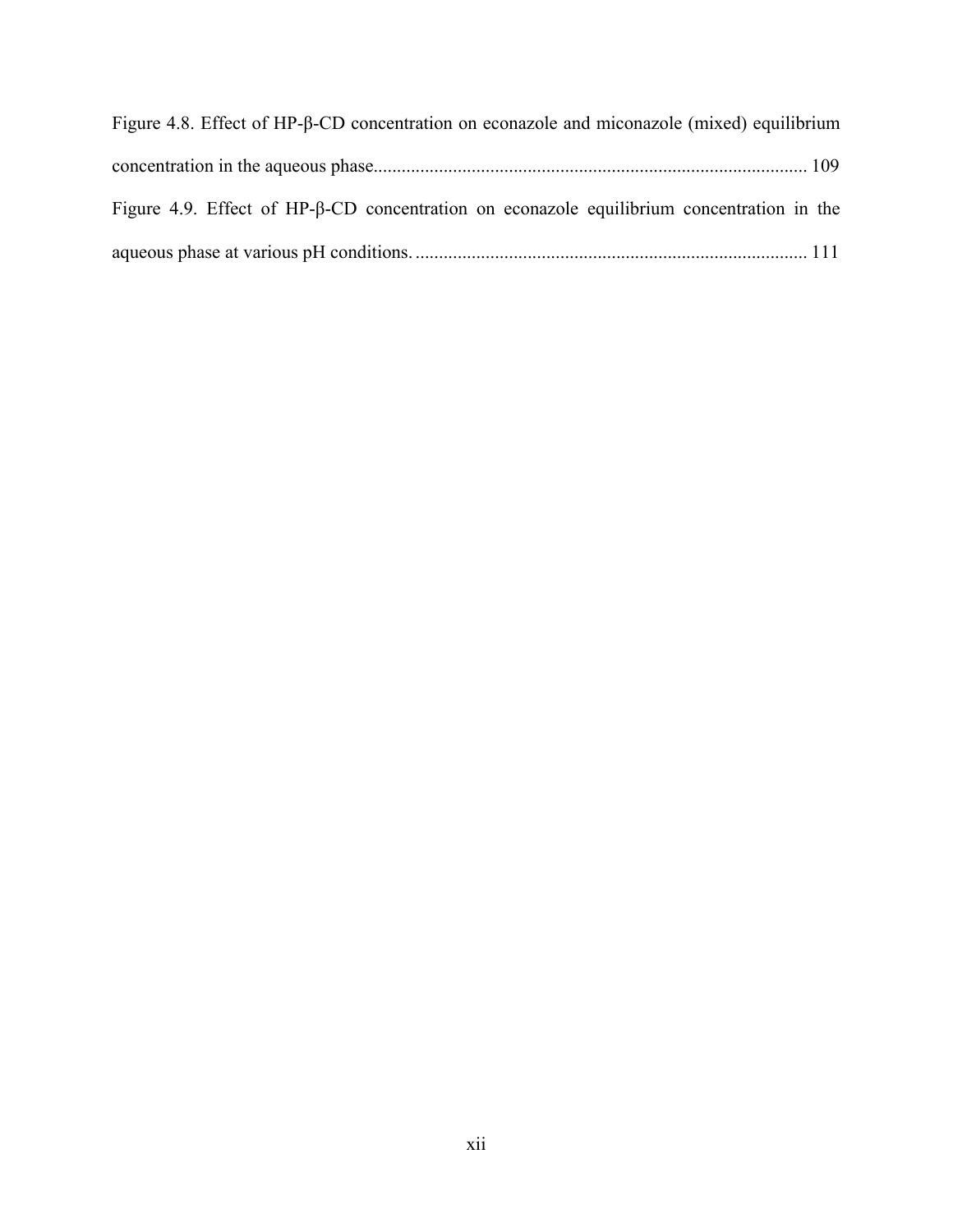#### **ACKNOWLEDGEMENTS**

<span id="page-12-0"></span>"Pursue excellence; strive for perfection." – Mr. Tan Kae-Kee

First and foremost, I would like to thank my research advisor, Prof. Stephen G. Weber. It was a great and pleasant experience to work with him and learn from him. With his vast knowledge of science, he has always provided me with proper guidance and valuable advice and for that I am eternally grateful.

Scientific research is inherently collaborative. I would like to thank Prof. Peter Wipf and Dr. Stefan Werner for providing me with chemical libraries to discover. I am also thankful to members of my research group for their helpful discussions and kind spirits.

The supporting cast in the Chemistry Department is fantastic. I would like to express my special acknowledgement to Dr. Kasi Somayajula, former director of the Mass Spectrometry Lab. I have worked with him to operate the facility and gained my expertise in mass spectrometry through that experience.

I am eternally indebted to my parents and sister for their support and encouragement throughout this endeavor. Lastly, I would like to thank my girlfriend, Xiaoping, for her continuous loving support.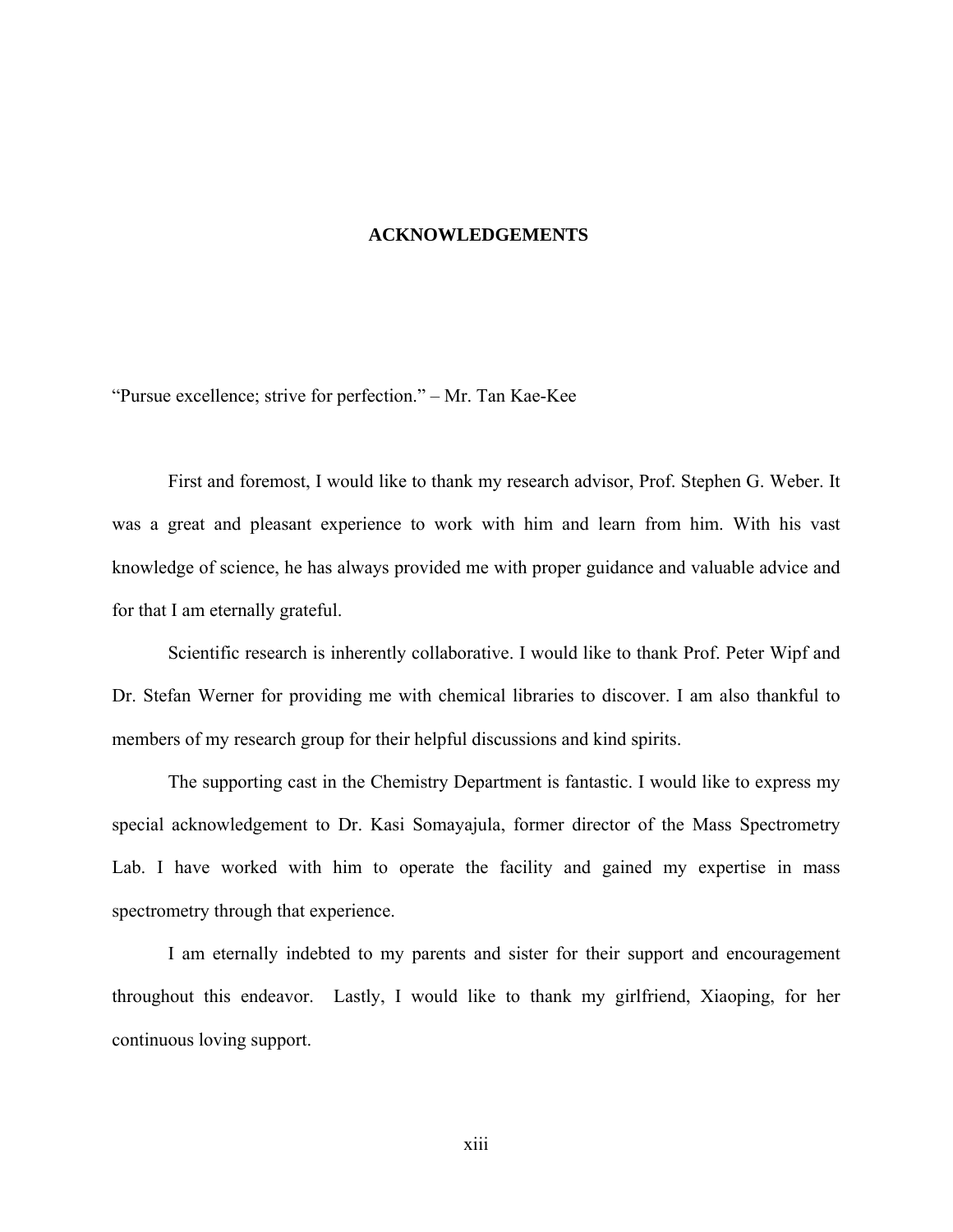#### **1.0 INTRODUCTION**

#### <span id="page-13-0"></span>**1.1 METHODS FOR THE DETERMINATION OF BINDING CONSTANTS**

#### **1.1.1 Introduction**

Noncovalent intermolecular associations are omnipresent in chemical and biochemical systems. Cyclodextrin-drug inclusion, protein-drug, peptide-peptide, carbohydrate-drug, and antigenantibody binding are a few examples. Binding constants provide a fundamental measure of the affinity of a solute to a ligand; hence their determination has been an important step in describing and understanding molecular interactions.

Many conventional techniques have been developed to measure binding constants. They can be categorized into two groups: separation based and non-separation based methods.<sup>1</sup> The former category of methods physically separates the free solute and the bound solute, and evaluates their concentrations. Depending on how the separation is achieved, they can be further classified as heterogeneous or homogeneous. Chromatography,  $2$  dialysis,  $3$  ultrafiltration,  $4$  surface plasma resonance  $(SPR)^5$  are heterogeneous methods. The free solute is separated from the bound one on the surface of a solid substrate. Affinity capillary electrophoresis (ACE)<sup>6-9</sup> and electrospray mass spectrometry  $(ESI-MS)^{10}$  are homogeneous methods. The separation occurs either in solution or in the gas phase. Separation-free methods monitor the change in specific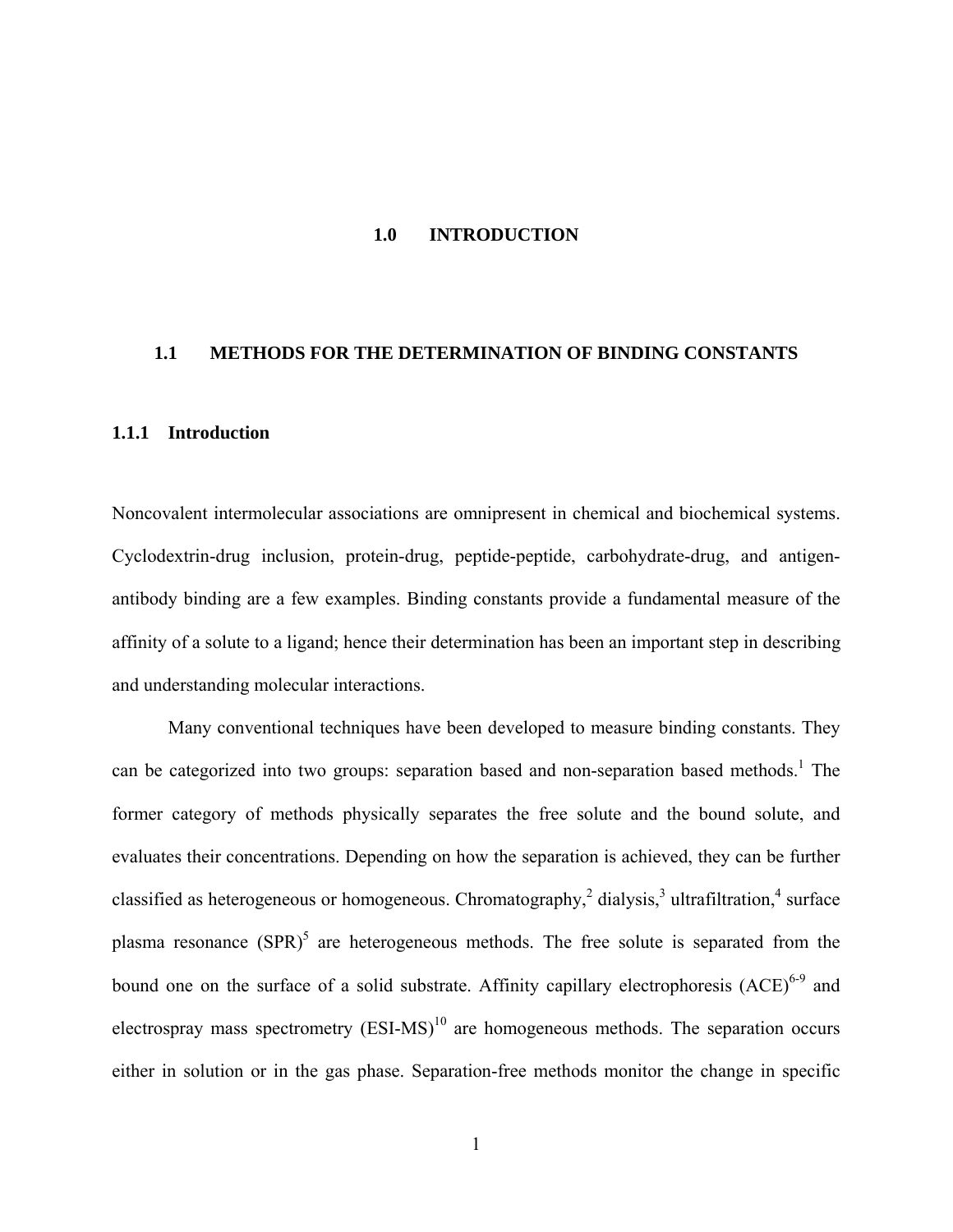<span id="page-14-0"></span>physicochemical properties of the solute or ligand upon complexation. This category includes spectroscopy methods such as  $UV/VIS$ , <sup>11-13</sup> IR, <sup>14</sup> fluorescence<sup>13, 14</sup> and NMR;<sup>15</sup> electrochemical methods such as potentiometry,<sup>16</sup> conductometry<sup>15</sup> and polarography;<sup>17</sup> as well as phasesolubility<sup>18</sup> and hydrolysis kinetics.<sup>19, 20</sup>

Many of the above methods were thoroughly reviewed by Connors<sup>21</sup> twenty years ago, hence this selective review will emphasize ACE and ESI-MS methods that have been emerging in the last two decades, and recent development in phase-distribution approaches.

#### **1.1.2 Affinity Capillary Electrophoresis**

Affinity capillary electrophoresis (ACE) is a term referring to the separation by capillary electrophoresis of substances that participate in specific or non-specific affinity interactions during electrophoresis.<sup>22</sup> In the last two decades, ACE has been one of the most rapidly growing analytical techniques to study a variety of noncovalent interactions and in determining binding constants and stoichiometries.

A number of specialized and general ACE reviews have appeared.<sup>6, 9, 22-49</sup> Most of them cover the progress and innovation in ACE during a certain period with respect to biologicalbased molecular interactions. Other topics include combinatorial library screening,<sup>28</sup> chiral additive evaluation,<sup>40</sup> and cyclodextrin-drug inclusion.<sup>35, 40</sup> Detection sensitivity improvement<sup>36</sup> and miniaturization<sup>48</sup> are also continuing foci for technological innovations within ACE. The theoretical aspect of ACE has been reviewed by several papers,  $9, 23, 24, 26, 36, 37, 43, 47$  including a discussion of the advantages and limitations of various ACE methods.<sup>24, 26, 36, 47</sup>

 ACE may be classified into two modes: dynamic equilibrium ACE and pre-equilibrated ACE. The former mode requires complex forming equilibria having a lifetime of less than the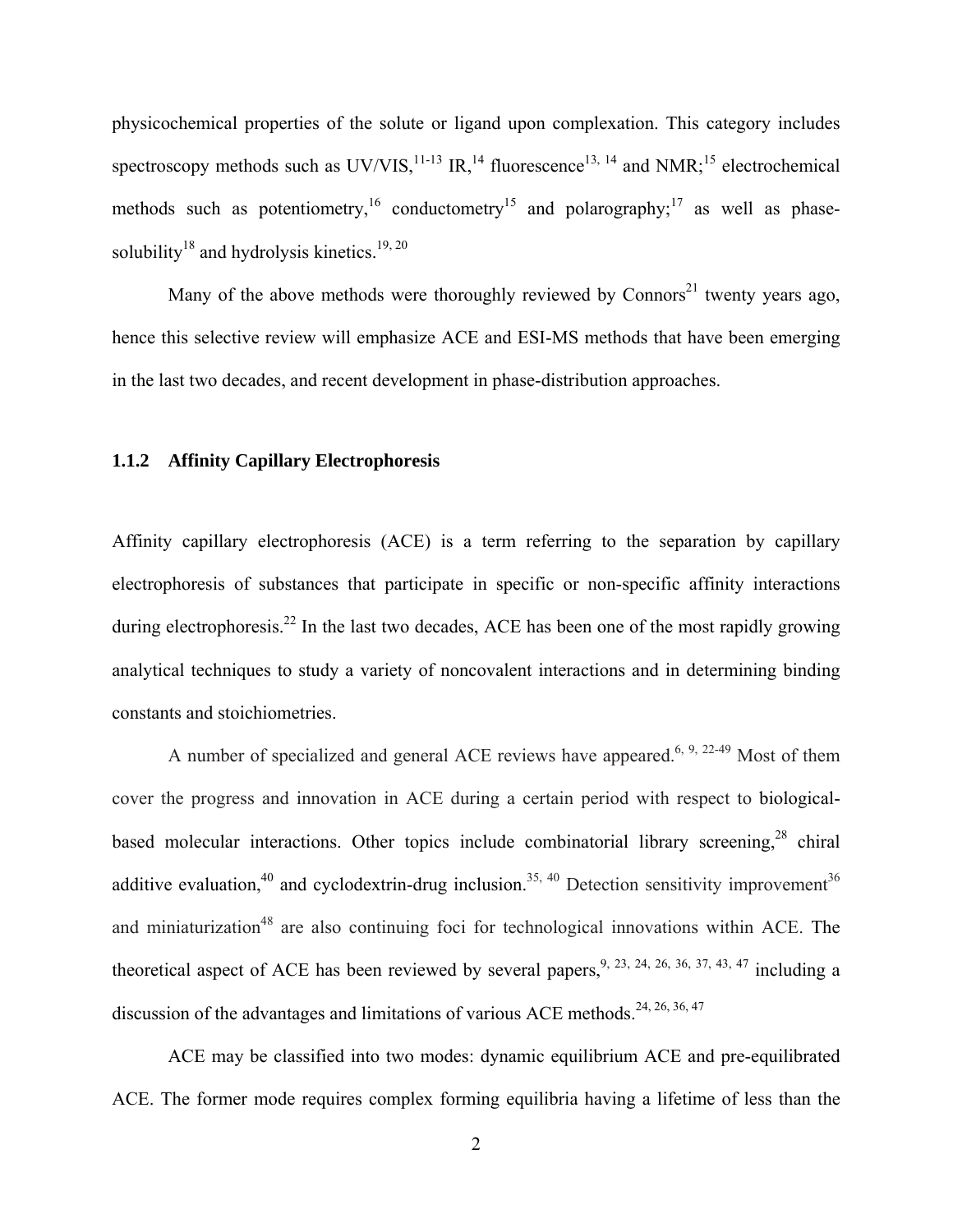<span id="page-15-0"></span>order of seconds. In the latter mode, the solute and ligand are pre-equilibrated prior to injection. For non-kinetic methods the dissociation rate must be small relative to the separation time.

#### **1.1.2.1 Dynamic equilibrium ACE**

Mobility-shift ACE is one of the dynamic equilibrium ACE methods in which the binding constant is calculated from the dependence of apparent electrophoretic mobility of the injected solute on the ligand concentration in the running buffer. A number of related methods exist, including the Hummel–Dreyer method (HD), vacancy affinity capillary electrophoresis  $(VACE)$ ,<sup>50, 51</sup> and the vacancy peak method (VP). The details in experimental design and data analysis of each method will be discussed later. Except for VACE, all the other methods were primarily developed for high-performance liquid chromatography (HPLC) and transferred to CE. These methods can be subdivided according the way the binding constants are determined from the change of the electrophoretic mobility of the species (ACE, VACE) or from the solute (free and bound) concentration evaluated by the peak area (HD, VP).

Dynamic equilibrium ACE methods assume that the equilibrium between the solute and the ligand is established very quickly in the capillary. Most studies also assume that the stoichiometry of the binding between the target and the ligand is 1:1 to establish a simple model. Complex formation of the solute  $(S)$  and the ligand  $(L)$  with the binding constant  $K_{1:1}$  is described by the following equation

$$
S + L \xrightarrow{K_{1:1}} SL \tag{1.1}
$$

Hence the binding constant is

$$
K_{11} = \frac{[SL]}{[S] \cdot [L]}
$$
 (1.2)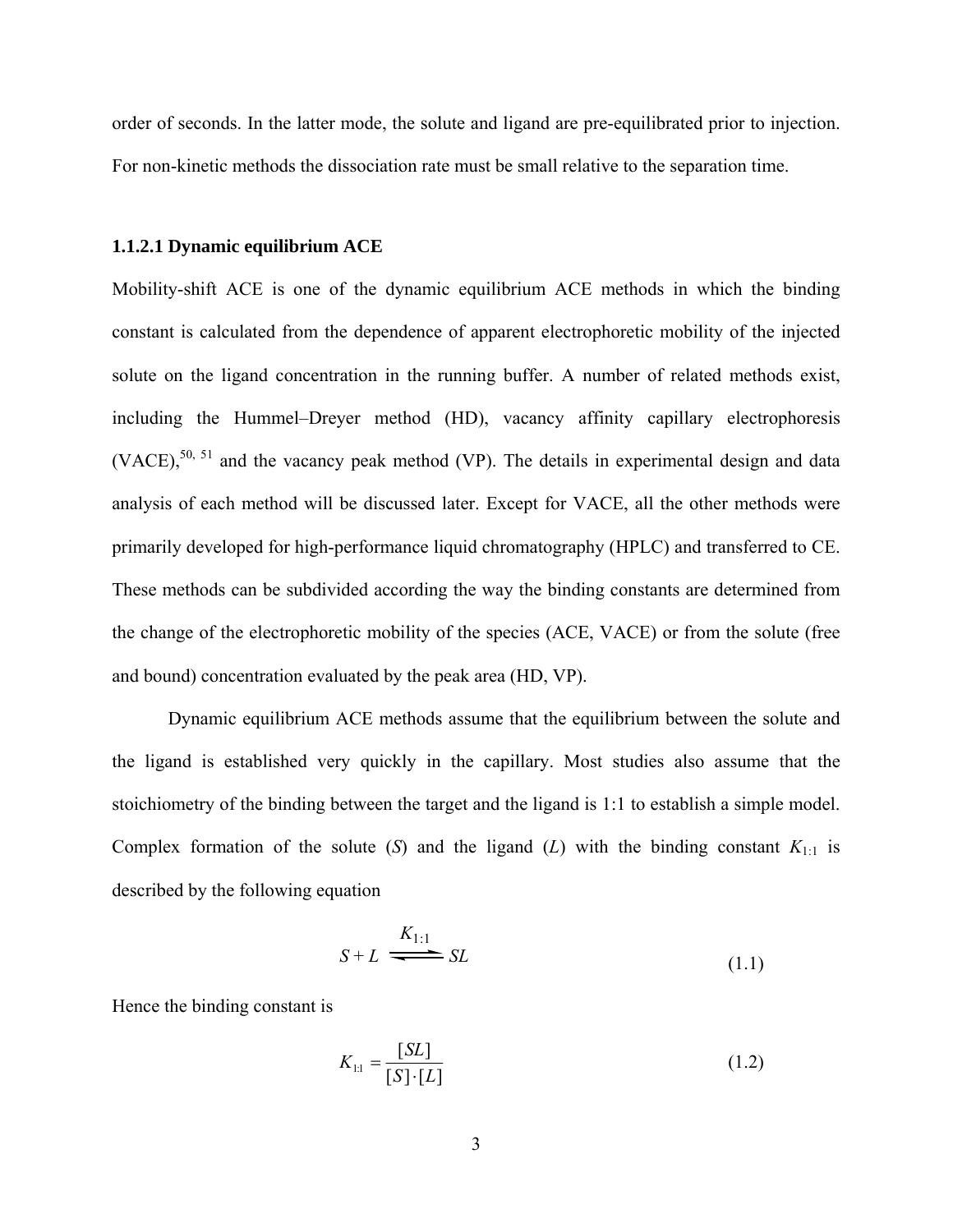where [*S*], [*L*], and [*SL*] are the concentrations of the free solute, free ligand, and solute-ligand complex.

- 1.1.2.1.1 Calculation of binding constants
- 1.1.2.1.1.1 Calculation from the change in electrophoretic mobility

In mobility-shift ACE and VACE, the apparent electrophoretic mobility of the solute,  $\mu_i$ , is expressed as

$$
\mu_{i} = \frac{[S]}{[S] + [SL]} \mu_{f} + \frac{[SL]}{[S] + [SL]} \mu_{c}
$$
\n(1.3)

where  $\mu_f$  and  $\mu_c$  are the electrophoretic mobilities of the free solute and solute-ligand complex, respectively. From Eq. 1.2, Eq. 1.3 can be written as

$$
\mu_i = \frac{\mu_f + \mu_c K_{11}[L]}{1 + K_{11}[L]}
$$
\n(1.4)

Eq. 1.4 can be converted into

$$
(\mu_i - \mu_f) = \frac{(\mu_c - \mu_f)K_{11}[L]}{1 + K_{11}[L]}
$$
\n(1.5)

Evaluation of experimental data is easier when Eq. 1.5 is rearranged into a linear form, for instance, double reciprocal plot

$$
\frac{1}{(\mu_i - \mu_f)} = \frac{1}{(\mu_c - \mu_f)K_{11}} \cdot \frac{1}{[L]} + \frac{1}{(\mu_c - \mu_f)}
$$
(1.6)

If the solute has a much smaller concentration than the ligand, then [*L*] can be approximated by [ $L_{\text{tot}}$ ], which is the total concentration of the ligand. Hence by plotting  $\frac{1}{(\mu_i - \mu_f)}$  $\mu_i - \mu_f$  versus  $[L_{\scriptscriptstyle tot}]$ 1  $L_{\text{tot}}$ ,

the *y*-intercept of the linear fitting will give the value of  $\frac{1}{(\mu_c - \mu_f)}$  $\mu_c - \mu_f$ , and  $K_{1:1}$  = intercept / slope.

Eq. 1.5 can be converted into other linear forms. For example, *y*-reciprocal plot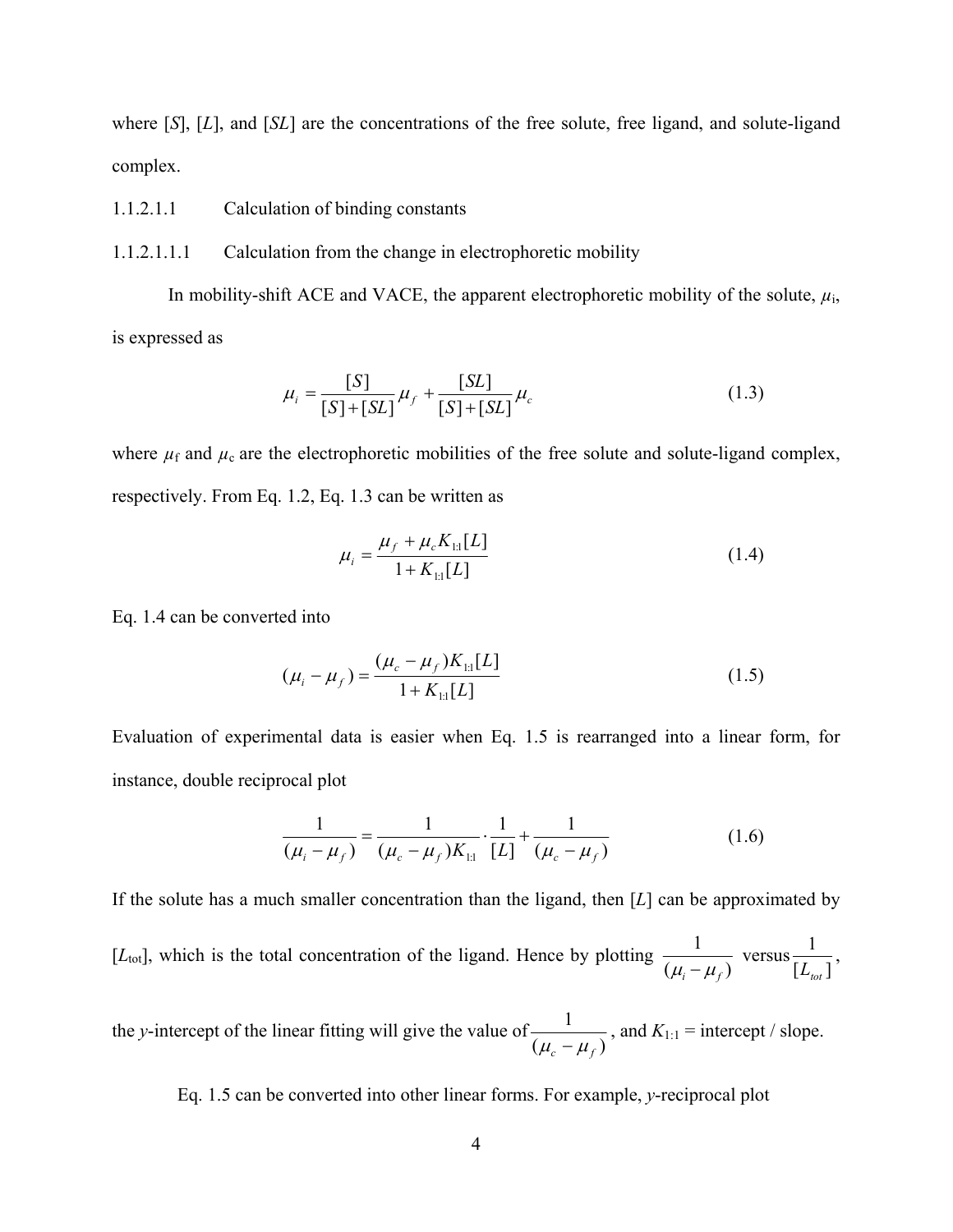$$
\frac{[L]}{(\mu_i - \mu_f)} = \frac{1}{(\mu_c - \mu_f)} \cdot [L] + \frac{1}{(\mu_c - \mu_f) \cdot K_{11}} \tag{1.7}
$$

and *x*-reciprocal plot

$$
\frac{(\mu_i - \mu_f)}{[L]} = -K_{1:1} \cdot (\mu_i - \mu_f) + K_{1:1} \cdot (\mu_c - \mu_f)
$$
 (1.8)

All these linearization methods have different statistical weights of the data points and are shown in Table 1.1. However, it is difficult to know the ideal weights in practical cases.<sup>53</sup> Moreover, when the binding constant is lower than  $\sim$ 5 M<sup>-1</sup>, bias becomes significant in the three linearization methods and weighting does not remove the bias.<sup>53</sup> At high  $K_{1:1}$  values ( $K_{1:1}$ )  $\sim$ 1500 M<sup>-1</sup>), the *y*-reciprocal method without weighting gives poorer precision than do the other methods, while bias is significant in the *x*-reciprocal plot and weighting the data does not alleviate the problem.53 The maximum-response range may also greatly affect the error. For instance, when  $(\mu_i - \mu_f)$  is small, an *x*-reciprocal plot may give the wrong values for  $K_{1:1}$ .<sup>54</sup> Generally, nonlinear regression is more accurate and precise for the estimation of binding constants than linear regressions.<sup>53-55</sup> A detailed discussion of statistical errors can be found in references.9, 26, 53-55

#### 1.1.2.1.1.2 Calculation from the change in peak area

The concentrations of the free and bound solute are determined by their peak (or vacancy peak) area in HD and VACE methods. Eq. 1.2 can be rearranged as<sup>36, 56</sup>

$$
\frac{[SL]}{[S]} = -K_{1:1}[SL] + K_{1:1}[L_{tot}] \tag{1.9}
$$

Hence, the binding constant can be determined by plotting  $\frac{[SL]}{[S]}$ *S*  $\frac{SL}{L}$  versus  $[L_{\text{tot}}]$ .

## 1.1.2.1.2 Experimental settings

#### 1.1.2.1.2.1 Mobility-shift ACE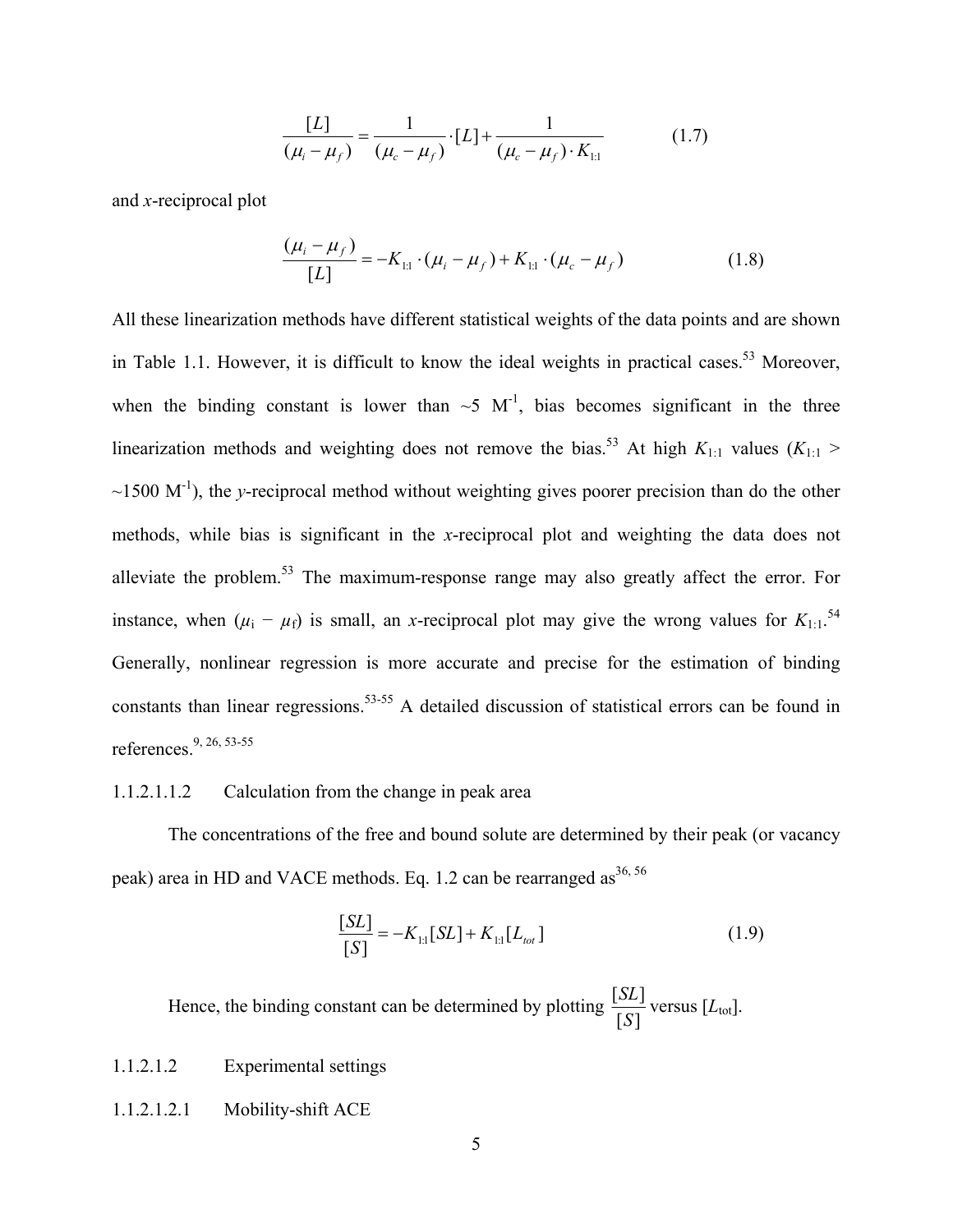<span id="page-18-0"></span>**Table 1.1.** Equations used in ACE and variances in the transformed *y* for the different

calculation methods.

| Calculation methods  | Equations                                                                                                                                                         | $\sigma_{v}^2$ <sup>a</sup>            |
|----------------------|-------------------------------------------------------------------------------------------------------------------------------------------------------------------|----------------------------------------|
| nonlinear regression | $(\mu_i - \mu_f) = \frac{(\mu_c - \mu_f)K_{11}[L]}{1 + K_{11}L}$                                                                                                  | $\sigma_v^2$                           |
|                      | double reciprocal $\frac{1}{(\mu_i - \mu_f)} = \frac{1}{(\mu_c - \mu_f)K_{11}} \cdot \frac{1}{[L]} + \frac{1}{(\mu_c - \mu_f)}$                                   | $\frac{\sigma_y^2}{(\mu_i - \mu_f)^4}$ |
| y-reciprocal         | $\frac{[L]}{(\mu_i - \mu_f)} = \frac{1}{(\mu_c - \mu_f)} \cdot [L] + \frac{1}{(\mu_c - \mu_f) \cdot K_H} \qquad \frac{[L]^2 \cdot \sigma_y^2}{(\mu_i - \mu_f)^4}$ |                                        |
| $x$ -reciprocal      | $\frac{(\mu_i - \mu_f)}{[L]} = -K_{11} \cdot (\mu_i - \mu_f) + K_{11} \cdot (\mu_c - \mu_f) \left(K_{11} + \frac{1}{[L]}\right) \cdot \sigma_y^2$                 |                                        |

(Adapted from reference. $54$ )

<sup>a</sup>  $\sigma_{y'}^2$  is the variance of the transformed y;  $\sigma_y^2$  is the variance in  $(\mu_i - \mu_f)$ ; the weight for each point is equal to  $1/\sigma_{y'}^2$ .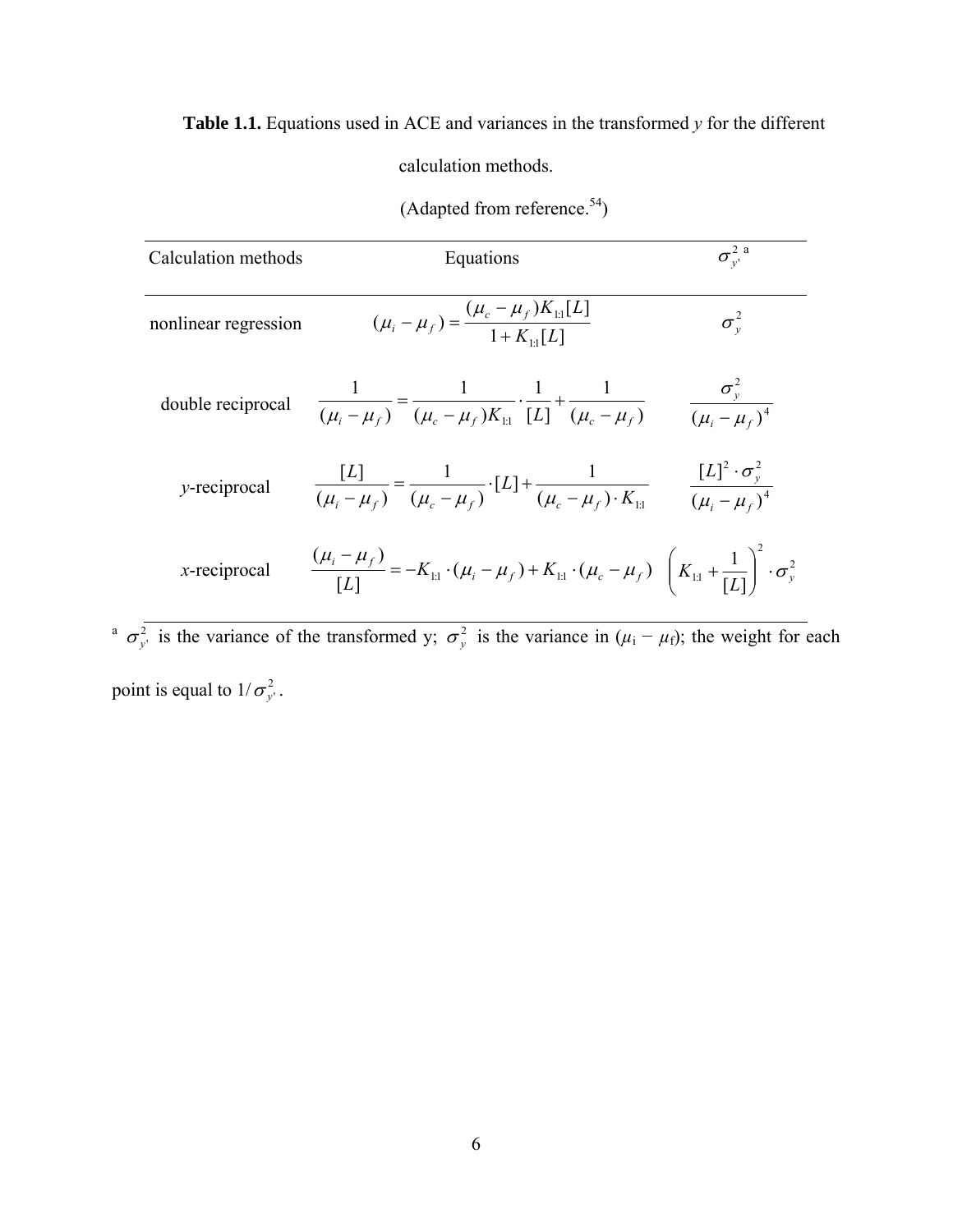<span id="page-19-0"></span> A capillary is filled with buffer containing *L* in varying concentrations and a small amount of *S* is injected. Two peaks may appear in the electropherogram, as shown in Figure 1.1a. The positive peak corresponds to the injected *S* (both free and bound). The migration time of this peak is monitored for the calculation of  $\mu_i$ , the apparent electrophoretic mobility of *S*.

### 1.1.2.1.2.2 HD method

A capillary is filled with buffer containing *S* in varying concentrations and a small amount of *L* is injected. Similarly, two peaks may appear in the electropherogram, as shown in Figure 1.1a. The negative peak is caused by the local deficiency of *S* in the buffer, and the peak area is directly related to the concentration of *S* bound to *L*. Hence both the free and bound solute concentration can be determined through a series of internal or external calibrations.<sup>23</sup>

### 1.1.2.1.2.3 VP and VACE

The capillary is filled with a buffer containing both *S* and *L*. The concentration of either *S* or *L* is fixed and the concentration of the other component is varied. The presence of *S* and *L* in the capillary causes a large background detector response. After a small plug of neat buffer is injected, the voltage is switched on and two negative peaks (Figure 1.1b) will appear in the electropherogram corresponding to free *S* and *L* caused by their decrease in local concentration. VP uses the area of the vacancy peak corresponding to free *S* to construct the binding isotherm. A change in mobility of *S* or *L* gives the binding information for VACE.

#### **1.1.2.2 ACE for pre-equilibrated sample mixtures**

Similar to the HD and VP methods, methods for pre-equilibrated sample mixtures give the equilibrium concentrations of the solute and ligand from the electropherogram. Hence the binding constant can be determined according to Eq. 1.2.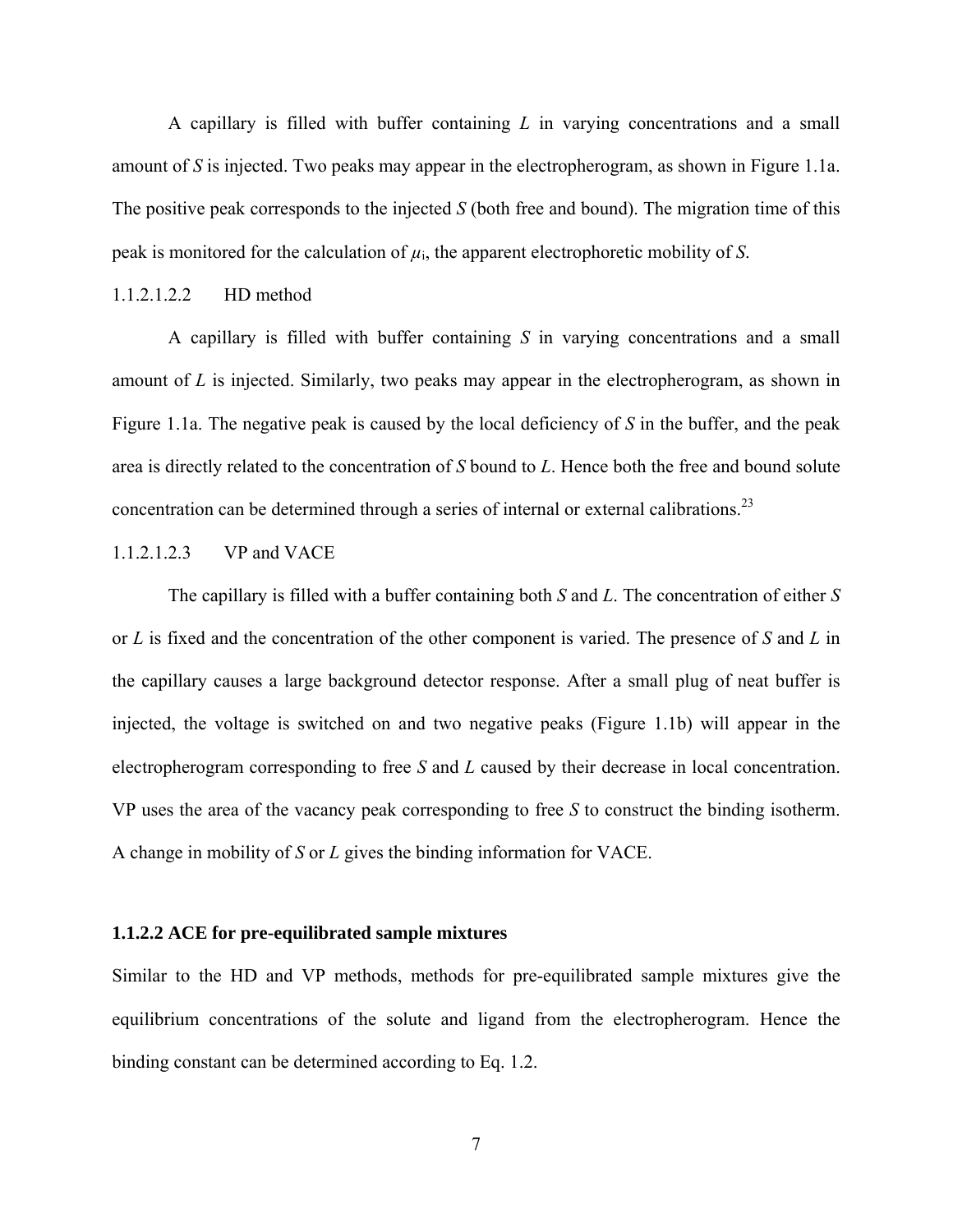<span id="page-20-0"></span>

**A B**

Figure 1.1. Simulated electropherograms of the methods: (A) mobility-shift ACE (HD);

(B) VP (VACE).

(Adapted from reference, $24$  with permission from Elsevier)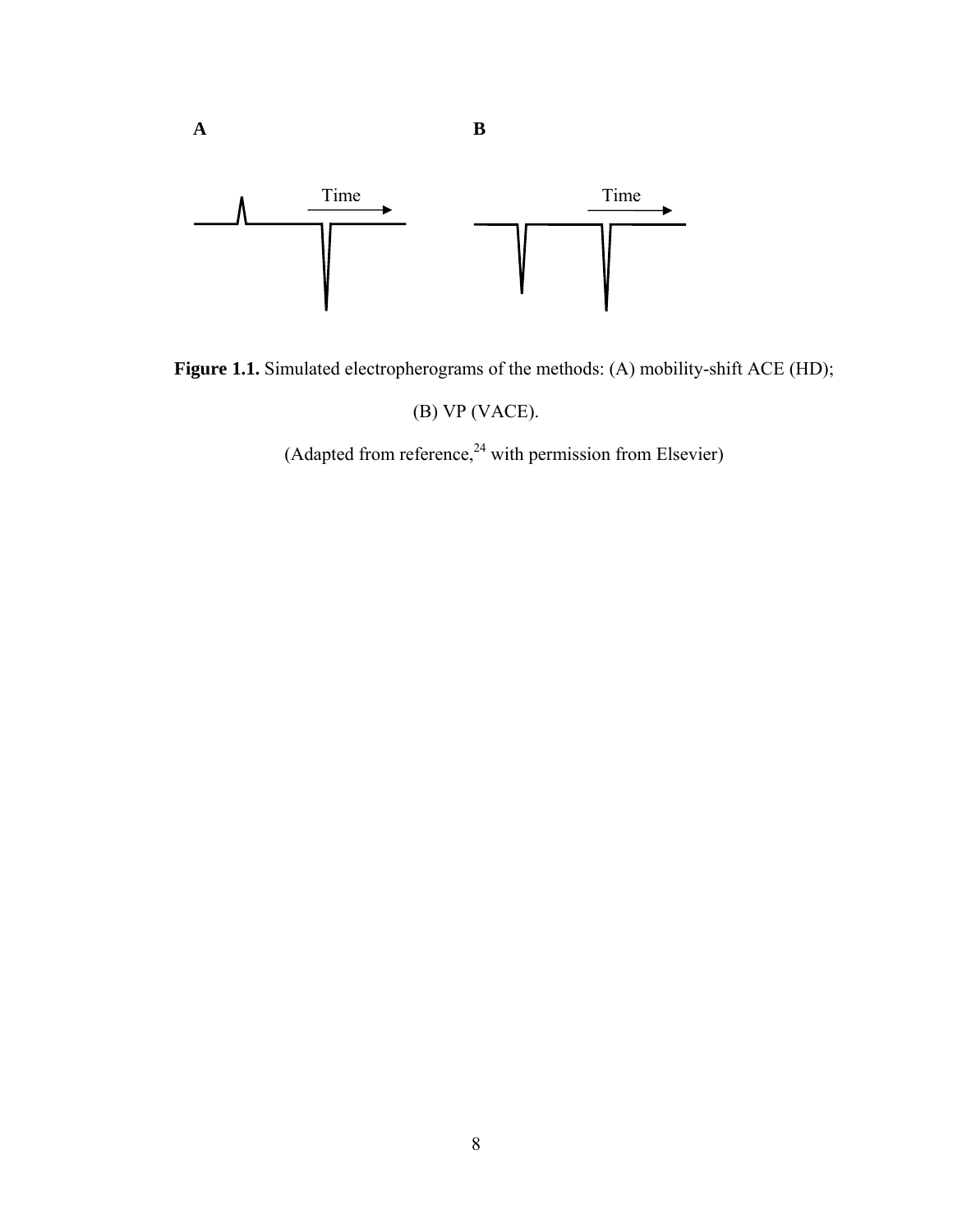# 1.1.2.2.1 Frontal Analysis (FA) and Frontal Analysis Continuous Capillary Electrophoresis (FACCE)

In the FA method, the capillary is filled with neat buffer and a large sample plug consisting of pre-equilibrated *S* and *L* is injected. Depending on the dimensions of the capillaries, the sample volume is typically between 20 and 200 *n*L, *i.e.*, 5-20% of the total capillary volume.47 It is assumed that *SL* and *L* have approximately the same mobility and the mobility of *S* differs significantly. Another assumption is that the dissociation rate of the complex is slow enough that it can be neglected. Upon application of the electrical field, free *S* begins to separate from the mixture. Two plateaus will be detected, as shown in Figure 1.2. Plateau (a) corresponds to free *S*, and plateau (b) corresponds to  $S + SL$ . Hence the concentration of free *S* can be determined from its plateau height through an external calibration process.

FACCE differs from the FA method by the sample introduction step. The capillary inlet is immersed in the sample vial during electrophoresis; hence continuous sample introduction is achieved. Apparently, FACCE requires free *S* to migrate faster than *SL*. Similar to the FA method, the plateau height corresponding to free *S* can be correlated to its concentration.

#### 1.1.2.2.2 Kinetic CE methods

All the previously described methods assume equilibrium between interacting molecules. In dynamic equilibrium mode, equilibrium must be reached rapidly. For the FA and FACCE methods, the equilibrium is maintained locally. These assumptions may be theoretically wrong since separation disturbs equilibrium.<sup>57</sup> Considering the kinetics of the complex formation of  $S$ and *L*, Eq. 1.1 can be re-written as

$$
S + L \xrightarrow[k_{off}]{k_{on}} SL
$$
\n(1.10)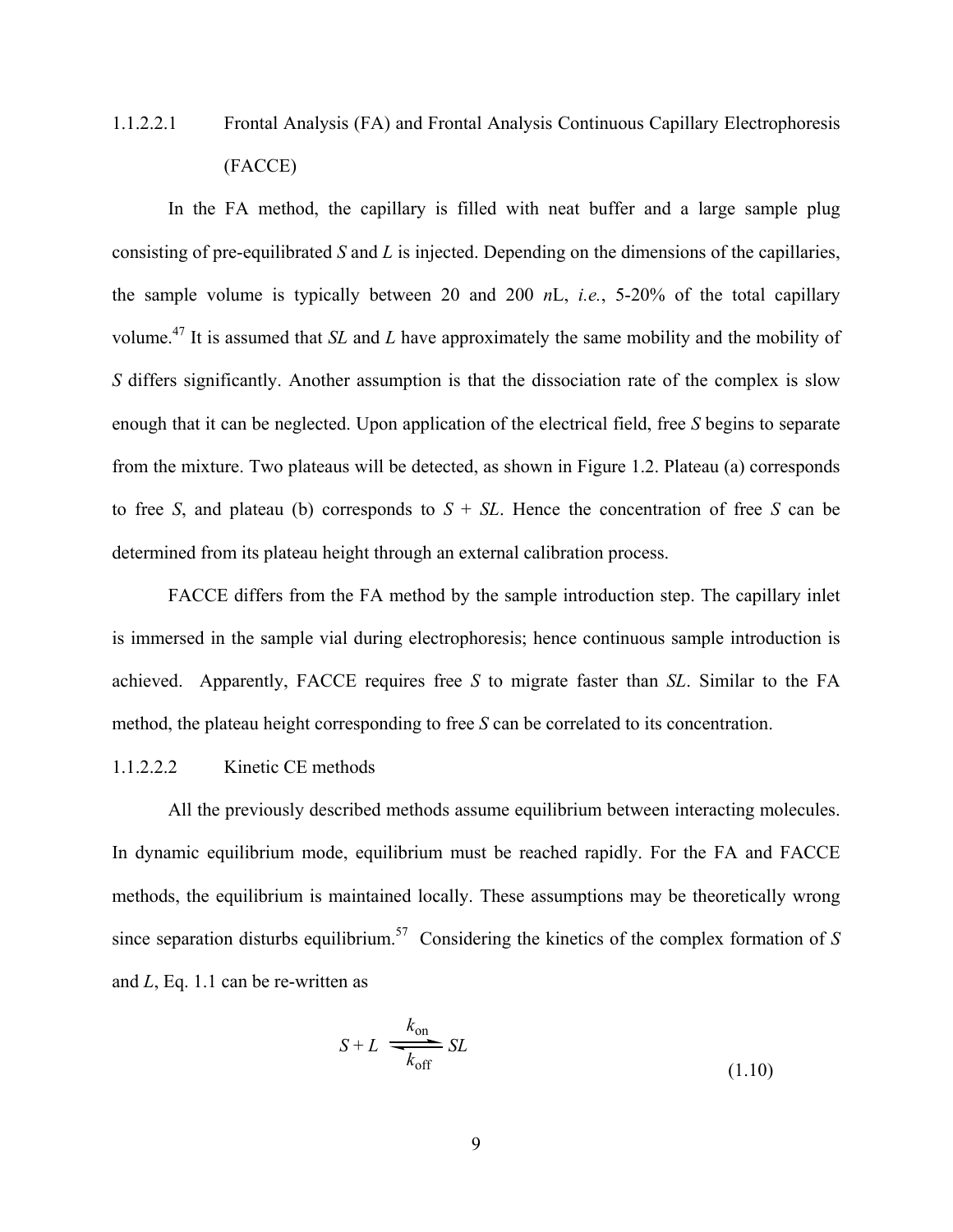<span id="page-22-0"></span>

**Figure 1.2.** Schematic representation of frontal analysis with capillary electrophoresis. Compounds: (·), solute; (○), ligand; (๏), solute-ligand complex. A: Signal height reflecting the free solute concentration. B: Signal height reflecting the complex concentration.

(Adapted from reference,  $9$  with permission from Wiley)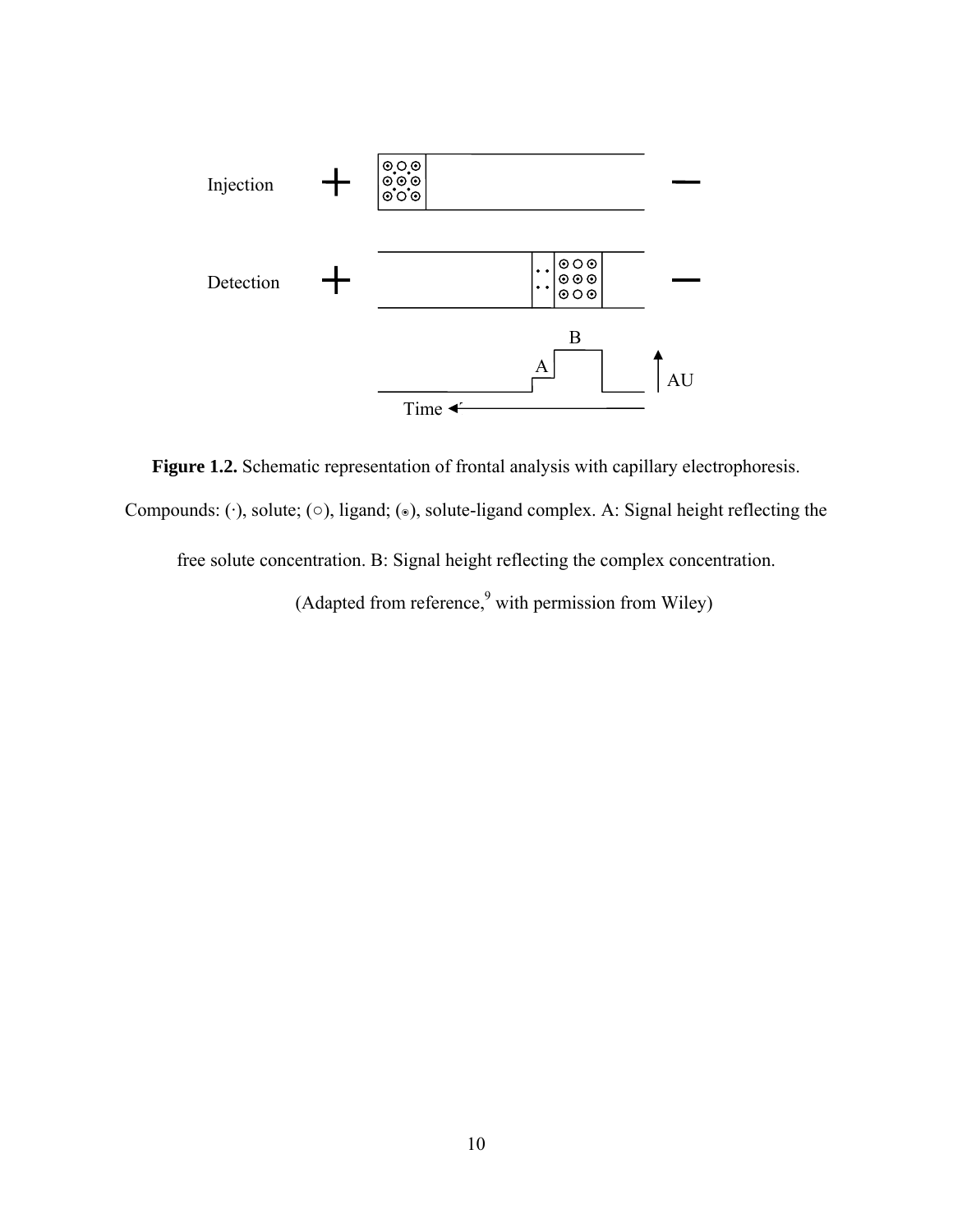where  $k_{on}$  and  $k_{off}$  are rate constants of complex formation and dissociation, respectively. Hence according to Eq. 1.2

$$
K_{11} = k_{on} / k_{off}
$$
 (1.11)

Whitesides was the first to explore ACE for kinetic studies.<sup>58</sup> Both the change in electrophoretic mobility and the shape (but not the area) of the peak were used for the determination of  $k_{on}$  and  $k_{\text{off}}$ , and thus  $K_{1:1}$ . Recently, Krylov has developed a series of kinetic CE methods by applying different experimental settings and data analysis approaches. Based on various initial and boundary conditions – the way interacting species enter and exit the capillary, a number of kinetic CE methods have been designed. A thorough review of these methods has been given in 2007.59 Here one of the approaches with simple mathematics, non-equilibrium capillary electrophoresis of equilibrium mixtures (NECEEM), will be described briefly.

 In NECEEM, neat buffer is used as the background electrolyte. A short plug of the equilibrium mixture of *S* and *L* is injected into the inlet of the capillary, and the complex *SL* continuously dissociates during electrophoresis. If the separation of *S*, *L*, and *SL* is efficient, reassociation of *S* and *L* can be neglected. Hence the resulting electropherogram contains three peaks, as shown in Figure 1.3, representing *S*, *L*, and *SL*, and two exponential "smears" of *S* and *L*, which occur from the dissociation of *SL*. Figure 1.4 shows an experimental NECEEM electropherogram for the interaction between fluorescently labeled ssDNA and SSB protein. The dissociation constant and rate,  $K_d$  and  $k_{\text{off}}$ , respectively, can be calculated as

$$
K_d = 1/K_{1:1} = \frac{[S]_0(1 + A_1/(A_2 + A_3)) - [L]_0}{1 + (A_2 + A_3)/A_1}
$$
(1.12)

$$
k_{\text{off}} = \ln\left(\frac{A_2 + A_3}{A_1}\right) / t_{\text{SL}}
$$
 (1.13)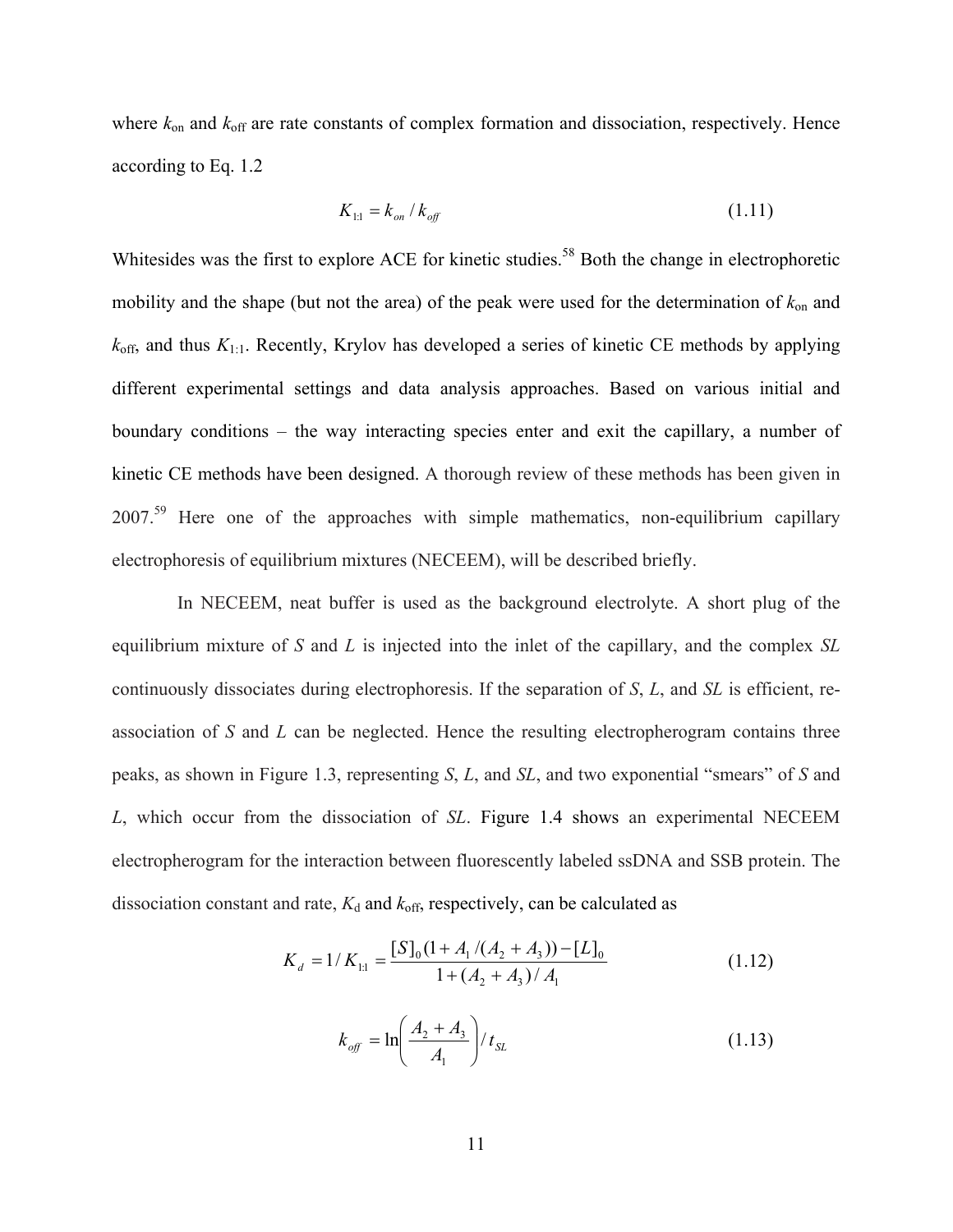<span id="page-24-0"></span>

**Figure 1.3.** Simulated NECEEM electropherogram.

 $A_1$  is the peak area of *L* that either was free in the equilibrium mixture (for NECEEM),  $A_2$  is the peak area of intact *SL* at the time of its passing the detector, *A*3 is the peak area of *L* dissociated from *SL* during the separation,  $t_L$ ,  $t_{SL}$ , and  $t_S$  are migration times from the capillary inlet to the

detector of *L*, *SL*, and *S*, respectively.

(Adapted from reference,  $59$  with permission from Wiley and the author)



**Figure 1.4.** Experimental NECEEM electropherogram for the interaction between

fluorescently labeled ssDNA and SSB protein.

(Reprinted from reference,<sup>59</sup> with permission from Wiley and the author)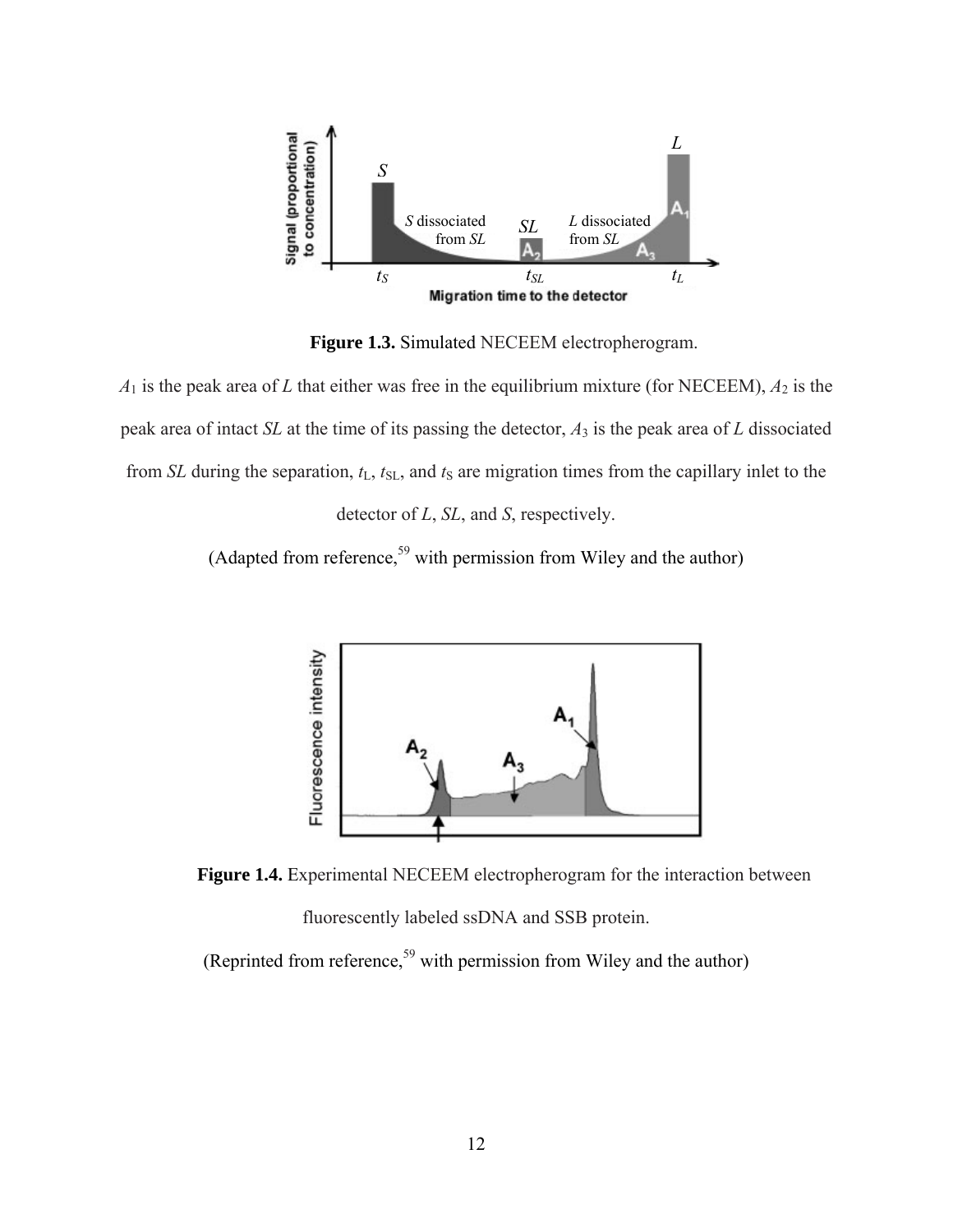where  $A_1$  is the peak area corresponding to  $L$ ,  $A_2$  is the peak area corresponding to  $SL$  which was still intact at the time it passed through the detector.  $A_3$  is the area of the exponential smear left by  $L$  dissociated from  $SL$  during the separation. Finally,  $t_{SL}$  is the migration time of the complex.  $[S]_0$  and  $[L]_0$  are total concentrations of *S* and *L* in the equilibrium mixture.

 For NECEEM, as well as other kinetic CE methods, it is important to distinguish accurately the boundaries of the peaks. Two approaches have been proposed, by a control experiment and mathematical modeling, respectively.<sup>59</sup> The boundary between  $A_1$  and  $A_3$  can be found by comparing the peaks of free  $L$  in the presence and absence of  $S<sup>60</sup>$  However, experimental errors in the range of  $10\%$  are inevitable.<sup>59</sup> In the approach that a mathematical model has been developed to simulate NECEEM electropherograms, various parameters, including  $k_{\text{off}}$ ,  $v_L$ ,  $v_{SL}$ ,  $D_L$ ,  $D_{SL}$  and  $A_1$  / ( $A_2 + A_3$ ), are optimized in the regression analysis to minimize the deviation between the experimental and simulated traces using the least-squares method.<sup>61</sup> Here  $v_L$  and  $v_{SL}$  are the electrophoretic velocities of *L* and *SL*, respectively;  $D_L$  and  $D_{SL}$  are the diffusion coefficients of *L* and *SL*, respectively. This modeling approach clearly requires effort. Nevertheless, compared to conventional ACE methods, NECEEM only needs a single run to determine the binding constants. Moreover, the availability of other methods based on various initial and boundary conditions makes kinetic CE a multi-method toolbox not only to measuring binding parameters but also to testing hypotheses about the interaction mechanisms.<sup>62</sup> Conceptually, experimental electropherograms are obtained by multiple kinetic CE methods first. A hypothetical model of interactions between *S* and *L* is suggested and electropherograms based on the hypothesis are simulated. The experimental kinetic CE electropherograms are compared with simulated ones to obtain the best fits. If the quality of the fit is not satisfactory, a new hypothesis must be developed for the interaction. The procedure is repeated until a satisfying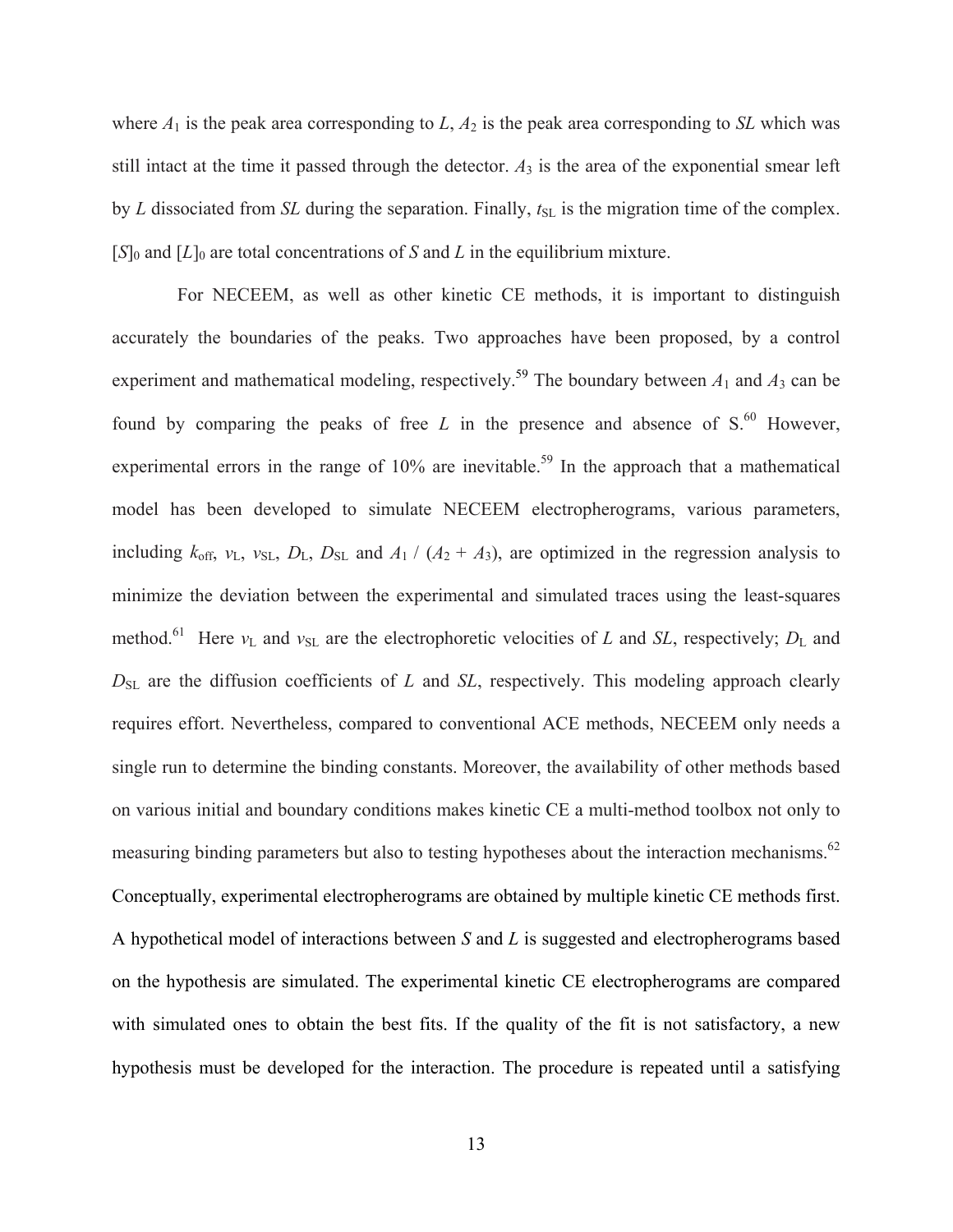<span id="page-26-0"></span>hypothesis is found. The best fits for the accepted hypothesis lead to the determination of stoichiometric and kinetic parameters of the interaction.<sup>62</sup>

#### **1.1.2.3 Comparison of ACE methods**

As a homogeneous, separation based approach, ACE does not require immobilization of the ligand on a solid support with the risk of altering binding properties. Other advantages of ACE include low sample and reagent consumption, relatively short analysis time, and availability to study interactions under physiologically relevant conditions with respect to pH, ionic strength, and temperature. There are a number of experimental approaches for the determination of binding constants with ACE. Each of them exhibits specific ranges of applicability, advantages and limitations, and can often be considered as complementary rather than competitive to each other.

 Mobility-shift ACE has several specific advantages compared to other approaches: (1) the injected sample need not be highly purified, and (2) binding constants of several samples can be determined simultaneously. However, the fluctuation of the electroosmotic flow (EOF) may adversely influence the observed electrophoretic mobility hence a careful control or correction of EOF is needed. Coating of the capillary inner wall is frequently useful to control EOF and to avoid solute adsorption on the inner wall of the capillary that may cause peak broadening and inaccurate mobility measurement. Alternatively, the mobility ratio (*M*) can be used to estimate binding constants $^{63}$ 

$$
M = \mu_{net} / \mu_{eqf} = (\mu + \mu_{eqf}) / \mu_{eqf}
$$
 (1.14)

where  $\mu$ ,  $\mu$ <sub>net</sub>, and  $\mu$ <sub>eo</sub> are the observed mobility, net mobility and electroosmotic mobility, respectively.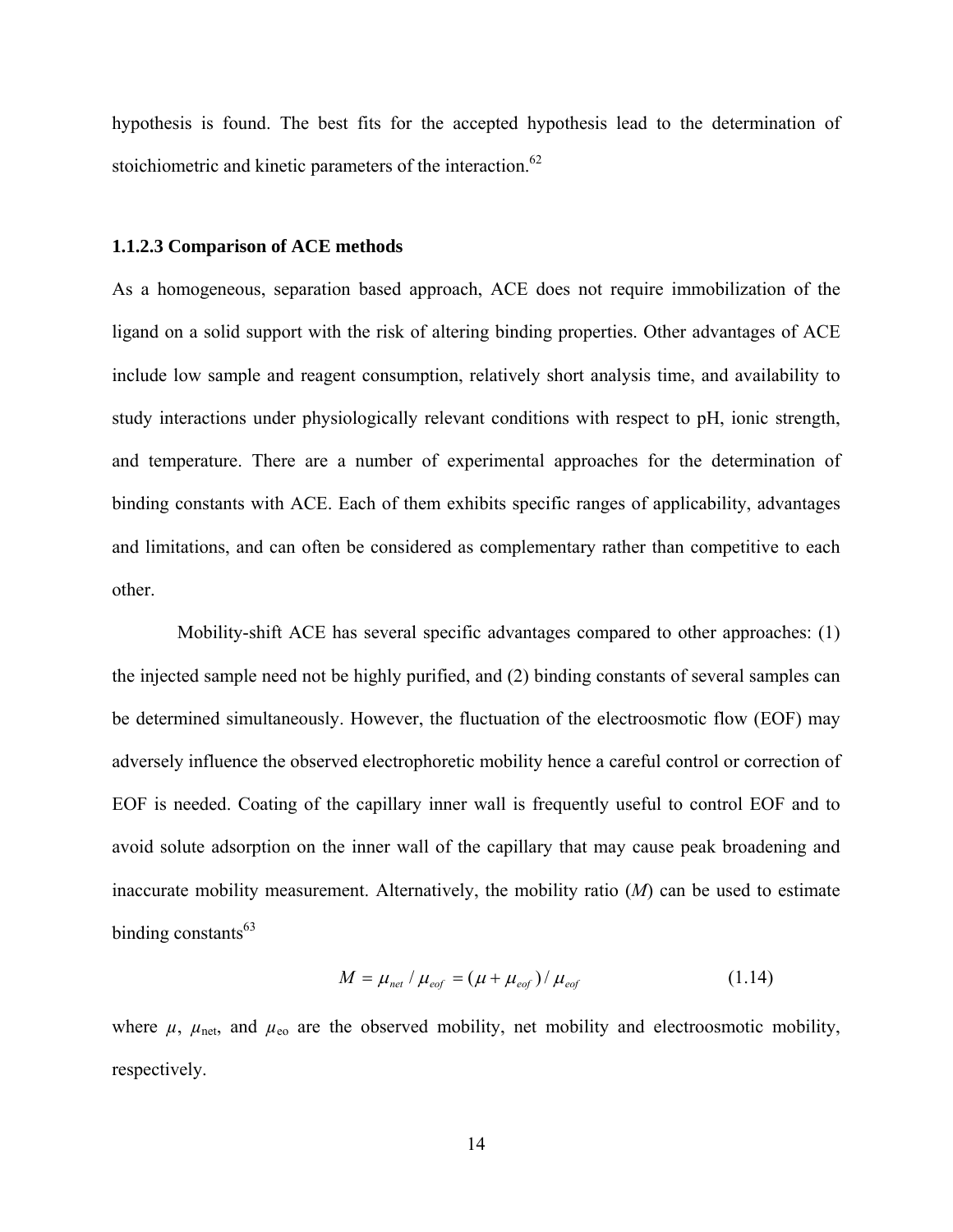$$
\frac{\Delta M}{[L]} = K_{1:1} \Delta M^{\text{max}} - K_{1:1} \Delta M \tag{1.15}
$$

where  $\Delta M$  is the change in migration ratio as a function of [*L*], and  $\Delta M^{max}$  is the maximum change in migration ratio that can be achieved with the saturation of *L* for complexation. This analysis method is independent of the capillary length, the applied voltage, and the EOF mobility.

 In addition, the accuracy of mobility-shift analysis depends on the stability of the complex relative to the separation time. The complex dissociation halftime, expressed as  $ln2/k<sub>off</sub>$ , must be less than  $1\%$  of the peak appearance time.<sup>64</sup> When the on and off rates are too slow to ensure establishment of a dynamic equilibrium, broadened, split, undetectable peaks may be observed.65 This rule holds true for other dynamic equilibrium approaches, *i.e.*, HD, VP, and VACE methods.

 For methods that use the change in peak area or plateau height for the determination of the free and bound solute concentrations, and thus the binding constant, special care must be taken to assure that the total solute concentration is known accurately, since the bound solute concentration is usually calculated as the difference between the total and free concentrations of the solute. Thus, it is assumed that no solute is lost due to capillary wall adsorption or other nonspecific phenomena (precipitation,  $etc.$ ).<sup>66</sup> and that the concentration in the sample corresponds to the concentration during electrophoresis (*i.e.*, no stacking occurs) or at least is corrected based on a standard curve obtained under identical conditions.<sup>47</sup> These requirements are more restrictive than the ones applied for mobility-shift ACE.

 Contrary to dynamic equilibrium ACE methods, FA and FACCE usually require the complex to be quite stable so that a subsequent quantitation of the free *S* plateau height reflects the free *S* concentration in the sample. For molecular interactions characterized by relatively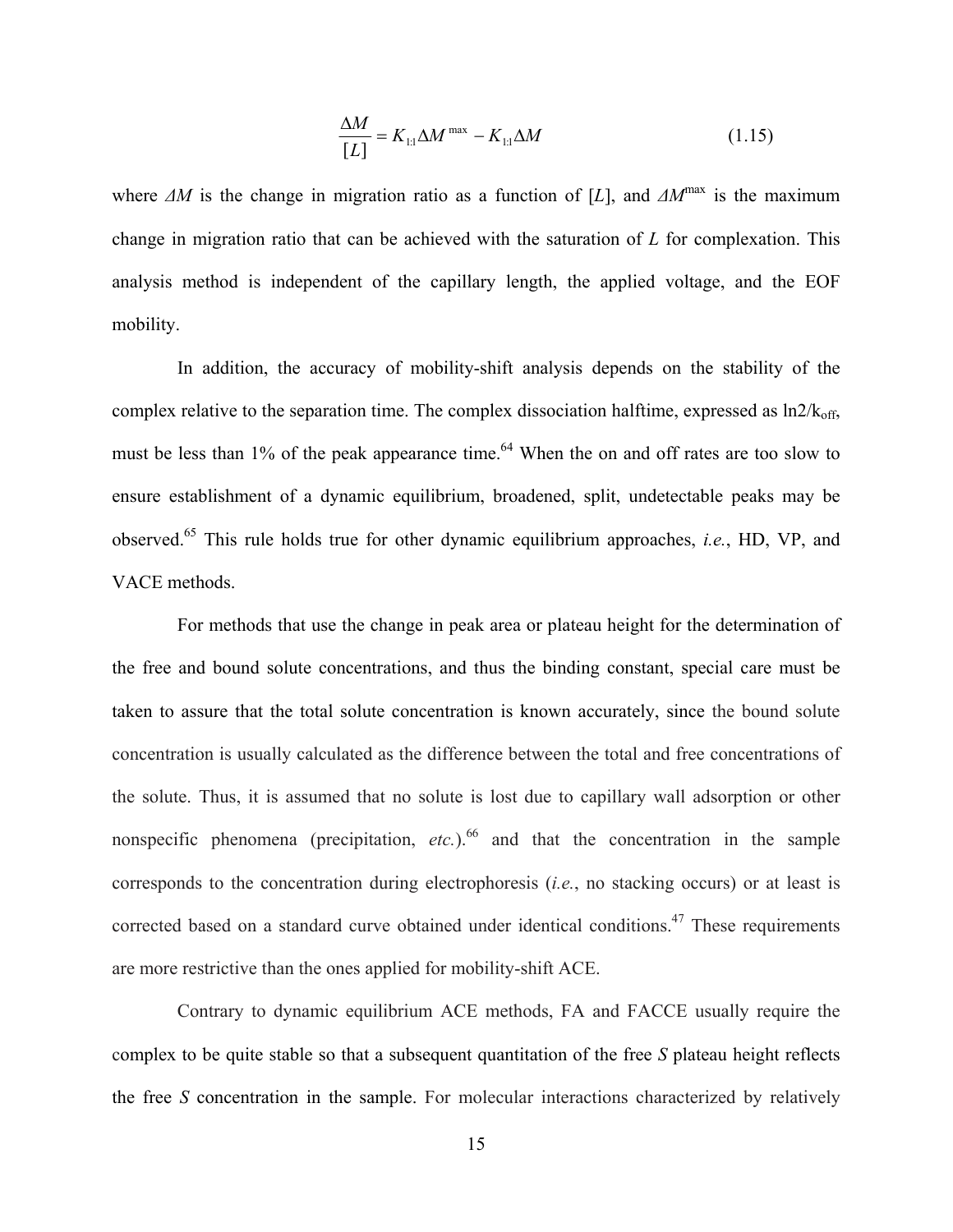rapid binding kinetics, the validity of using these two approaches should be verified. This may be accomplished by inspection of both the ascending and descending solute boundaries,  $67$  which is possible in FA but not in FACCE. These two methods are suitable to measure  $K_{1:1}$  values in the range from  $10^3$  to  $10^8$  M<sup>-1.68</sup> For weak interactions, the height difference between the two frontal zones may be too small. In this case, mobility-shift ACE may be preferred for the determination of binding constant. If *K*1:1 is too large, the plateau height for free *S* may be too small to be measured.37

 An attractive feature of FA and FACCE is that they are insensitive to changes or fluctuations in migration times, EOF, and applied voltage.<sup>69</sup> Low detection limit is also an advantage of these two methods. Compared to FA, FACCE requires greater sample consumption (*e.g.*, 500 *n*L)<sup>70</sup> but has been proposed to be advantageous since the continuous sampling may avoid perturbation of the binding equilibrium.<sup>71</sup> Moreover, FACCE usually provides a broader plateau than FA that may be easier for quantitation.<sup>47</sup> One of the requirements for FA and FACCE is that the mobilities of *L* and *SL* must be equal otherwise the free *S* plateau does not reflect the true free solute concentration at equilibrium.<sup>24, 67</sup> This may potentially limit the application of FA and FACCE. The mobility requirements for other ACE methods (*i.e.*, mobility-shift ACE, HD, VP, VACE) have been thoroughly discussed elsewhere.<sup>24</sup> The availability of various approaches to study multiple equilibria has also been discussed there.<sup>24</sup>

Kinetic CE methods can determine  $K_{1:1}$ ,  $k_{\text{off}}$ , and  $k_{\text{on}}$  from a single electrophoresis experiment when 1:1 binding stoichiometry has been verified. One of the most attractive features of kinetic CE is that it is a multi-method tool based on various initial and boundary conditions; hence some proposed affinity mechanisms for a specific approach can be validated by a series of comparison studies. A potential problem of kinetic CE is the difficulty in distinguishing the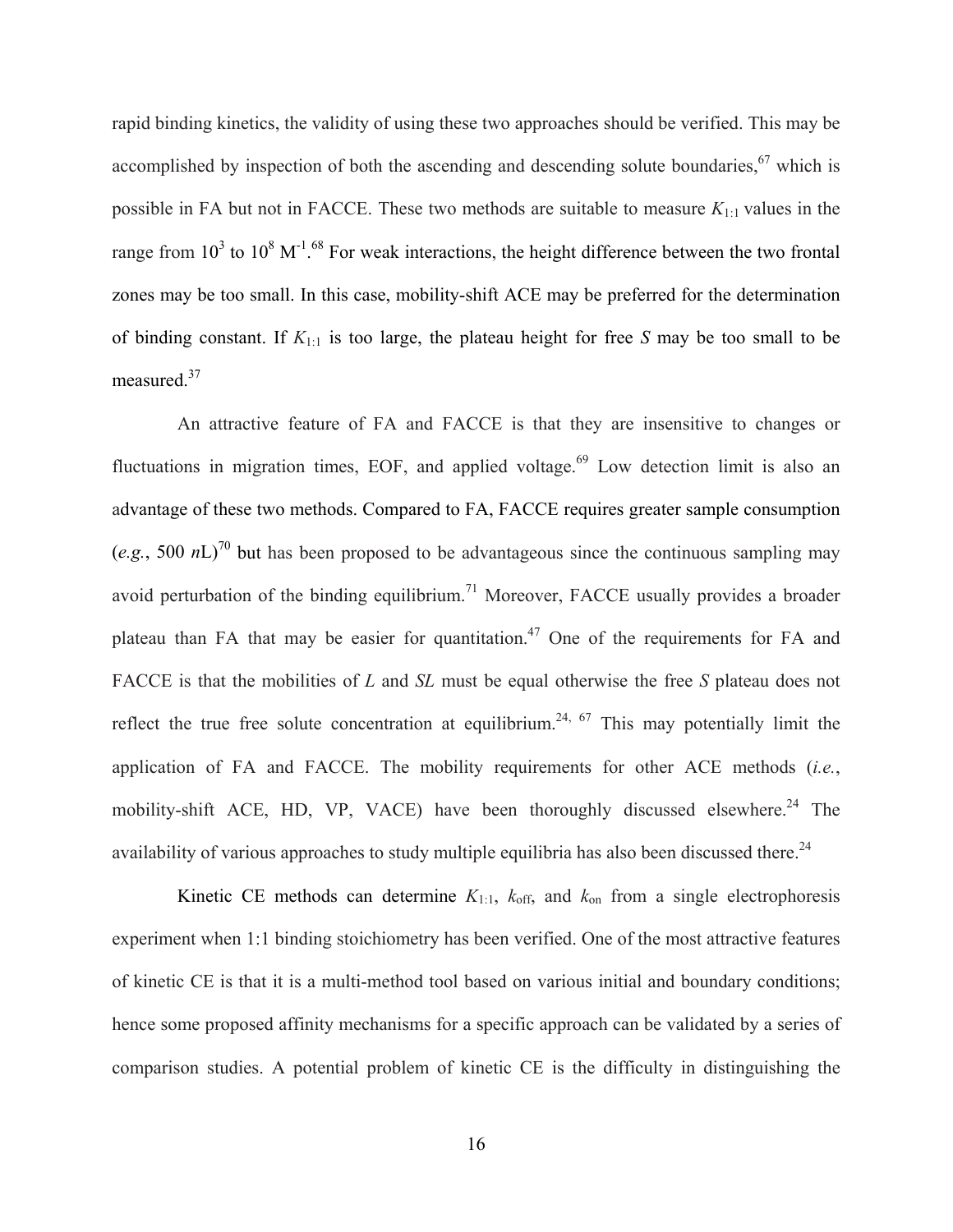<span id="page-29-0"></span>equilibrium fractions of corresponding components, which may lead to uncertainty in the estimate of the binding parameters.<sup>47</sup> The applications of kinetic CE methods to higher order equilibria are also expected.

 There are certainly some inherent limitations to all ACE methods for evaluating binding constants. For instance, it may be difficult to evaluate the association of two or more neutral molecules. In addition, with a few exceptions,<sup>72</sup> applications of ACE have not been extended to interaction studies in non-aqueous solvents.<sup>9</sup>

#### **1.1.3 Electrospray Ionization Mass Spectroscopy**

Electrospray ionization mass spectrometry (ESI-MS) provides a soft ionization procedure that allows the transfer of weakly bound complexes from solution to the gas phase for mass analysis, and hence has been frequently used to study the binding behavior of a wide variety of noncovalent complexes.<sup>73-75</sup> Specificity, sensitivity, and speed are several advantages of ESI-MS.76 Moreover, ESI-MS can provide the stoichiometric information of the complex directly and detect multiple components simultaneously.

 To determine the binding constant of a complex quantitatively through ESI-MS, one of the most frequently used approaches is the titration method. Generally, the solute concentration in the solution is kept constant while the ligand concentration is varied over a range of about two orders of magnitude.<sup>76</sup> The gas phase ion intensities of the free and bound solute are monitored, and can be fit to association models for the calculation of binding constants.

Considering a 1:1 system

$$
K_{1:1} = \frac{[SL]}{[S] \cdot [L]} = \frac{[SL]}{[S] \cdot ([L_{tot}] - [SL])}
$$
(1.16)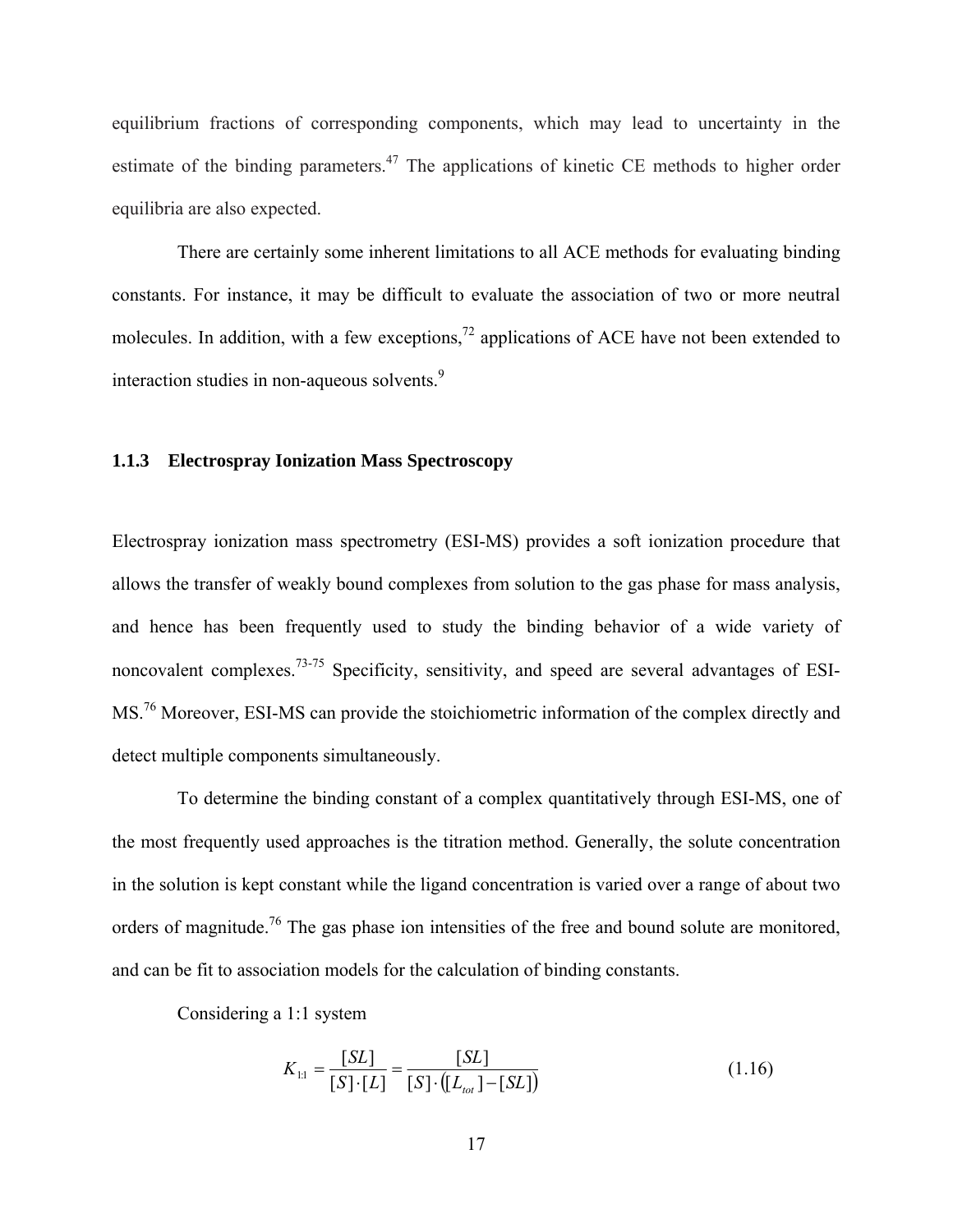where  $[L_{\text{tot}}]$  is the total concentration of the solute. Since

$$
[SL] = [S_{tot}] \cdot \frac{[SL]}{[S] + [SL]}
$$
 (1.17)

Eq. 1.16 can be converted into

$$
K_{1:1} = \frac{[SL]}{[S]} \cdot \frac{1}{[L_{tot}] - [S_{tot}] \cdot \frac{1}{[S]}} \tag{1.18}
$$

Define

$$
\frac{[S]}{[SL]} = \frac{i_S / f_S}{i_{SL} / f_{SL}} = \frac{i_S}{i_{SL}} \cdot \frac{f_{SL}}{f_S} = IF
$$
\n(1.19)

where  $i_S$  and  $i_{SL}$  are the ion intensities of the free and bound solute, respectively;  $f_S$  and  $f_{SL}$  are the response factors of the free and bound solute, respectively. Hence Eq. 1.18 can be converted into

$$
(IF)^{2} K_{11}[L_{tot}] + IF(K_{11}[L_{tot}] - K_{11}[S_{tot}] - 1) - 1 = 0
$$
\n(1.20)

Eq. 1.20 can be further converted into various linear forms, for instance

$$
\frac{1}{IF} = K_{1:1}[L_{tot}] - \frac{K_{1:1}[S_{tot}]}{IF + 1}
$$
\n(1.21)

By plotting  $\frac{1}{IF}$  versus [ $L_{\text{tot}}$ ], the slope of the linear fitt will give the value of  $K_{1:1}$ .

 The ratio of ion intensities (*I*) can be obtained from the mass spectrum for each concentration point. However, there is no valid method that is suitable to determine the response factor of the complex  $(f_{SL})$  and thus the ratio of response factors  $(F)$ . It is often assumed that the response factors of the free and bound solutes are similar, and then *F* can be approximated to unity. However, different molecular species may undergo different vaporization and ionization efficiencies. This represents one of the biggest disadvantages of the ESI-MS method for binding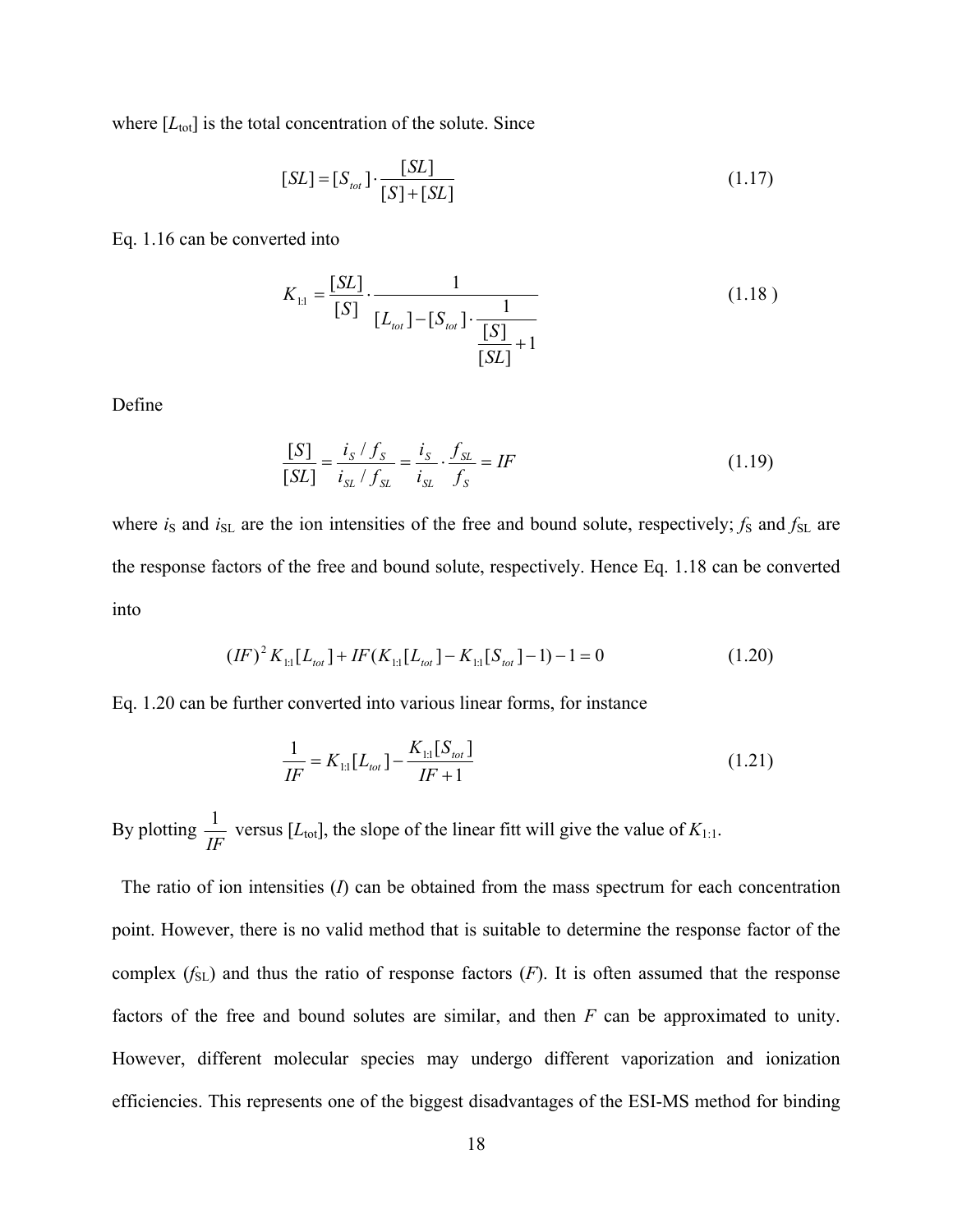<span id="page-31-0"></span>constant determination. In addition, ESI is not an instantaneous process, thus changes can occur when non-covalent complexes are transferred from the solution phase to the gas phase. For instance, when the kinetics of dissociation is in the same timescale of the evaporation process, evaporation of the droplet can cause a displacement of the complexation equilibrium towards association.75 The limitations of the ESI-MS method described above can be partially improved by competition approaches. Basically, a reference compound is mixed with the solute for complexation with the ligand. The reference should have a similar structure to the solute and its binding behavior with the ligand should be known. Therefore the binding constant between the solute and ligand can be indirectly obtained by comparing the two binding systems.<sup>76</sup> From a practical point of view, ESI-MS should be used to determine relative binding affinities (selectivities) rather than absolute values.

### **1.1.4 Phase-Distribution Method**

Phase-distribution methods monitor the dependence of the solute distribution coefficient between two phases on the ligand concentration in one phase to determine the solute-ligand binding constant. Usually, one of the phases is aqueous and the other is organic. The binding equilibrium can be studied in either phase. This method has been applied to measure binding constants for the complex formation of caffeine/ benzoic acid,<sup>77</sup> solute/cyclodextrin,<sup>2, 78-85</sup> metal ion/anion,<sup>86</sup> and drug/chiral selector.<sup>87</sup>

Eq. 1.1 describes the formation of 1:1 complex. For consecutive complexation

$$
S-L_{i-1}+L \xrightarrow{K_{1:i}} S-L_i
$$
\n(1.22)

The binding constant  $(K_{1:i})$  is defined as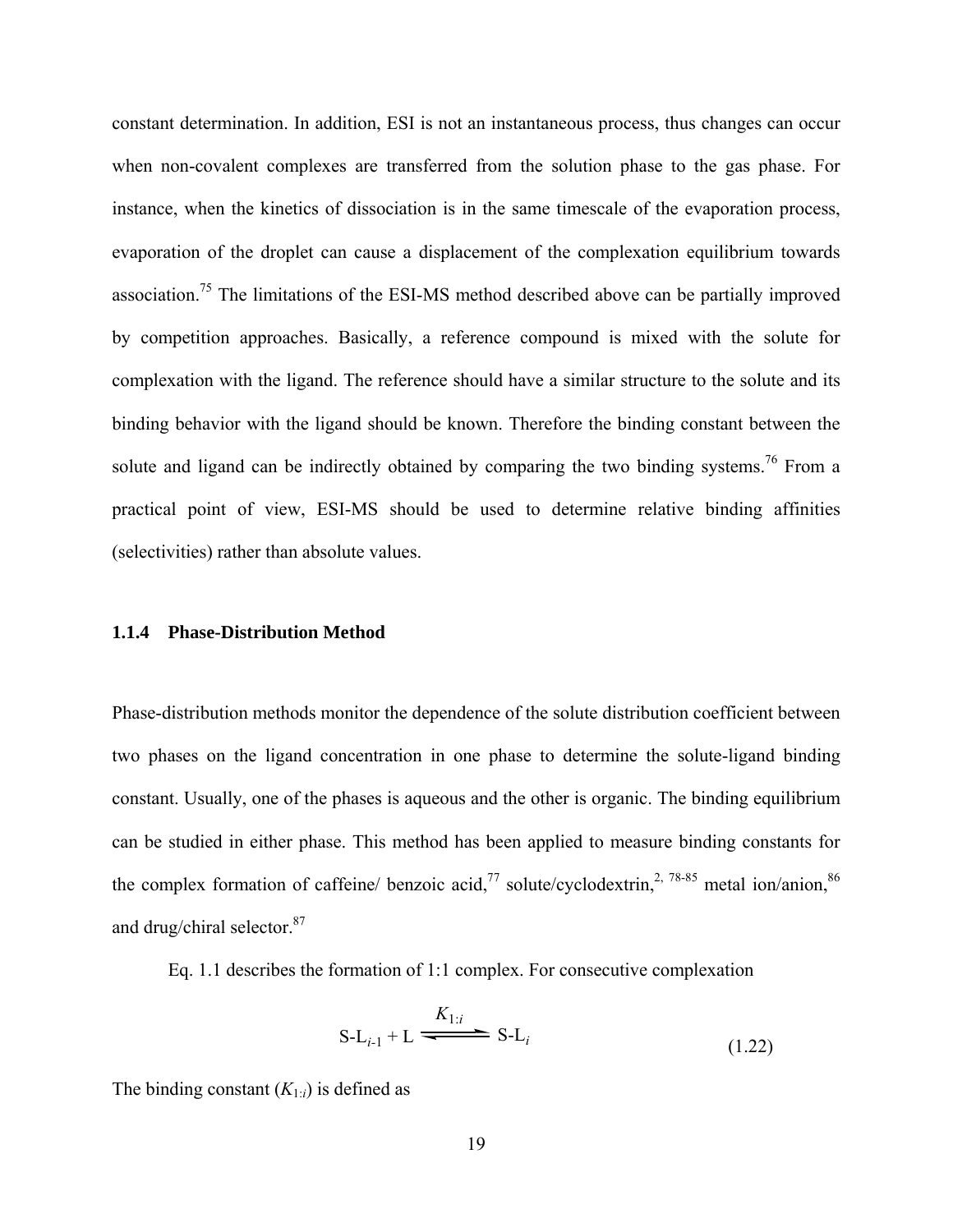$$
K_{1i} = \frac{[S \cdot L_i]}{[S \cdot L_{i-1}][L]}
$$
(1.23)

The distribution of the free solute between phase 1 and phase 2 is determined by the partition ratio  $D_0$ 

$$
D_0 = \frac{[S]_1}{[S]_2} \tag{1.24}
$$

where  $[S]_1$  and  $[S]_2$  are the free solute concentrations in phase 1 and phase 2, respectively. When the ligand is added to phase 1, the solute distribution coefficient is

$$
D = \frac{[S]_1 + \sum_{i=1}^{n} [S \cdot L_i]_1}{[S]_2}
$$
 (1.25)

where *n* is the stoichiometry,  $[S-L_i]$  ( $i = 1$  to *n*) is the concentration of solute-ligand complex in phase 1 in various forms. Dividing Eq. 1.25 by Eq. 1.24

$$
\frac{D}{D_0} = 1 + \sum_{i=1}^{n} \frac{[S \cdot L_i]}{[S]}
$$
(1.26)

From Eq. 1.23, one obtains

$$
[S \cdot L_i] = [S][L]^i \prod_{j=1}^i K_{1:j} \tag{1.27}
$$

Here

$$
K_{1:j} = \frac{[S \cdot L_j]}{[S \cdot L_{j-1}][L]}
$$
(1.28)

Inserting Eq. 1.27 to Eq. 1.26

$$
\frac{D}{D_0} = 1 + \sum_{i=1}^{n} \left( [L]^i \prod_{j=1}^{i} K_{1:j} \right)
$$
(1.29)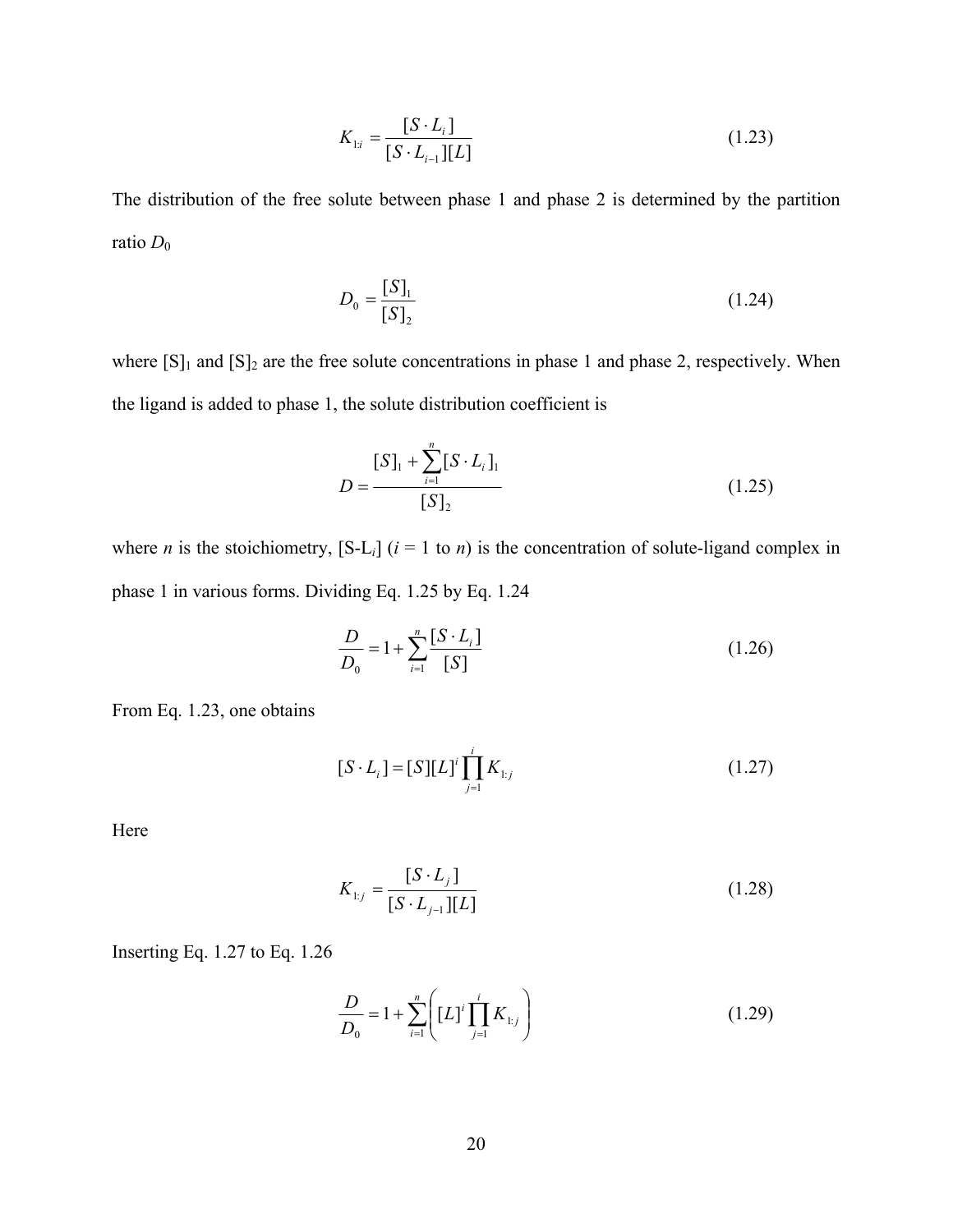<span id="page-33-0"></span>Plotting  $D/D_0$  versus [L], the stoichiometry and the binding constants can be obtained from polynomial fitting analyses.

 The phase distribution method provides an alternative approach to measure binding constants of complex formation. Advantages of this method include relatively low sample requirement, availability to measure binding constants relevant to physiological properties (*e.g.*, pH, temperature, ionic strength). However, there are several disadvantages that have to be taken into consideration. The mutual solubility of the two phases may interfere and complicate the binding equilibrium. It is even possible that some organic solvent may function as a competitor to bind the ligand (*e.g.*, octanol/cyclodextrin),<sup>85</sup> which should be carefully investigated to prevent from misinterpretation of the calculated binding parameters.<sup>2</sup> In addition, all species present in phase 1 (*e.g.*, free solute, free ligand, complexes) may partition to the second phase. The model described above assumes the partitioning of only the free solute hence has been over-simplified. Octanol has been the most frequently used solvent as the organic phase in phase-distribution studies. In this case, entrainment and emulsion can be severe problems when very hydrophobic compounds are studied.<sup>88</sup>

#### **1.2 HIGH-THROUGHPUT SOLID-PHASE EXTRACTION**

One of the most important strategies in the pharmaceutical field is to reduce time and labor needed for research and development of new drugs. This has led to the movement of pharmaceutical and biotechnology companies toward high-throughput screening (HTS) of smallmolecule compounds for their discovery programs.<sup>89</sup> More compounds have become available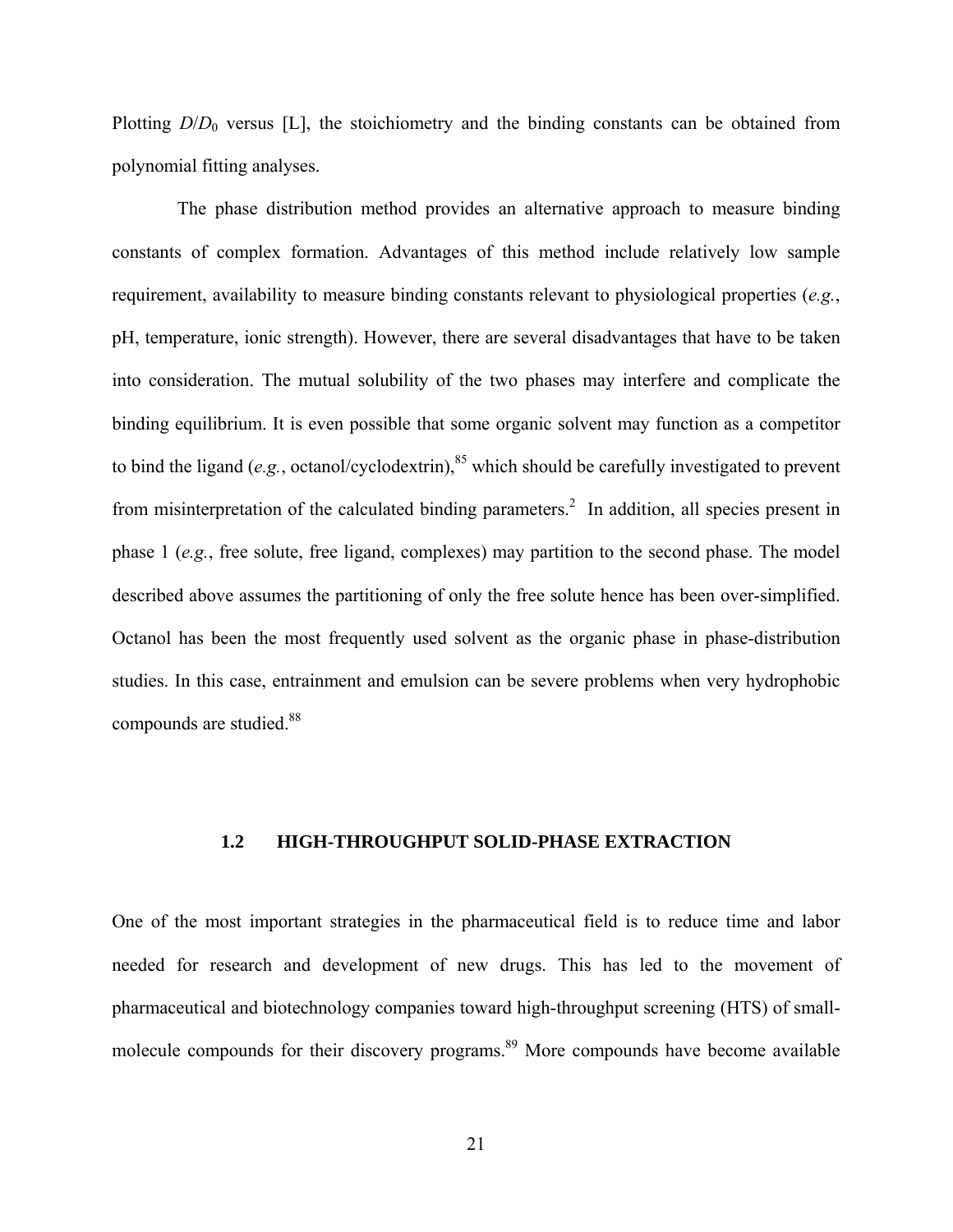<span id="page-34-0"></span>for further investigations. Consequently, high-throughput technologies are demanded in the postsynthetic stages in the research and development process.

 Since its introduction in the mid-eighties, solid phase extraction (SPE) has been a routine sample preparation technique used to pre-concentrate drugs present at low levels of concentration and to remove interfering components from complex matrices prior to quantitative analysis. Compared to traditional liquid extraction methods, SPE presents the following advantages: higher recovery, better reproducibility, faster, and easier for automation.<sup>90</sup> The high throughput concept has also been embedded into SPE techniques in the last decade.<sup>91, 92</sup> Except for sample preparation, high-throughput SPE technologies have been employed for synthesis using affinity tags,  $93$  in-gel digestion of proteins,  $94$  immunosorbent development,  $95$  and chiral selector screening.<sup>96-98</sup>

 Solid phase microextraction (SPME) is a special version of SPE in which the extraction media is a small coated fiber or tip. SPME does not have some common disadvantages of SPE such as clogging problems. It is especially designed for subsequent analysis by methods such as gas chromatography and capillary electrophoresis that have low mass detection limits.<sup>99</sup> Recently, a high-throughput SPME assay has been developed as a phase-distribution method to measure binding constant of complex formation. $87,100$ 

# **1.3 OUTLINE**

The high-throughput SPE assay developed in our lab has been employed in various applications including the determination of intermolecular association and drug lipophilicity. Figure 1.5 illustrates the general procedure of the assay. Briefly, plasticized poly(vinyl chloride) (PVC)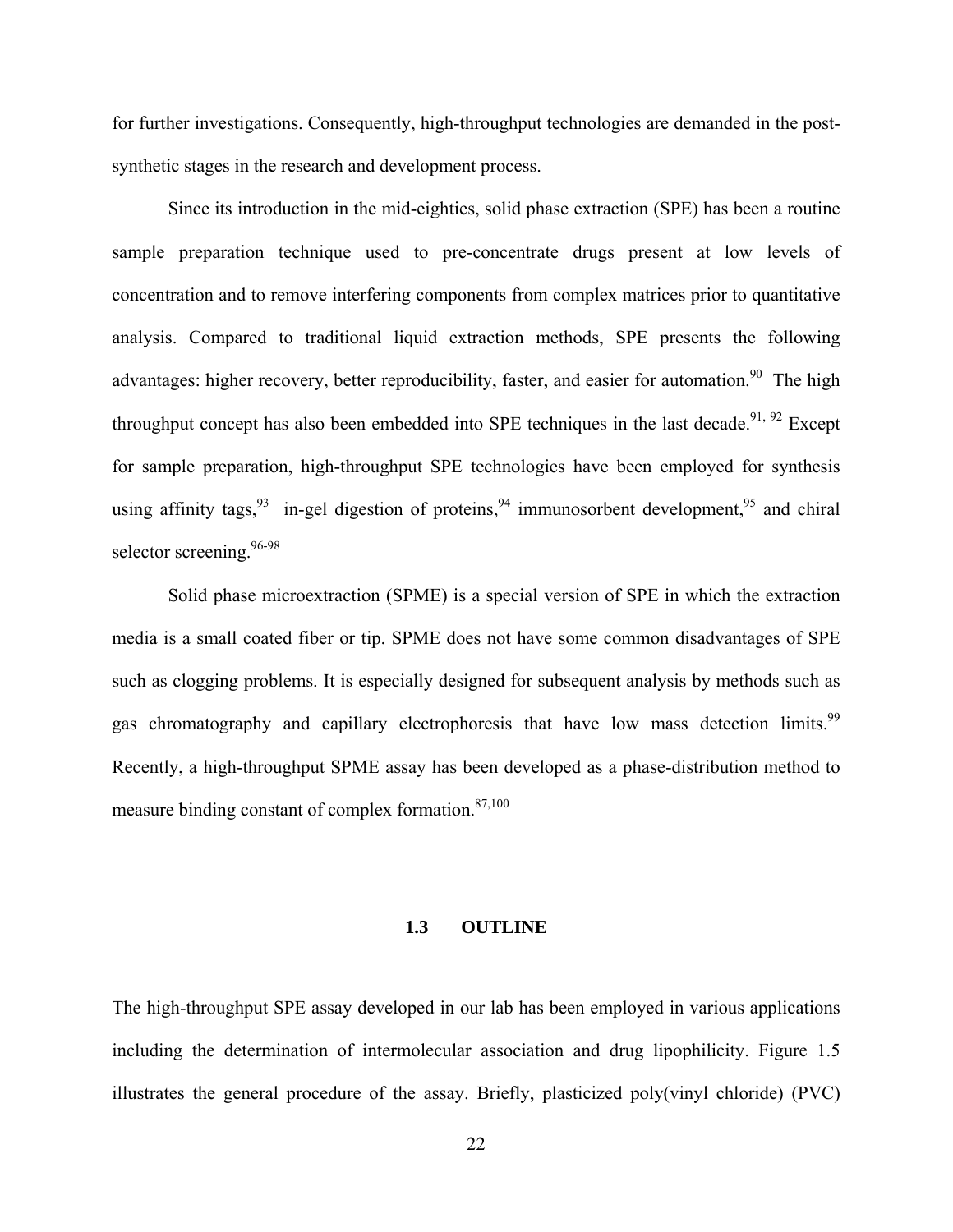films are prepared in 96-well microplates. Aqueous solutions are then dispensed. The partition coefficient  $(P_{pw})$  of a solute between the polymer phase and the aqueous phase can be correlated to its lipophilicity, *i.e.*, octanol-water partition coefficient (*P*ow). Chapter 2 of this dissertation will focus on the development of this application. When ligand compounds are dissolved either in the polymer films or in the aqueous solutions, the distribution coefficient ( $D<sub>pw</sub>$ ) of the solute that may be different from  $P_{\text{pw}}$  can be used to calculate the binding constant of the solute-ligand complex formation. A screening method based on this concept for fast evaluation of the enantioselectivity of potential chiral selectors will be described in Chapter 3. The complex formation of the chiral selectors with the target solutes are studied in the film phase. Similarly, intermolecular association can be determined in the aqueous phase. Chapter 4 will introduce such an example by measuring binding constant of drug-cyclodextrin inclusion complex formation.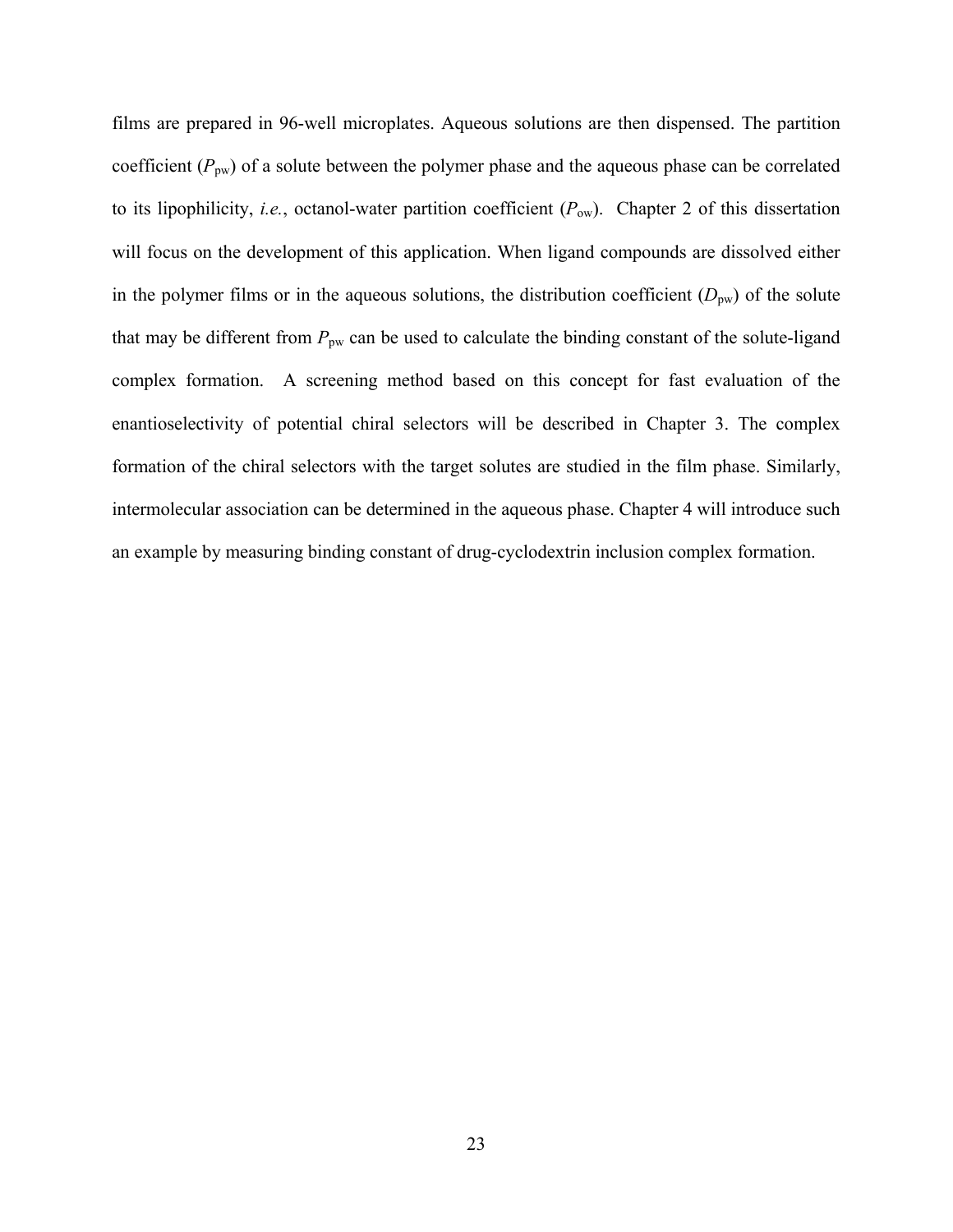

**Figure 1.5.** General procedure of the high-throughput method to determine

intermolecular association and lipophilicity.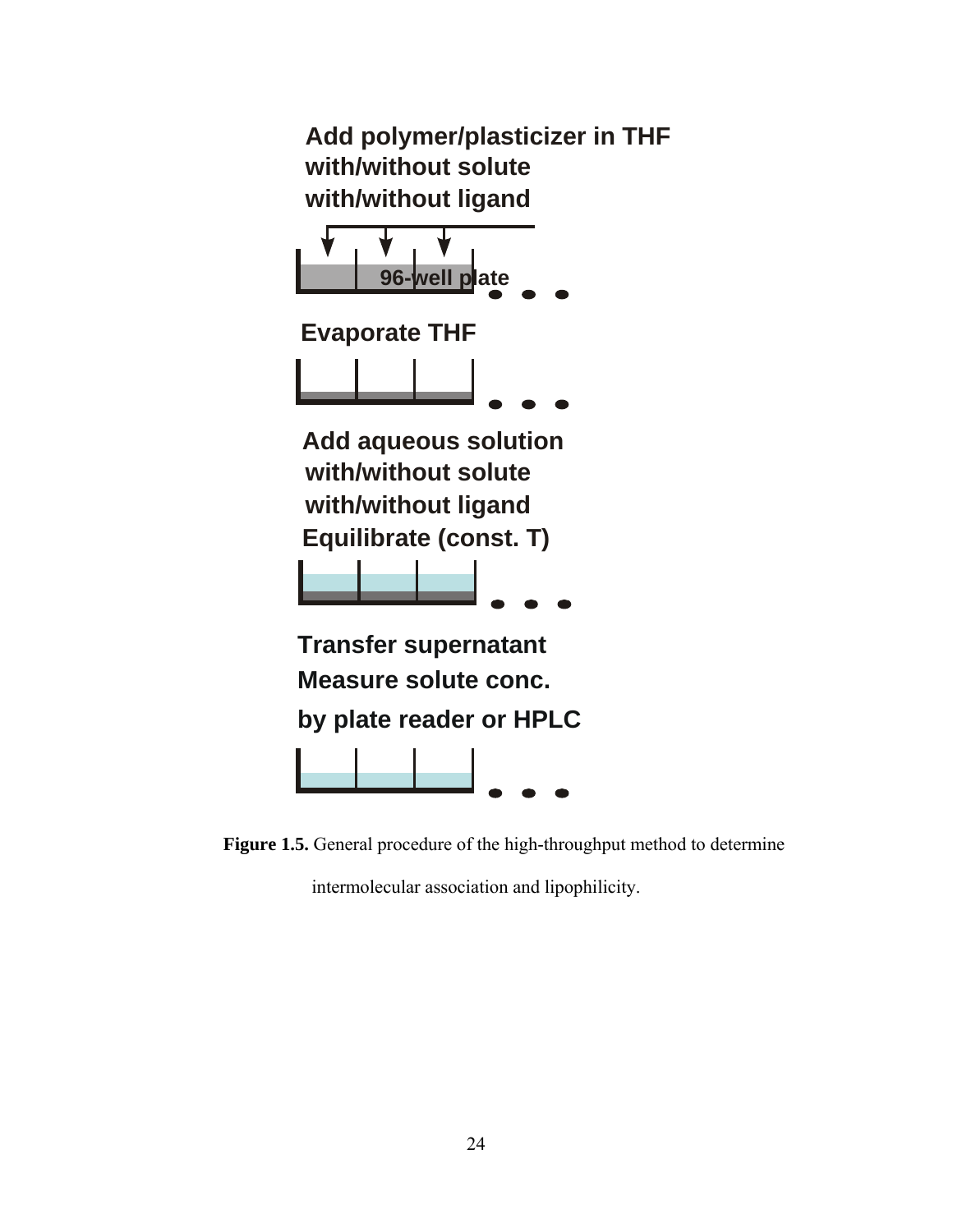# **1.4 REFERENCE**

- (1) Klotz, I. M. *Ligand-Receptor Energetics: A Guide for the Perplexed*; John Wiley & Sons: New York, 1997.
- (2) Masson, M.; Sigurdardottir, B. V.; Matthiasson, K.; Loftsson, T. *Chemical & Pharmaceutical Bulletin* **2005**, *53*, 958-964.
- (3) Sideris, E. E.; Georgiou, C. A.; Koupparis, M. A.; Macheras, P. E. *Analytica Chimica Acta* **1994**, *289*, 87-95.
- (4) Kokugan, T.; Yudiarto, A.; Takashima, T.; Dewi, E. *Journal of Chemical Engineering of Japan* **1998**, *31*, 640-643.
- (5) Wikstroem, A.; Deinum, J. *Analytical Biochemistry* **2007**, *362*, 98-107.
- (6) Schou, C.; Heegaard, N. H. H. *Electrophoresis* **2006**, *27*, 44-59.
- (7) Schipper, B. R.; Ramstad, T. *Journal of Pharmaceutical Sciences* **2005**, *94*, 1528-1537.
- (8) Karakasyan, C.; Taverna, M.; Millot, M.-C. *Journal of Chromatography, A* **2004**, *1032*, 159-164.
- (9) Rundlett, K. L.; Armstrong, D. W. *Electrophoresis* **2001**, *22*, 1419-1427.
- (10) Beni, S.; Szakacs, Z.; Csernak, O.; Barcza, L.; Noszal, B. *European Journal of Pharmaceutical Sciences* **2007**, *30*, 167-174.
- (11) Archontaki, H. A.; Vertzoni, M. V.; Athanassiou-Malaki, M. H. *Journal of Pharmaceutical and Biomedical Analysis* **2002**, *28*, 761-769.
- (12) Koopmans, C.; Ritter, H. *Journal of the American Chemical Society* **2007**, *129(12)*, 3502- 3503.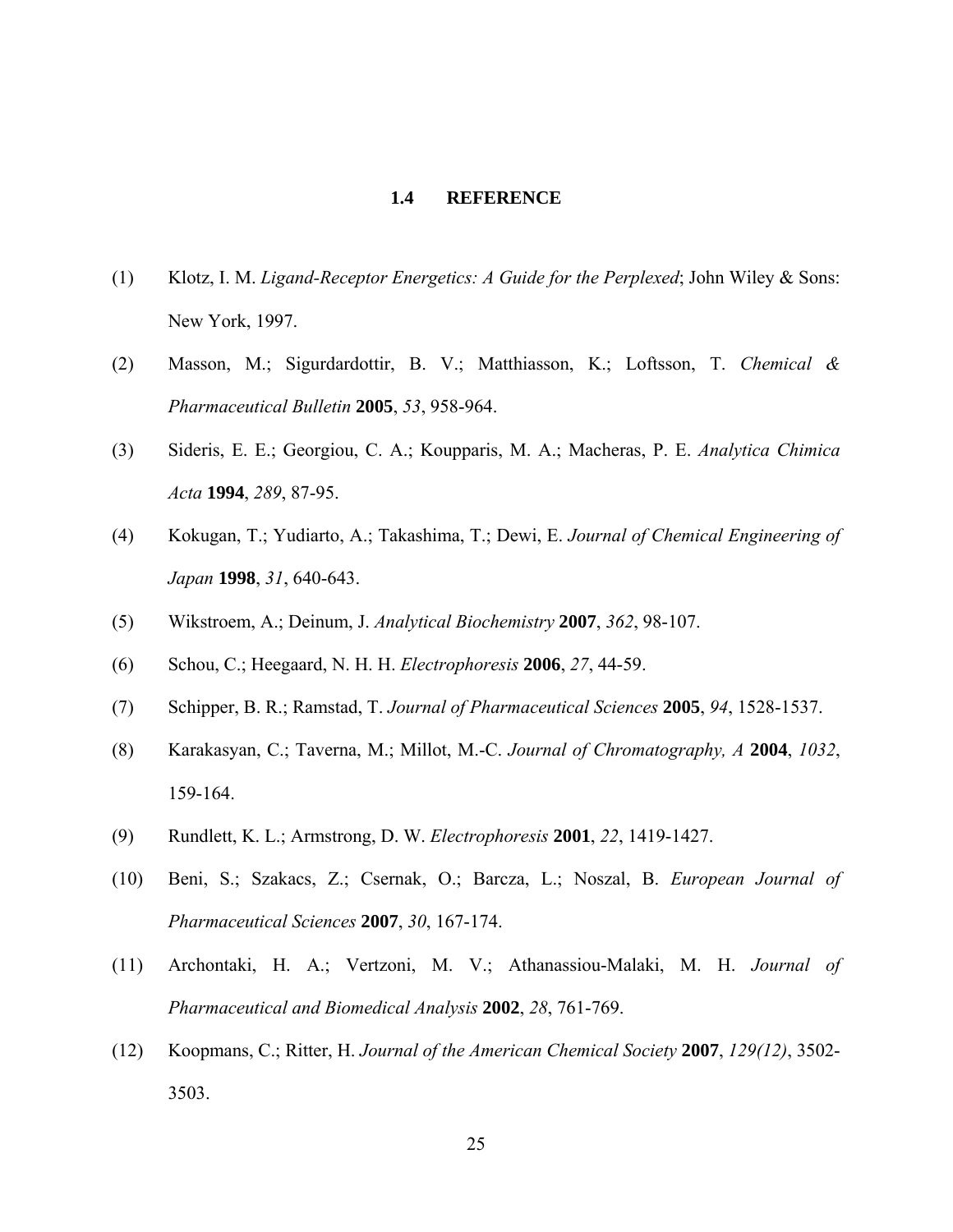- (13) Fini, P.; Catucci, L.; Castagnolo, M.; Cosma, P.; Pluchinotta, V.; Agostiano, A. *Journal of Inclusion Phenomena and Macrocyclic Chemistry* **2007**, *57*, 663-668.
- (14) Tang, J.; Luan, F.; Chen, X. *Bioorganic & Medicinal Chemistry* **2006**, *14*, 3210-3217.
- (15) Sheehy, P. M.; Ramstad, T. *Journal of Pharmaceutical and Biomedical Analysis* **2005**, *39*, 877-885.
- (16) Kahle, C.; Holzgrabe, U. *Chirality* **2004**, *16*, 509-515.
- (17) Khan, F.; Khan, F. *Journal of the Chinese Chemical Society (Taipei, Taiwan)* **2005**, *52*, 569-573.
- (18) Higuchi, T.; Connors, K. A. *Advan. Anal. Chem. Instr.* **1965**, *4*, 117-212.
- (19) Loukas, Y. L. *Pharmaceutical Sciences* **1997**, *3*, 343-346.
- (20) Loukas, Y. L.; Vraka, V.; Gregoriadis, G. *International Journal of Pharmaceutics* **1996**, *144*, 225-231.
- (21) Connors, K. A. *Binding Constants*; John Wiley & Sons., Inc., 1987.
- (22) Heegaard, N. H. H.; Nilsson, S.; Guzman, N. A. *Journal of Chromatography, B: Biomedical Sciences and Applications* **1998**, *715*, 29-54.
- (23) Busch, M. H. A.; Carels, L. B.; Boelens, H. F. M.; Kraak, J. C.; Poppe, H. *Journal of Chromatography, A* **1997**, *777*, 311-328.
- (24) Busch, M. H. A.; Kraak, J. C.; Poppe, H. *Journal of Chromatography, A* **1997**, *777*, 329- 353.
- (25) Rippel, G.; Corstjens, H.; Billiet, H. A. H.; Frank, J. *Electrophoresis* **1997**, *18*, 2175- 2183.
- (26) Rundlett, K. L.; Armstrong, D. W. *Electrophoresis* **1997**, *18*, 2194-2202.
- (27) Shimura, K.; Kasai, K.-I. *Analytical Biochemistry* **1997**, *251*, 1-16.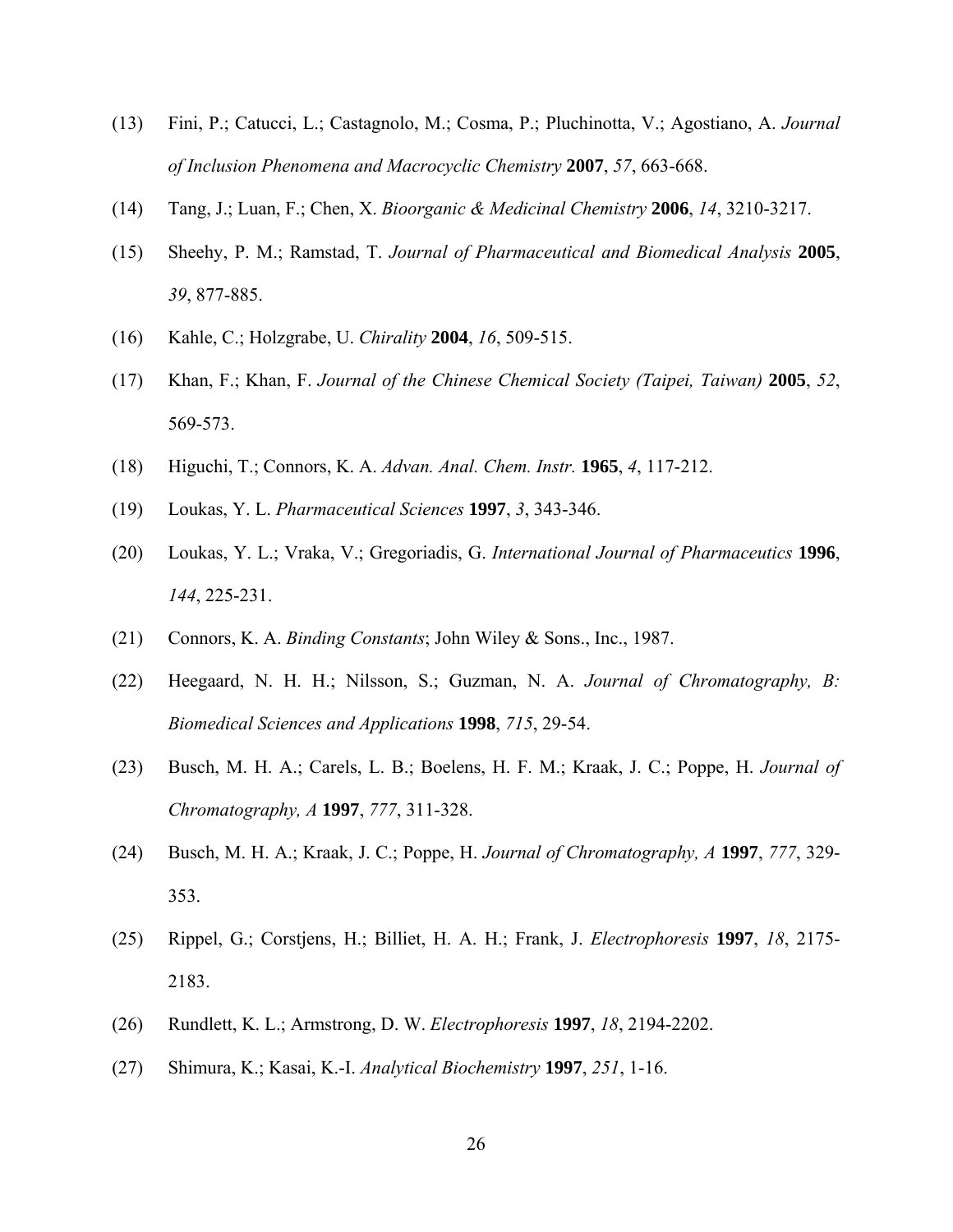- (28) Chu, Y.-H.; Zang, X.; Tu, J. *Journal of the Chinese Chemical Society (Taipei)* **1998**, *45*, 713-720.
- (29) Colton, I. J.; Carbeck, J. D.; Rao, J.; Whitesides, G. M. *Electrophoresis* **1998**, *19*, 367- 382.
- (30) Gao, J.; Mrksich, M.; Mammen, M.; Whitesides, G. M. *Chemical Analysis (New York)* **1998**, *146*, 947-972.
- (31) Heegaard, N. H. H. *Journal of Molecular Recognition* **1998**, *11*, 141-148.
- (32) Heegaard, N. H. H.; Shimura, K. *Quantitative Analysis of Biospecific Interactions* **1998**, 15-34.
- (33) Oravcova, J.; Lindner, W. *Quantitative Analysis of Biospecific Interactions* **1998**, 191- 226.
- (34) Heegaard, N. H. H.; Kennedy, R. T. *Electrophoresis* **1999**, *20*, 3122-3133.
- (35) Larsen, K. L.; Zimmermann, W. *Journal of Chromatography, A* **1999**, *836*, 3-14.
- (36) Guijt-Van Duijn, R. M.; Frank, J.; Van Dedem, G. W. K.; Baltussen, E. *Electrophoresis* **2000**, *21*, 3905-3918.
- (37) Tanaka, Y.; Terabe, S. *Journal of Chromatography, B: Analytical Technologies in the Biomedical and Life Sciences* **2002**, *768*, 81-92.
- (38) Tseng, W.-L.; Chang, H.-T.; Hsu, S.-M.; Chen, R.-J.; Lin, S. *Electrophoresis* **2002**, *23*, 836-846.
- (39) Vollmerhaus, P. J.; Tempels, F. W. A.; Kettenes-Van den Bosch, J. J.; Heck, A. J. R. *Electrophoresis* **2002**, *23*, 868-879.
- (40) Blaschke, G.; Chankvetadze, B. *Drugs and the Pharmaceutical Sciences* **2003**, *128*, 175- 209.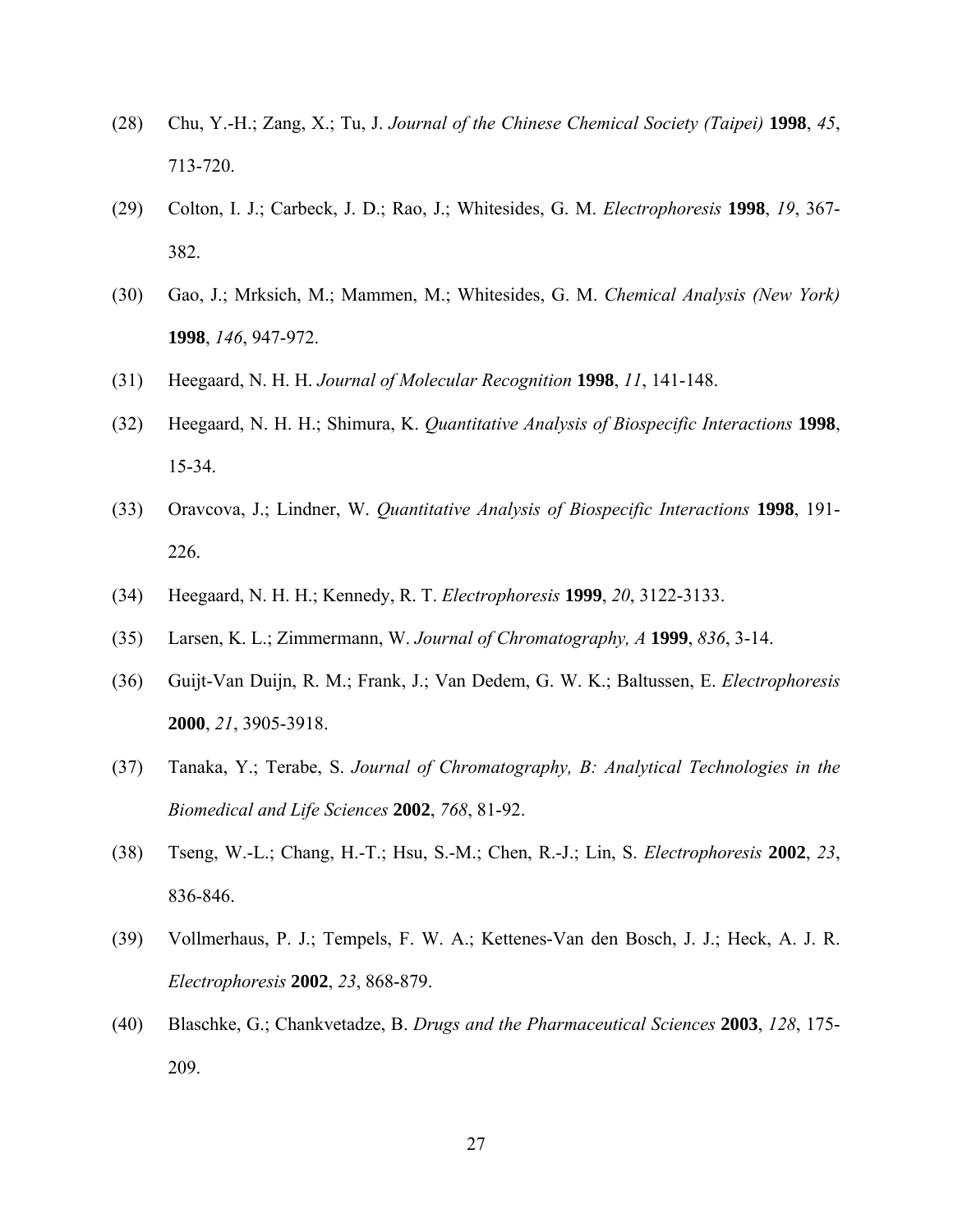- (41) Galbusera, C.; Chen, D. D. Y. *Current Opinion in Biotechnology* **2003**, *14*, 126-130.
- (42) Heegaard, N. H. H. *Electrophoresis* **2003**, *24*, 3879-3891.
- (43) Ruettinger, H.-H. *Drugs and the Pharmaceutical Sciences* **2003**, *128*, 23-43.
- (44) Berezovski, M. V.; Okhonin, V.; Petrov, A.; Krylov, S. N. *Proceedings of SPIE-The International Society for Optical Engineering* **2005**, *5969*, 59690Y/59691- 59690Y/59613.
- (45) Gayton-Ely, M.; Pappas, T. J.; Holland, L. A. *Analytical and Bioanalytical Chemistry* **2005**, *382*, 570-580.
- (46) Jia, Z. *Current Pharmaceutical Analysis* **2005**, *1*, 41-56.
- (47) Oestergaard, J.; Heegaard, N. H. H. *Electrophoresis* **2006**, *27*, 2590-2608.
- (48) Vlckova, M.; Stettler, A.; Schwarz, M. *Journal of Liquid Chromatography & Related Technologies* **2006**, *29*, 1047-1076.
- (49) Zavaleta, J.; Chinchilla, D.; Brown, A.; Ramirez, A.; Calderon, V.; Sogomonyan, T.; Gomez, F. A. *Current Analytical Chemistry* **2006**, *2*, 35-42.
- (50) Erim, F. B.; Kraak, J. C. *Journal of Chromatography, B: Biomedical Sciences and Applications* **1998**, *710*, 205-210.
- (51) Busch, M. H. A.; Boelens, H. F. M.; Kraak, J. C.; Poppe, H. *Journal of Chromatography, A* **1997**, *775*, 313-326.
- (52) Pedersen, M.; Edelsten, M.; Nielsen, V. F.; Scarpellini, A.; Skytte, S.; Slot, C. *International Journal of Pharmaceutics* **1993**, *90*, 247-254.
- (53) Bowser, M. T.; Chen, D. D. Y. *Journal of Physical Chemistry A* **1998**, *102*, 8063-8071.
- (54) Bowser, M. T.; Chen, D. D. Y. *Journal of Physical Chemistry A* **1999**, *103*, 197-202.
- (55) Rundlett, K. L.; Armstrong, D. W. *Journal of Chromatography, A* **1996**, *721*, 173-186.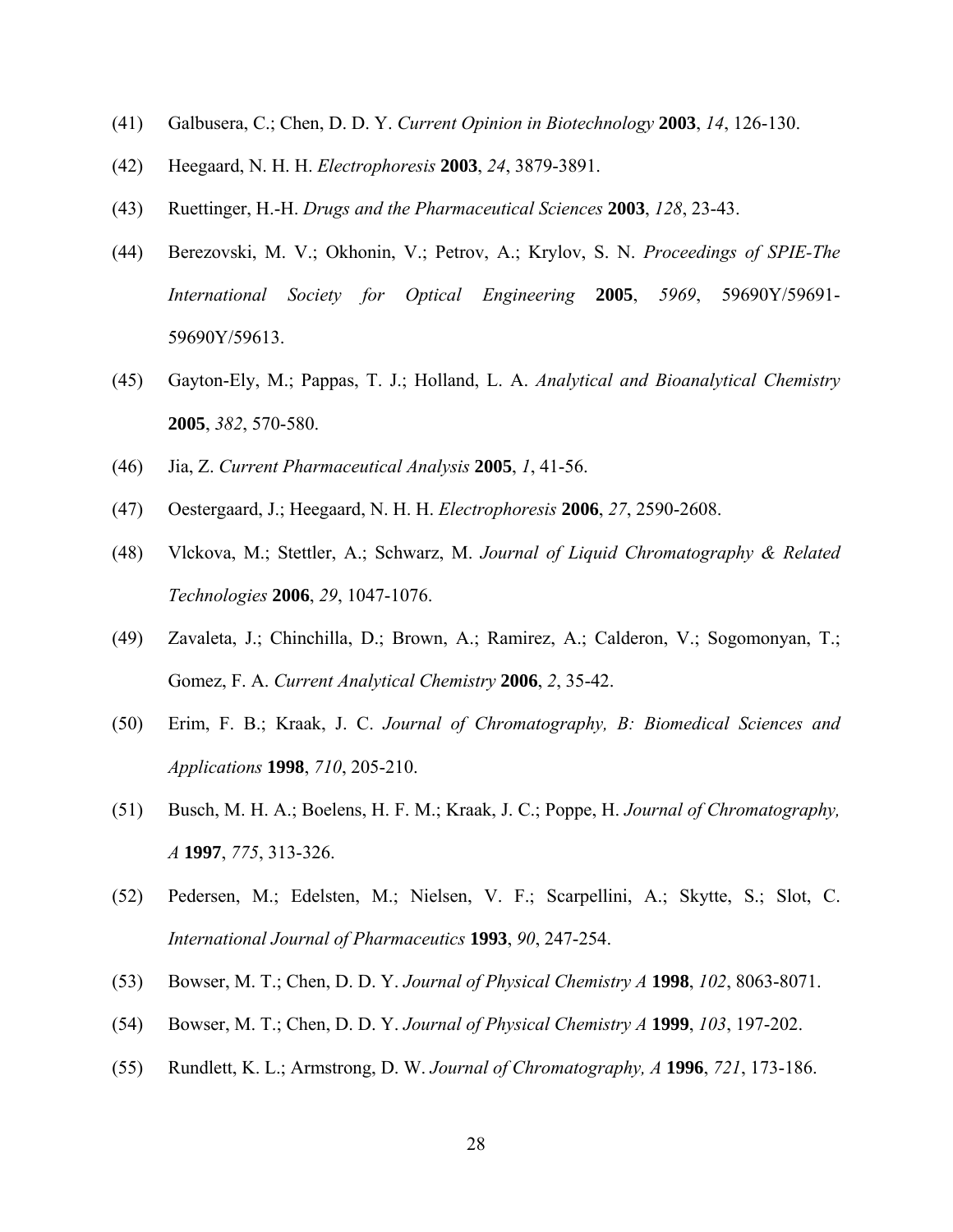- (56) Busch, M. H. A.; Boelens, H. F. M.; Kraak, J. C.; Poppe, H.; Meekel, A. A. P.; Resmini, M. *Journal of Chromatography, A* **1996**, *744*, 195-203.
- (57) Krylov, S. N. *Journal of Biomolecular Screening* **2006**, *11*, 115-122.
- (58) Avila, L. Z.; Chu, Y. H.; Blossey, E. C.; Whitesides, G. M. *Journal of medicinal chemistry* **1993**, *36*, 126-133.
- (59) Krylov Sergey, N. *Electrophoresis* **2007**, *28*, 69-88.
- (60) Berezovski, M.; Nutiu, R.; Li, Y.; Krylov Sergey, N. *Analytical Chemistry* **2003**, *75*, 1382-1386.
- (61) Okhonin, V.; Krylova, S. M.; Krylov, S. N. *Analytical Chemistry* **2004**, *76*, 1507-1512.
- (62) Petrov, A.; Okhonin, V.; Berezovski, M.; Krylov Sergey, N. *Journal of the American Chemical Society* **2005**, *127*, 17104-17110.
- (63) Kawaoka, J.; Gomez, F. A. *Journal of Chromatography, B: Biomedical Sciences and Applications* **1998**, *715*, 203-210.
- (64) Horejsi, V.; Ticha, M. *Journal of Chromatography* **1986**, *376*, 49-67.
- (65) Heegaard, N. H. H. *Journal of Chromatography, A* **1994**, *680*, 405-412.
- (66) Tao, L.; Kennedy, R. T. *Electrophoresis* **1997**, *18*, 112-117.
- (67) Winzor, D. J. *Analytical Biochemistry* **2006**, *349*, 285-291.
- (68) McDonnell, P. A.; Caldwell, G. W.; Masucci, J. A. *Electrophoresis* **1998**, *19*, 448-454.
- (69) Oestergaard, J.; Hansen, S. H.; Jensen, H.; Thomsen, A. E. *Electrophoresis* **2005**, *26*, 4050-4054.
- (70) Gao, J. Y.; Dubin, P. L.; Muhoberac, B. B. *Analytical Chemistry* **1997**, *69*, 2945-2951.
- (71) Hattori, T.; Kimura, K.; Seyrek, E.; Dubin, P. L. *Analytical Biochemistry* **2001**, *295*, 158- 167.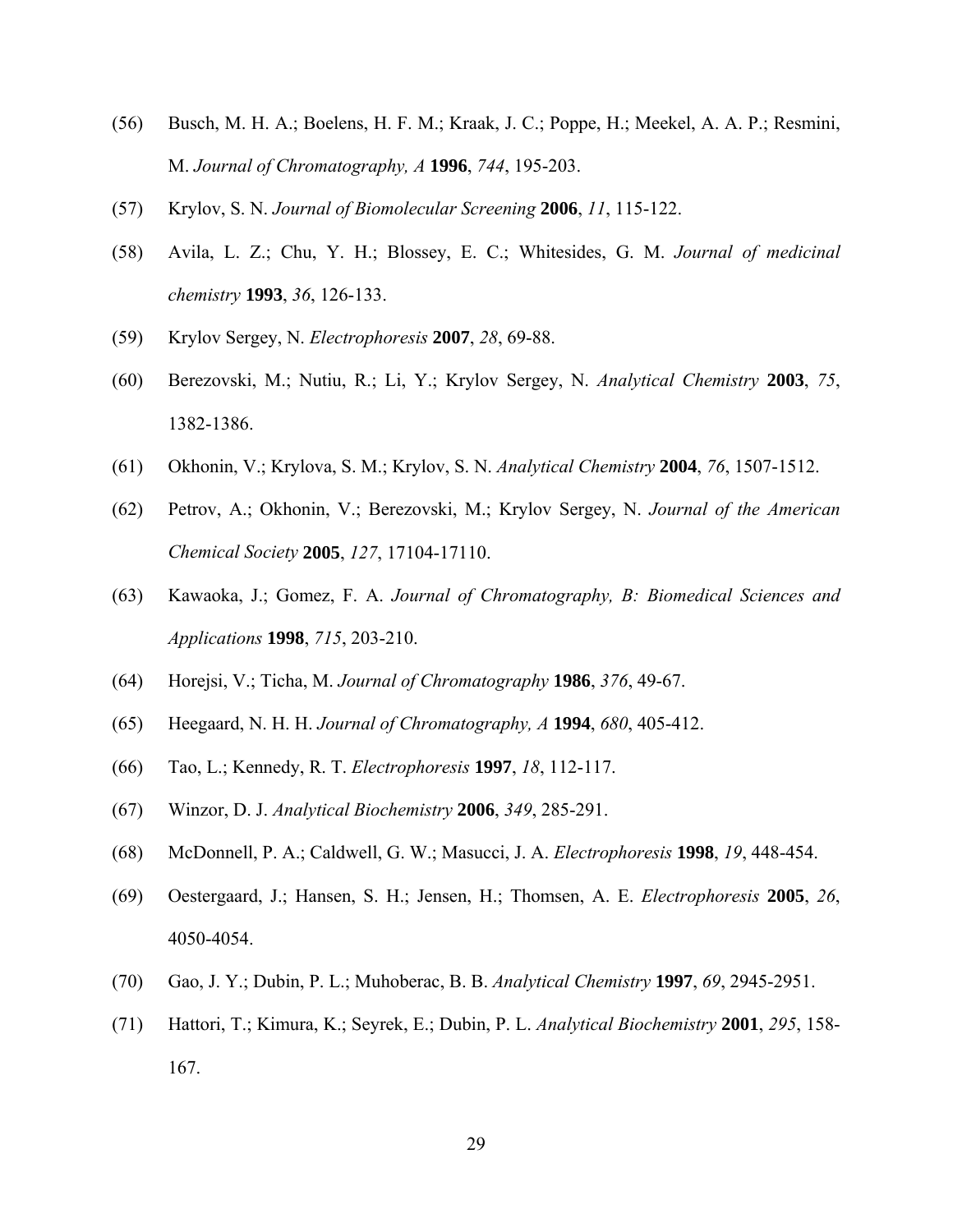- (72) Peddicord, M. B.; Weber, S. G. *Electrophoresis* **2002**, *23*, 431-436.
- (73) Brodbelt, J. S. *International Journal of Mass Spectrometry* **2000**, *200*, 57-69.
- (74) Di Marco, V. B.; Bombi, G. G. *Mass Spectrometry Reviews* **2006**, *25*, 347-379.
- (75) Di Tullio, A.; Reale, S.; De Angelis, F. *Journal of Mass Spectrometry* **2005**, *40*, 845-865.
- (76) Daniel, J. M.; Friess, S. D.; Rajagopalan, S.; Wendt, S.; Zenobi, R. *International Journal of Mass Spectrometry* **2002**, *216*, 1-27.
- (77) Higuchi, T.; Zuck, D. A. *Journal of the American Pharmaceutical Association (1912- 1977)* **1952**, *41*, 10-13.
- (78) Eli, W.; Chen, W.; Xue, Q. *Journal of Inclusion Phenomena and Macrocyclic Chemistry* **2000**, *38*, 37-43.
- (79) Andreaus, J.; Draxler, J.; Marr, R.; Hermetter, A. *Journal of Colloid and Interface Science* **1997**, *193*, 8-16.
- (80) Andreaus, J.; Draxler, J.; Marr, R.; Lohner, H. *Journal of Colloid and Interface Science* **1997**, *185*, 306-312.
- (81) Tachibana, M.; Furusawa, M.; Kiba, N. *Journal of Inclusion Phenomena and Molecular Recognition in Chemistry* **1995**, *22*, 313-329.
- (82) Menges, R. A.; Armstrong, D. W. *Analytica Chimica Acta* **1991**, *255*, 157-162.
- (83) Nakai, Y.; Yamamoto, K.; Terada, K.; Horibe, H. *Journal of Inclusion Phenomena* **1984**, *2*, 523-531.
- (84) Nakai, Y.; Yamamoto, K.; Terada, K.; Horibe, H. *Chemical & Pharmaceutical Bulletin* **1982**, *30*, 1796-1802.
- (85) Nakajima, T.; Sunagawa, M.; Hirohashi, T. *Chemical & Pharmaceutical Bulletin* **1984**, *32*, 401-408.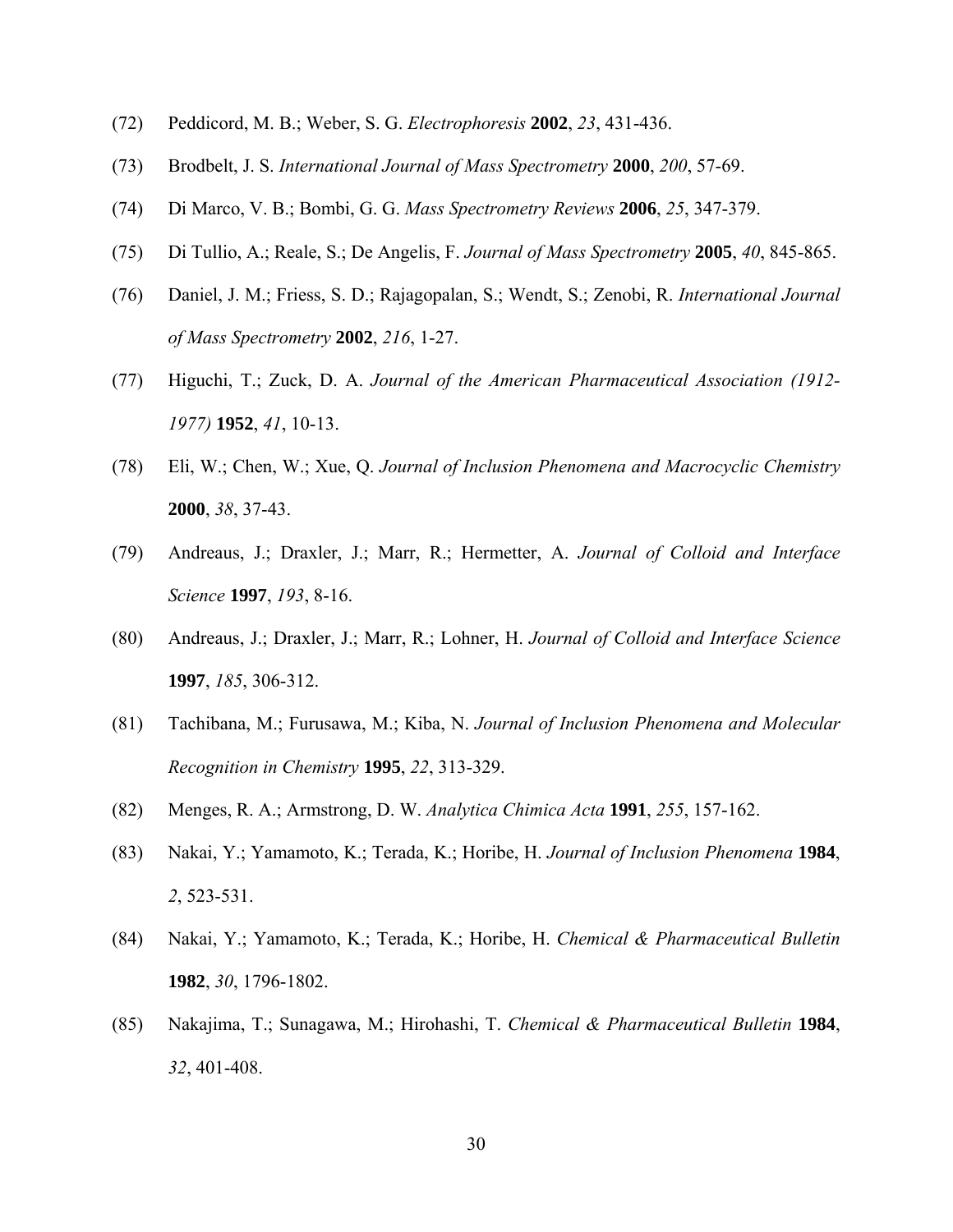- (86) Xia, Y.; Friese, J. I.; Moore, D. A.; Rao, L. *Journal of Radioanalytical and Nuclear Chemistry* **2006**, *268*, 445-451.
- (87) Chen, Z.; Yang, Y.; Werner, S.; Wipf, P.; Weber, S. G. *Journal of the American Chemical Society* **2006**, *128*, 2208-2209.
- (88) Poole, S. K.; Poole, C. F. *Journal of Chromatography, B: Analytical Technologies in the Biomedical and Life Sciences* **2003**, *797*, 3-19.
- (89) Eldridge, G. R.; Vervoort, H. C.; Lee, C. M.; Cremin, P. A.; Williams, C. T.; Hart, S. M.; Goering, M. G.; O'Neil-Johnson, M.; Zeng, L. *Analytical Chemistry* **2002**, *74*, 3963- 3971.
- (90) Krishnan, T. R.; Ibraham, I. *Journal of Pharmaceutical and Biomedical Analysis* **1994**, *12*, 287-294.
- (91) Janiszewski, J.; Schneider, R. P.; Hoffmaster, K.; Swyden, M.; Wells, D.; Fouda, H. *Rapid Communications in Mass Spectrometry* **1997**, *11*, 1033-1037.
- (92) Allanson, J. P.; Biddlecombe, R. A.; Jones, A. E.; Pleasance, S. *Rapid Communications in Mass Spectrometry* **1996**, *10*, 811-816.
- (93) Fukase, K.; Zhang, S.-Q.; Fukase, Y.; Umesako, N.; Kusumoto, S. *ACS Symposium Series* **2005**, *892*, 87-98.
- (94) Nissum, M.; Schneider, U.; Kuhfuss, S.; Obermaier, C.; Wildgruber, R.; Posch, A.; Eckerskorn, C. *Analytical Chemistry* **2004**, *76*, 2040-2045.
- (95) Nevanen, T. K.; Simolin, H.; Suortti, T.; Koivula, A.; Soederlund, H. *Analytical Chemistry* **2005**, *77*, 3038-3044.
- (96) Wu, Y.; Wang, Y.; Yang, A.; Li, T. *Analytical Chemistry* **1999**, *71*, 1688-1691.
- (97) Wang, Y.; Bluhm, L. H.; Li, T. *Analytical Chemistry* **2000**, *72*, 5459-5465.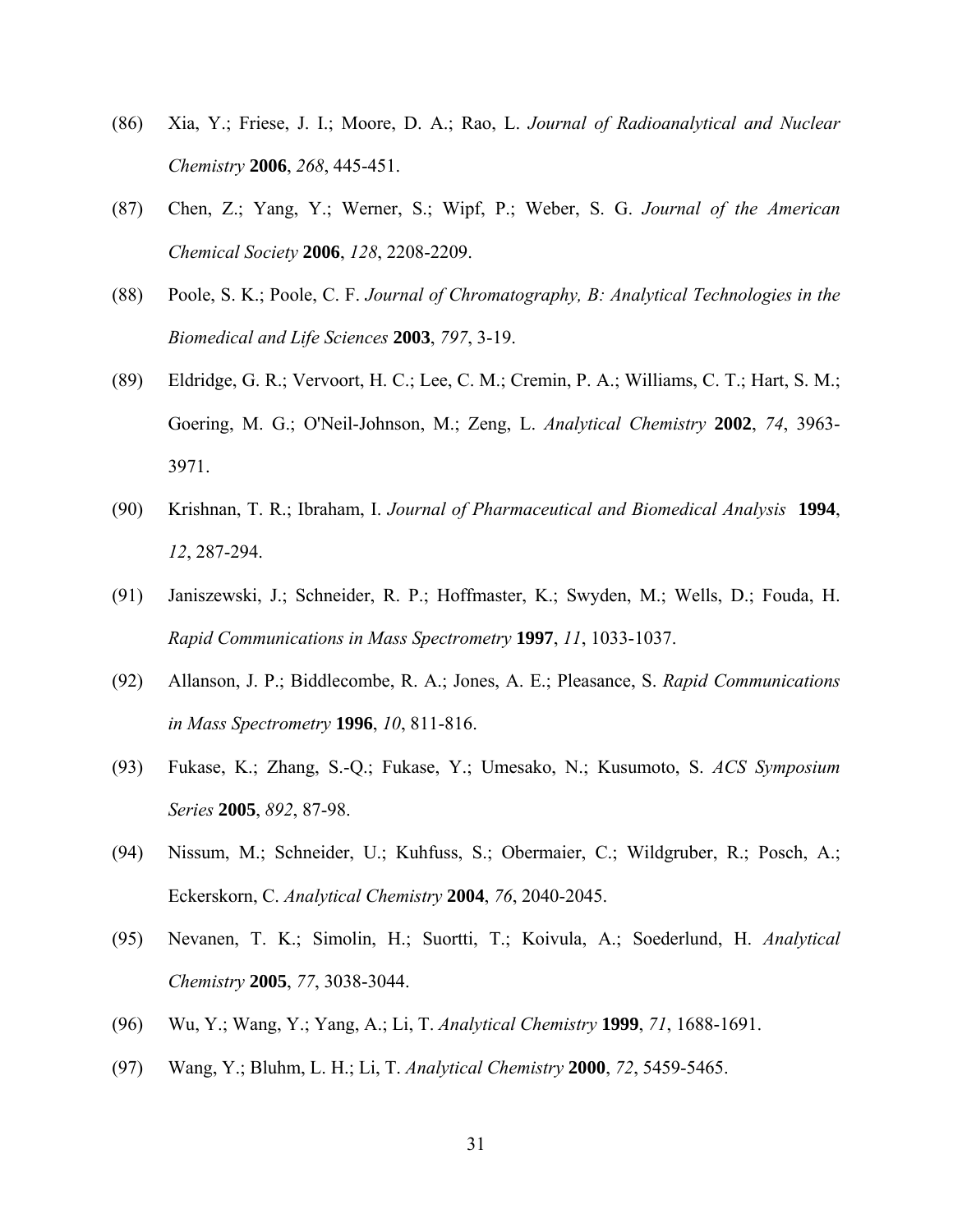- (98) Bluhm, L. H.; Wang, Y.; Li, T. *Analytical Chemistry* **2000**, *72*, 5201-5205.
- (99) Li, S.; Weber, S. G. *Analytical Chemistry* **1997**, *69*, 1217-1222.
- (100) Chen, Z.; Weber, S. G. **In preparation**.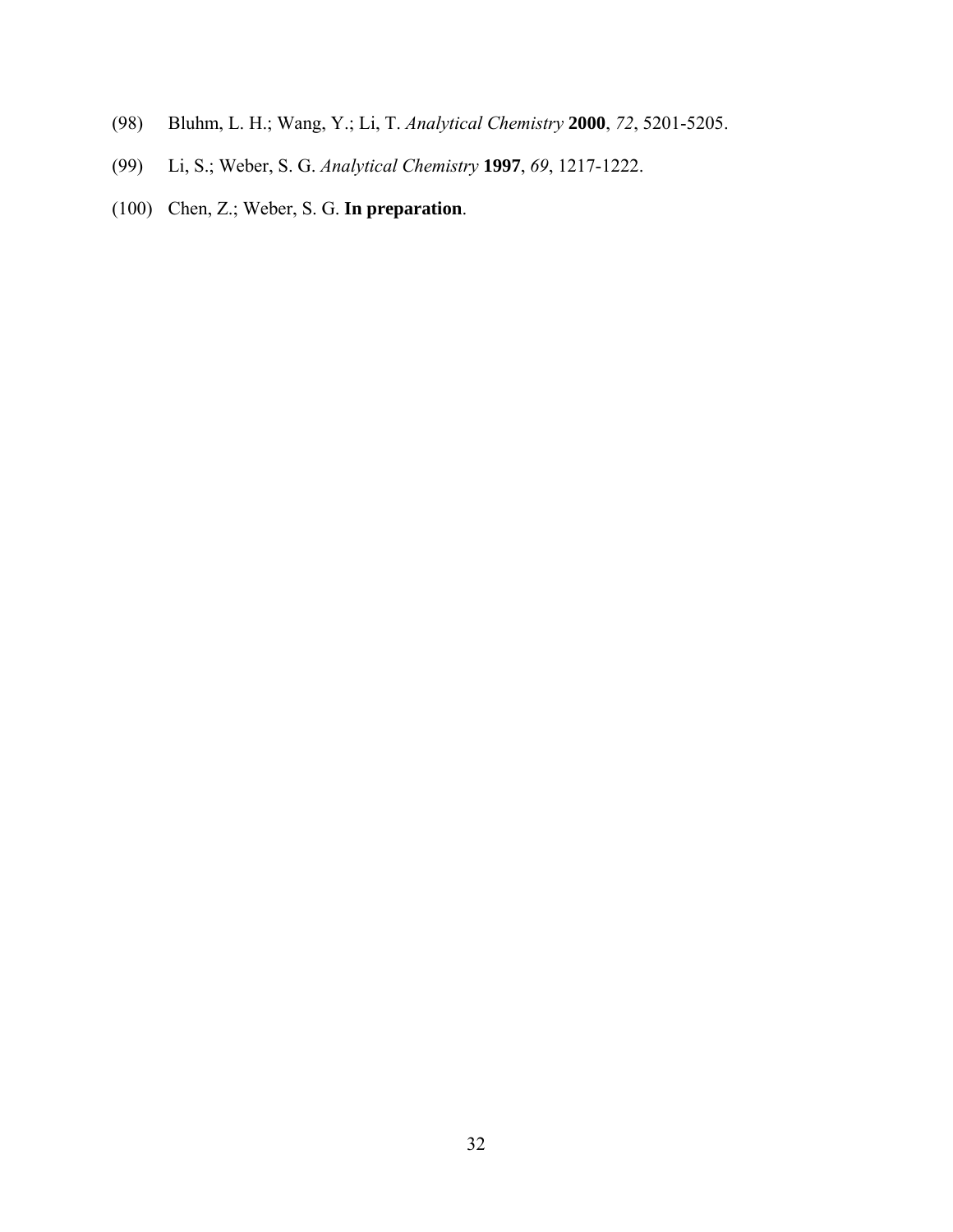## **2.0 A HIGH-THROUGHPUT METHOD FOR LIPOPHILICITY MEASUREMENT**

This work has been published in *Analytical Chemistry* **2007**, *79*, 1043-1049. Reproduced with permission from *Analytical Chemistry.* Copyright by American Chemical Society.

## **2.1 ABSTRACT**

A high-throughput method has been developed for lipophilicity measurement. It measures the partition coefficient of a solute between a polymer phase and an aqueous phase  $(P_{\text{pw}})$  in a 96well format. The polymer is plasticized poly(vinyl chloride) (PVC), which is widely used as a material for clinical containers and ion-selective electrodes. The composition is 2:1 (w/w) dioctyl sebacate and PVC. With six repeats,  $\log P_{\text{pw}}$  values of 15 solutes have been determined in one 96-well microplate in 4 h. A linear relationship between log  $P_{\text{pw}}$  and log  $P_{\text{ow}}$  (octanol-water partition coefficient) values exists with a correlation coefficient of 0.979. The slope and intercept of the log  $P_{\text{pw}}$  vs log  $P_{\text{ow}}$  plot are statistically indistinguishable from 1 and 0, respectively. Similar to the HPLC method, by using the correlation line as a calibration curve, the measured log  $P_{\text{pw}}$  values can be used to predict log  $P_{\text{ow}}$ . This protocol is faster than the HPLC method. Moreover, it is straightforward to extend the protocol to the determination of the distribution coefficient and  $pK_a$  of charged solutes. We show that the log  $P_{pw}$  of the neutral form of racemic econazole is  $4.83(\pm 0.06)$ , for the cationic form (presumably as a dihydrogen phosphate ion pair)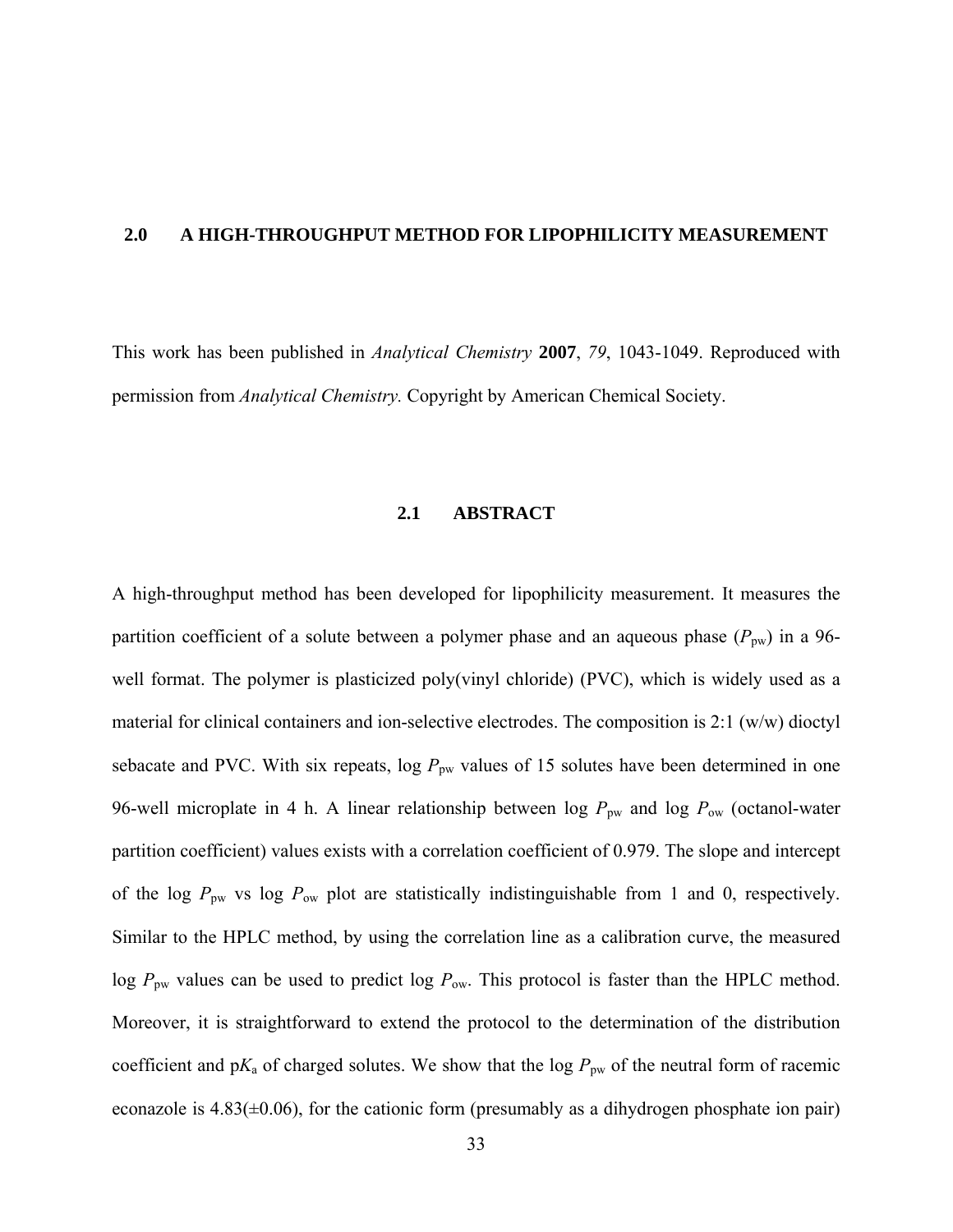1.68( $\pm$ 0.04), and the p $K_a$  is 6.15( $\pm$ 0.04). This method has great flexibility as well and is potentially fully automated.

### **2.2 INTRODUCTION**

Lipophilicity represents the affinity of a molecule or a moiety for a lipophilic environment.<sup>1, 2</sup> Over a century ago, Overton<sup>3</sup> and Meyer's<sup>4</sup> pioneering work demonstrated that the lipophilicity of a compound could be related quantitatively to its biological activity. As suggested by Collander<sup>5</sup> and by Hansch,<sup>6, 7</sup> the logarithmic value of the 1-octanol/water partition coefficient,  $\log P_{\text{ow}}$ , has been widely recognized in the pharmaceutical, biomedical, and environmental sciences to describe the lipophilicity of various compounds. Numerous experimental methods exist to measure  $\log P_{\text{ow}}$  values. The shake-flask procedure is a standard method<sup>8</sup> to determine log *P*ow in the range of −2 to 4, but it is time and labor consuming, and requires relatively large amounts of pure compounds.<sup>9, 10</sup> In addition, entrainment and octanol/water emulsions can be severe problems for compounds having a log  $P_{\text{ow}}$  value larger than 4.<sup>11</sup> The HPLC method is an indirect way to estimate  $log P_{ow}$  values in the range of 0 to 6, and has also become a standard procedure.<sup>12, 13</sup> A series of reference compounds is injected onto a  $C_{18}$  column. The compounds' retention factors are used to create a calibration curve with their known log  $P_{ow}$  values. Compounds with unknown log *P*ow values are then injected, and their retention factors are used to predict log  $P_{ow}$  from the calibration curve. However, this technique is only valid for neutral molecules since charged molecules have a far more complex retention behavior than simple partitioning. HPLC and other separation based methods to determine log  $P_{\text{ow}}$  have been reviewed.11, 14, 15 Responding to the need for more speed and accuracy, workers have used other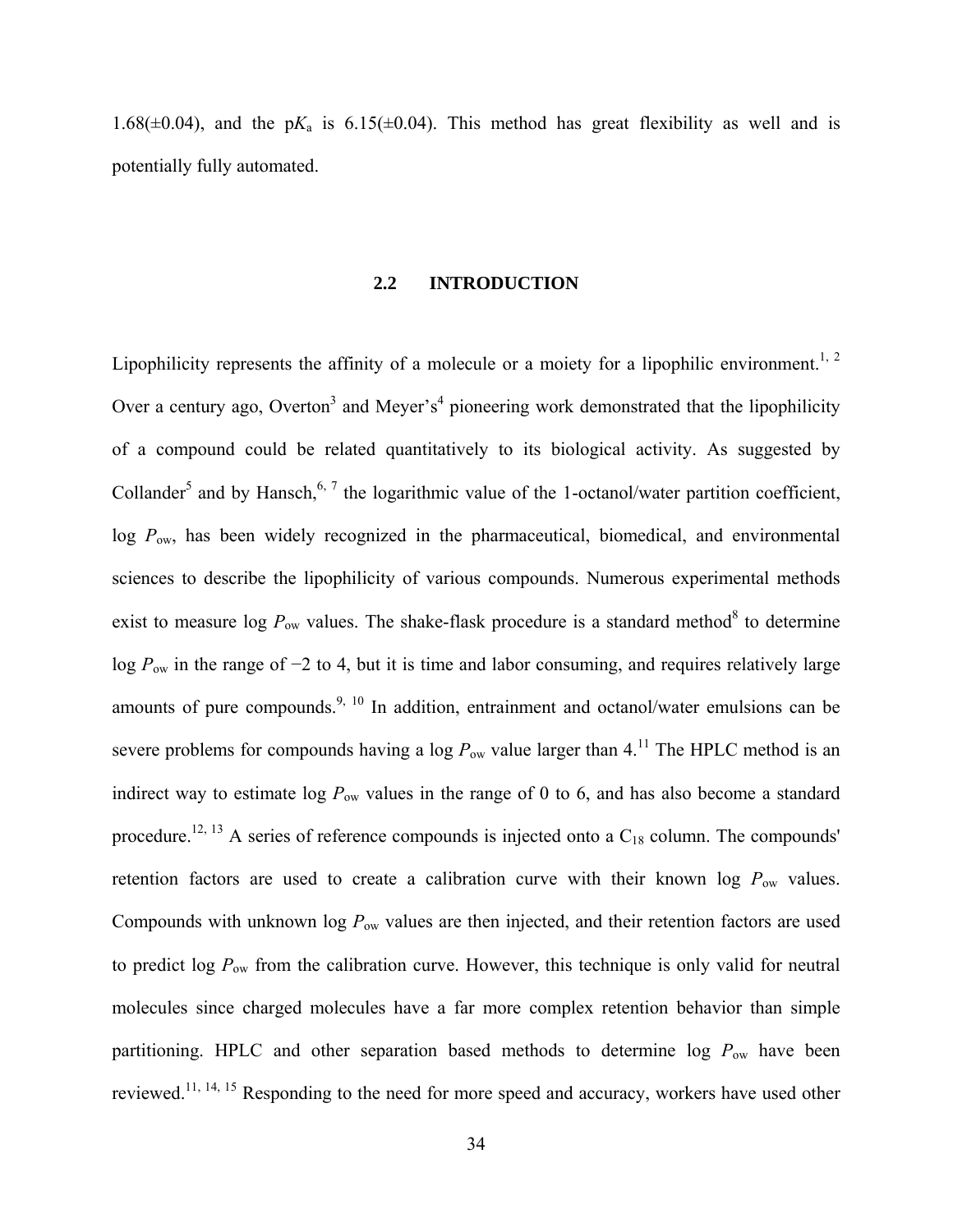clever approaches over the last decade. Valko<sup>16</sup> introduced a chromatographic hydrophobicity index based on a fast-gradient RP-HPLC method. Tsang<sup>17</sup> made silica-encapsulated magnetic nanoparticles to adsorb a tiny amount of *n*-octanol and measured the sample partition coefficient from water to the new phase. Solid-phase microextraction (SPME) has also been applied by several research groups to estimate  $\log P_{\text{ow}}$ .<sup>18-24</sup> All of the above methods achieved satisfactory correlation with log  $P_{\text{ow}}$ , even for very hydrophobic compounds (log  $P_{\text{ow}} > 6$ ).<sup>24</sup> There are also some theoretical approaches to calculate log  $P_{\text{ow}}$  of a compound, but their reliability for new chemical entities and/or novel structures is not satisfactory.25

With the development of combinatorial synthesis, high-throughput technologies have become the paradigm in pharmaceutical industry. Although accuracy remains a goal, small sample usage, ultra-fast analysis, and automation, are becoming important factors for the determination of physico-chemical properties in early drug discovery.<sup>11</sup> To increase the throughput of log  $P_{\text{ow}}$ measurement, an attempt has been made to transfer the traditional shake-flask method to a 96 well format.<sup>26</sup> However, restrictions of the shake-flask method still remained, and the yield was limited to one plate per day due to the detection bottleneck. An indirect method based on transportation experiments through octanol layers in 96-well filter plates has also been introduced, $^{27}$  yet an unstable octanol membrane could be a problem for reproducibility. Recently, our group developed a high-throughput screening method for chiral selectors, which was modeled after the protocol for biological screening of combinatorial libraries.<sup>28</sup> This method was based on target partitioning between a selector-containing polymer-film phase and an aqueous phase. The polymer used was plasticized poly(vinyl chloride) (PVC). Due to its wide use in plastic containers such as catheters and infusion bags, the partitioning of drugs, environmental contaminants and food components into PVC has caught the interest of many researchers.<sup>29-35</sup>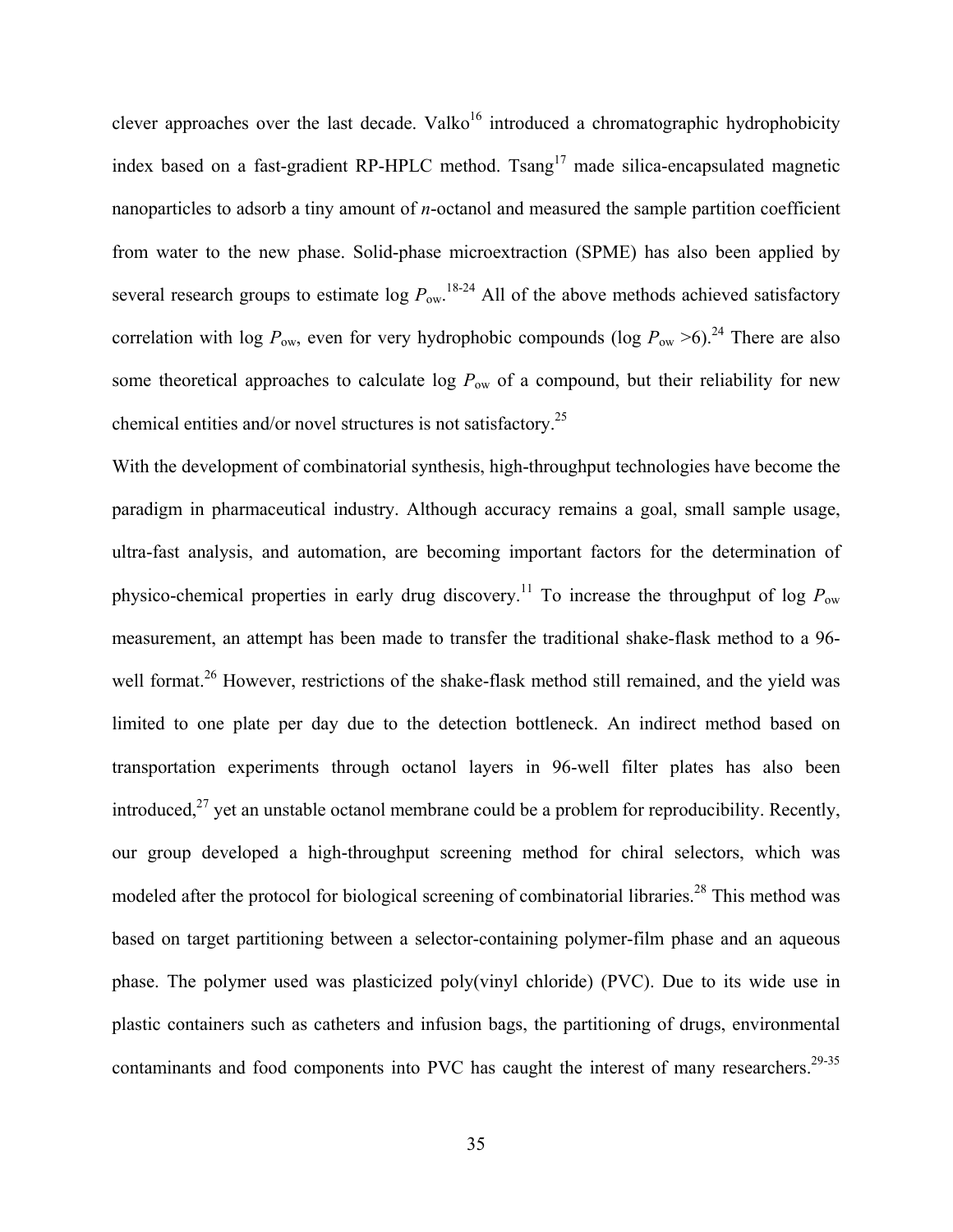Plasticized PVC is also the material for ion-selective electrodes, and the lower detection limit of these electrodes can be dependent on the solute lipophilicity in plasticized PVC.<sup>36, 37</sup> Plasticized PVC films have seen application to microextraction.<sup>38-40</sup> Moreover, studies on PVC containers have shown a reasonable linear correlation between  $P_{pw}$  (polymer-water partition coefficient) and  $P_{\text{ow}}$ .<sup>33-36, 41</sup> Here we introduce a high-throughput method to measure  $P_{\text{pw}}$  in a 96-well format. A linear correlation between log  $P_{\text{pw}}$  and log  $P_{\text{ow}}$  for 15 standard references has been established, which can be used as a calibration curve for indirect determination of  $\log P_{\text{ow}}$ . This application has also been extended to the determination of distribution coefficient and  $pK_a$  of a charged solute.

## **2.3 EXPERIMENTAL SECTION**

**Chemicals and Materials.** HPLC grade tetrahydrofuran (THF) and acetonitrile were purchased from Aldrich (Milwaukee, WI). PVC (high molecular weight, Selectophore) and dioctyl sebacate (DOS; Selectophore) were purchased from Fluka (Ronkonkoma, NY). Water used in all the experiments was purified with a Milli-Q Synthesis A10 system (Millipore, Bedford, MA). All the solutes were purchased from commercial sources with purities greater than 99%. Costar polypropylene 96-well microplates (flat bottom, 330-*µ*L well volume), BD Falcon UVtransparent 96-well microplates (370-*µ*L well volume), and thermal adhesive sealing films were purchased from Fisher Scientific Co. (Pittsburgh, PA).

**Equipment.** A Deep Well Maximizer (or BioShaker) (model M·BR-022 UP, made by Taitec and distributed by Bionexus Inc., Oakland, CA) was used to speed up the solute distribution kinetics and control the temperature for better reproducibility. UV spectra were acquired with a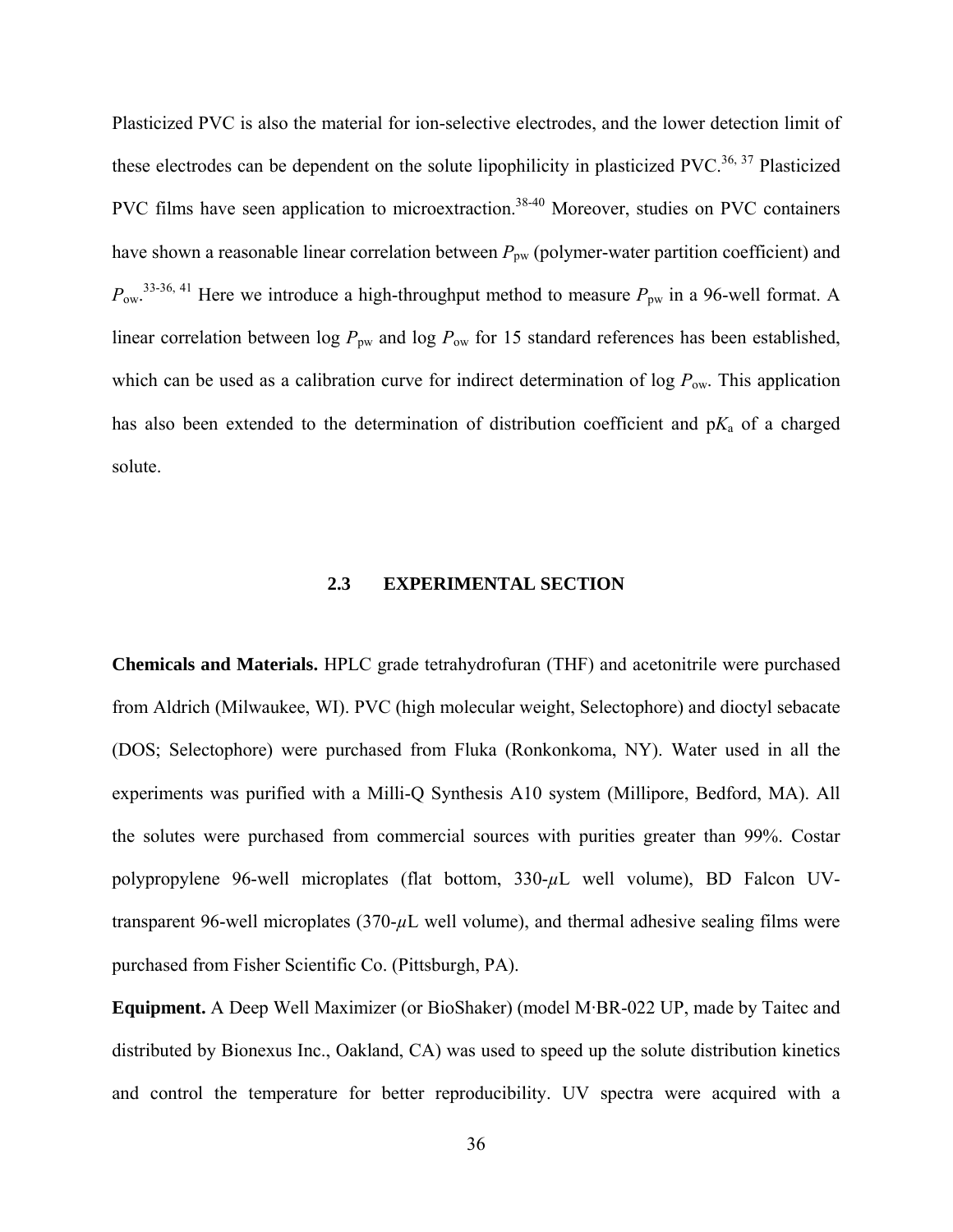SpectraMax M2 microplate reader (Molecular Devices, Sunnyvale, CA) in UV-transparent microplates. An X-LC (Jasco Inc.) HPLC system was used to measure the retention factors of 15 standard compounds on a  $C_{18}$  column (Prevail C18, 4.6  $\times$  100 mm, particle size 3  $\mu$ M, Alltech Associates, Inc., Deerfield, IL). For high-throughput determination of econazole concentration, the same HPLC system with a UPLC C<sub>18</sub> column (1.0  $\times$  50 mm, particle size 1.7  $\mu$ M, Waters, Milford, MA) was used.

General Procedure for  $P_{\text{pw}}$  Determination. Figure 2.1 gives the sequence of operations for the *P*pw determination. The plasticized PVC films were prepared in polypropylene 96-well microplates. Aliquots of the solute solution were then dispensed. The plates were covered by adhesive sealing films and incubated in a shaker (500 rpm, 25 °C). In order to determine the equilibration time, a kinetic study was performed. The concentration of solute remaining in the aqueous phase was measured as a function of time. All other data generated were at equilibrium. To determine the solute concentration, the supernatant from each well was transferred to a UVtransparent microplate. A microplate reader was used for UV absorbance measurement. The partition coefficient,  $P_{\text{pw}}$ , was then calculated as

$$
P_{\scriptscriptstyle{pw}} = \frac{C_0 - C_1}{C_1 \cdot \Phi} \tag{2.1}
$$

Here  $C_0$  is the initial solute concentration in the aqueous phase,  $C_1$  is the concentration at equilibrium, and  $\Phi$  is the phase ratio.

**Preparation of Plasticized PVC films.** PVC (1.67 g) and DOS (3.33 g) were dissolved in 200 mL THF in a volumetric flask. A multi-channel pipette was used to dispense the solution to the wells of a polypropylene 96-well microplate. The plate was placed in the hood for 6 hours for evaporation of the THF, and the films were formed at the bottom of each well. The volume of each film was estimated as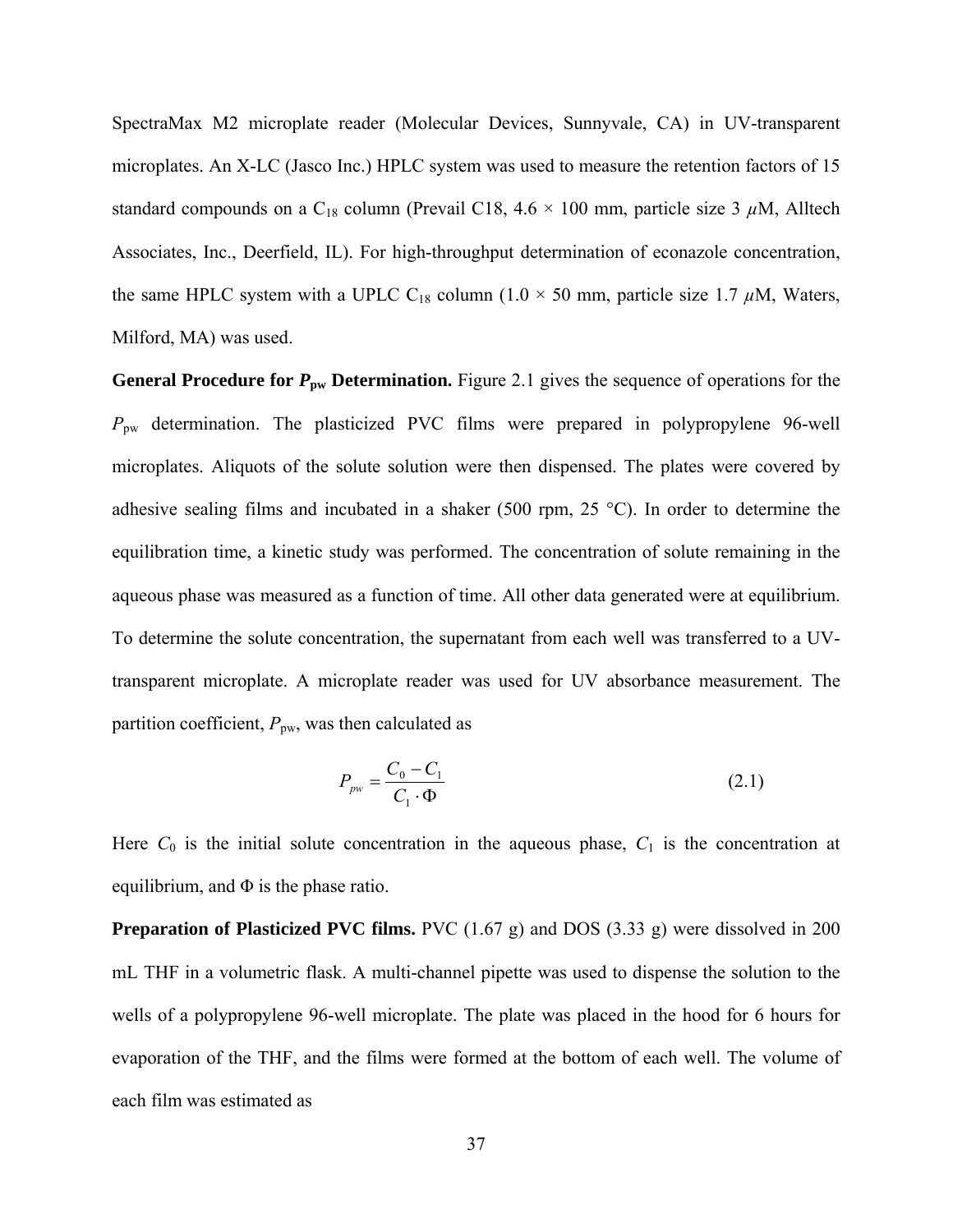

**Figure 2.1.** General procedure for  $P_{\text{pw}}$  determination.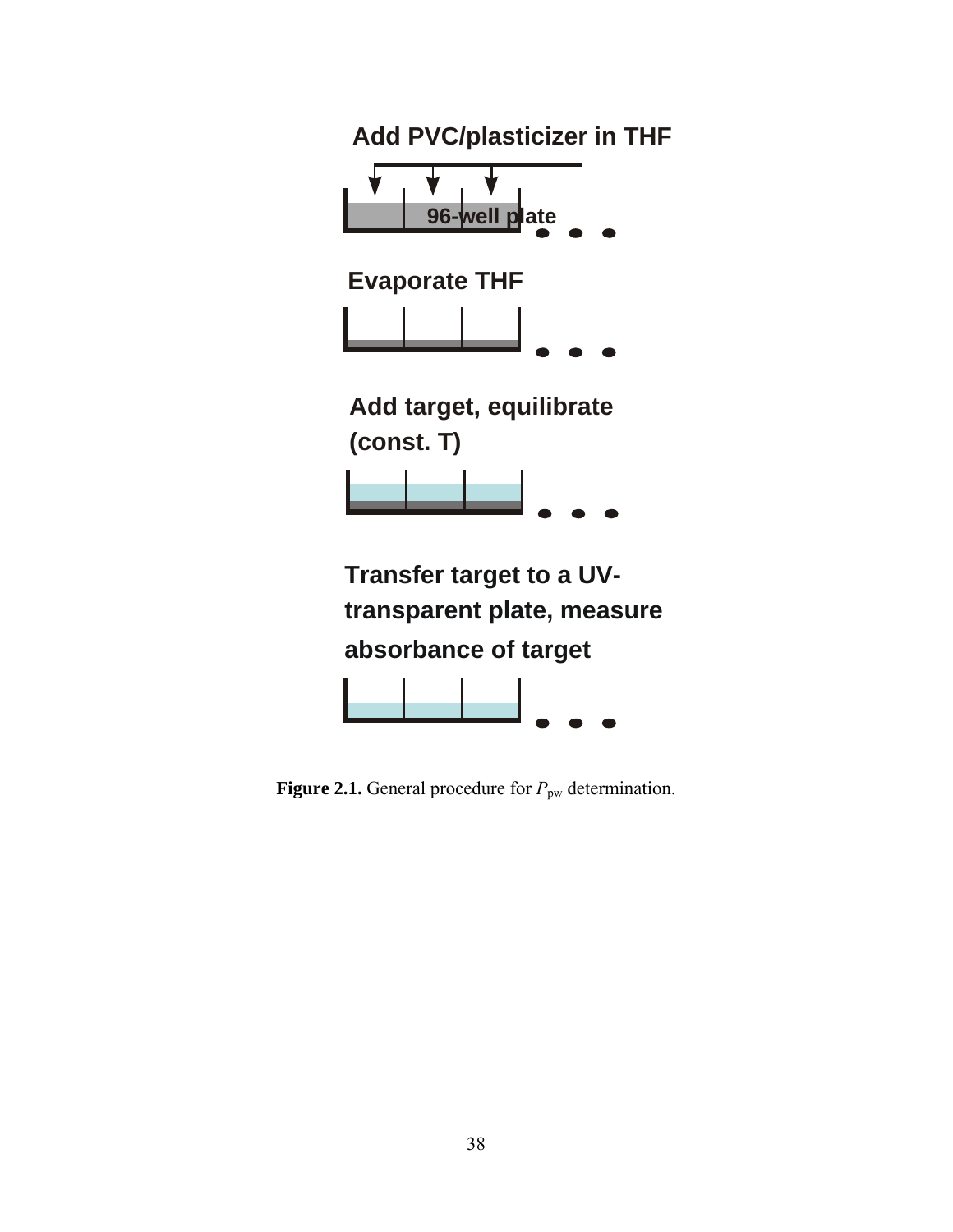$$
V_{film} = \frac{5g/200mL \times V_{solution}}{d_{film}} \approx \frac{V_{solution}}{100 \mu L} \times 2.5 \mu L
$$
 (2.2)

Here  $V_{\text{solution}}$  is the volume of the THF solution used in each well and  $d_{\text{film}}$  is the density of the film, which is estimated as 1 g/mL. In this paper,  $100 \mu L$  of the THF solution was dispensed in each well, so the volume of each film was  $\sim$ 2.5  $\mu$ L.

**Protocol to determine the**  $P_{\text{pw}}$  **values of the 15 reference solutes.** Fifteen compounds were dissolved in water at the concentration of 0.5 mM. The solutions were then filtered. As shown in Table 2.1, aliquots of the solutions were dispensed to the polypropylene microplate in which the plasticized PVC films were made. The volume of the dispensed aqueous solution in each well was 200  $\mu$ L, and six repeats were performed. The plate was then sealed by an adhesive film and equilibrated in the shaker (500 rpm, 25 °C) for 4 h. At the same time, aliquots of 100  $\mu$ L of each standard solution were dispensed to a UV-transparent microplate. Again, six repeats were performed. The UV absorbance of each standard was measured at its maximum absorbance wavelength by the microplate reader. Note that, for all the measurements, the same amount of water in the wells was used as reference for background deduction. For standard  $i$ ,  $A_{i0}$  ( $i = 1-15$ ) is defined as its average absorbance. The UV absorbance of the standards at partition equilibrium was measured similarly: After 4 h, from each well of the polypropylene plate,  $100 \mu L$  of the supernatant was transferred to a UV-transparent plate. The corresponding UV absorbance data were again collected by the microplate reader. *Ai* is defined as the average absorbance for standard *i* at equilibrium. As shown in Table 2.1, there was no solute in wells H7-12. The UV absorbance in those wells  $(A<sub>b</sub>)$  was due to the small aqueous solubility of DOS. Thus, the partition coefficient for standard *i* could be calculated as

$$
P_{\text{pw}} = \frac{A_{i0} - (A_i - A_b)}{(A_i - A_b) \cdot \Phi} \tag{2.3}
$$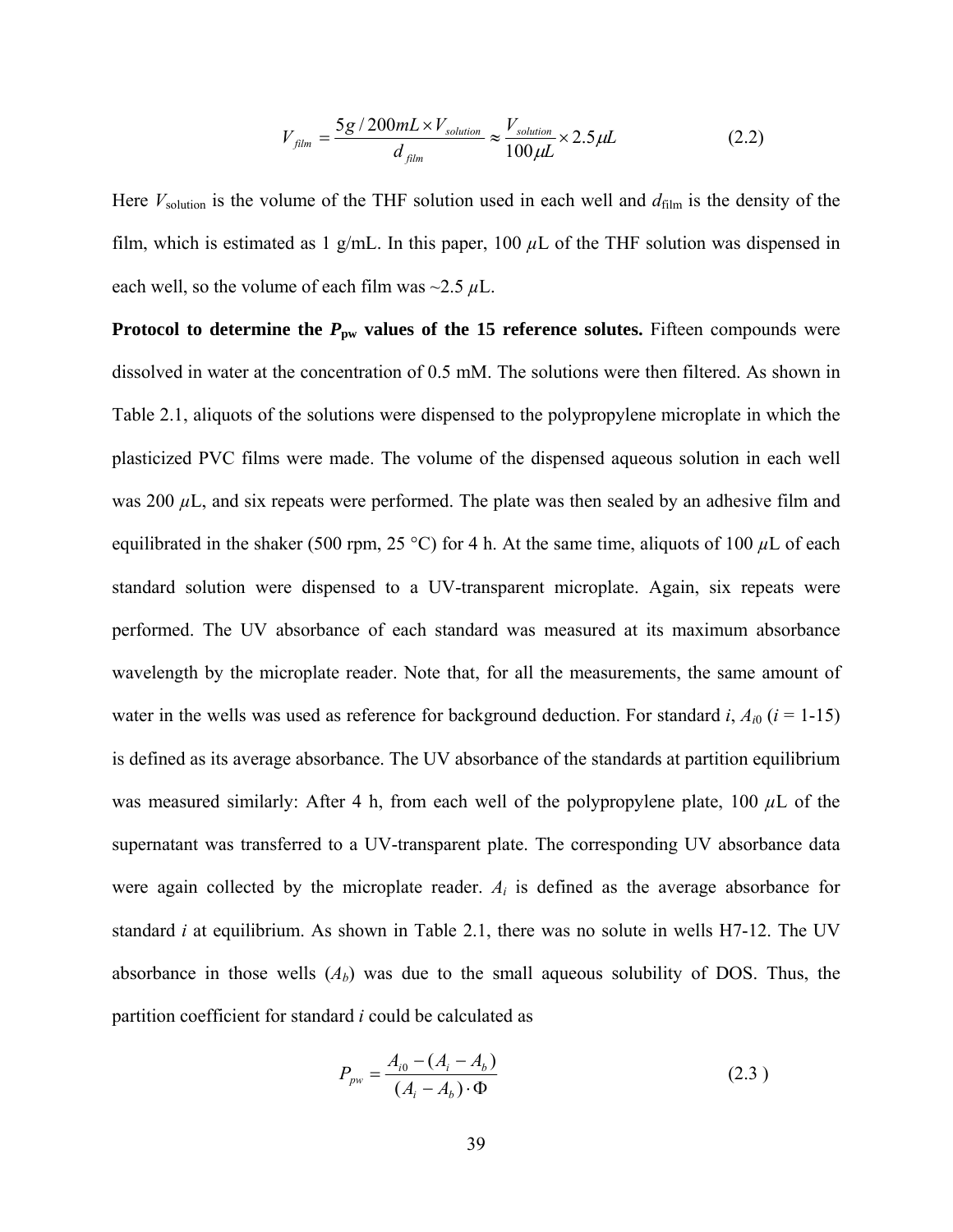|                | $1-6$              | $7 - 12$            |
|----------------|--------------------|---------------------|
| A              | 4-acetylpyridine   | acetophenone        |
| B              | aniline            | methyl benzoate     |
| $\mathcal{C}$  | acetanilide        | 4-chlorophenol      |
| D              | benzyl alcohol     | ethyl benzoate      |
| E              | 4-methoxyphenol    | 2,3-dichloroaniline |
| $\overline{F}$ | phenol             | ethylbenzene        |
| G              | benzonitrile       | benzophenone        |
| H              | phenylacetonitrile | water               |

# **Table 2.1.** Layout of the 15 reference solutes in the 96-well microplate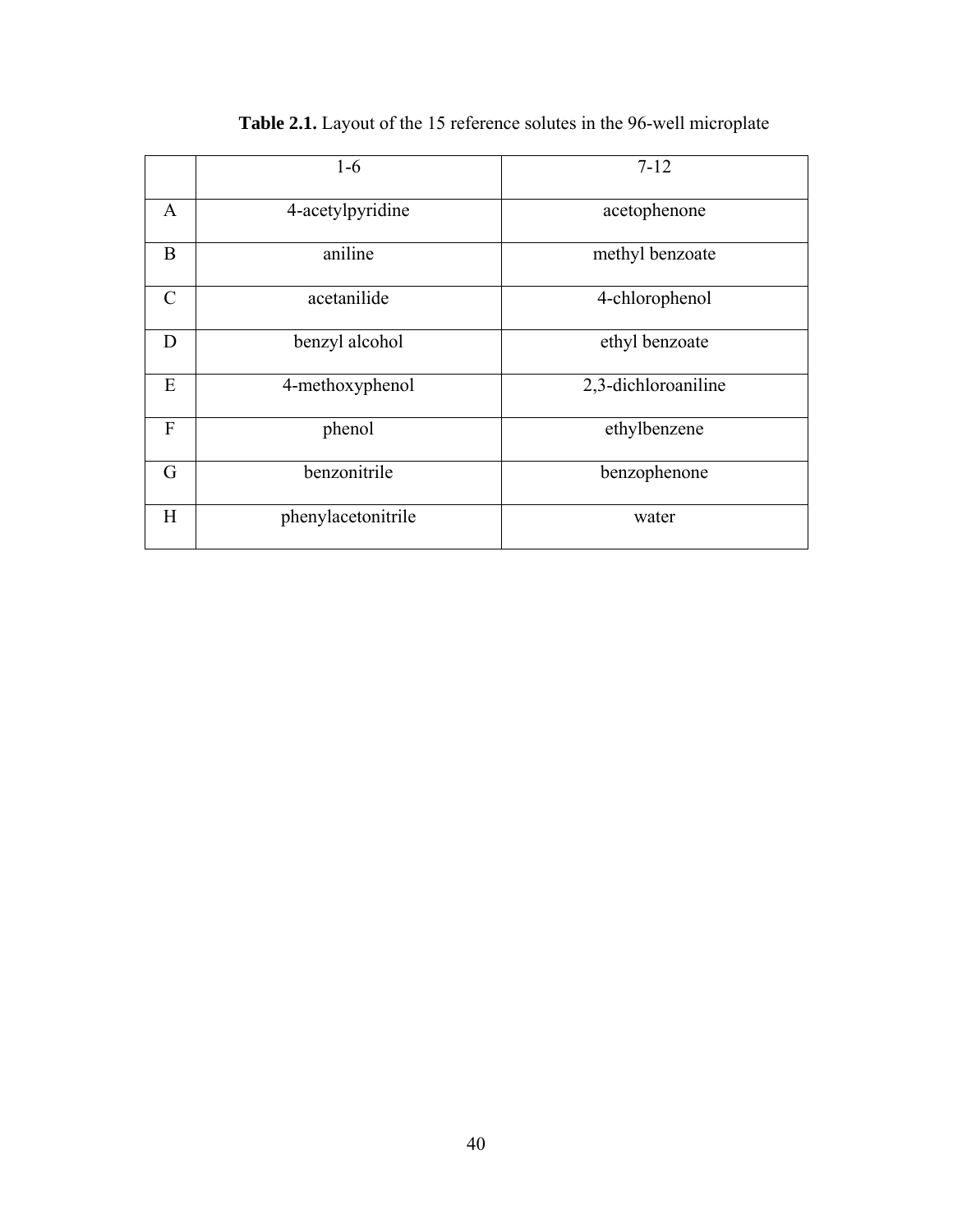Here,  $\Phi = 2.5 \mu L / 200 \mu L = 1 / 80$ .

The protocols to measure the  $P_{\text{pw}}$  values of other solutes are similar.

**HPLC method to determine the** *k* **values of the 15 reference solutes.** The retention factors of the 15 standard references were measured on the Alltech  $C_{18}$  column. The mobile phase was water/acetonitrile (50/50), with a flow rate of 0.6 mL/min. The back pressure was  $\sim$ 2550 psi. Two repeats were performed for each solute.

**Protocol to determine the**  $D_{\text{pw}}$  **values of econazole at different pH. To measure distribution** coefficient,  $D_{\text{pw}}$ , the protocol had some minor modifications. The solute was initially prepared in the polymer film. The solute econazole was dissolved in THF at 200 *µ*M. Each well received 200  $\mu$ L of the solution. The PVC/DOS solution was then dispensed, and the same procedures as previously described were followed to make the films. For distribution experiments, 10 mM phosphate buffer solutions with various pH values were added to the films. The econazole concentration in the supernatant at equilibrium (*C*) was determined both by HPLC and by UV absorbance as above. The distribution coefficient at a specific pH could be calculated as

$$
D_{\scriptscriptstyle{pw}}^{\ \ \ \rho H} = \frac{C_0^{\ \ \rho H} - C^{\ \rho H}}{C^{\ \rho H} \cdot \Phi} \tag{2.4}
$$

Here,  $C_0 = 200 \mu M$ .

**The HPLC method to determine econazole concentration.** To minimize the ionized form, econazole samples in acidic buffer (pH <4) were diluted 20 times by  $25\%$  ACN + 37.5 mM Na<sub>2</sub>HPO<sub>4</sub> solution; samples in near-neutral buffer ( $6 < pH < 8$ ) were diluted twice by 50 mM  $Na<sub>2</sub>HPO<sub>4</sub>$  solution. The column used was the Waters UPLC  $C<sub>18</sub>$  column. The mobile phase was 50 mM Na<sub>2</sub>HPO<sub>4</sub>/acetonitrile (65/35), with a flow rate of 0.2 mL/min. The back pressure was  $\sim$  6400 psi. To ensure reproducibility, the full-load injection mode was used (injection volume 30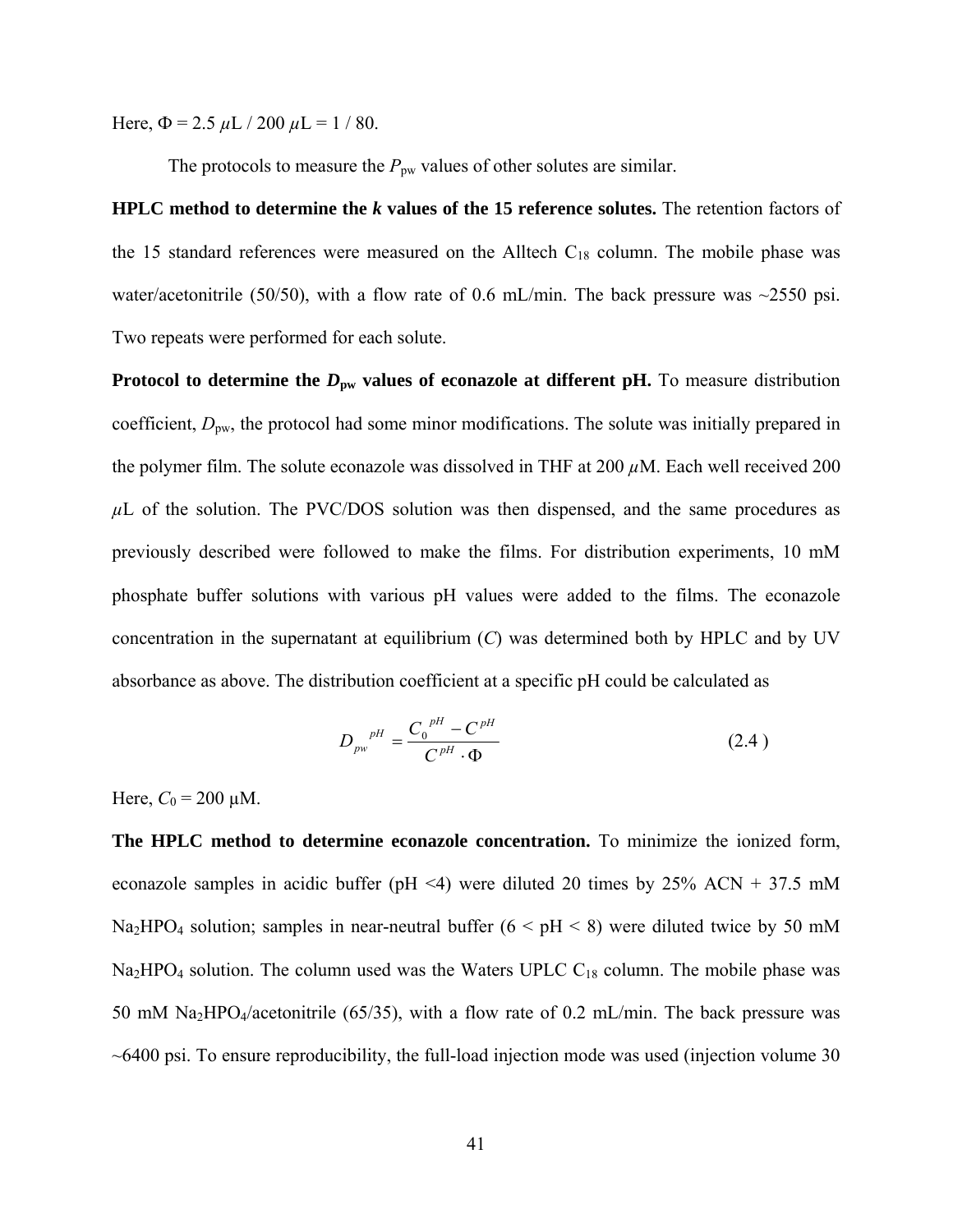$\mu$ L; loop volume 1  $\mu$ L). The peak area of econazole was used for the calibration and determination of its concentration. The time per analysis is  $~60$  s.

#### **2.4 RESULTS AND DISCUSSION**

When a solute partitions from the aqueous phase to the film phase, its UV absorbance in the aqueous phase should continually decrease until equilibrium. As shown in Figure 2.2, 4 h is needed for the partitioning of solutes to reach equilibrium. Careful inspection of the curves shows that the equilibration time is longer for more hydrophobic compounds. In this paper, all the solutes (except econazole) have log  $P_{ow}$  values in the range of 0-3.2, so all the partitioning experiments were performed for 4 h, if not stated otherwise.

 The Organization for Economic Co-operation and Development has recommended the 15 compounds listed in Table 2.2 as the reference substances for the HPLC method.<sup>13</sup> As shown in Figure 2.3, they span a wide range in hydrogen bond basicity and acidity. Figure 2.4 shows the correlation between the log  $P_{\text{ow}}$  values and the log  $P_{\text{pw}}$  values for these 15 compounds. The leastsquares regression equation of  $\log P_{\text{pw}}$  versus  $\log P_{\text{ow}}$  (Table 2.2) leads to

$$
\log P_{\text{pw}} = 0.933(\pm 0.054) \log P_{\text{ow}} + 0.185(\pm 0.108) \qquad \begin{array}{ccc} n & r & s e & p \\ 15 & 0.979 & 0.170 & < 0.0001 \end{array}
$$
\n(2.5)

where *n* is the number of compounds studied, *r* is the correlation coefficient, and *se* is the standard error of the regression. This regression line can be used as the calibration curve for indirect determination of log  $P_{\text{ow}}$  as in the HPLC method. Briefly, for compounds that have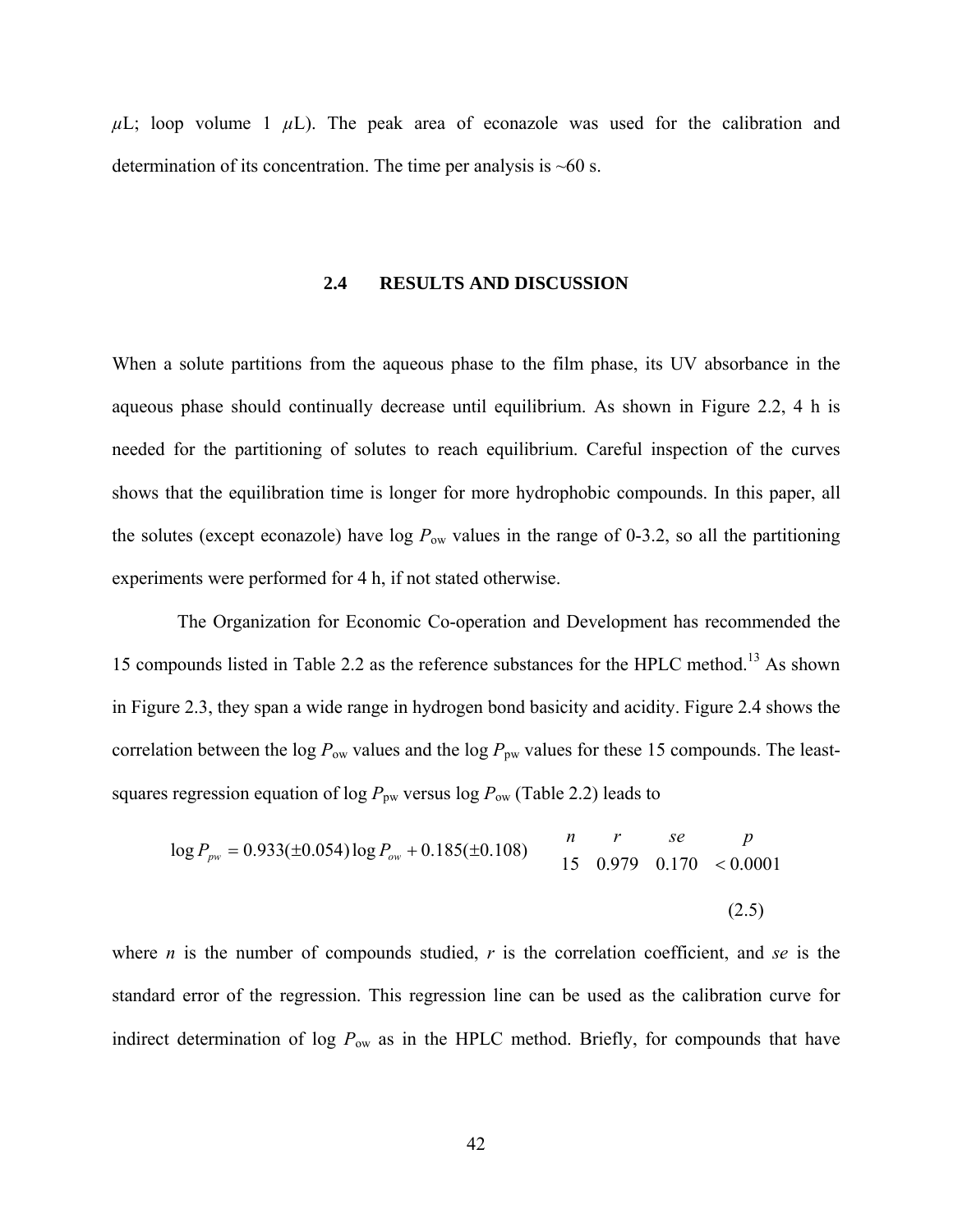

Figure 2.2. Kinetic UV absorbance of solutes in the aqueous phase during the partition equilibration process.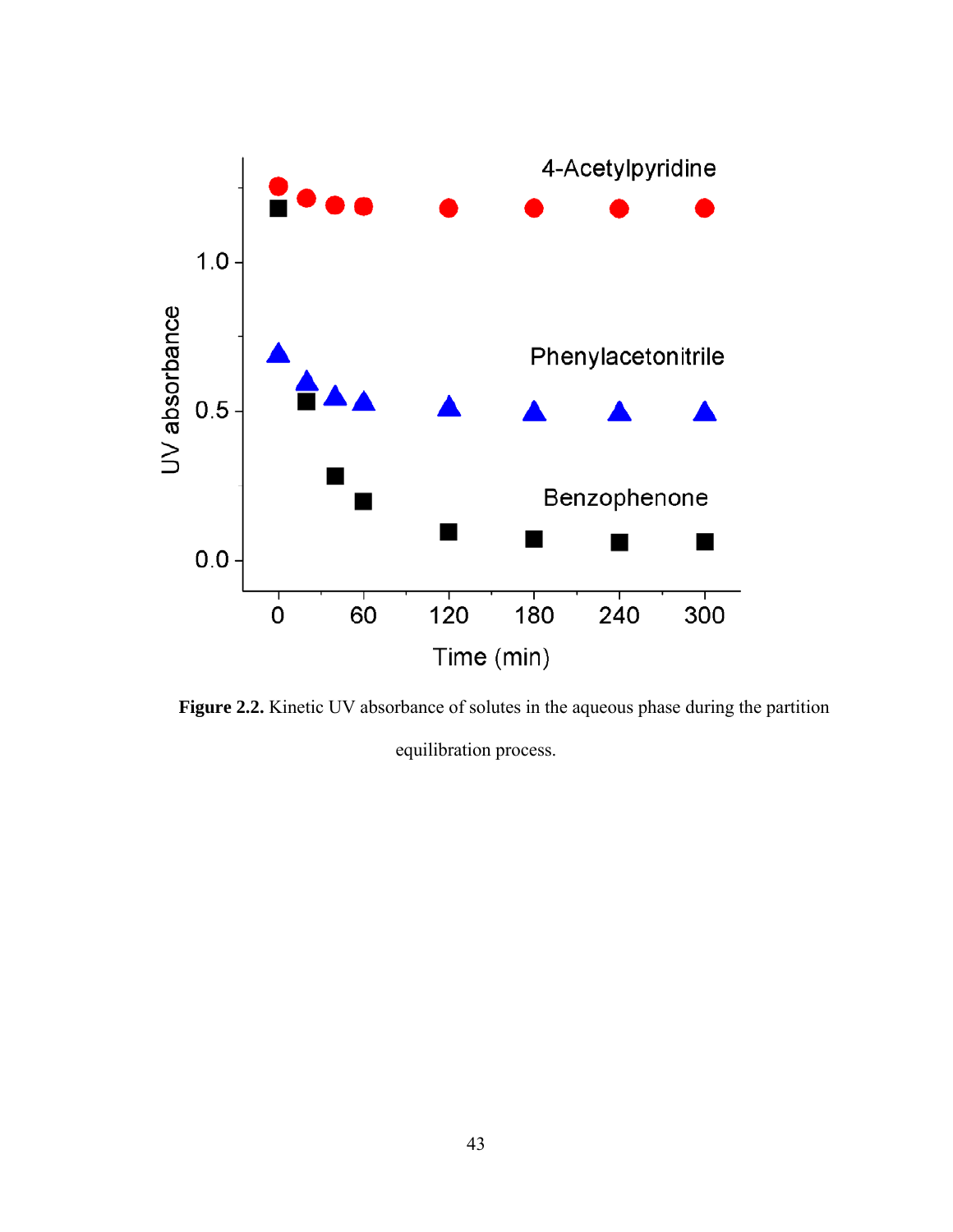| Number         | <b>Standards</b>    |                  | $log P_{\text{pw}}$ | $\log k$           |
|----------------|---------------------|------------------|---------------------|--------------------|
| $\mathbf{1}$   | 4-acetylpyridine    | $\overline{0.5}$ | $0.70 \pm 0.07$     | $0.234 \pm 0.015$  |
| $\overline{2}$ | aniline             | 0.9              | $1.28 \pm 0.20$     | $-0.130 \pm 0.002$ |
| 3              | acetanilide         | 1.0              | $1.06 \pm 0.11$     | $-0.046 \pm 0.002$ |
| $\overline{4}$ | benzyl alcohol      | 1.1              | $0.95 \pm 0.32$     | $-0.052 \pm 0.002$ |
| 5              | 4-methoxyphenol     | 1.3              | $1.42 \pm 0.06$     | $-0.082 \pm 0.002$ |
| 6              | phenol              | 1.5              | $1.48 \pm 0.09$     | $-0.002 \pm 0.002$ |
| $\overline{7}$ | phenylacetonitrile  | 1.6              | $1.50 \pm 0.06$     | $0.288 \pm 0.001$  |
| 8              | benzonitrile        | 1.6              | $1.66 \pm 0.06$     | $0.278 \pm 0.001$  |
| 9              | acetophenone        | 1.7              | $1.84 \pm 0.11$     | $0.278 \pm 0.001$  |
| 10             | methyl benzoate     | 2.1              | $2.45 \pm 0.04$     | $0.464 \pm 0.001$  |
| 11             | 4-chlorophenol      | 2.4              | $2.16 \pm 0.05$     | $0.264 \pm 0.002$  |
| 12             | ethyl benzoate      | 2.6              | $2.67 \pm 0.05$     | $0.658 \pm 0.002$  |
| 13             | 2,3-dichloroaniline | 2.8              | $2.81 \pm 0.10$     | $0.620 \pm 0.001$  |
| 14             | ethylbenzene        | 3.2              | $3.19 \pm 0.28$     | $0.913 \pm 0.005$  |
| 15             | benzophenone        | 3.2              | $3.17 \pm 0.19$     | $0.786 \pm 0.006$  |

**Table 2.2.** The 15 reference solutes and their values of log  $P_{\text{ow}}$ , log  $P_{\text{pw}}$ , and log *k*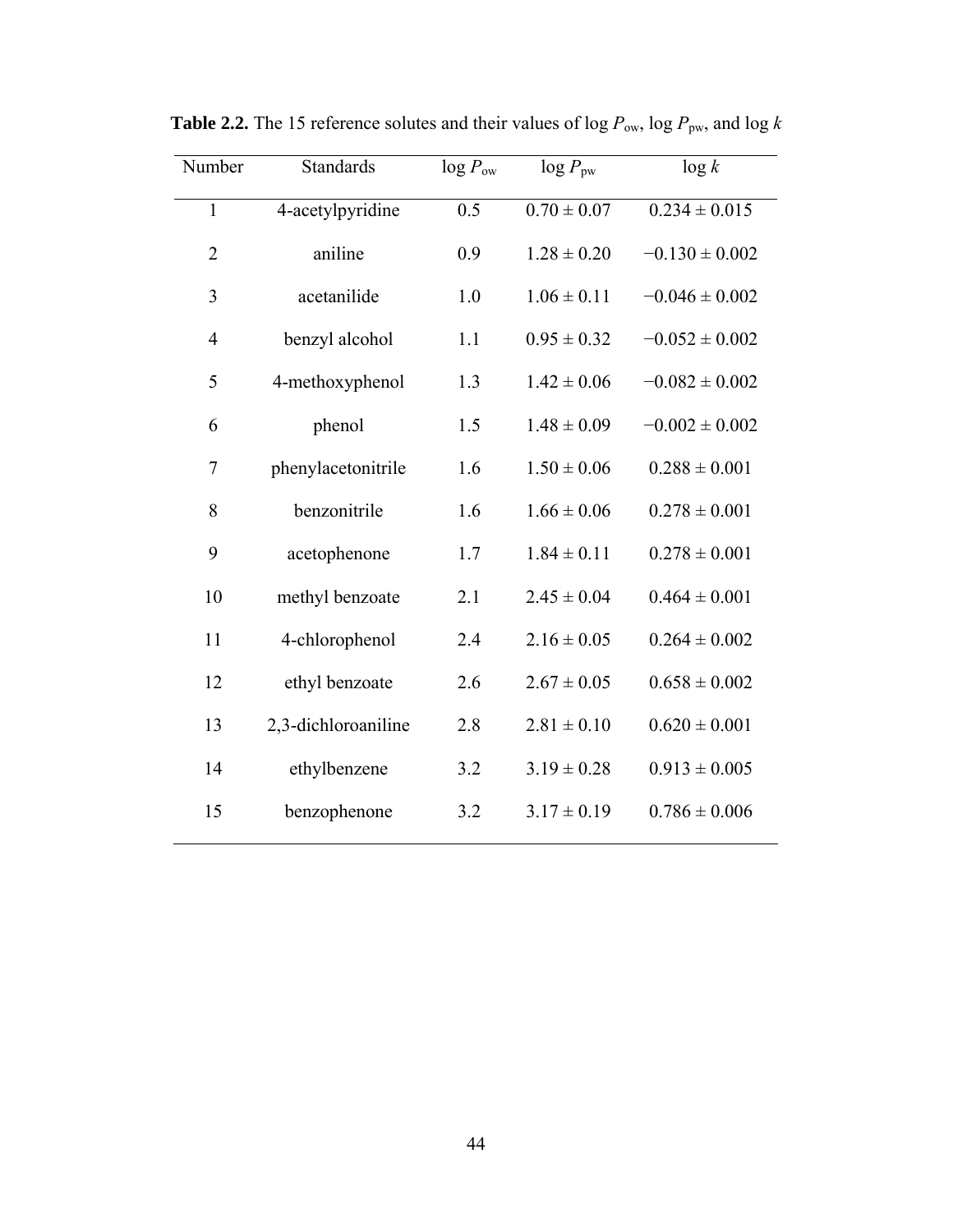

**Figure 2.3.** Linear correlation of  $\log P_{\text{pw}}$  -  $\log P_{\text{ow}}$  for the 15 reference solutes.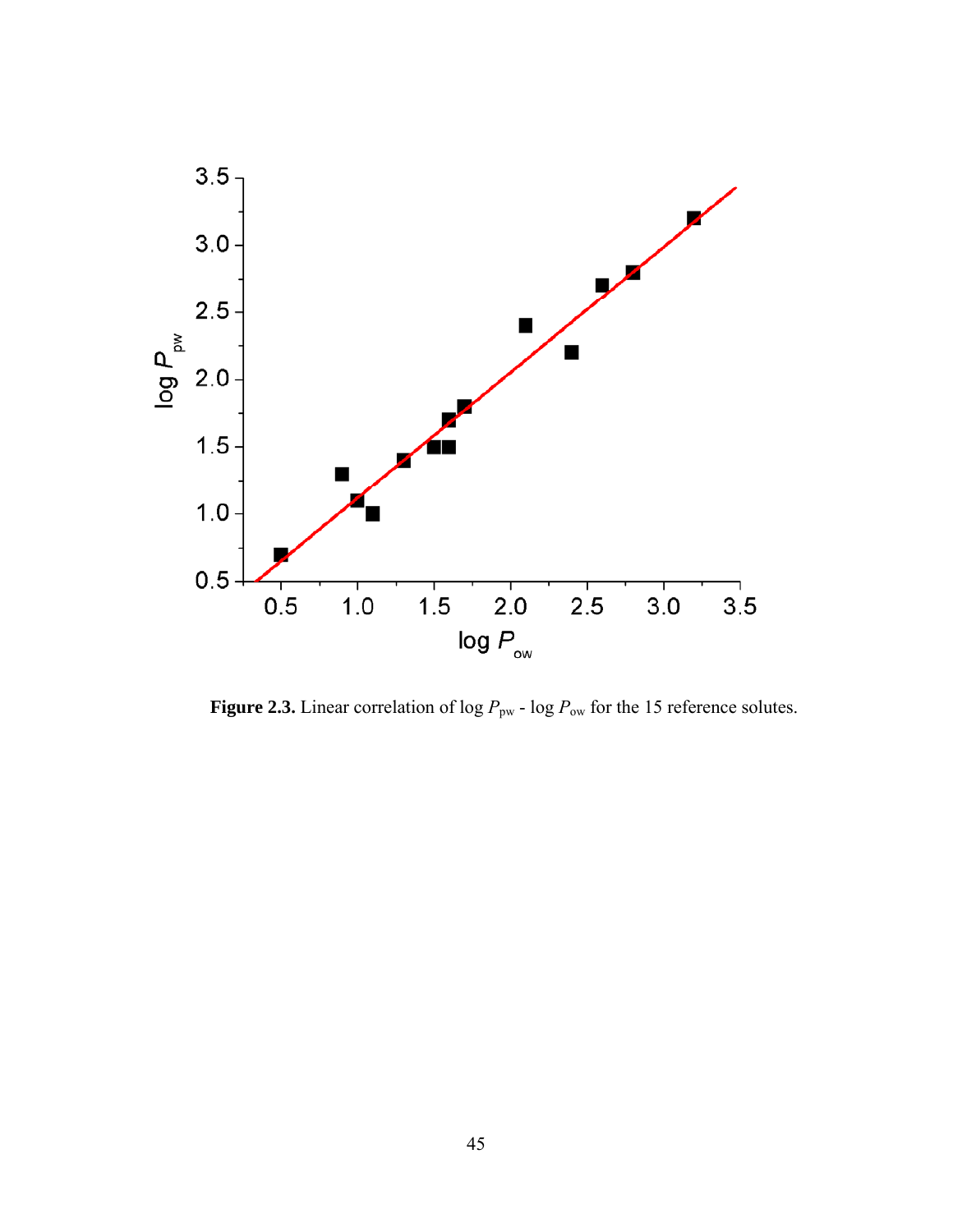

**Figure 2.4.** Hydrogen bond acidity  $(\alpha_2^H)$  and basicity  $(\beta_2^H)$  map of the 15 reference solutes. (■)<sup>42,49,50</sup> (\*) Estimated (2-chloroaniline,  $\alpha_2^H = 0.25$ ,  $\beta_2^H = 0.31$ ; 3-chloroaniline,  $\alpha_2^H = 0.30$ ,  $\beta_2^H$  $= 0.30$ . 2,3-Dichloroaniline should be slightly more acidic but less basic than both of them)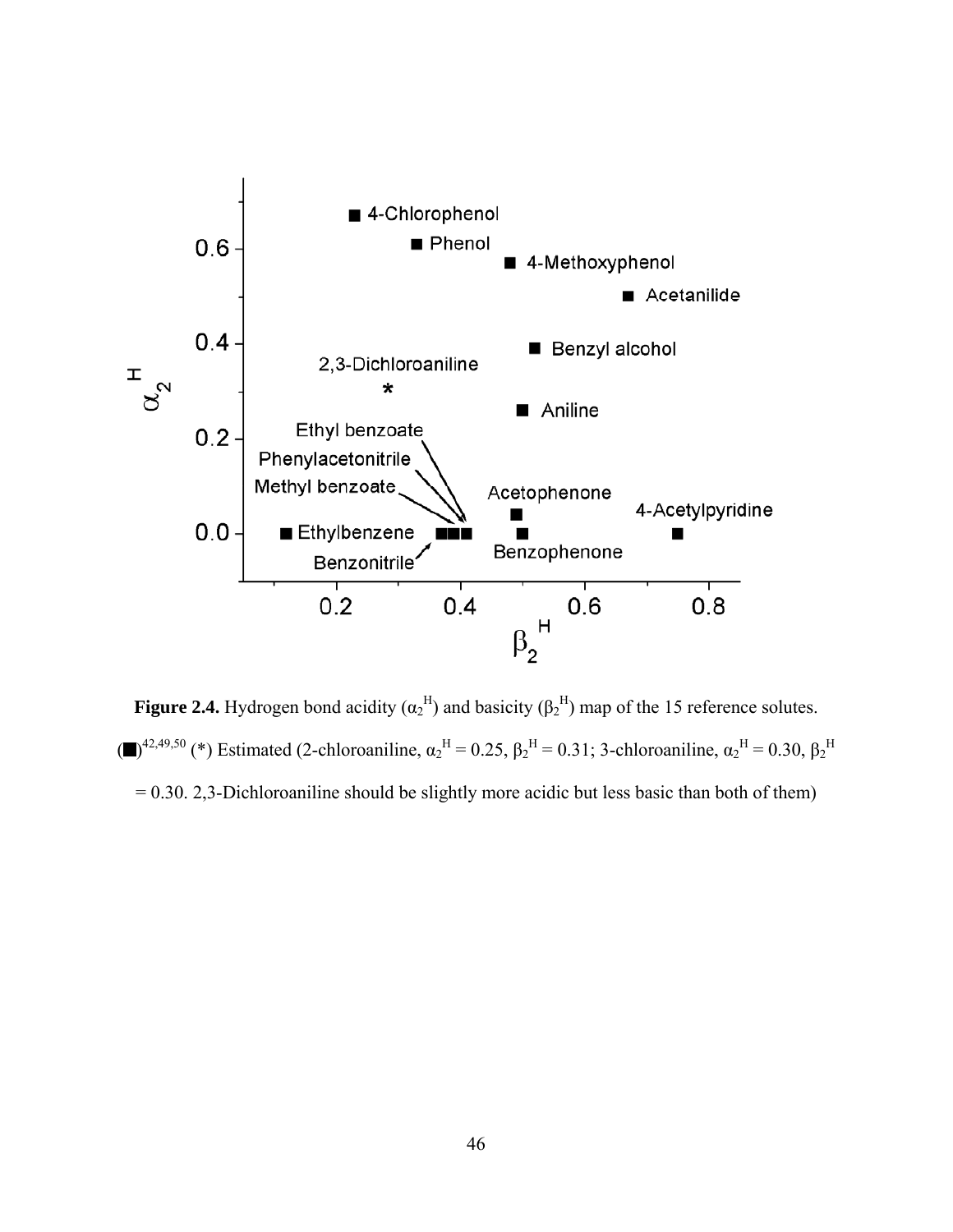unknown log  $P_{\text{ow}}$  values, measure their log  $P_{\text{pw}}$  values and use the regression line to predict their log  $P_{\text{ow}}$  values.

Figure 2.5 gives the correlation between the log  $k$  (RPLC) and log  $P_{\text{ow}}$  values of the same 15 reference solutes. The least-squares regression equation is

$$
\log k = 0.41(\pm 0.04) \log P_{ow} - 0.49(\pm 0.08) \qquad \begin{array}{ccc} n & r & s.e. & p \\ 14 & 0.952 & 0.110 & < 0.0001 \end{array} \tag{2.6}
$$

Note that the data point of 4-acetylpyridine is not used for regression analysis since it is an obvious outlier. The linear correlation coefficient would decrease to 0.879 if that point had been included. The *r* values of the two correlations (after discarding the outlier) are similar, indicating that the precision of our method is similar to the HPLC method for indirect determination of log  $P_{\text{ow}}$ . However, as the slope of the HPLC method is lower, the precision in the slope of the polymer-based method is better than that of the HPLC method based on comparing the relative standard deviation of the two slopes. Besides lipophilicity, H-bonding also plays an important role in determining the *P*ow value of a solute. As a result, due to the diversity of the H-bonding ability of PVC/DOS (1:2) (β = 0.53,  $\alpha$  = 0),<sup>40</sup> n-octanol (β = 0.45,  $\alpha$  = 0.33)<sup>42</sup> and C18 (β = 0,  $\alpha$  = 0), the linear correlations are not perfect among systems when the solutes have various numbers of H-bond donors and acceptors. Note that *P*ow is just a term to picture lipophilicity. Actually, to describe lipophilicity, the ideal partition system should use an organic phase that is free of polar binding forces, and a hydrocarbon solvent such as cyclohexane or hexadecane<sup>43</sup> should serve as a better reference than octanol. However, some practical issues hindered their popularity. Furthermore, one of the most important reasons making  $P_{ow}$  a standard term to describe lipophilicity is the large number of data measured.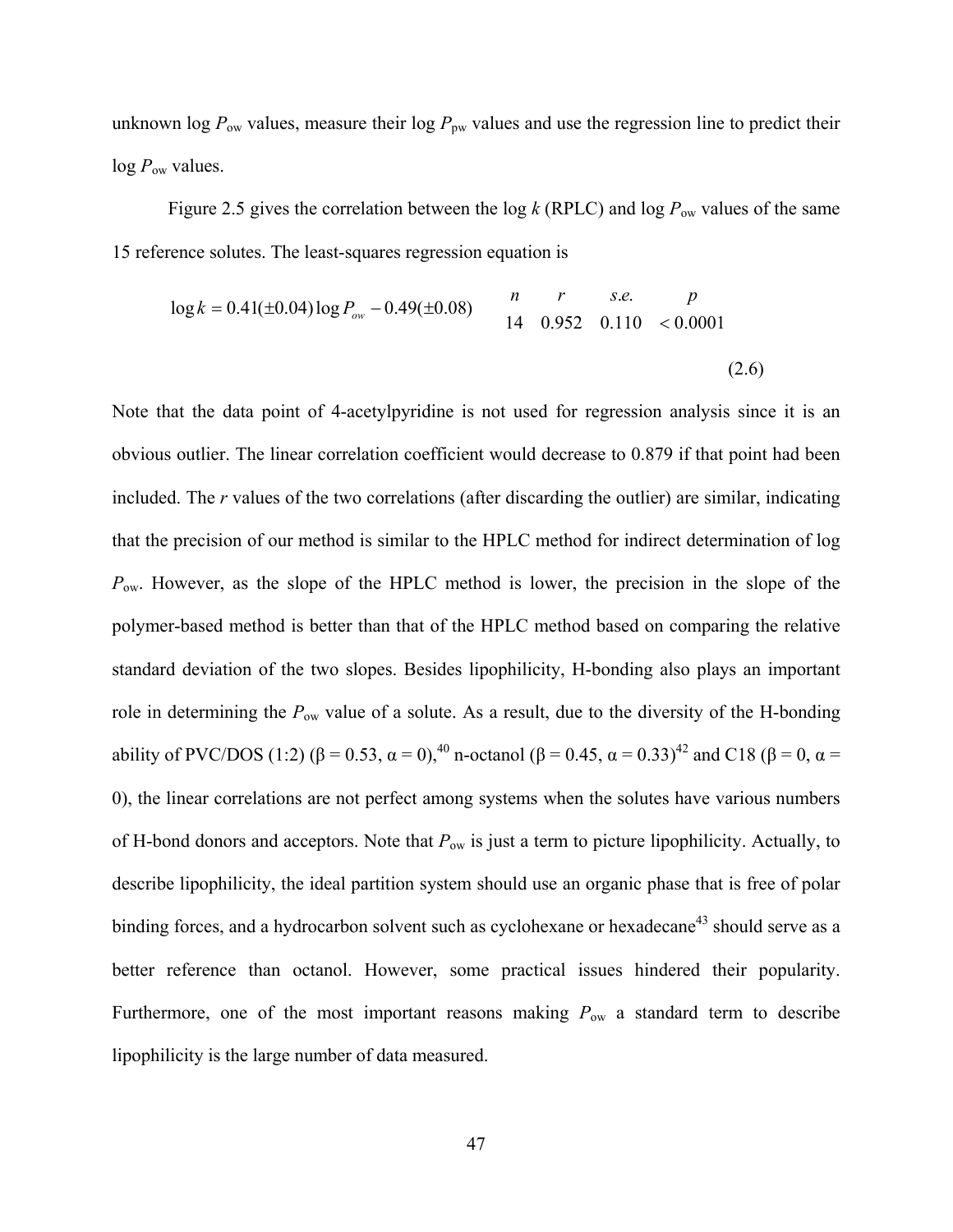

**Figure 2.5.** Linear correlation of  $\log k$  -  $\log P_{\text{ow}}$  for the 15 reference solutes.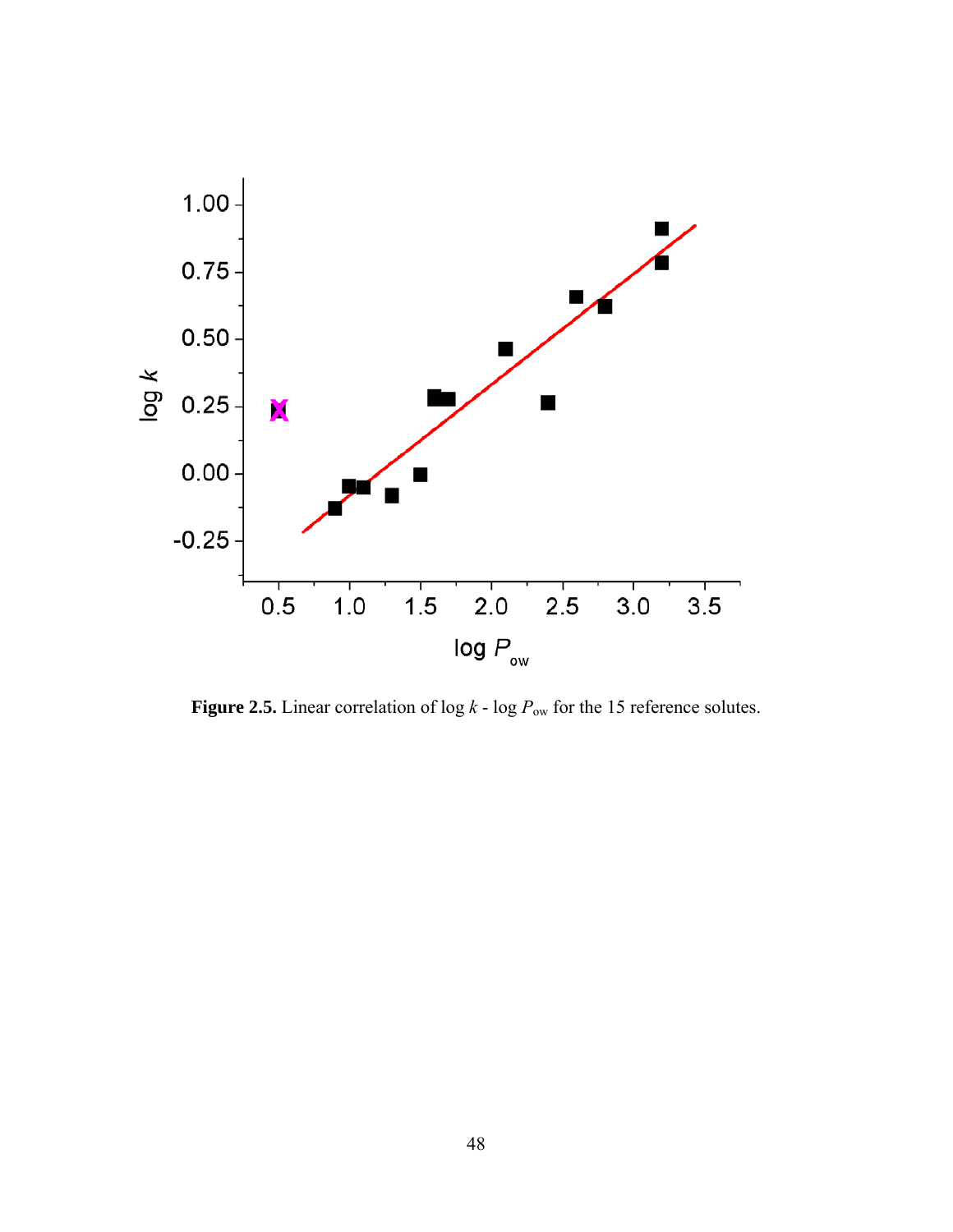Studies in drug partitioning behavior in polymers have shown that the slope of the log  $P_{\text{pw}}$  - log  $P_{\text{ow}}$  correlation line has an inverse linear relationship to the polarity or the solubility parameter of the polymer, $44, 45$  which can be used to predict drug solubility in polymers. It also reflects how sensitive the solvent system is to changes in lipophilicity of solutes.<sup>7</sup> In Eq. 2.5, the slope is close to 1 ( $t = 1.24$ ,  $p = 0.24$ ), indicating that the polymer material (PVC:DOS = 1:2) ( $\pi^*$ )  $= 0.64$ <sup>40</sup> has a similar polarity to octanol ( $\pi^* = 0.40$ ).<sup>42</sup> The intercept of the log  $P_{\text{pw}}$  - log  $P_{\text{ow}}$ correlation line can be used as a measure of the polymer lipophilicity.<sup>7</sup> The intercept of Eq. 2.5 is close to 0 ( $t = 1.71$ ,  $p = 0.11$ ), indicating that DOS plasticized PVC (PVC:DOS = 1:2) has a similar lipophilicity to octanol. The intercept is also linearly related to the solubility of water in the polymer phase.<sup>7, 44, 45</sup>

In another application,  $\log P_{\text{pw}}$  values of the three positional isomers of nitroanisole were measured and correlated to their experimental log  $P_{\text{ow}}$  values. The linear regression equation is:

$$
\log P_{\text{pw}} = 1.054(\pm 0.041) \log P_{\text{ow}} + 0.210(\pm 0.082) \qquad \begin{array}{ccc} n & r & s.e. & p \\ 3 & 0.9992 & 0.013 & 0.025 \end{array}
$$
 (2.7)

For isomers that have the same functional groups, the partition behavior is more similar than for a set of compounds that have different functional groups. The measured log  $P_{\text{pw}}$  values, as well as the experimental log  $P_{\text{ow}}$  values from the literature, and the estimated log  $P_{\text{ow}}$  values from online-software calculations, are listed in Table 2.3. Obviously, the order of the three experimental log  $P_{\text{ow}}$  values of the isomers matched the order of the three log  $P_{\text{pw}}$  values very well: 3-nitroanisole > 4-nitroanisole > 2-nitroanisole. For the calculated log  $P_{\text{ow}}$  values, the orders did not match. This mismatch of the calculated data with the experimental data confirms our statement in the introduction, that theoretical calculations of  $\log P_{\text{ow}}$  sometimes are not very accurate.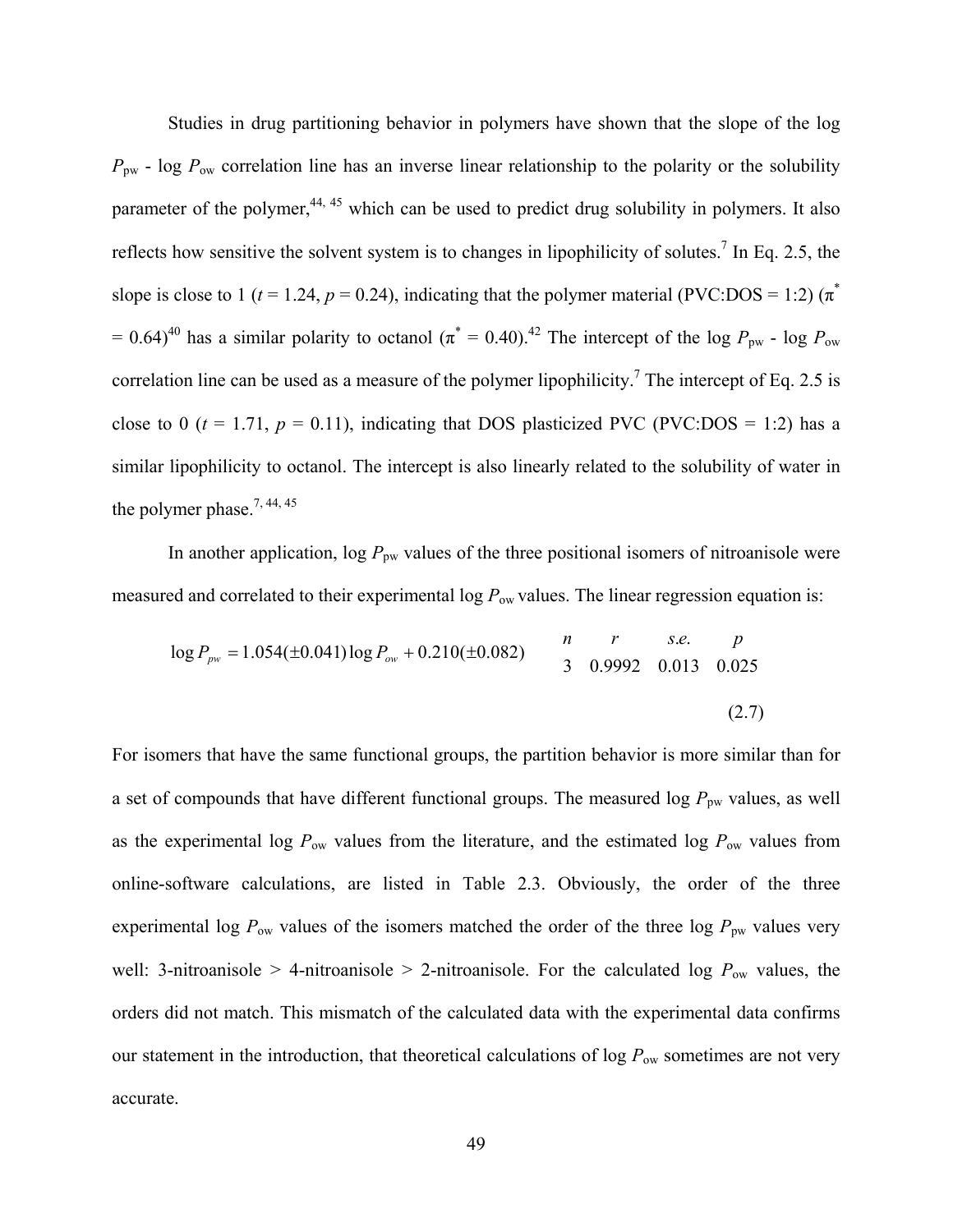| Targets        | $log P_{\text{pw}}$ | $log P_{ow}$ |                |          |
|----------------|---------------------|--------------|----------------|----------|
|                |                     | Exp.         | esc.syrres.com | logP.com |
| 2-nitroanisole | $2.03 \pm 0.03$     | 1 73         | 1.89           | 1.90     |
| 3-nitroanisole | $2.49 \pm 0.06$     | 2.17         | 1.89           | 197      |
| 4-nitroanisole | $2.36 \pm 0.07$     | 2.03         | 1.89           | 2.02     |
|                |                     |              |                |          |

**Table 2.3.** Log  $P_{\text{ow}}$  and log  $P_{\text{pw}}$  values of the 3 isomers of nitroanisole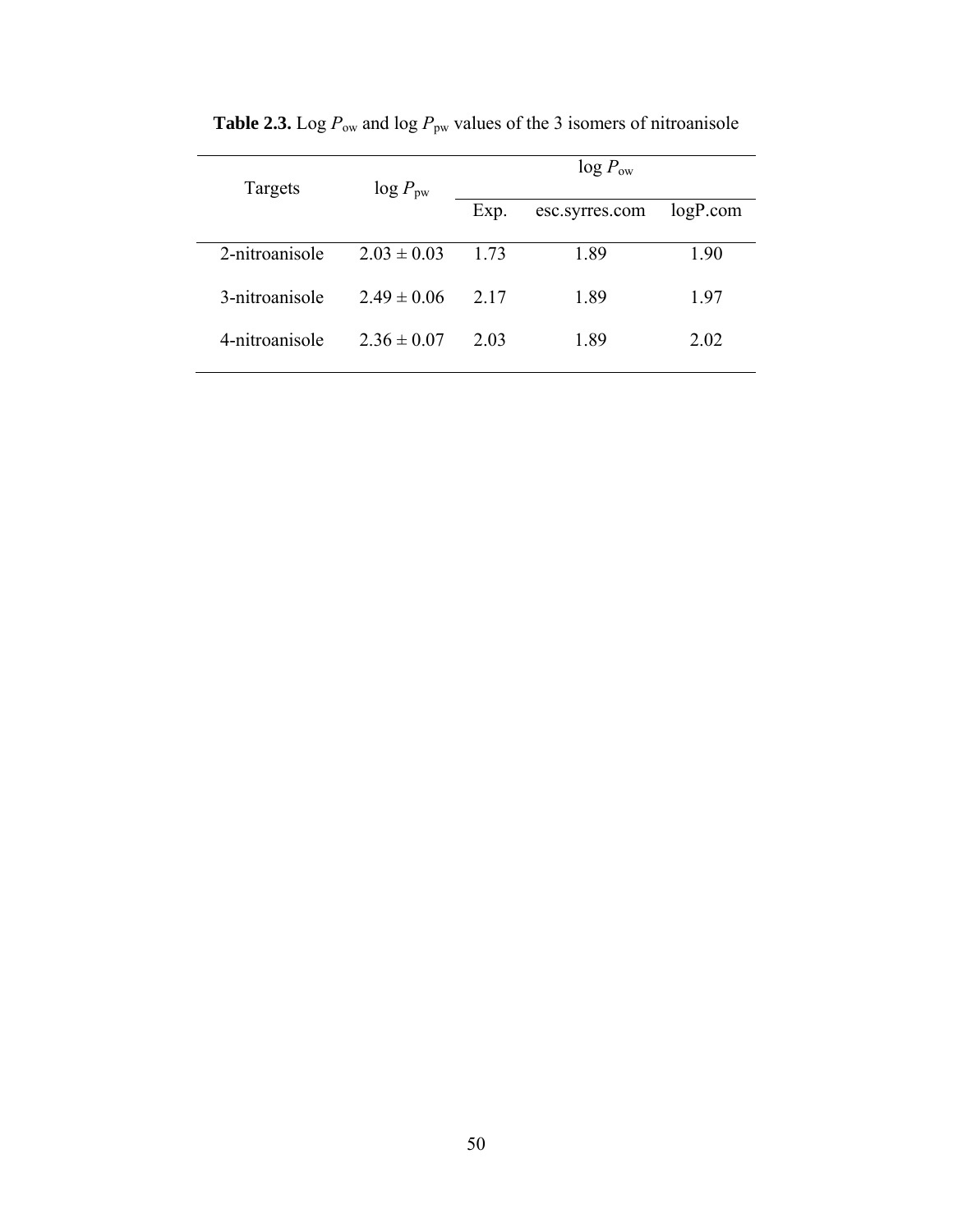For a homologous series of solutes, the free energy for the partitioning process linearly increases with increasing number of methylene groups in a straight chain. Figure 2.6 confirms this relationship by examing the log Ppw and log Pow values of four alkyl 4-hydroxybenzoates. Since methyl 4-hydroxybenzoate has no methylene group, only three points from each data set were used for the regression analysis. The least-squares regression equations are

$$
\log P_{\text{pw}} = 0.480(\pm 0.012)m + 1.373(\pm 0.025)
$$
\n
$$
n \quad r \quad s.e. \quad p
$$
\n
$$
3 \quad 0.9997 \quad 0.016 \quad 0.015
$$
\n
$$
\log P_{\text{ow}} = 0.550(\pm 0.012)m + 1.927(\pm 0.025)
$$
\n
$$
n \quad r \quad s.e. \quad p
$$
\n
$$
3 \quad 0.9998 \quad 0.016 \quad 0.013
$$
\n
$$
(2.9)
$$

The two slopes are not significantly different  $(t = 4.12, p = 0.15)$ . The free energies required for a methylene group to transfer from the organic phases to the aqueous phase are  $2.74(\pm 0.06)$  kJ/mol from the polymer phase to water and  $3.13(\pm 0.06)$  kJ/mol from octanol to water.

Compared to the HPLC method, which requires  $\sim$  5-20 min for determining the retention factor of 1 sample, the new technique is more suitable for a large number of solutes, for instance, combinatorial libraries. The time needed to prepare one plate of PVC films is  $\sim$ 6 h. Increasing the number of plates will not significantly change the processing time since the bottleneck of the film-making procedure is THF evaporation. The equilibration time is 4 h, regardless of the number of plates. Dispensing solutes to one plate takes ~15 min, and UV absorbance reading adds another 15 min. As described above, the time scale for both methods is about the same if the log *P* values of only 30 samples are to be determined. However, if the analysis of more compounds is required, this technique will save time. Moreover, it has the potential to build a larger database for  $P_{\text{pw}}$  than for  $P_{\text{ow}}$ .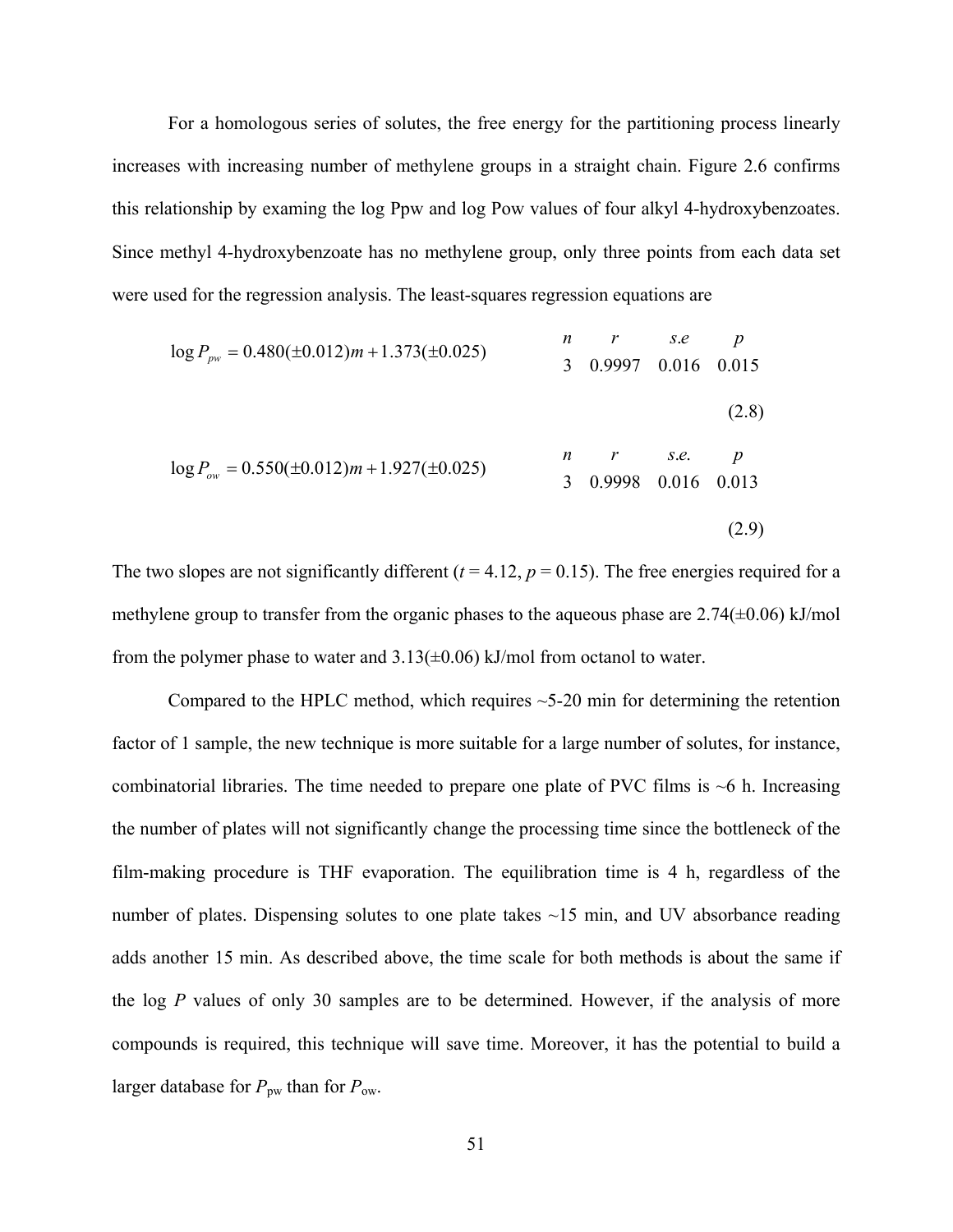

**Figure 2.6.** Linear correlation of the log  $P_{\text{pw}}$  and log  $P_{\text{ow}}$  values versus the number of methylene groups in alkyl 4-hydroxybenzoates.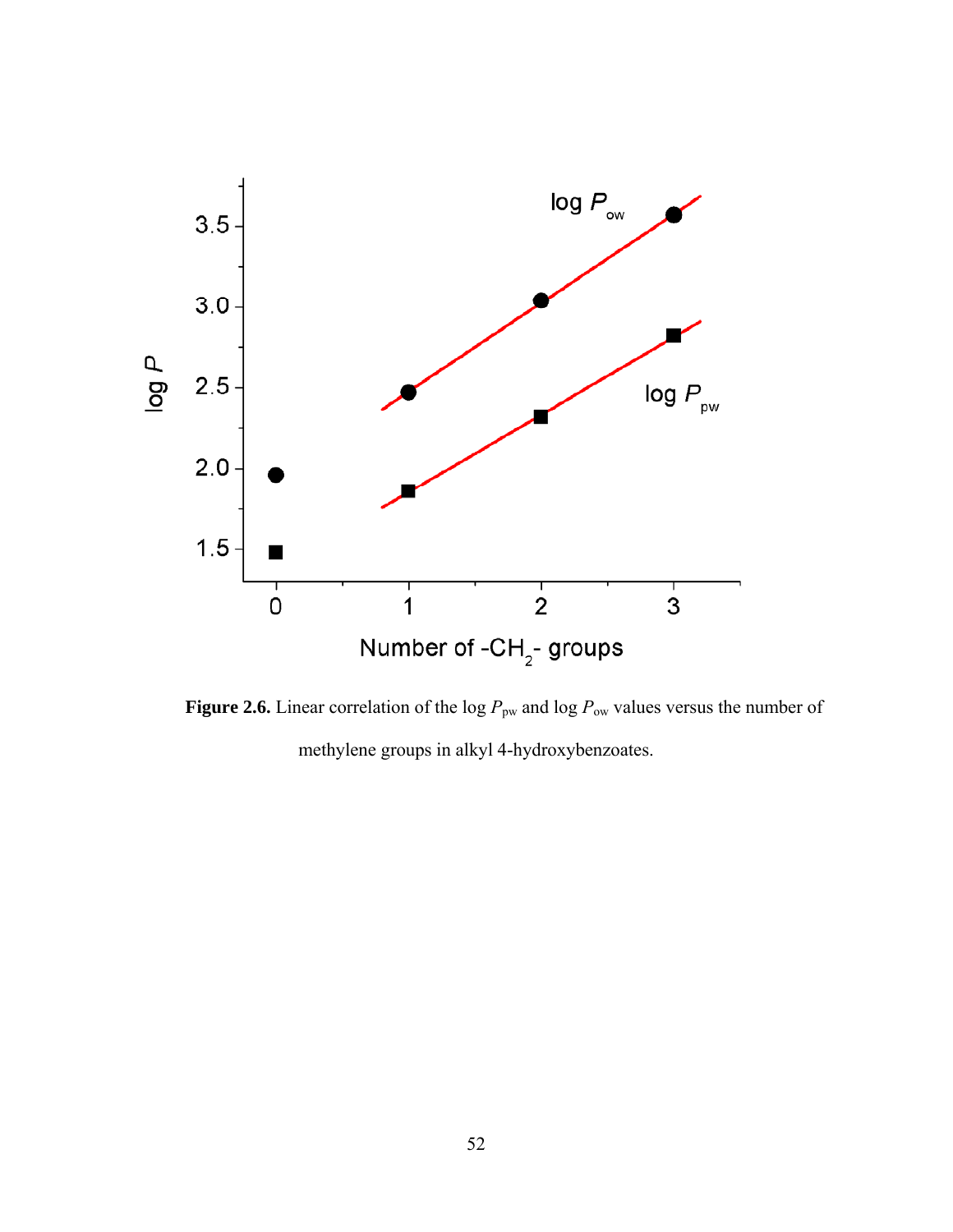The method assumes that partitioning only occurs between the two phases: aqueous and polymer. Loss of solute to the microplates due to sorption can lead to misinterpretation. Polypropylene is a good packaging material for drug-like compounds because the sorption effect is small or nonexistent.<sup>46-48</sup> We tested the concentration stability of the solutes in the polypropylene plate and didn't see any apparent loss. Therefore, we have assumed that solute loss to the plate during the equilibration process is negligible. Solute adsorption on the surface of the plasticized PVC film should also be considered. Calculations show that if a monolayer of well-packed solute (M.W.  $\sim$  200) had been adsorbed on the film surface, only about 0.3% of the solute would be lost from the aqueous solution at 0.5 mM. If a lower solute concentration is used, this could become more of a problem. When using the UV-transparent plate, buffering sometimes may be needed since mass loss of basic compounds to polystyrene materials could be severe.<sup>46</sup> Attentions should also be paid to volatile solutes: instant covering and quick action to measure UV absorbance in the plate are needed.

Figure 2.7 shows the estimated measurement error associated with the calculated log  $P_{\text{pw}}$ value, based on the following assumptions: (1) Concentrations are measured by optical absorbance in the aqueous phase; (2)  $A_{i0} = 1$ ,  $s_{Ai0}/A_{i0} = 0.015$ ; (3)  $A_b = 0.06$ ,  $s_{Ab} = 0.006$ ; (4)  $s_{Ai}/A_i$  $= 0.037$  ( $s_{Ai} \ge 0.003$ ); (5) four repeats are performed for each measurement. *s<sub>Ai</sub>*0, *s<sub>Ab</sub>*, and *s<sub>Ai</sub>* are the standard deviations of  $A_{i0}$ ,  $A_b$ , and  $A_i$ , respectively. The selected values of  $s_{Ai0}/A_{i0}$ ,  $A_b$ ,  $s_{Ab}$ , and  $s_{Ai}/A_i$  are the averages obtained from experiments.  $P_{\text{pw}}$  values are calculated from Eq. 2.3 with various *Ai* values. The standard deviation, *s*, is primarily a result of pipetting errors during the processes of film preparation, solute dispensing, and supernatant transferring, but not from the determination of UV absorbance. With a more precise liquid-handling technique, it is possible to reduce the pipetting errors, as well as the propagated error of log  $P_{\text{pw}}$ . At one fixed phase ratio, it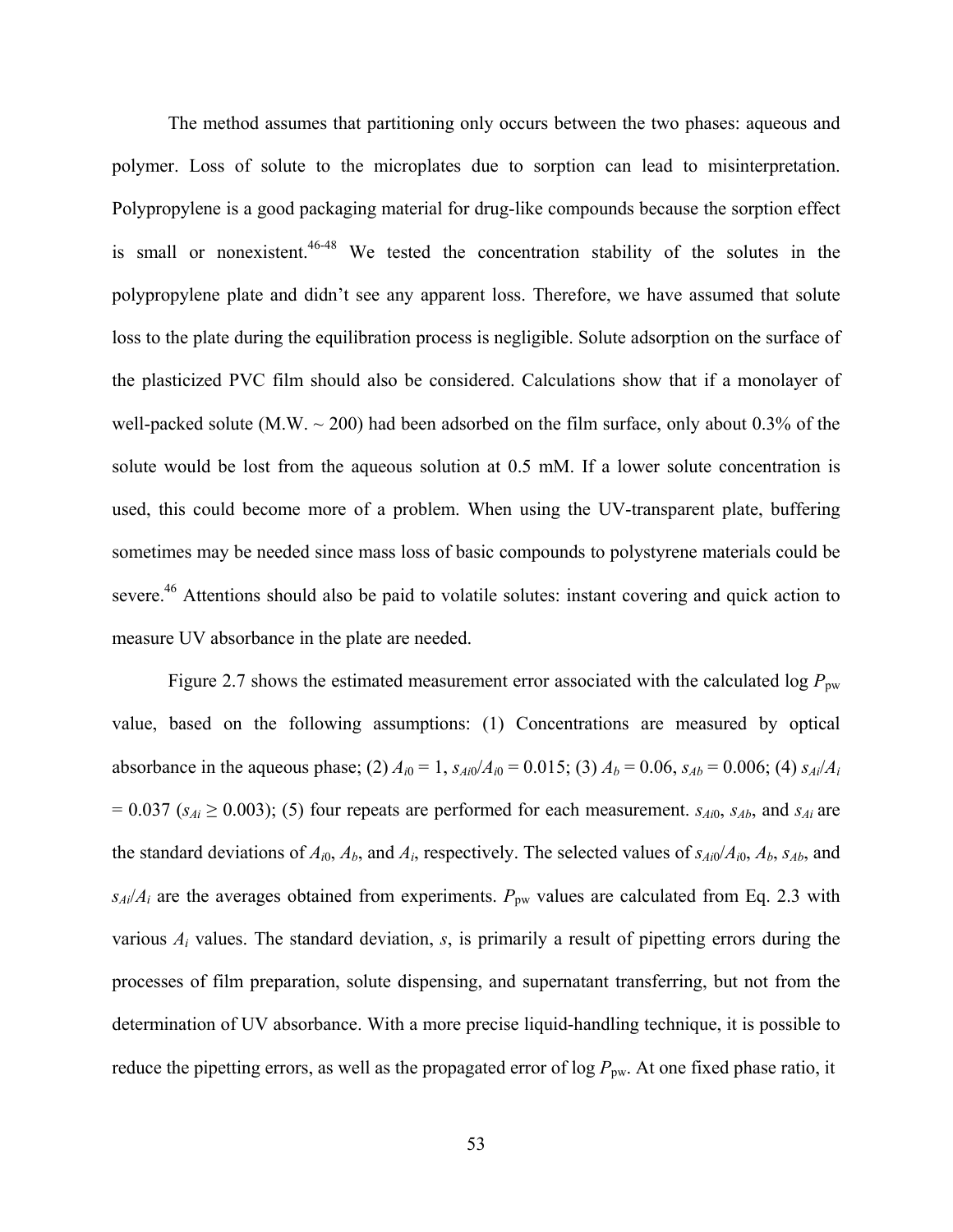

**Figure 2.7.** Estimated error of log  $P_{\text{pw}}$  at various phase ratios ( $\Phi$ ).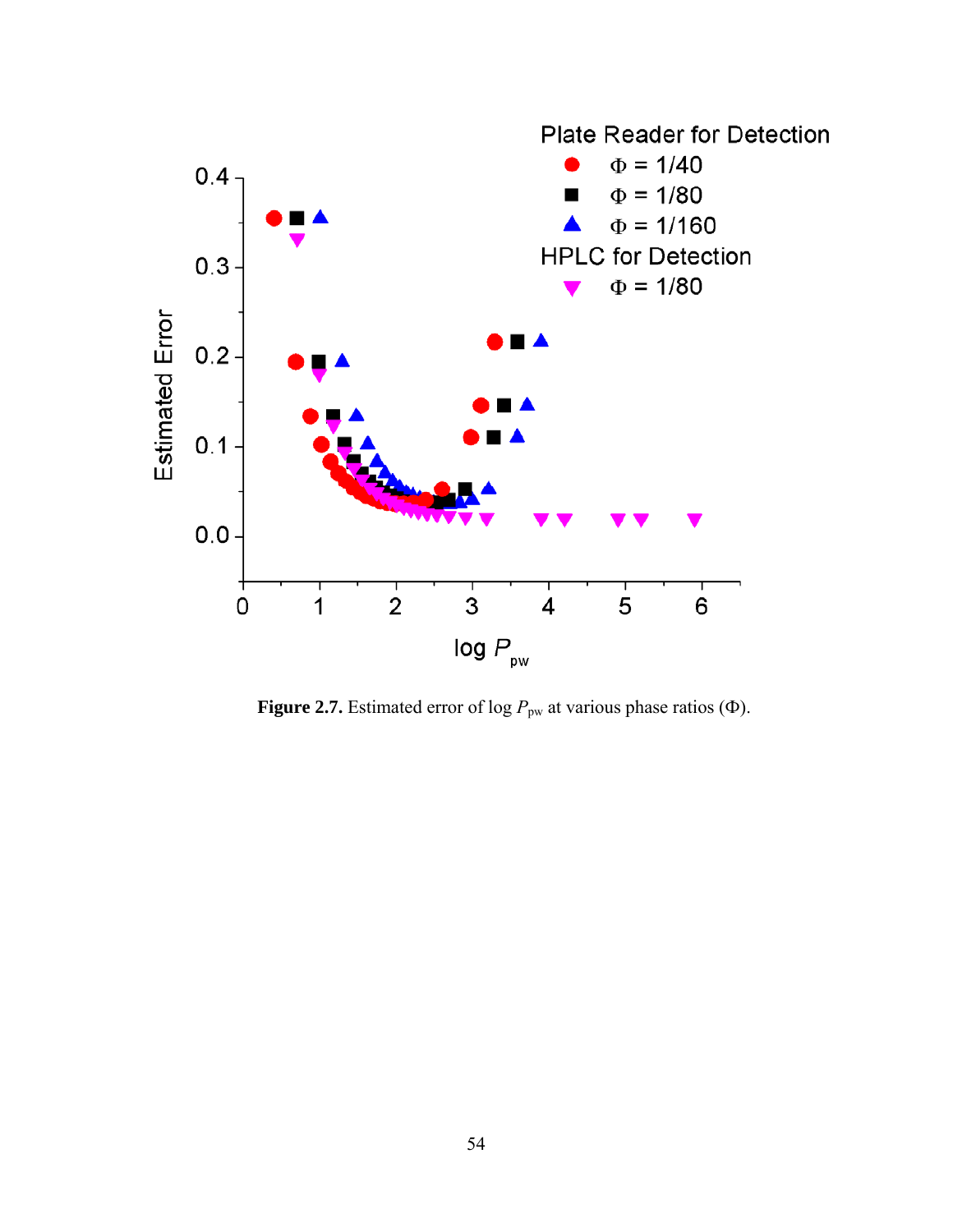is possible to obtain precise measurement results (*s*log*P*pw < 0.2. *s*log*P*pw is the standard deviation of log  $P_{\text{pw}}$ ) for ~2.6 log  $P_{\text{pw}}$  units. Changing the phase ratio will greatly extend the applicable range, *e.g.*, by doubling or halving the phase ratio, the boundaries will be 0.3 unit larger or smaller, respectively. This strategy is similar to changing the strength of the mobile phase or the length of column to adjust the retention time when using the HPLC method.

Increasing the number of independent determination, which is very easy when using a microtiter plate, will also help to decrease measurement error. Therefore, depending on the acceptable precision, an operator performing the protocol can flexibly choose the necessary phase ratio and determination repeats.

This high-throughput technique can also be applied to determine the distribution coefficient  $(D_{\text{pw}})$  of a substance at various pH values. Some minor modifications of the protocol, as shown in the experimental section, made the measurement even more convenient and extended the range of log  $D_{\text{pw}}$  accessible at a single phase ratio. Figure 2.8 shows an example of the application. Econazole (Figure 2.9) is a basic compound that has two ionizable groups, with only one of them ionizable at  $pH \ge 1$  ( $pK_a = 6.69$ , log  $P_{ow} = 5.32$ , calculated using Advanced Chemistry Development (ACD/Labs) Software V8.14 for Solaris). Thus its log  $D_{\text{pw}}$  value increases with increasing pH of the buffer, and can be further elucidated by the log *D* estimation formula for bases:

$$
D(pH) = \frac{P}{1 + 10^{pK_a - pH}} + \frac{P'}{1 + 10^{pH - pK_a}}
$$
(2.10)

where  $P$  is the partition coefficient of the neutral form while  $P'$  is that of the ionized form. The equilibration time was 6 h. Two parallel experiments were performed, using the plate reader and HPLC to determine the econazole concentration at equilibrium, and two sets of log  $D_{\text{pw}}$  values were correspondingly acquired. Applying nonlinear least-squares curve fitting, as shown in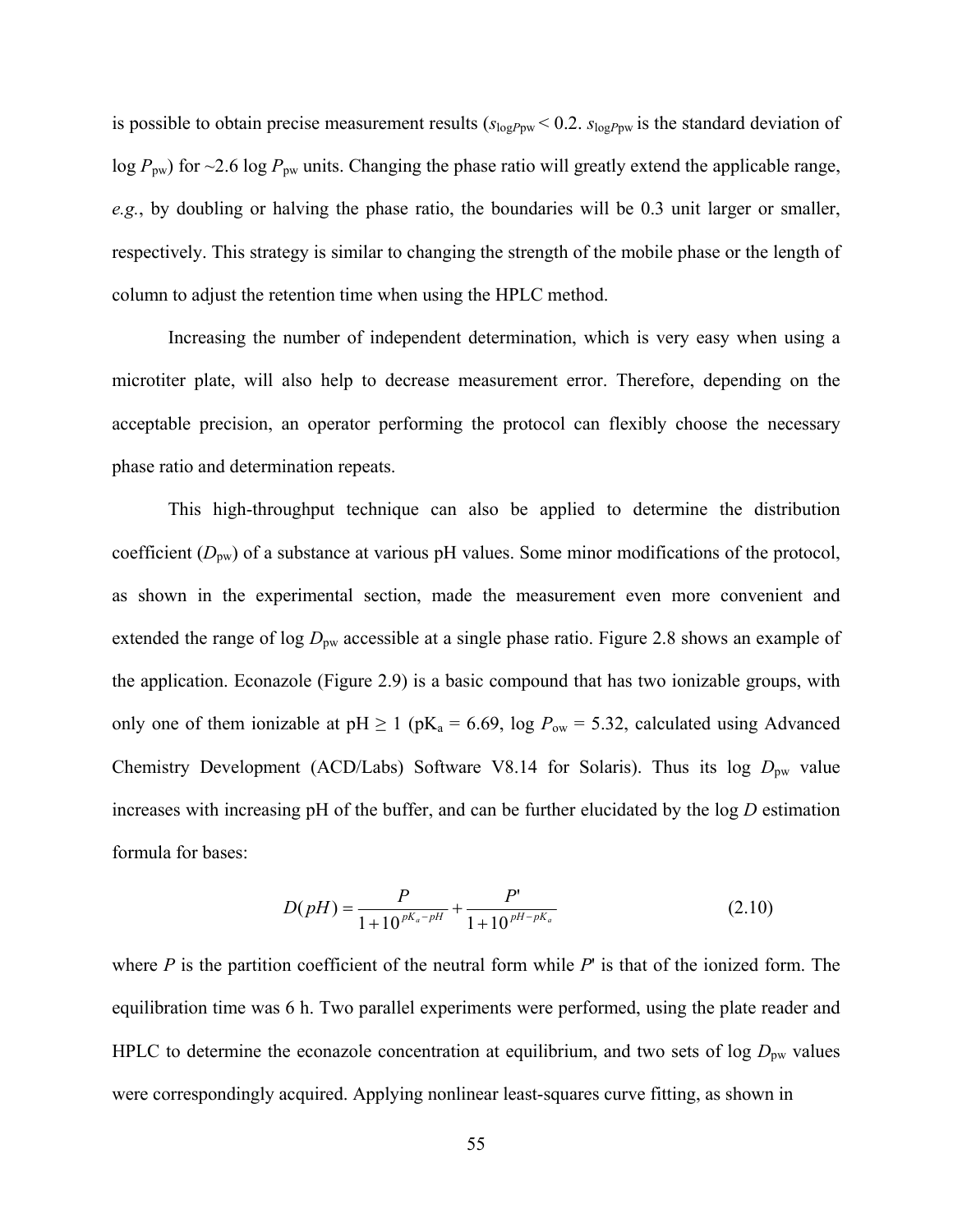

Figure 2.8. Log  $D_{\text{pw}}$  of econazole at various values of pH.



**Figure 2.9.** Econazole structure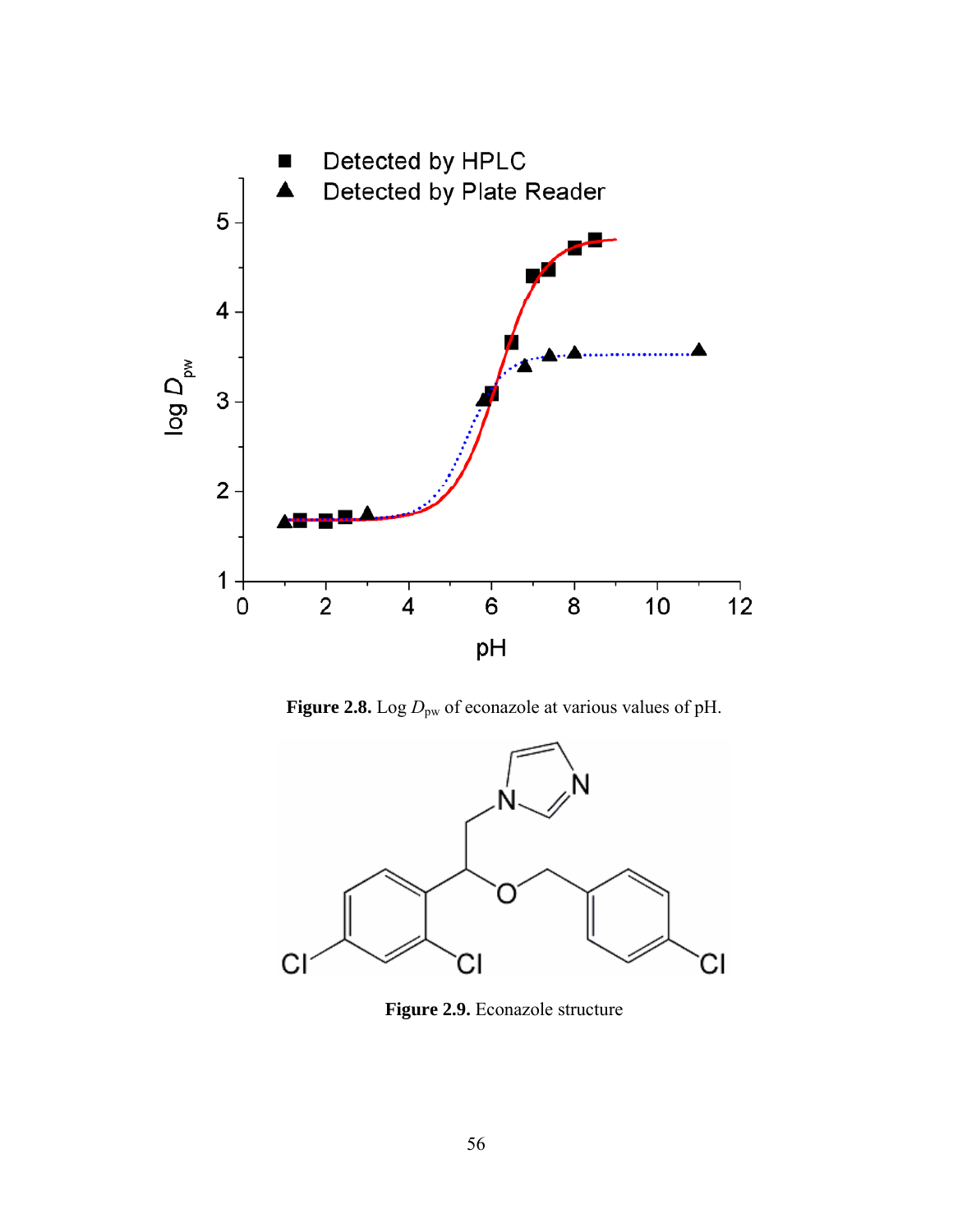Figure 2.8, the log  $P_{\text{pw}}$ , log  $P'_{\text{pw}}$ , and  $pK_a$  values of econazole can all be obtained, which are  $3.53(\pm 0.03)$ ,  $1.69(\pm 0.04)$ , and  $5.41(\pm 0.06)$ , respectively, when the plate reader was used, and  $4.83(\pm 0.06)$ ,  $1.68(\pm 0.04)$ , and  $6.15(\pm 0.04)$ , respectively, when the HPLC was used. Apparently the latter set of data are more accurate. The two fitting curves almost overlap at low pH, but have a clear variance when pH  $>7$ , where log  $D_{\text{pw}}$  values are larger than 3.5. This is in good agreement with our previous calculation about the applicable range of  $\log P_{\text{pw}}$  when using the plate readeras the detection tool. The plate reader can only quantitate the econazole concentration above 10  $\mu$ M, which limits the measurable range of log  $D_{\text{pw}}$  to 3.5, while HPLC on-column preconcentration helped to quantitate econazole concentration as low as  $0.03 \mu M$ , with the extension of the measurable range of log  $P_{\text{pw}}$  and log  $D_{\text{pw}}$  to 5.7. The estimated error associated with log  $P_{\text{pw}}$  (or log  $D_{\text{pw}}$ ) is again shown in Figure 6, based on the following assumptions: (1) Solute concentrations in the aqueous phase are measured by HPLC with on-column preconcentration; (2)  $C_0 = 1$ ,  $s_{C0}/C_0 = 0.015$ ; (3)  $s_C/C = 0.037$  (when  $C > 0.0001$ ); (4) four repeats are performed for each measurement.  $C_0$  is the initial relative concentration of the solute and *C* is the relative solute concentration at equilibrium.  $s_{C0}$  and  $s_C$  are the standard deviations of *C*<sub>0</sub> and *C*, respectively.  $P_{\text{pw}}$  values are calculated from Eq. 2.1. For more straightforward comparison, the selected values of  $s_{C0}/C_0$  and  $s_C/C$  are the same as  $s_{Ai0}/A_{i0}$  and  $s_{Ai}/A_i$ , as in the previous estimation of  $\log P_{\text{pw}}$  error when using the plate reader to measure solute concentration. Apparently, with HPLC as the detection tool, the errors at high log  $P_{\text{pw}}$  are much smaller. For quantitative analysis of the solutes, one HPLC run needs  $\sim$ 30-60 s. Although slower than the plate reader, it is still reasonably rapid. Again, depending on the desired application, an operator performing the protocol can flexibly choose the most suitable detection technique. Since the traditional HPLC method for lipophilicity measurement is usually inaccurate for charged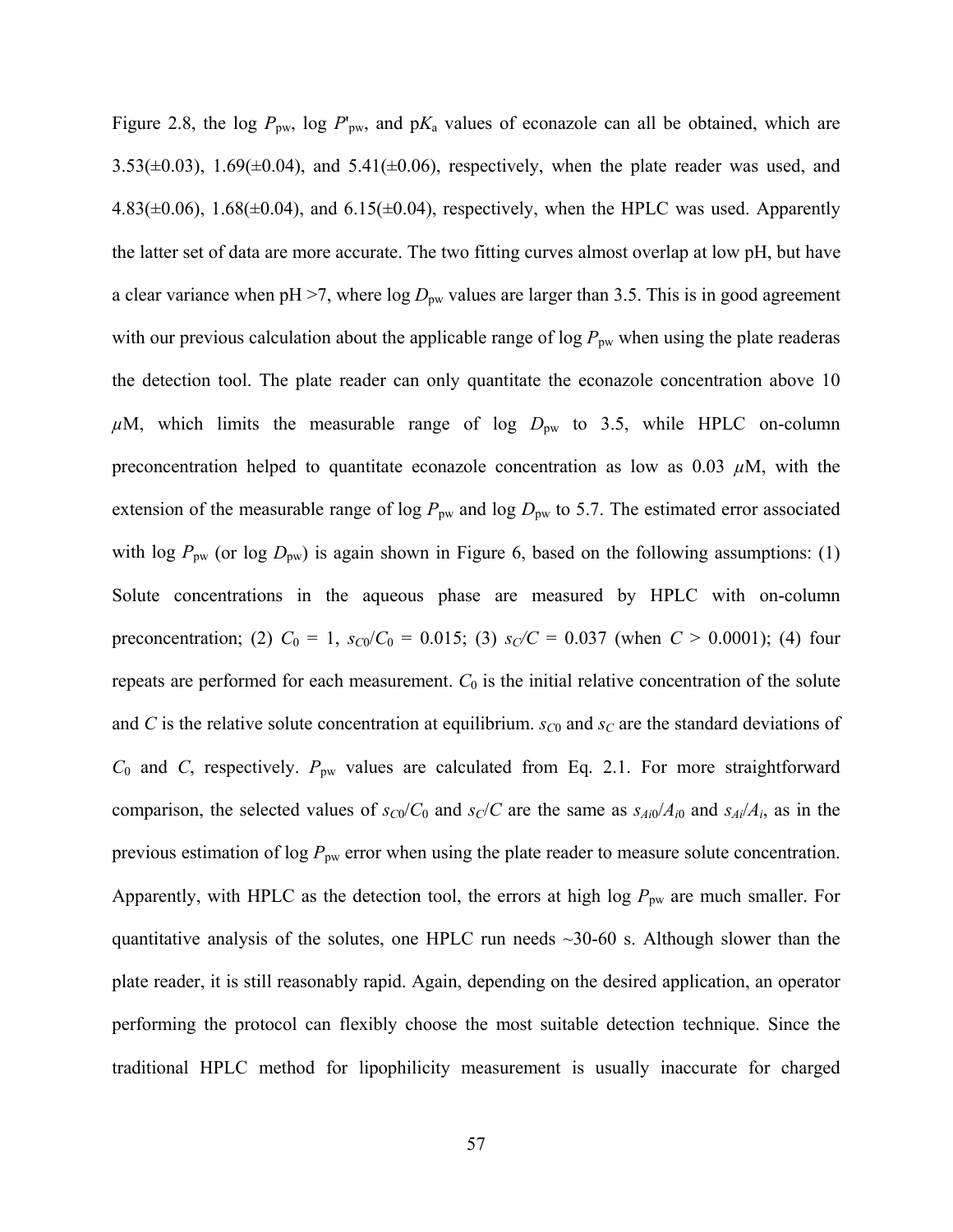compounds, the applicability of the system for the determination of log  $D$  and  $pK_a$  values is another advantage over it.

#### **2.5 CONCLUSIONS**

A new method for lipophilicity measurement using high-throughput technologies was successfully developed. In this method, the partition coefficient of a substance between a polymer phase and an aqueous phase  $(P_{pw})$  in is measured 96-well microplates. With 6 repeats, The log  $P_{\text{pw}}$  values of 15 compounds can be determined simultaneously with six replicates per data point. A linear relationship between  $\log P_{\text{pw}}$  and  $\log P_{\text{ow}}$  has been established. By using the correlation line as a calibration curve, the measured log  $P_{\text{pw}}$  values can be used to predict log *P*<sub>ow</sub>. This method proven to be more accurate than some software for the estimation of log *P*<sub>ow</sub>. It can also help to understand the partition mechanism among different solvent systems. Compared to the HPLC method, our protocol is more time-saving for combinatorial libraries, and it is not only applicable for the partition coefficient determination of neutral compounds but can also be utilized as a tool for distribution coefficient and  $pK_a$  measurement. This method has great flexibility as well, as instruments exist to make it fully automated.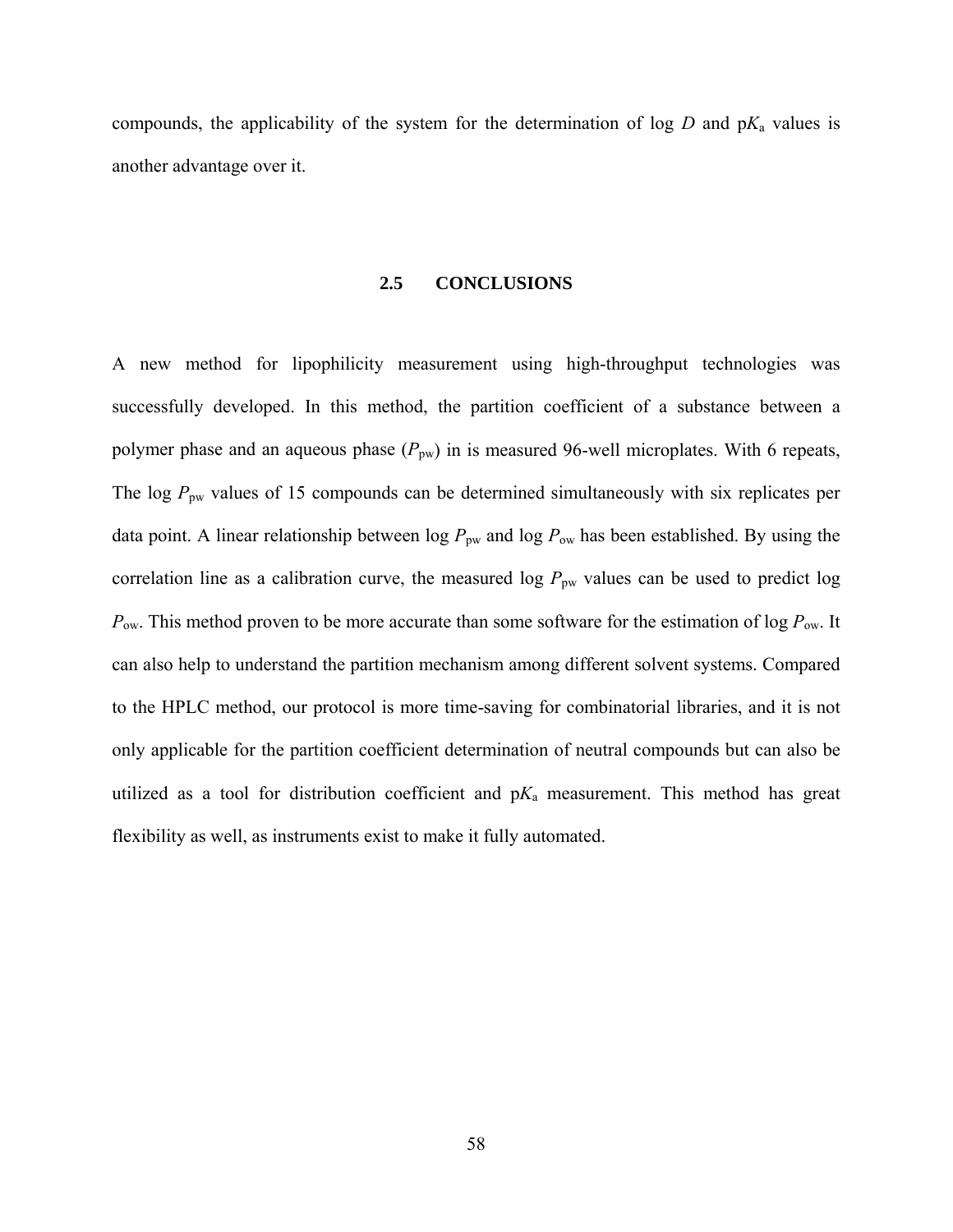# **2.6 REFERENCE**

- (1) Van De Waterbeemd, H.; Carter, R. E.; Grassy, G.; Kubinyi, H.; Martin, Y. C.; Tute, M. S.; Willett, P. *Annual Reports in Medicinal Chemistry* **1998**, *33*, 397-409.
- (2) Wermuth, C.-G.; Ganellin, C. R.; Lindberg, P.; Mitscher, L. A. *Annual Reports in Medicinal Chemistry* **1998**, *33*, 385-395.
- (3) Overton, E. *Studien uber die Narkose.*; Fischer: Jena, 1901.
- (4) Meyer, H. *Arch. Exp. Pathol. Pharmacol.* **1899**, *42*, 109-118.
- (5) Collander, R. *Acta Chemica Scandinavica* **1951**, *5*, 774-780.
- (6) Hansch, C.; Fujita, T. *Journal of the American Chemical Society* **1964**, *86*, 1616-1626.
- (7) Leo, A.; Hansch, C.; Elkins, D. *Chemical Reviews* **1971**, *71*, 525-616.
- (8) *OECD Guidelines for the Testing of Chemicals*, Test No. 107; Organisation for Economic

Co-operation and Development (OECD): Paris, 1995.

- (9) Danielsson, L.-G.; Zhang, Y.-H. *TrAC, Trends in Analytical Chemistry* **1996**, *15*, VIII.
- (10) Sangster, J. *Octanol-water Partition Coefficients: Fundamentals and Physical Chemistry*; Wiley: New York, 1997.

(11) Poole, S. K.; Poole, C. F. *Journal of Chromatography, B: Analytical Technologies in the Biomedical and Life Sciences* **2003**, *797*, 3-19.

(12) *Product Properties Test Guidelines.* OPPTS 830.7570; U.S. Environmental Protection Agency, U.S. Government printing Office: Washington, DC, 1996.

(13) Welch, C. J.; Fleitz, F.; Antia, F.; Yehl, P.; Waters, R.; Ikemoto, N.; Armstrong, J. D., III; Mathre, D. J. *Organic Process Research & Development* **2004**, *8*, 186-191.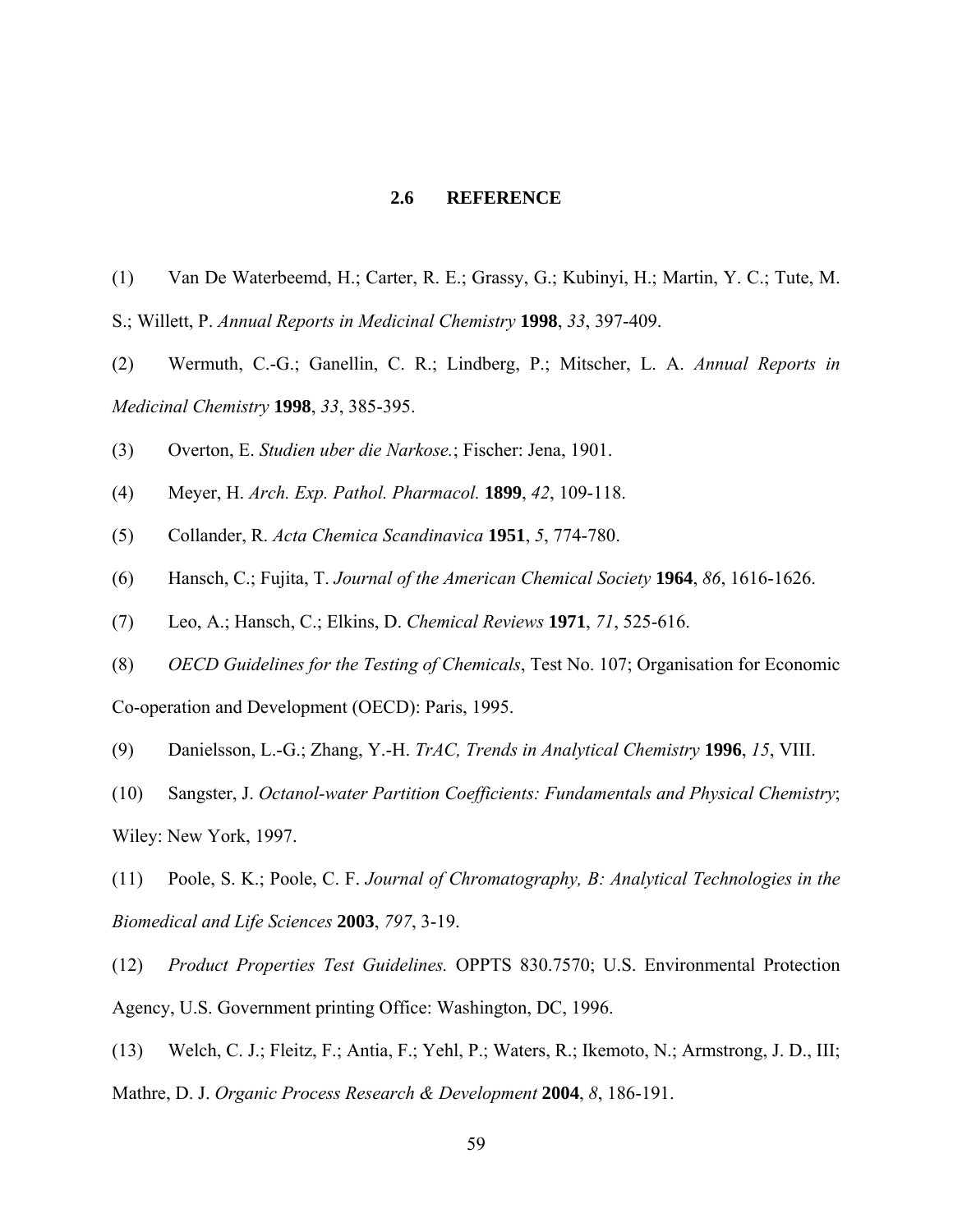- (14) Valko, K. *Journal of Chromatography, A* **2004**, *1037*, 299-310.
- (15) Berthod, A.; Carda-Broch, S. *Journal of Chromatography, A* **2004**, *1037*, 3-14.
- (16) Valko, K.; Bevan, C.; Reynolds, D. *Analytical Chemistry* **1997**, *69*, 2022-2029.
- (17) Gao, X.; Yu, C. H.; Tam, K. Y.; Tsang, S. C. *Journal of Pharmaceutical and Biomedical Analysis* **2005**, *38*, 197-203.
- (18) Dean, J. R.; Tomlinson, W. R.; Makovskaya, V.; Cumming, R.; Hetheridge, M.; Comber, M. *Analytical Chemistry* **1996**, *68*, 130-133.
- (19) Paschke, A.; Popp, P. *Applications of Solid Phase Microextraction* **1999**, 140-155.
- (20) Wang, Y.; Wang, X.; Lee, F. S. C. *Sepu* **1999**, *17*, 424-426.
- (21) Doong, R.-A.; Chang, S.-M. *Analytical Chemistry* **2000**, *72*, 3647-3652.
- (22) Mayer, P.; Vaes, W. H. J.; Hermens, J. L. M. *Analytical Chemistry* **2000**, 72, 459-464.
- (23) Paschke, A.; Popp, P. *Journal of Chromatography, A* **2003**, *999*, 35-42.
- (24) Kong, X. Q.; Shea, D.; Gebreyes, W. A.; Xia, X.-R. *Analytical Chemistry* **2005**, *77*, 1275-1281.
- (25) Morris, J. J.; Bruneau, P. P. *Methods and Principles in Medicinal Chemistry* **2000**, *10*, 33-58.
- (26) Hitzel, L.; Watt, A. P.; Locker, K. L. *Pharmaceutical Research* **2000**, *17*, 1389-1395.
- (27) Faller, B.; Grimm, H. P.; Loeuillet-Ritzler, F.; Arnold, S.; Briand, X. *Journal of Medicinal Chemistry* **2005**, *48*, 2571-2576.
- (28) Chen, Z.; Yang, Y.; Werner, S.; Wipf, P.; Weber, S. G. *Journal of the American Chemical Society* **2006**, *128*, 2208-2209.
- (29) Jenke, D. R. *Journal of Parenteral Science and Technology* **1991**, *45*, 233-238.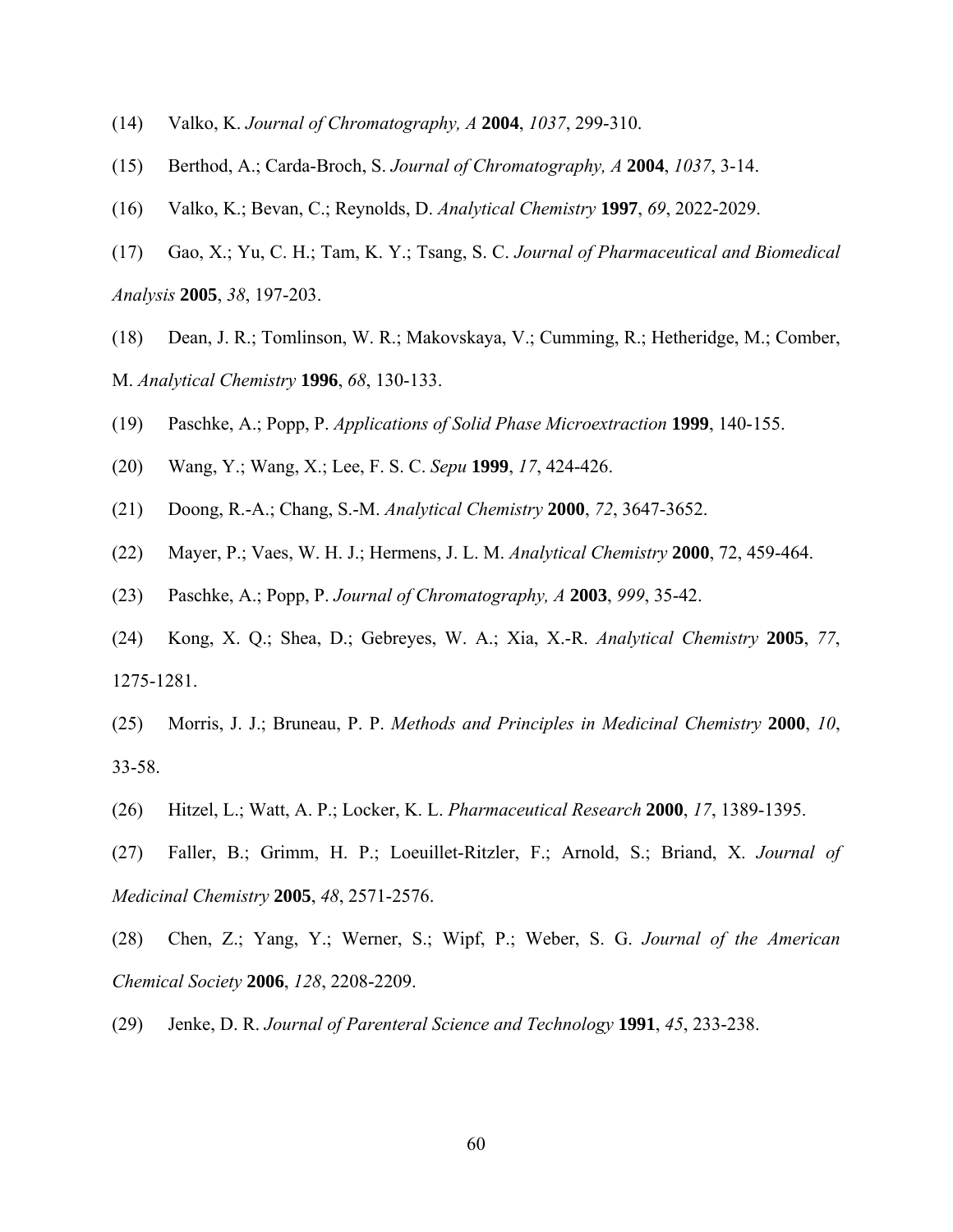(30) Jenke, D. R.; Hayward, D. S.; Kenley, R. A. *Journal of Chromatographic Science* **1990**, *28*, 609-612.

(31) Jenke, D. R. *Journal of Pharmaceutical Sciences* **1993**, *82*, 1134-1139.

- (32) Leggett, D. C.; Parker, L. V. *Environmental Science and Technology* **1994**, *28*, 1229- 1233.
- (33) Illum, L.; Bundgaard, H.; Davis, S. S. *International Journal of Pharmaceutics* **1983**, *17*, 183-192.
- (34) Atkinson, H. C.; Duffull, S. B. *Journal of Pharmacy and Pharmacology* **1991**, *43*, 374- 376
- (35) Roberts, M. S.; Kowaluk, E. A.; Polack, A. E. *Journal of Pharmaceutical Sciences* **1991**, *80*, 449-455.
- (36) Mohr, G. J.; Spichiger, U. E.; Jona, W.; Langhals, H. *Analytical Chemistry* **2000**, *72*, 1084-1087.
- (37) Mohr, G. J.; Demuth, C.; Spichiger-Keller, U. E. *Analytical Chemistry* **1998**, *70*, 3868- 3873.
- (38) Li, S.; Sun, L.; Chung, Y.; Weber, S. G. *Analytical Chemistry* **1999**, *71*, 2146-2151.
- (39) Li, S.; Weber, S. G. *Analytical Chemistry* **1997**, *69*, 1217-1222.
- (40) Zhang, X.; Zhao, H.; Chen, Z.; Nims, R.; Weber, S. G. *Analytical Chemistry* **2003**, *75*, 4257-4264.
- (41) Smith, J. C.; Davies, M. C.; Melia, C. D.; Denyer, S. P.; Derrick, M. R. *Biomaterials* **1996**, *17*, 1469-1472.
- (42) Kamlet, M. J.; Doherty, R. M.; Abraham, M. H.; Marcus, Y.; Taft, R. W. *Journal of Physical Chemistry* **1988**, *92*, 5244-5255.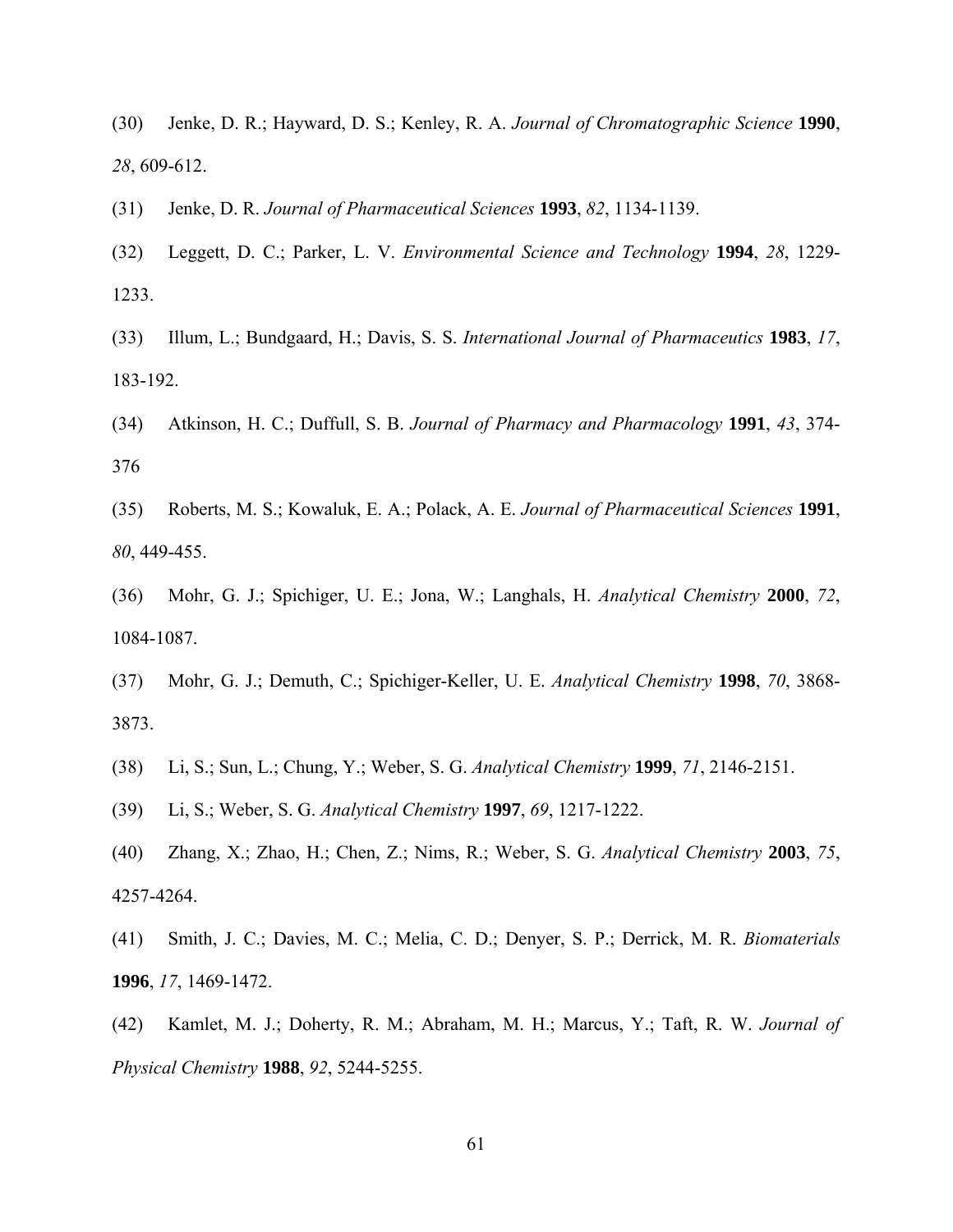(43) Li, J.; Carr, P. W. *Analytical Chemistry* **1993**, *65*, 1443-1450.

(44) Bao, Y. T.; Samuel, N. K. P.; Pitt, C. G. *Journal of Polymer Science, Part C: Polymer Letters* **1988**, *26*, 41-46.

(45) Foreman, P.; Luciano, A.; Yang, H.; Jacobson, S. *Drug Delivery Technology* **2005**, *5*, 46,48-51.

(46) Palmgren, J. J.; Moenkkoenen, J.; Korjamo, T.; Hassinen, A.; Auriola, S. *European Journal of Pharmaceutics and Biopharmaceutics* **2006**, *64*, 369-378.

(47) Wong, M.; Marion, R.; Reed, K.; Wang, Y. *International Journal of Pharmaceutics* **2006**, *307*, 163-167.

(48) Salomies, H. E. M.; Heinonen, R. M.; Toppila, M. A. I. *International Journal of Pharmaceutics* **1994**, *110*, 197-201.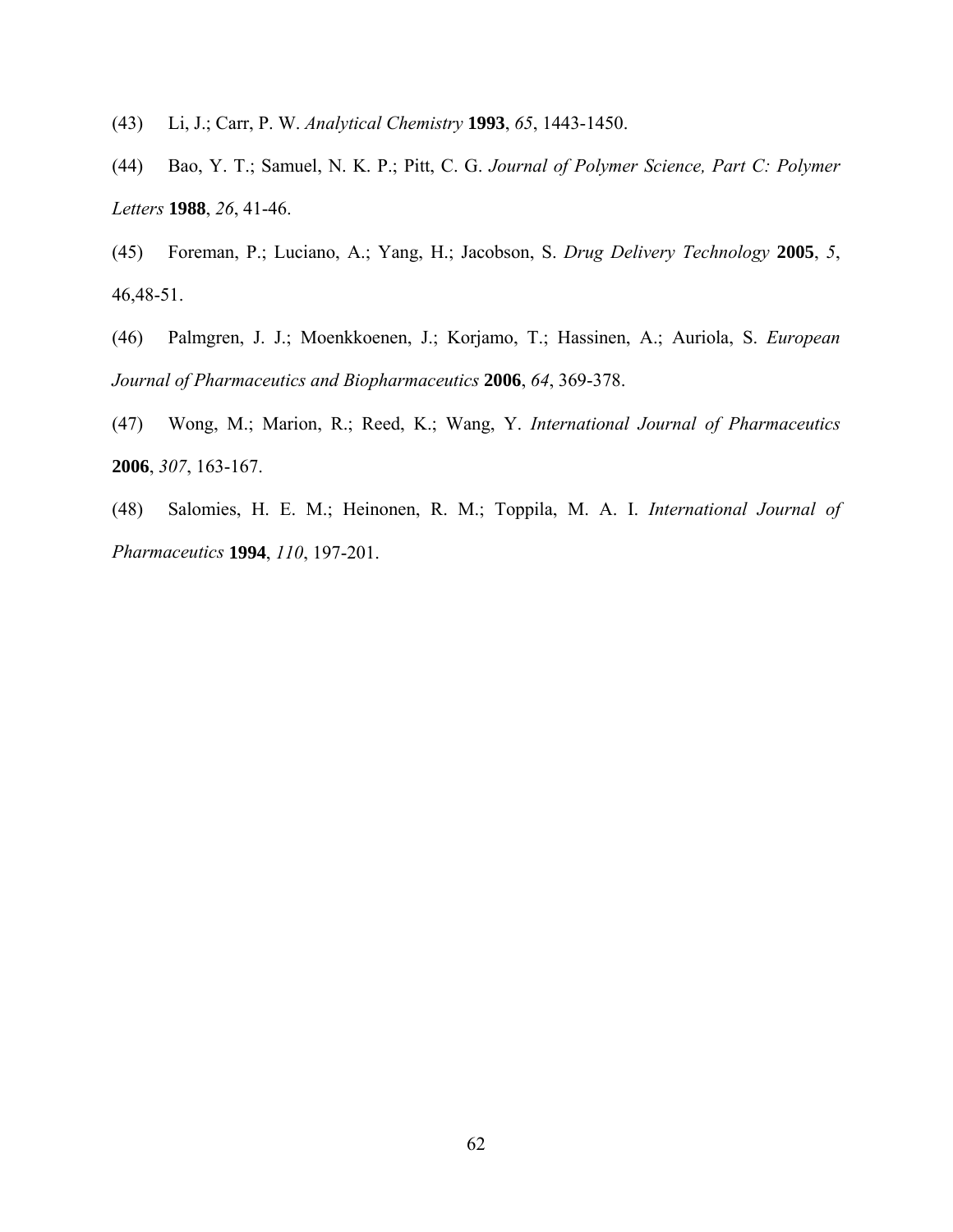# **3.0 A SCREENING METHOD FOR CHIRAL SELECTORS THAT DOES NOT REQUIRE COVALENT ATTACHMENT**

Part of this work has been published in *Journal of the American Chemical Society* **2006**, *128(7)*, 2208-2209. Reproduced with permission from *Journal of the American Chemical Society.*  Copyright by American Chemical Society.

## **3.1 ABSTRACT**

A high throughput screening protocol for chiral selector discovery was developed based on target distribution between an aqueous phase and an organic phase. Screening for intermolecular association was carried out by partitioning experiments in the presence and absence of a chiral selector in the organic phase. A novel partition ratio measurement system was developed using 96-well microplates. This protocol was validated and applied to a small library. Among 12 cyclopropyl dipeptide isosteres that were screened, eight bound econazole, and one had measurable chiral selectivity. The advantages of the method are that it does not require the covalent attachment of either the analyte or the selector, and the required amount of the potential chiral selector  $({\sim} 0.1 \text{ mg})$  is significantly reduced.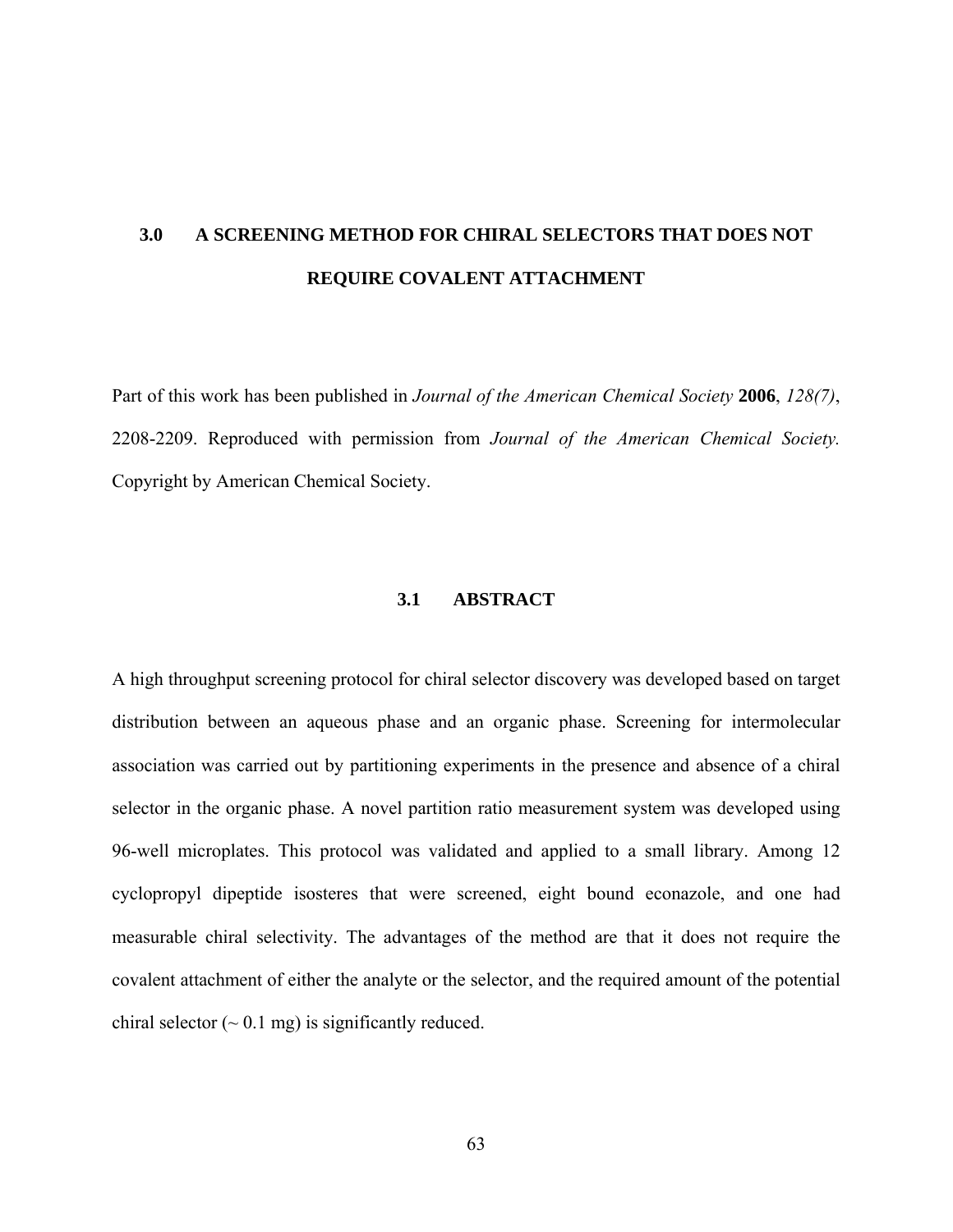## **3.2 INTRODUCTION**

The enantiomers of a chiral drug often differ significantly in their pharmacological, $\frac{1}{1}$ pharmacodynamic and pharmacokinetic effects. $^{2}$  For safety, efficacy and efficiency, the demand for enantiopure drugs over the racemic form has been increasing rapidly.<sup>3</sup> The process cost for a reaction/separation sequence is much lower than for an enantioselective synthesis,<sup>4</sup> thus chiral separation of racemic compounds has been a focus of interest in the pharmaceutical industry. At the analytical to semi-preparative scale, particularly in drug discovery, liquid chromatography (LC) on chiral stationary phases (CSPs) has been the most widely utilized technique for chiral separations.<sup>5</sup> Numerous CSPs have been developed by research groups worldwide, and some commercial sources have introduced various broadly applied CSPs.<sup>5</sup> However, there are still many racemic compounds that can not be separated or separated well by currently available columns. The desire for more generality, better selectivity, more robustness and predictability drives the search for new CSPs. $<sup>6</sup>$ </sup>

 Amino acids and their derivatives, as well as peptides, due to their many structural forms and their ease of modification and immobilization, are natural sources for  $CSPs$ .<sup>7</sup> Pirkle pioneered using amino acid derivatives in the development of CSPs based on charge-transfer interactions.<sup>8</sup> CSPs based on synthetic peptides have also been widely used in LC. Work in this field has been reviewed.<sup>9, 10</sup> New CSPs based on peptidomimetics have also been introduced.<sup>11</sup> Recently, parallel synthesis and combinatorial studies of peptides as well as peptidomimetics libraries have been developed rapidly.<sup>12-15</sup> These peptidomimetics not only have demonstrated some clinical utility, $16$  but also they provide a diverse chiral pool from which chiral selectors may be obtained. For development and application of new chiral selectors, it is essential to have knowledge of the chiral recognition mechanism. Though many models have been established and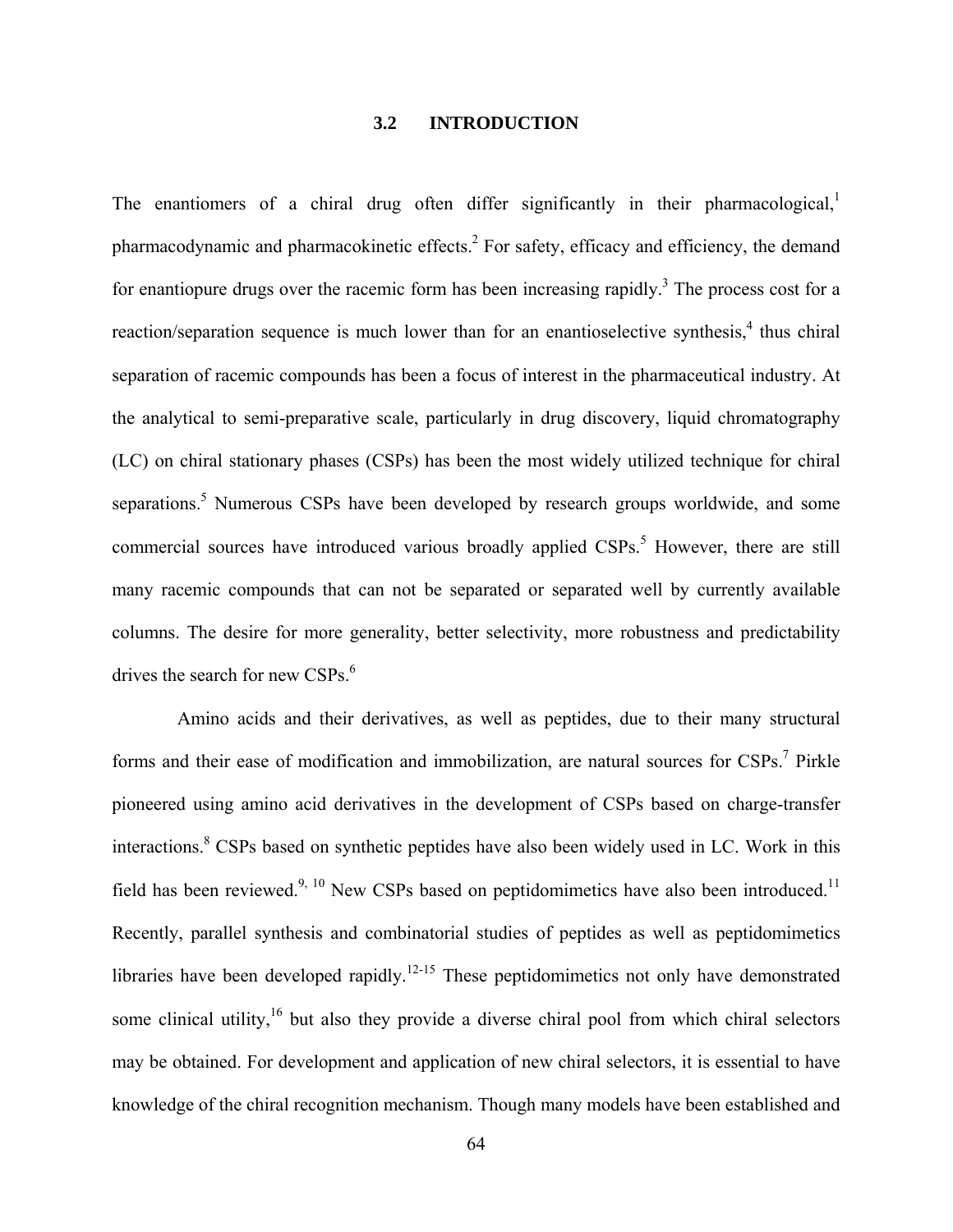predictions have been made towards the chiral recognition mechanism, for instance, three-point interactions<sup>17</sup> for Pirkle-type CSPs, host-guest chemistry<sup>18</sup> for cyclodextrin-based CSPs, there is yet no thorough understanding at the molecular level in this very complicated subject.<sup>19</sup> Today most CSP designs are still based on previous experience or some semi-empirical theories. In order to find good chiral selectors from a large library, the safest way is to have a universal screening method.

 The reciprocal principle (if a CSP derived from (+)-A can distinguish between (+)-B and (−)-B, then a CSP derived from (+)-B may distinguish (+)-A from (−)-A) was introduced by Pirkle for the screening of new CSPs.<sup>20, 21</sup> The target was attached to a stationary phase and the candidate selectors were resolved on the column. This principle avoids immobilizing every selector to a stationary phase. It has been applied successfully by subsequent researchers. However, the range of targets could be used successfully for screening was limited due to "tether effects".<sup>22</sup> Welch *et al.*<sup>22</sup> used LC/MS to check the enantioenrichment of the target after adsorption by a CSP. Isotopically labeled enantiomers were required for the screen to Welch. Li *et al.* were also very active in the development of a new screening method for chiral selectors.<sup>23-</sup>

 $26$  Similar to the Welch's group, the target was allowed to adsorb on the CSP and enantioenrichment in the supernatant was analyzed by multiple detection methods. We note that all the current screening methods require the immobilization of either the target or the selector to a stationary phase; some of them also require packing and using the CSP in a column. These steps require time, labor and material. It would be extremely useful to have a library screening protocol for chiral selector discovery that would function within the standard regimen for biological screening of combinatorial libraries. That means using sub-mg quantities of candidate selectors in DMSO solution in 96- or 384-well microtiter plates.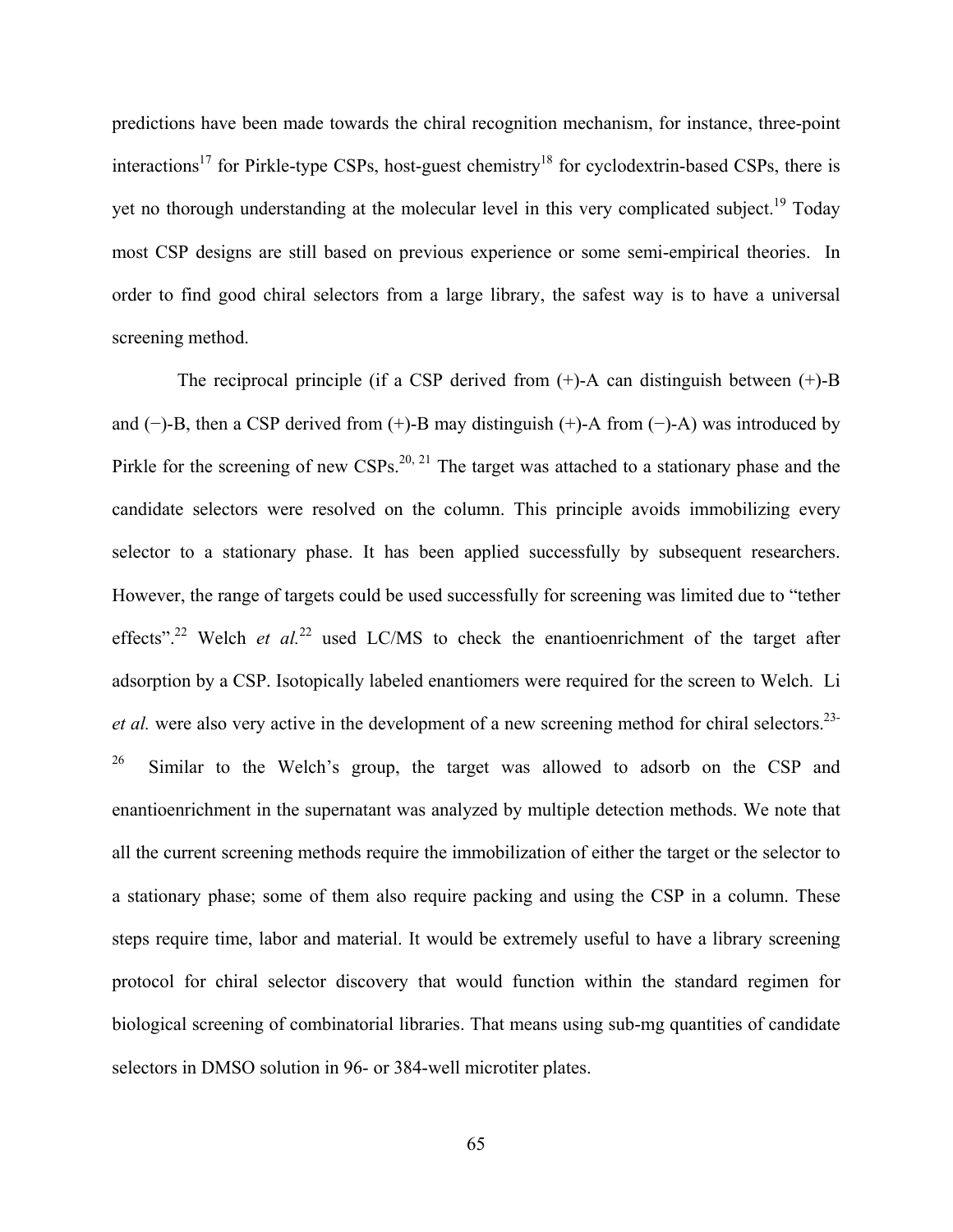Here, such a method based on target distribution between an aqueous phase and an organic (film) phase in a microtiter plate is introduced.<sup>27-29</sup> Partitioning experiments are performed in the presence and the absence of a candidate selector in the organic phase. The difference in the observed distribution of the target reports on the binding of the target to the selector. Since ordinary organic solvents are difficult to work with, especially at low volume, thin polymer films are preferred as the organic phase. Plasticized polyvinyl (PVC) films have been used to study molecular recognition,  $30-32$  so it is naturally a good choice for chiral recognition. Figure 3.1 gives the sequence of operations for the screening procedure. In this design, the aqueous phase contains target initially. Alternatively, target and selector may be combined in the film phase initially. The applicability of this method is validated using a known chiral selector and target analyte, *N*-(3,5-dinitrobenzoyl)-phenylglycine (DNBPG; Figure 3.2, **1**) and 2,2,2-trifluoro-1-(9-anthryl)ethanol (TFAE; Figure 3.2, **2**). TFAE is defined as the selector, and observe the release of DNBPG from the PVC/DOS film to the aqueous buffer solution, with or without the selector in the film. This method was then used to screen a small library of potential chiral selectors for econazole (Figure 3.2, **3**), an antifungal agent.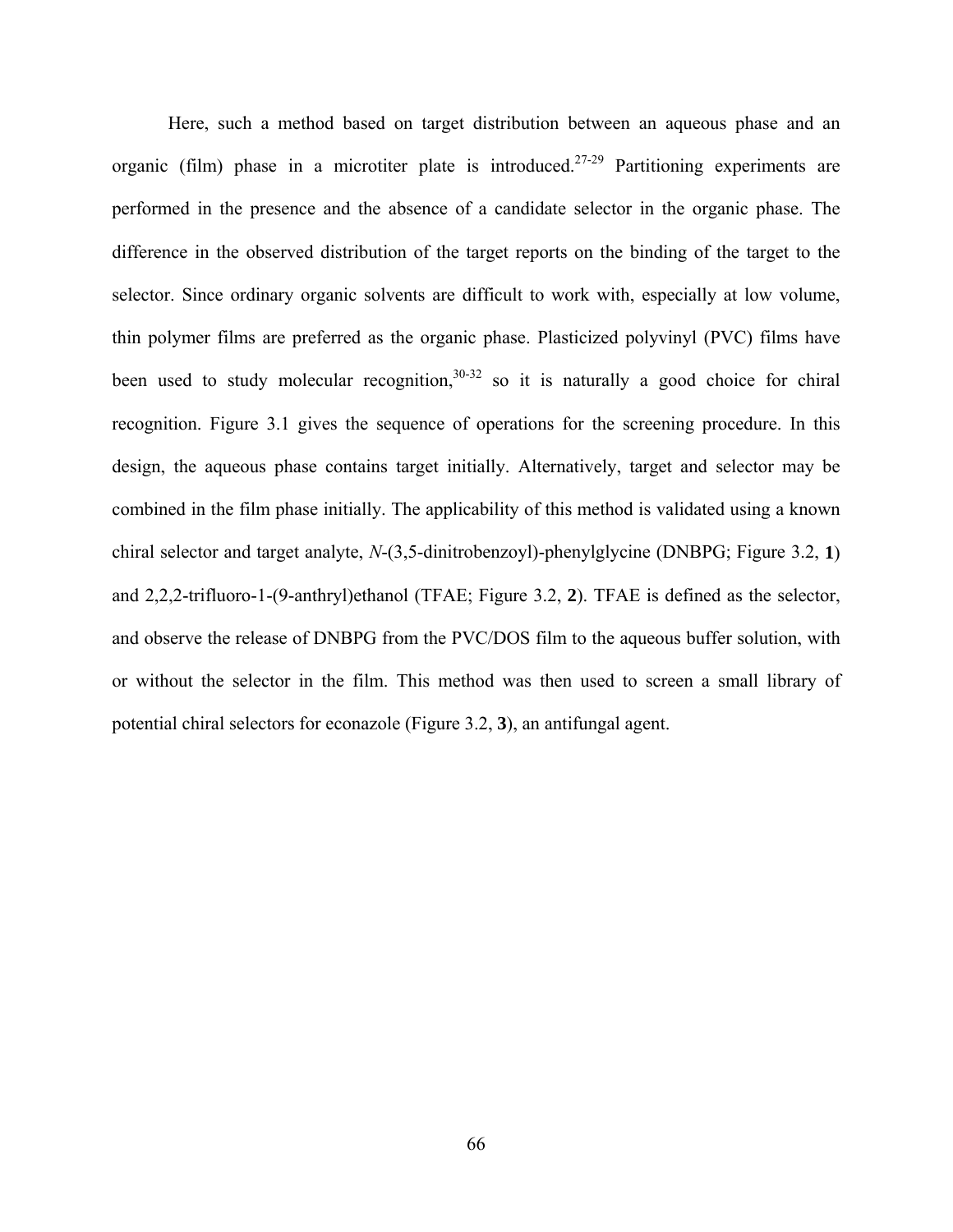

**Figure 3.1.** Screening protocol.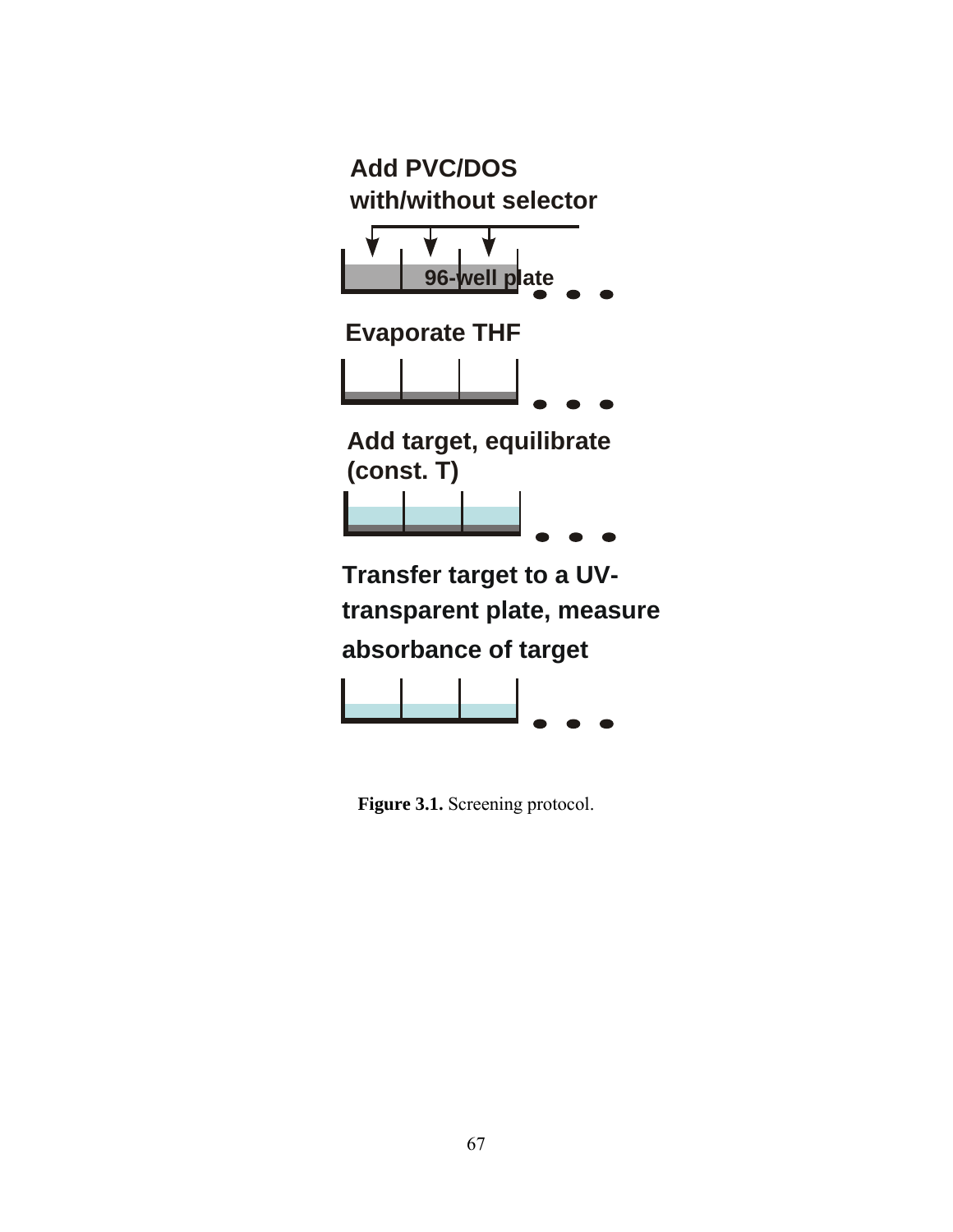

**Figure 3.2.** *N*-(3,5-dinitrobenzoyl)phenylglycine (DNBPG; **1**), 2,2,2-trifluoro-1-(9 anthryl)ethanol (TFAE; **2**), and econazole (**3**).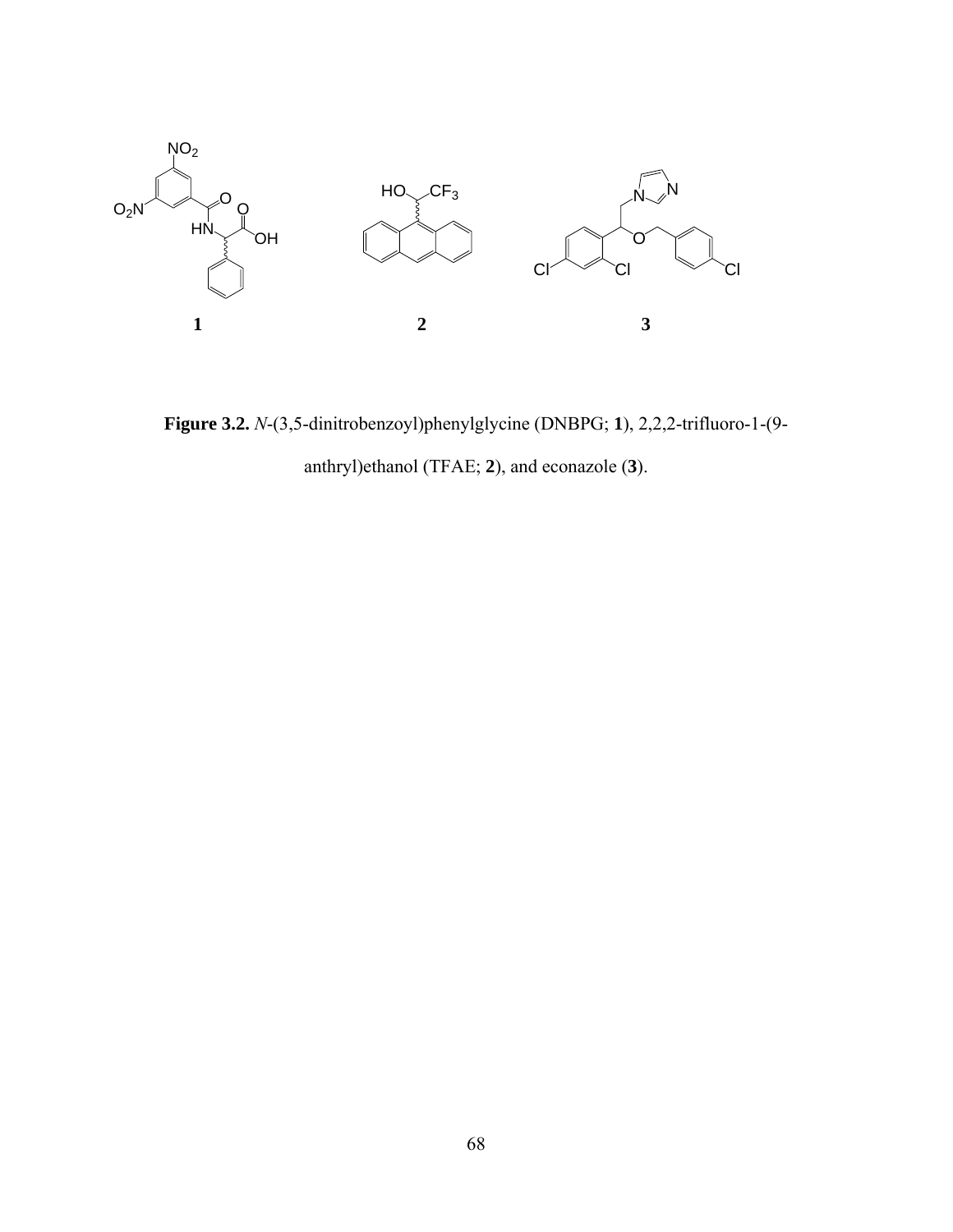#### **3.3 EPERIMENTAL SECTION**

**Chemicals and Materials.** (*R*)- and (*S*)-2,2,2-trifluoro-1-(9-anthryl)-1-ethanol (TFAE), (*R*) and (*S*)-*N*-(3,5-dinitrobenzoyl)phenylglycine (DNBPG), econazole nitrite, HPLC grade tetrahydrofuran (THF), sulfated-β-cyclodextrin were purchased from Aldrich (Milwaukee, WI). Poly(vinyl) chloride (PVC; high molecular weight, Selectophore) and dioctyl sebacate (DOS; Selectophore) were purchased from Fluka (Ronkonkoma, NY). Water used in all the experiments was purified with a Milli-Q Synthesis A10 System (Millipore, Bedford, MA). The library of cyclopropyl dipeptide isosteres was provided by the University of Pittsburgh Center for Chemical Methodologies and Library Development (UPCMLD). Costar polypropylene 96-well microplates (flat-bottom, 330-*µ*L well-volume), BD Falcon UV-transparent 96-well microplates (370-*µ*L well-volume) and thermal adhesive sealing films were purchased from Fisher Scientific Co. (Pittsburgh, PA).

**Equipment.** A Deep Well Maximizer (or BioShaker) (model M·BR-022 UP, made by Taitec and distributed by Bionexus Inc., Oakland, CA) was used to speed up the target distribution kinetics and control the temperature for better reproducibility. UV spectra were acquired with a SpectraMax M2 microplate reader (Molecular Devices, Sunnyvale, CA) in UV-transparent microplates. CE experiments were performed using a BioFocus 3000 (BioRad, Hercules, CA). A coated capillary with zero EOF (MicroSolv, Eatontown, NJ) was used to separate econazole racemates.

**General Procedure for Screening.** Figure 3.1 gives the sequence of operations for the screening procedure. The plasticized PVC films were prepared in polypropylene 96-well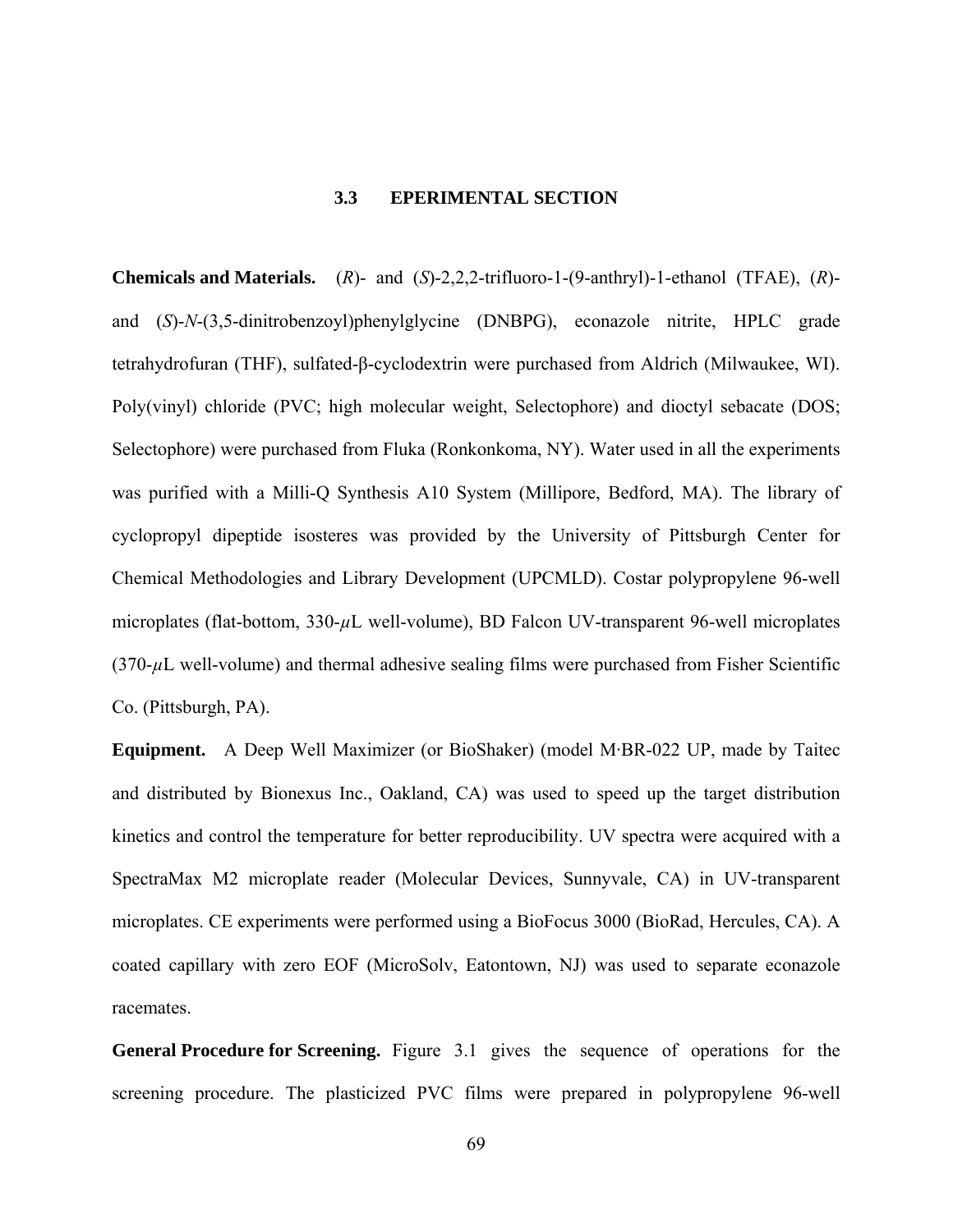microplates. In this design, the aqueous phase contains target initially. Alternatively, target and selector may be combined in the film phase initially. After the target distribution between the two phases reached equilibrium, the supernatant was transferred to a UV-transparent microplate and the UV absorbance data were collected by a microplate reader to determine the target concentration in the aqueous phase. The partition coefficient,  $K_p$ , and target-selector complex formation constant, *K*f, were then calculated based on the target concentrations at equilibrium.

**Detailed Protocol for Validation.** PVC (2.5 g) and 2.5 g DOS were dissolved in 200 mL THF. 0.125 mg/mL (*R*)- and (*S*)-DNBPG, respectively, and 1 mg/mL (*R*)- and (*S*)-TFAE, respectively, were also prepared in THF. Polypropylene 96-well microplates were used to prepare the film phase. The volume of TFAE solution dispensed to each well is shown in Table 3.1. A multi-channel pipette was used to dispense the solution. Three such plates were prepared. In plate 1 and 2, 100 *µ*L of the (*R*)- and (*S*)-DNBPG solution, respectively, was dispensed to each well. There was no DNBPG in plate 3. All three plates were placed in the hood for 6 hours for evaporation of the THF. Two hundred  $\mu$ L of the PVC/DOS solution was then dispensed to each well. The plates were again placed in the hood for 6 hours for evaporation of the THF. Plate 4 was prepared similarly, except for the contents in the wells, as shown in Table 3.2. After the films formed at the bottom of each well, 200  $\mu$ L of 10 mM HCl was added. To speed up the kinetics, the microplate was placed in a shaker (500 rpm). This process was also temperaturecontrolled at 25 ˚C to achieve better reproducibility. A thermal adhesive sealing film was used to cover the plate to prevent water from evaporation. One hundred  $\mu$ L of the supernatant from each well was then transferred to UV-transparent plates. A plate reader was used for UV absorbance measurements. Note that plate 3 and columns 5 and 6 of plate 4 were used for background subtraction.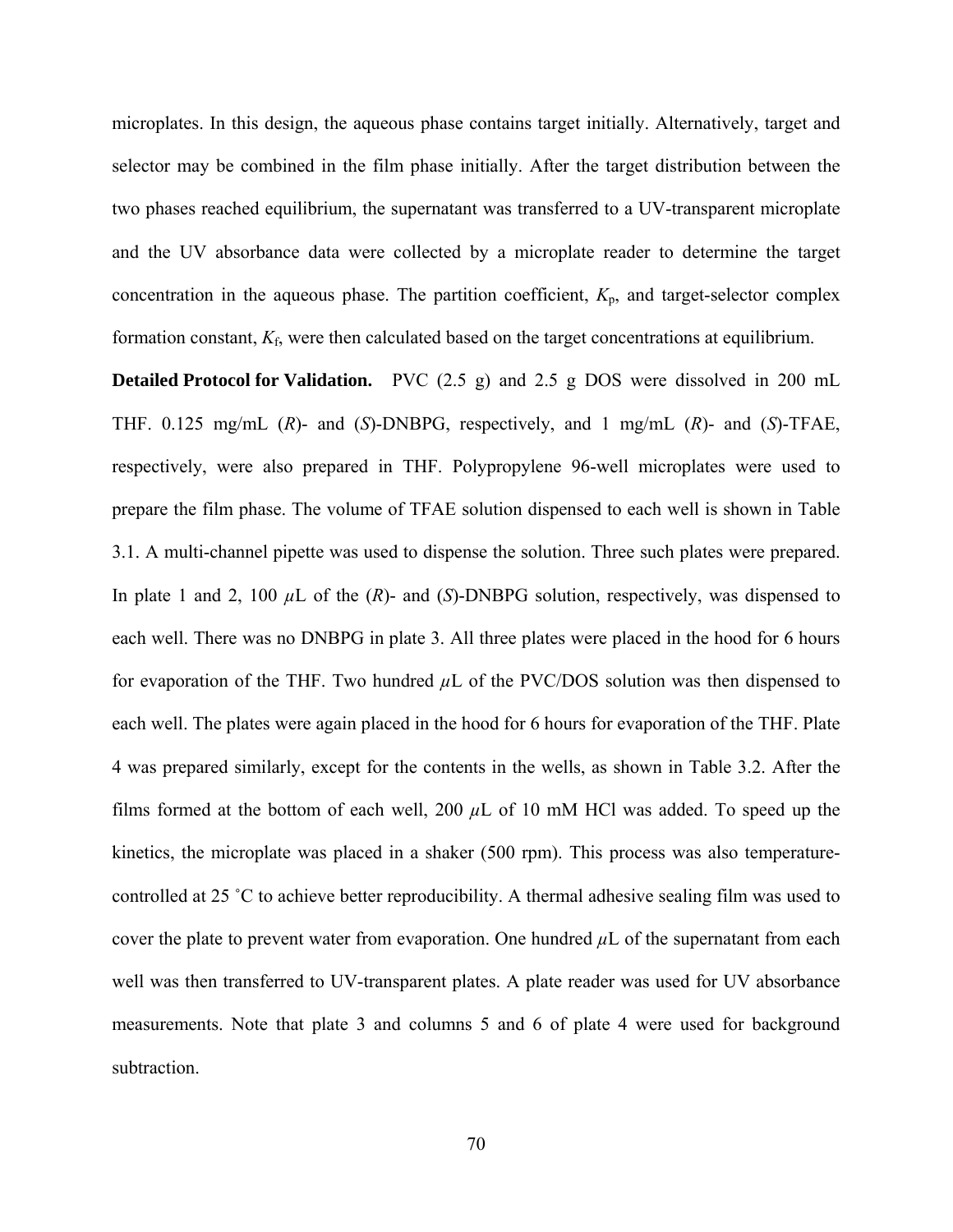|   |             | 2          | 3           | 4           |             | 6           | 8           | 9 | 10          | 11 | 12          |
|---|-------------|------------|-------------|-------------|-------------|-------------|-------------|---|-------------|----|-------------|
| A |             |            |             |             |             |             |             |   |             |    |             |
| B |             |            |             |             |             |             |             |   |             |    |             |
| C |             |            |             |             |             |             |             |   |             |    |             |
| D | $(R)$ -TFAE |            | $(R)$ -TFAE |             | $(R)$ -TFAE |             | $(S)$ -TFAE |   | $(S)$ -TFAE |    | $(S)$ -TFAE |
| E |             | $50 \mu L$ |             | $100 \mu L$ |             | $150 \mu L$ | $50 \mu L$  |   | $100 \mu L$ |    | $150 \mu L$ |
| F |             |            |             |             |             |             |             |   |             |    |             |
| G |             |            |             |             |             |             |             |   |             |    |             |
| Η |             |            |             |             |             |             |             |   |             |    |             |

**Table 3.1.** Layout of TFAE dispensed in the 96-well microplate for the validation (plates 1-3).

**Table 3.2.** Layout of plate 4 for the validation.

|   |              | 2              | 3       | 4              | 5       | 6           |                 | 8 |  | 10 | 11 | 12 |
|---|--------------|----------------|---------|----------------|---------|-------------|-----------------|---|--|----|----|----|
| A |              |                |         |                |         |             |                 |   |  |    |    |    |
| B | $(R)$ -      |                | $(S)$ - |                |         |             |                 |   |  |    |    |    |
| C | <b>DNBPG</b> |                |         | <b>DNBPG</b>   |         |             |                 |   |  |    |    |    |
|   | $100 \mu L$  |                |         | $100 \mu L$    | PVC/DOS |             | <b>NOT USED</b> |   |  |    |    |    |
| E |              |                |         |                |         | $200 \mu L$ |                 |   |  |    |    |    |
| F |              | <b>PVC/DOS</b> |         | <b>PVC/DOS</b> |         |             |                 |   |  |    |    |    |
| G |              | $200 \mu L$    |         | $200 \mu L$    |         |             |                 |   |  |    |    |    |
|   |              |                |         |                |         |             |                 |   |  |    |    |    |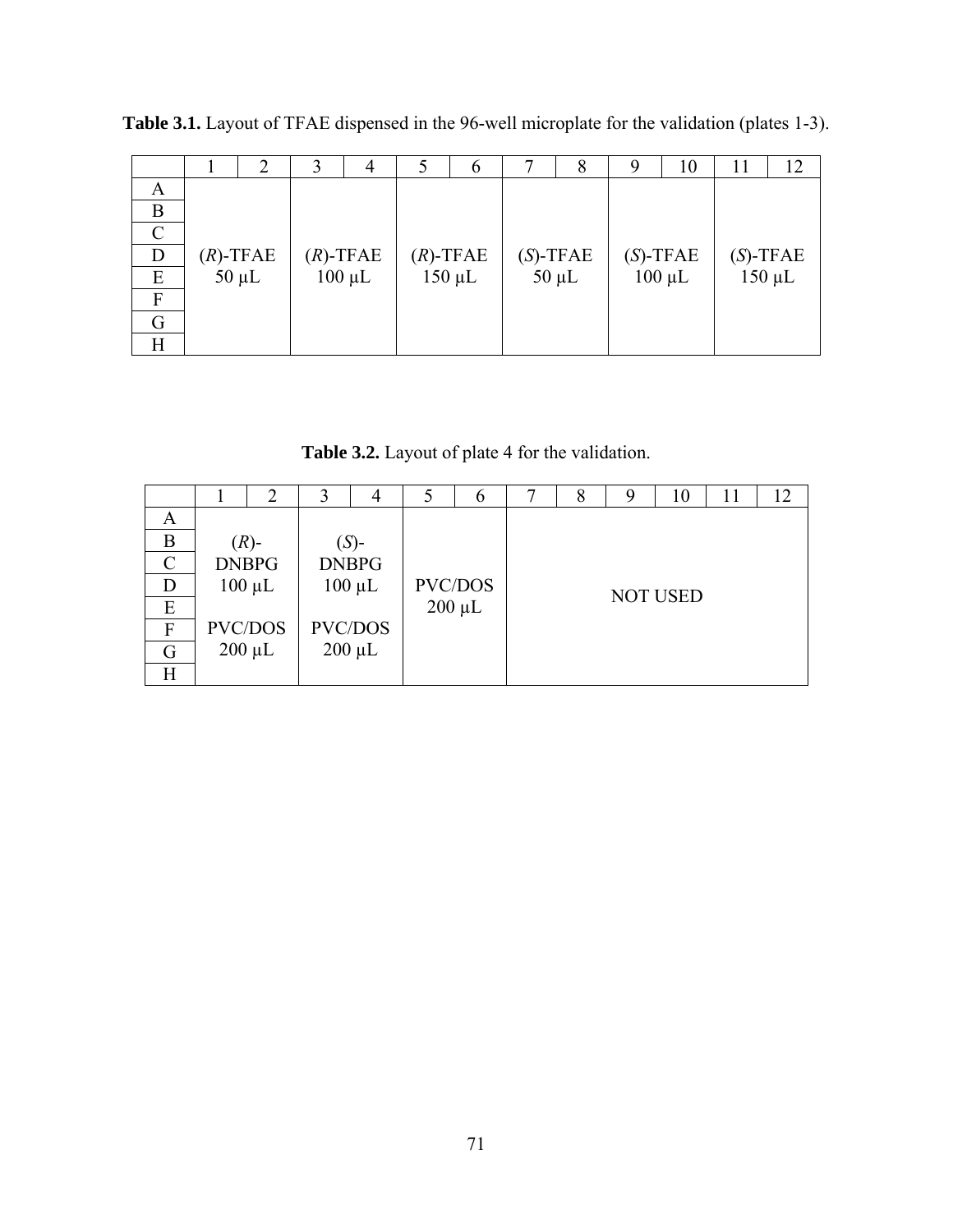**Detailed Protocol for Screening.** In the application of the screening, candidate selectors dissolved in DMSO were dispensed to the wells shown as in Table 3.3. Each well contains 50 nmol of the candidate selector. DMSO is evaporated under vacuum and 200  $\mu$ L of the PVC/DOS solution is then dispensed to each well of the plate. After evaporation of the THF, racemic econazole solutions (200 *µ*L of 120 *µ*M) prepared in phosphate buffer (25 mM, pH 3.0), and the buffer only, are added to the plate (Table 3.4). Again, after the equilibration in the shaker, 100  $\mu$ L of the supernatant from each well is transferred to a UV-transparent plate and the UV absorbance is measured by the plate reader. Buffer-only wells are for background subtraction. **Calculations.** The volume of each film was estimated as

$$
V_{film} = \frac{5g/200mL \times V_{solution}}{d_{film}} \approx \frac{V_{solution}}{100\mu L} \times 2.5\mu L
$$
 (3.1)

Here *V*<sub>solution</sub> is the volume of the PVC/DOS solution used in each well, and  $d_{\text{film}}$  is the density of the film which is estimated as 1 g/mL. In this work, 200  $\mu$ L of PVC/DOS solution was dispensed in each well, so the volume of each film was about 5 *µ*L.

The concentration of the selector and target in the film, respectively, can be calculated as

$$
C_{s} = \frac{V_{s} \times \text{Conc}_{s}}{V_{\text{film}}}
$$
\n(3.2)

$$
C_T = \frac{V_T \times Conc_T}{V_{film}}
$$
\n(3.3)

Here  $V_s$ , *Conc<sub>S</sub>* and  $M_s$  are the dispensed volume of the selector solution, the selector concentration in the solution and the selector molecular weight, respectively;  $V_T$ , *Conc*<sub>T</sub> and  $M_T$ are the dispensed volume of the target solution, the target concentration in the solution and the target molecular weight, respectively.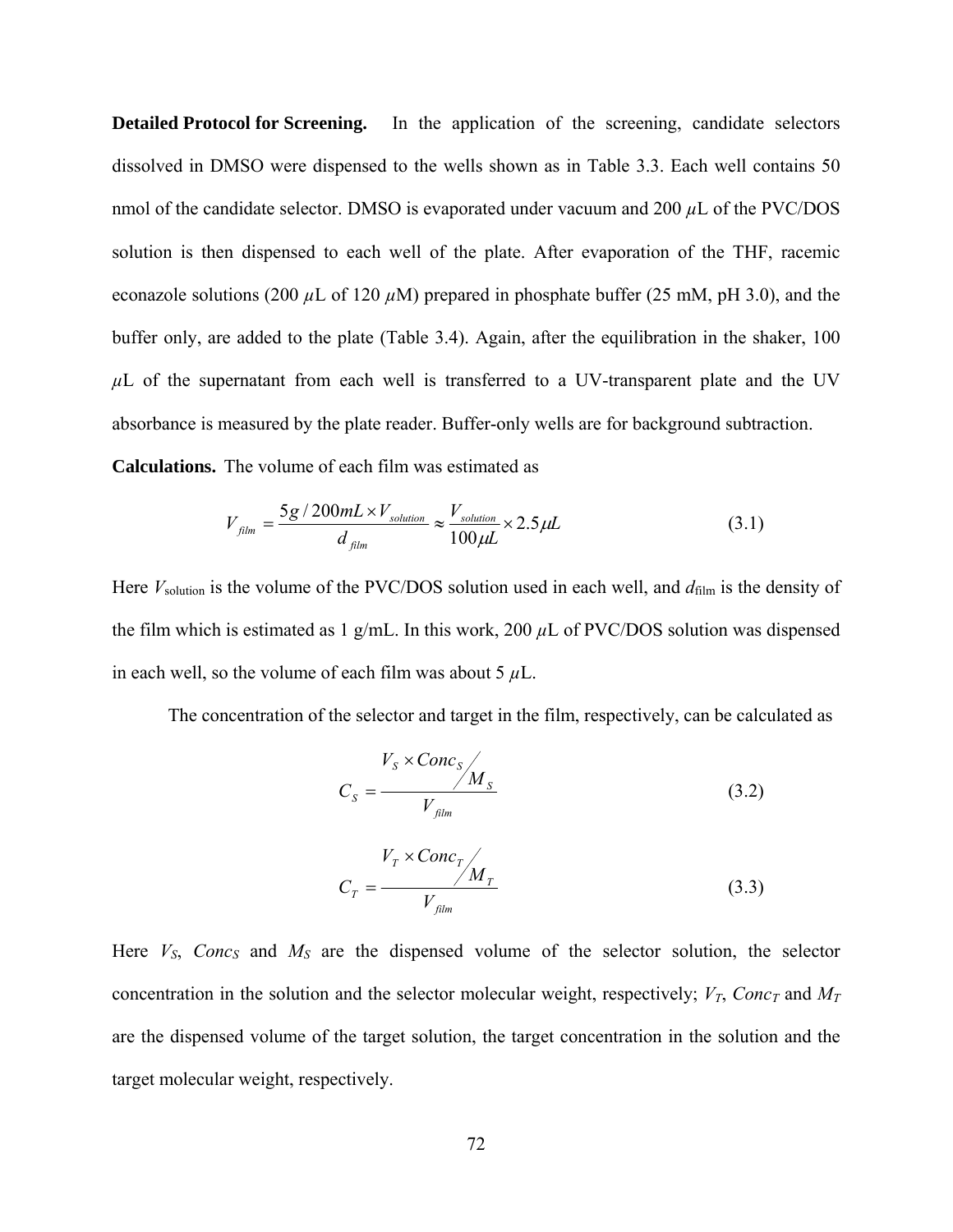The partition coefficient of the target,  $K_p$ , can be calculated as

$$
K_p = \frac{C_0 - C_1}{C_1 \cdot \Phi} = \frac{A_0 - (A_1 - A_b)}{(A_1 - A_b) \cdot \Phi}
$$
(3.4)

where  $C_0$  is the initial target concentration in the aqueous phase (or the target concentration after all target partitions to the aqueous phase, when it is initially dissolved in the film phase),  $C_1$  is the target concentration at equilibrium,  $A_0$  and  $(A_1 - A_{b1})$  are the UV absorbance corresponding to *C*0 and *C*1, respectively, *A*b1 is the UV absorbance due to small aqueous solubility of DOS, and Φ is the phase ratio.

 If the target forms a 1:1 complex with the selector in the film phase, the binding constant of the complex can be calculated as

$$
K_f \cong \left(\frac{C_0 - C_2}{C_2 \cdot \Phi \cdot K_p} - 1\right) / C_r \cong \left(\frac{A_0 - (A_2 - A_{b2})}{(A_2 - A_{b2}) \cdot \Phi \cdot K_p} - 1\right) / C_r
$$
\n(3.5)

where  $C_r$  is the selector concentration in the film,  $C_2$  is the target concentration at equilibrium (when the film phase contains the selector),  $(A_2 - A_{b2})$  is the UV absorbance corresponding to  $C_2$ ,  $A_{b1}$  is the UV absorbance due to small aqueous solubility of DOS and the selector. It is assumed that the selector is much more abundant than the target in the film and the selector concentration will not be apparently affected by the complex formation with the target.

**Capillary Electrophoresis (CE) Separation of Econazole Racemate** Run buffer: 25 mM phosphate, pH 2.18, 4% (w/v) sulfated-β-CD; capillary: 60 cm in length, 50 cm to detection window, 50 μM i.d., 365 μM o.d., zero EOF ; E = - 15 kV; T = 25 °C. Migration times were reasonably reproducible, but during a single run sometimes drifted (as did the current).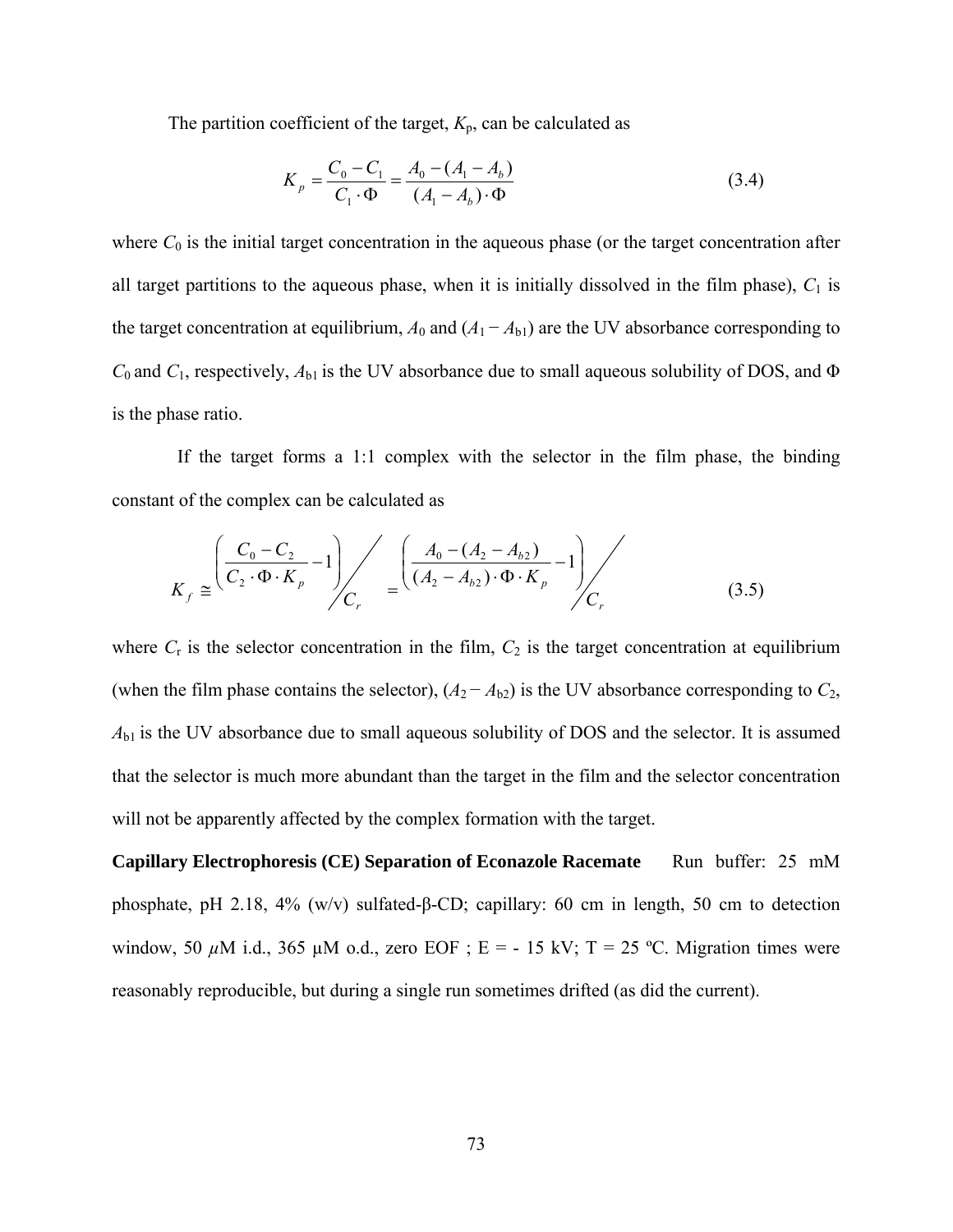|                           | 2 | 3 |  | $\mathfrak b$ |              | 8 | ч  | 10   | 11  | 12 |
|---------------------------|---|---|--|---------------|--------------|---|----|------|-----|----|
| A                         |   |   |  |               |              |   |    | W    |     | IX |
| B                         |   |   |  |               |              |   |    |      |     |    |
| $\curvearrowright$        |   |   |  |               |              |   |    |      |     | X  |
|                           |   |   |  |               | $\mathbf{I}$ |   | VI |      |     |    |
| E                         |   |   |  |               | III          |   |    | VII  | XI  |    |
| F                         |   |   |  |               |              |   |    |      |     |    |
| G                         |   |   |  |               | IV           |   |    | VIII | XII |    |
| $\boldsymbol{\mathrm{H}}$ |   |   |  |               |              |   |    |      |     |    |

**Table 3.3.** Layout of the selector candidates in the 96-well microplate for the screening application.

**Table 3.4.** Layout of the target solutions in the 96-well microplate for the screening application.

|   |               | 2 |           | 4 |               | 6             |               | 8             | 9             | 10            | 11            | 12 |
|---|---------------|---|-----------|---|---------------|---------------|---------------|---------------|---------------|---------------|---------------|----|
| A |               |   |           |   |               |               | <b>Buffer</b> |               | <b>Buffer</b> |               | <b>Buffer</b> |    |
| B | <b>Buffer</b> |   | Econazole |   | Econazole     |               | Econazole     |               | Econazole     |               |               |    |
|   |               |   |           |   | <b>Buffer</b> |               | <b>Buffer</b> |               | <b>Buffer</b> |               |               |    |
|   |               |   |           |   | Econazole     |               | Econazole     |               | Econazole     |               |               |    |
| E |               |   |           |   |               | <b>Buffer</b> |               | <b>Buffer</b> |               | <b>Buffer</b> |               |    |
| F |               |   |           |   | Econazole     |               | Econazole     |               | Econazole     |               |               |    |
| G |               |   |           |   |               | <b>Buffer</b> |               |               | <b>Buffer</b> |               | <b>Buffer</b> |    |
|   |               |   |           |   | Econazole     |               | Econazole     |               | Econazole     |               |               |    |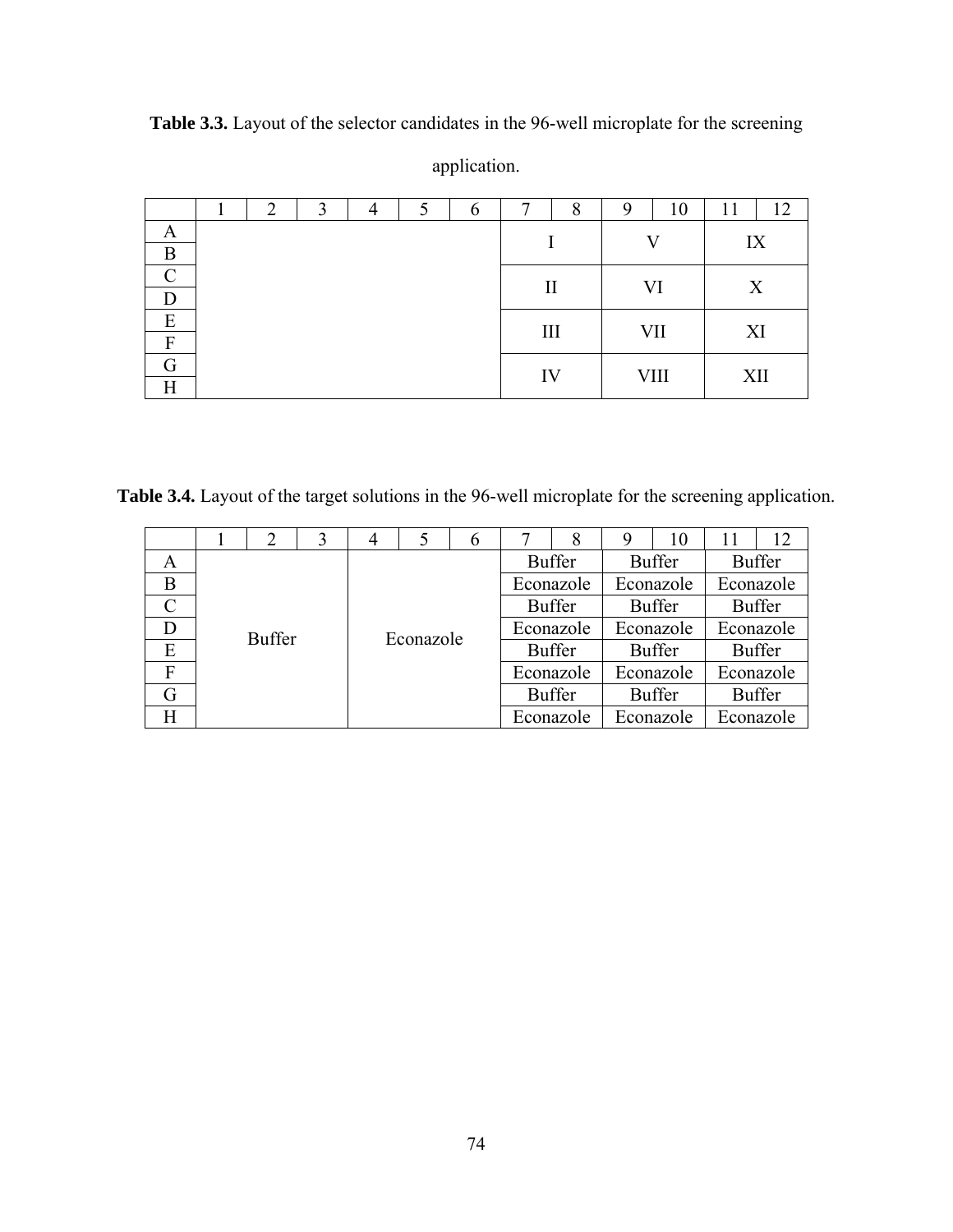# **3.4 RESULTS AND DISCUSSION**

As a validation of the method prior to application, a known pair of chiral selector and target was considered. When attached to a stationary support, DNBPG has a selectivity ( $\alpha$ ) of 1.3 ~ 1.6 to TFAE.<sup>8, 33</sup> TFAE was defined as the selector, and the DNBPG release from the PVC/DOS film to the aqueous buffer solution was observed, with or without the selector in the film. As shown in Figure 3.3, ~4 h is needed for the distribution of DNBPG to reach equilibrium. Apparently, when the film contained the selector, less target solute was released. Compared to (*S*)-TFAE, (*R*)- TFAE as the selector kept more (*R*)-DNBPG in the film phase. In this work, all the distribution experiments in the validation process were performed for 5 h to ensure equilibration.

Figure 3.4 shows the dependence of the concentration of target in the aqueous phase at equilibrium on the selector concentration in the PVC/DOS film. Both selectors hindered the release of target in a concentration-dependent manner. At all selector concentrations, compared with (*R*)-TFAE, the use of (*S*)-TFAE caused more (*R*)-DNBPG to remain in the film phase; when (*S*)-DNBPG was the target, the opposite held true. The higher the selector concentration, the greater was the difference. Since a relatively low selector concentration minimizes the effect of TFAE self-association in the film (if it occurs), we determined  $K_f$ , (the formation constant for the (+)- and (-)-targets with the selector) and the selectivity,  $\alpha$ , at the selector concentration of 36 mM, and *K*p (partition ratio) with no selector present. Table 3.5 shows the results.

The formation constants are extremely small, yet complex formation influences partitioning. In a case like this, where material supply is not limited, we were able to perform a number of repeat measurements, adding significance to the measured absorbance differences.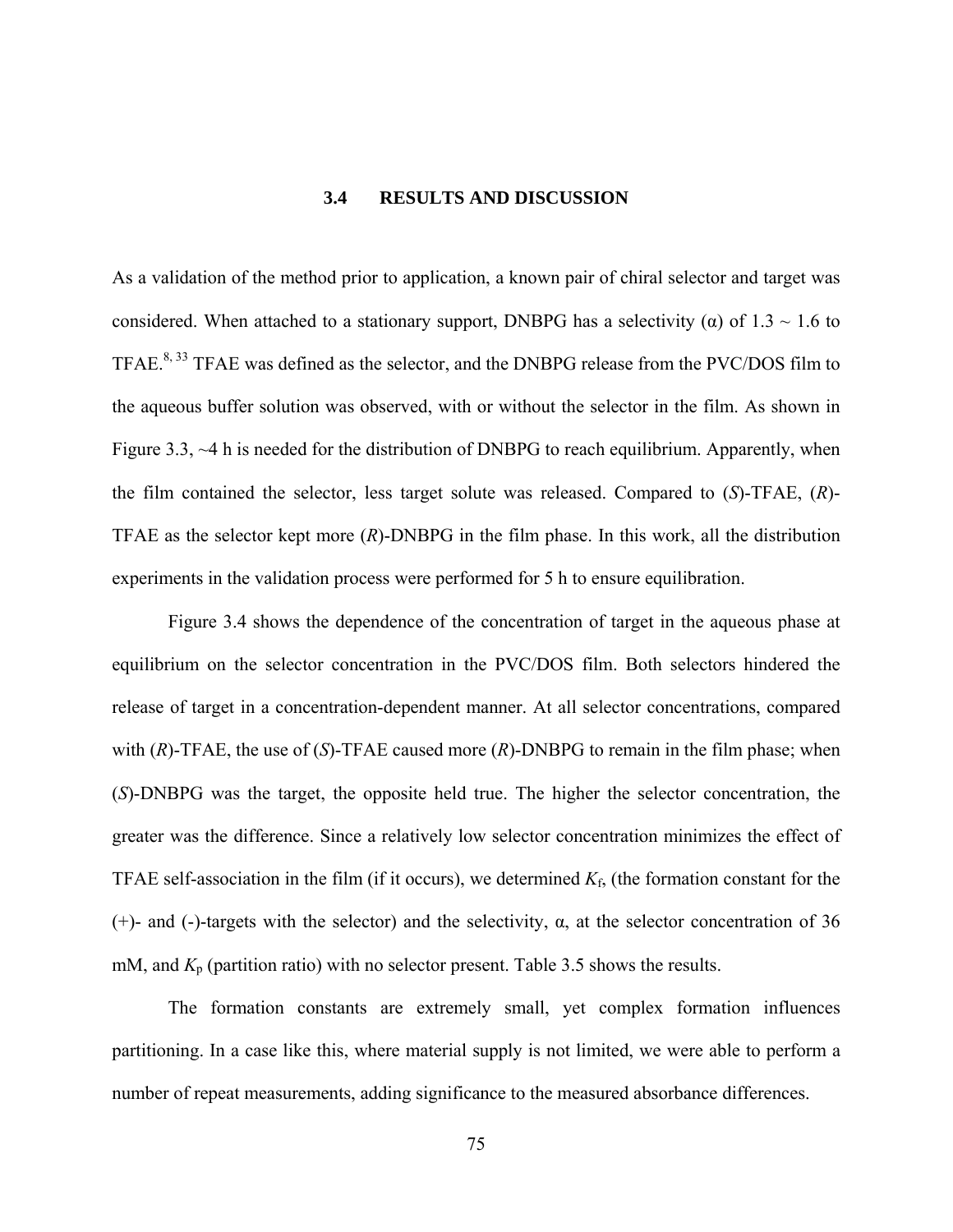

**Figure 3.3.** Kinetic UV absorbance of (*R*)-DNBPG in the aqueous phase during the distribution equilibration process.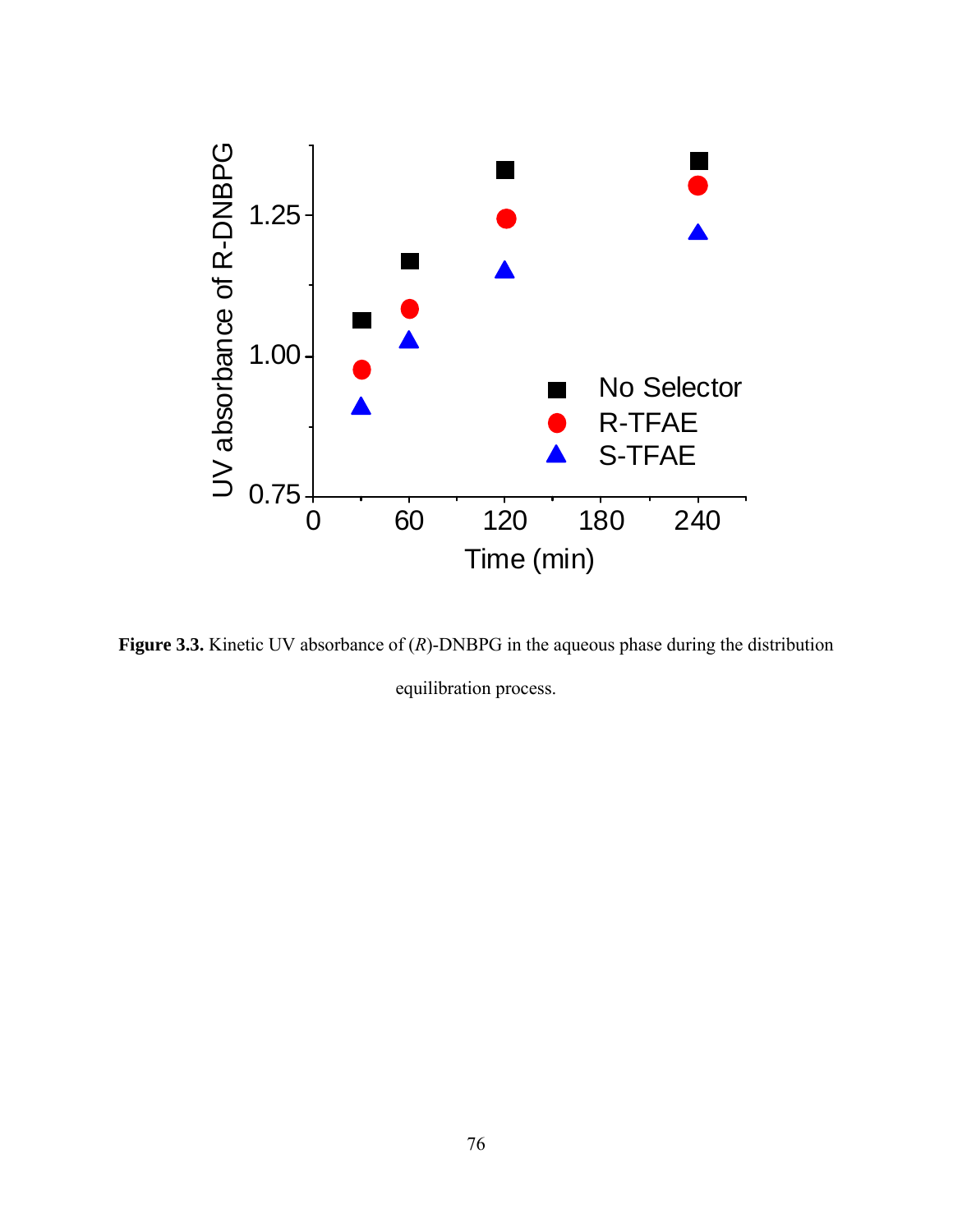

**Figure 3.4.** Effect of TFAE concentration in the film phase on DNBPG equilibrium concentration in the aqueous phase.

Eight repeats were performed, and the error bars show the standard errors of the mean (SEM).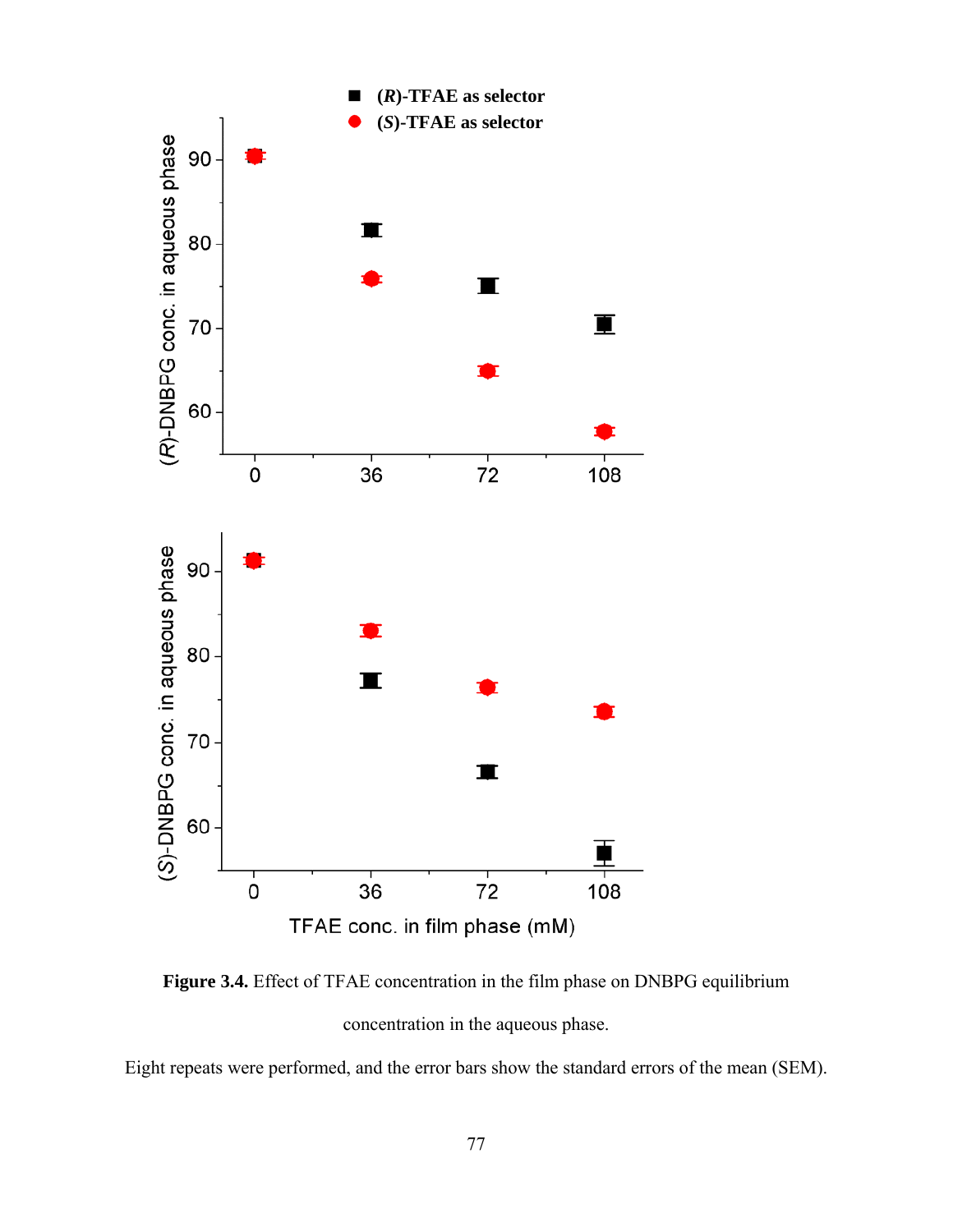| $K_{p}$        | $K_{\rm f}$ (M <sup>-1</sup> ) |                | $\alpha$      |
|----------------|--------------------------------|----------------|---------------|
|                | R-R or S-S                     | R-S or S-R     |               |
| $39.2 \pm 0.2$ | $5.8 \pm 0.6$                  | $10.5 \pm 0.6$ | $1.8 \pm 0.2$ |

**Table 3.5.** Values of  $K_p$  for DNBPG going from PVC/DOS (1:1 w/w) film phase to 10 mM HCl

phase and its  $K_f$  with TFAE in the film.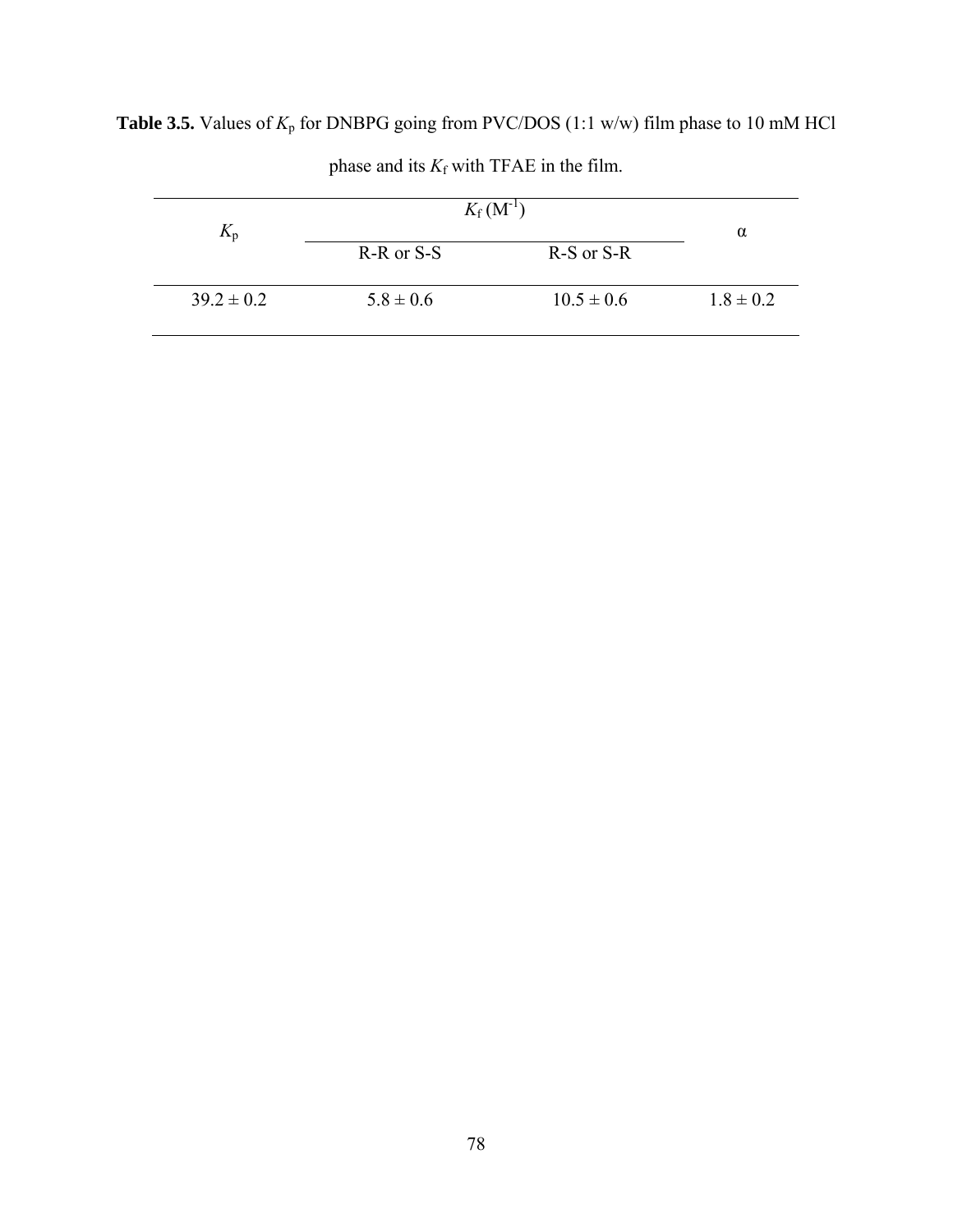The value of selectivity is significant, and similar to the value found in chromatography cited above. It is likely that in normal organic solvents, the formation constants would be larger.<sup>30, 34-36</sup> In order for the solute distribution process to reveal binding, the solute partition coefficient  $K_p$ (distribution without selector) must be in a certain range (which depends on phase ratio). For accurate calculation of  $K_f$ , the selector should not be soluble in water and should have no selfassociation in film. The effect of partitioning of selector into the aqueous phase is to reduce the sensitivity of the measurement to binding.

This method was used to screen a small library of potential chiral selectors for econazole. This small library contained 12 cyclopropyl dipeptide isosteres. Racemic econazole solutions (120 *µ*M) were prepared in phosphate buffer (25 mM, pH 3.0) and equilibrated with PVC/DOS films (phase ratio,  $\Phi = 40$ ), without selector and with selectors I-XII (Figure 3.5). The equilibrium optical absorbances in the aqueous phase for candidate selectors I-XII were compared to the control using the z distribution (Table 3.6; refer to Appendix A for a detailed discussion of Z-test). Eight of the 12 compounds show significant binding to econazole at the 99% confidence level.

As the racemate was used, chiral capillary electrophoresis (CE) was needed to determine the selectivity of econazole distribution. Among the 8 compounds, only selector X showed measurable enantioselective binding (Table 3.7). As indicated by the Peak 1/Peak 2 area ratio in the chiral CE trace (Figure 3.6), selector X binds the two enantiomers of econazole differently. Assuming no selector X was back-extracted to the aqueous phase, the selectivity is calculated to be 1.2. Though the selectivity is too low to use this compound as a chiral selector, it is remarkable that in this small sample we identified a selector.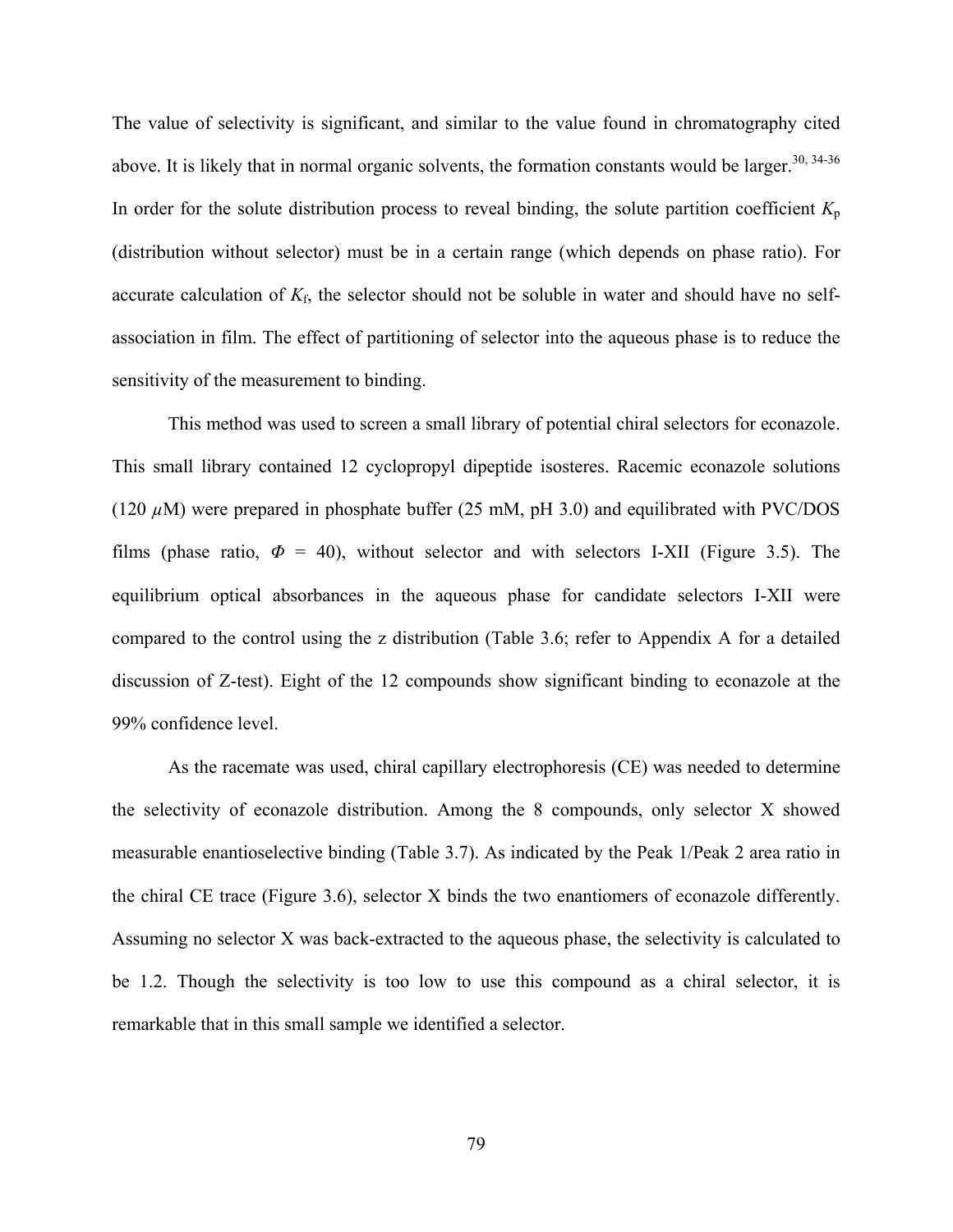

**Figure 3.5.** Chemical structures of the library of 12 potential selectors.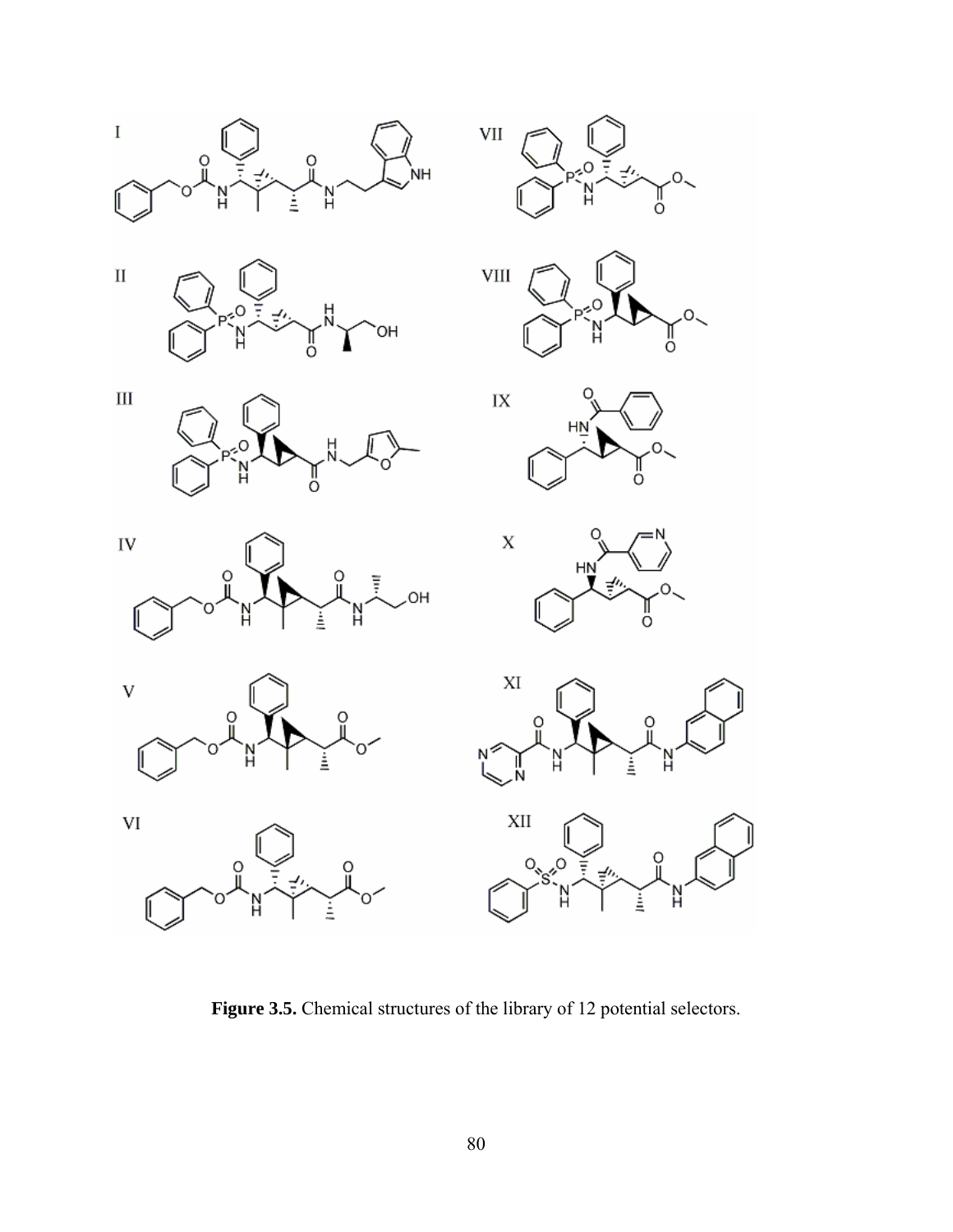| Selector     | UV abs. (218nm) | $\mathbf{N}^{\text{a}}$ | $z^{b}$ | $K_f(M^{-1})$ |
|--------------|-----------------|-------------------------|---------|---------------|
| NO           | 0.737           | 24                      |         |               |
| $\bf I$      | 0.724           | $\overline{2}$          | 1.36    |               |
| $\mathbf{I}$ | 0.685           | $\overline{2}$          | 5.43    | $48 \pm 9$    |
| $\rm III$    | 0.68            | $\overline{2}$          | 5.96    | $53 \pm 9$    |
| IV           | 0.661           | $\overline{2}$          | 7.94    | $73\pm10$     |
| V            | 0.741           | $\overline{2}$          | 0.418   |               |
| $\mbox{VI}$  | 0.724           | $\overline{2}$          | 1.36    |               |
| VII          | 0.677           | $\overline{2}$          | 6.27    | $57 \pm 9$    |
| <b>VIII</b>  | 0.641           | $\overline{2}$          | 10.0    | $96 \pm 11$   |
| IX           | 0.696           | $\overline{2}$          | 4.29    | $38 \pm 9$    |
| X            | 0.502           | $\overline{2}$          | 24.6    | $298 \pm 17$  |
| XI           | 0.676           | $\overline{2}$          | 6.38    | $58 \pm 9$    |
| XII          | 0.714           | $\overline{2}$          | 2.40    |               |
|              |                 |                         |         |               |

**Table 3.6.** Binding of econazole to the potential selectors.

<sup>a</sup>Number of repeats <sup>b</sup>Difference in absorbances divided by the error of the difference in absorbances (Appendix A).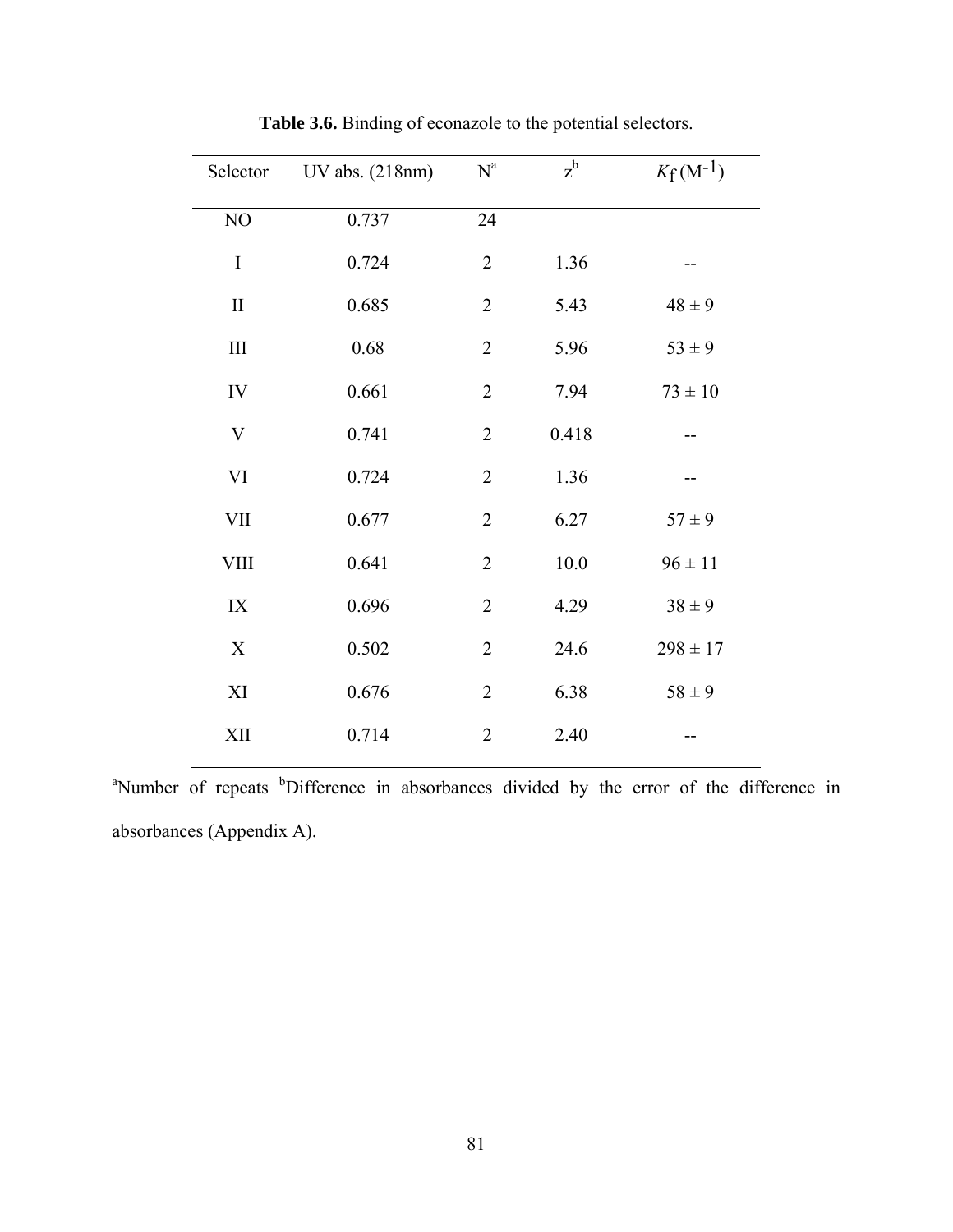|            | Econazole         | Area Ratio<br>(Peak 1 / Peak 2) | <b>SEM</b> | n  |
|------------|-------------------|---------------------------------|------------|----|
|            | Before extraction | 0.980                           | 0.002      | 6  |
| After      | No selector       | 0.973                           | 0.003      | 6  |
| extraction | Selector X        | 1.051                           | 0.009      | 16 |

# **Table 3.7.** Peak area ratios from CE of econazole.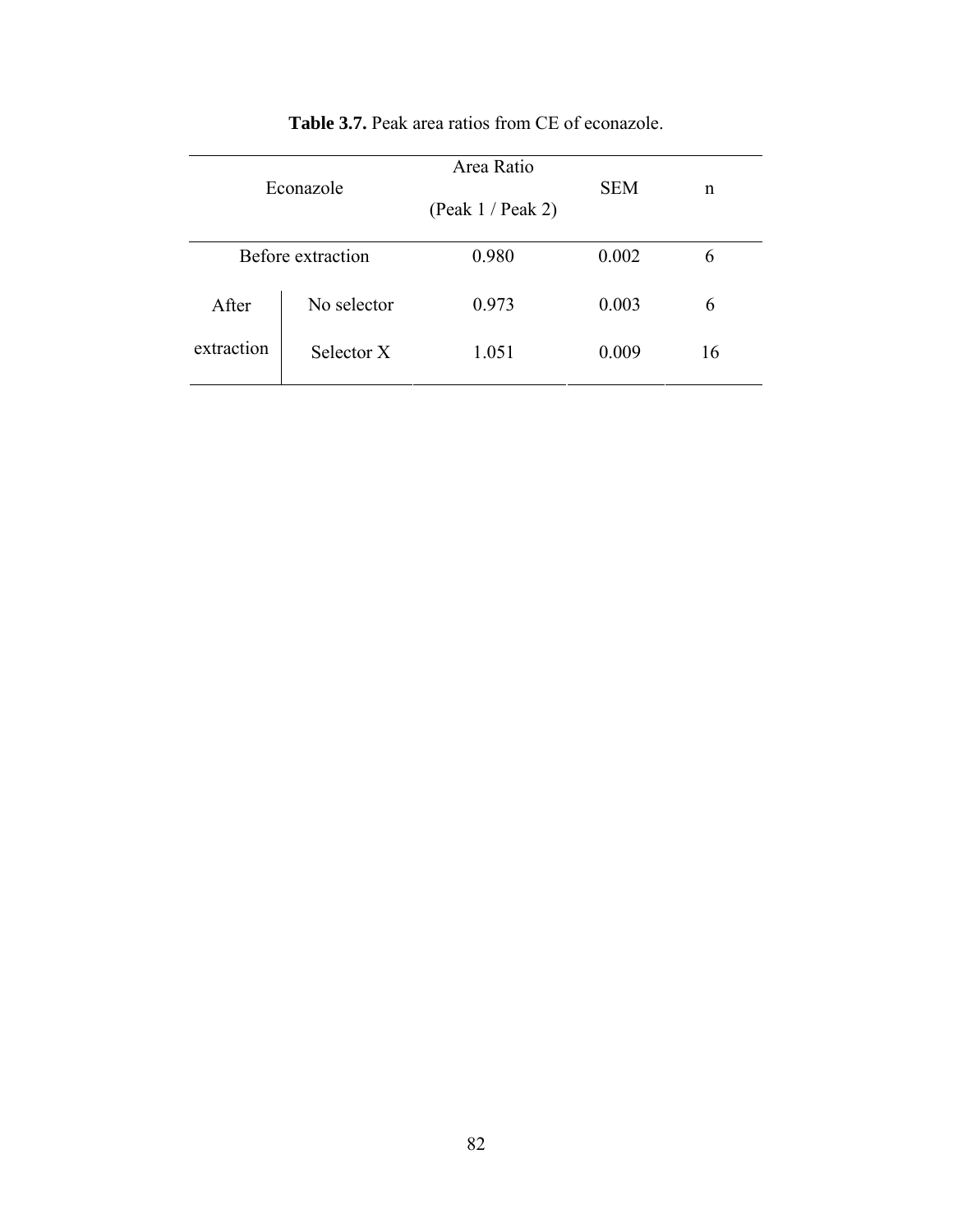

**Figure 3.6.** Chiral capillary electrophoresis separation of econazole nitrate.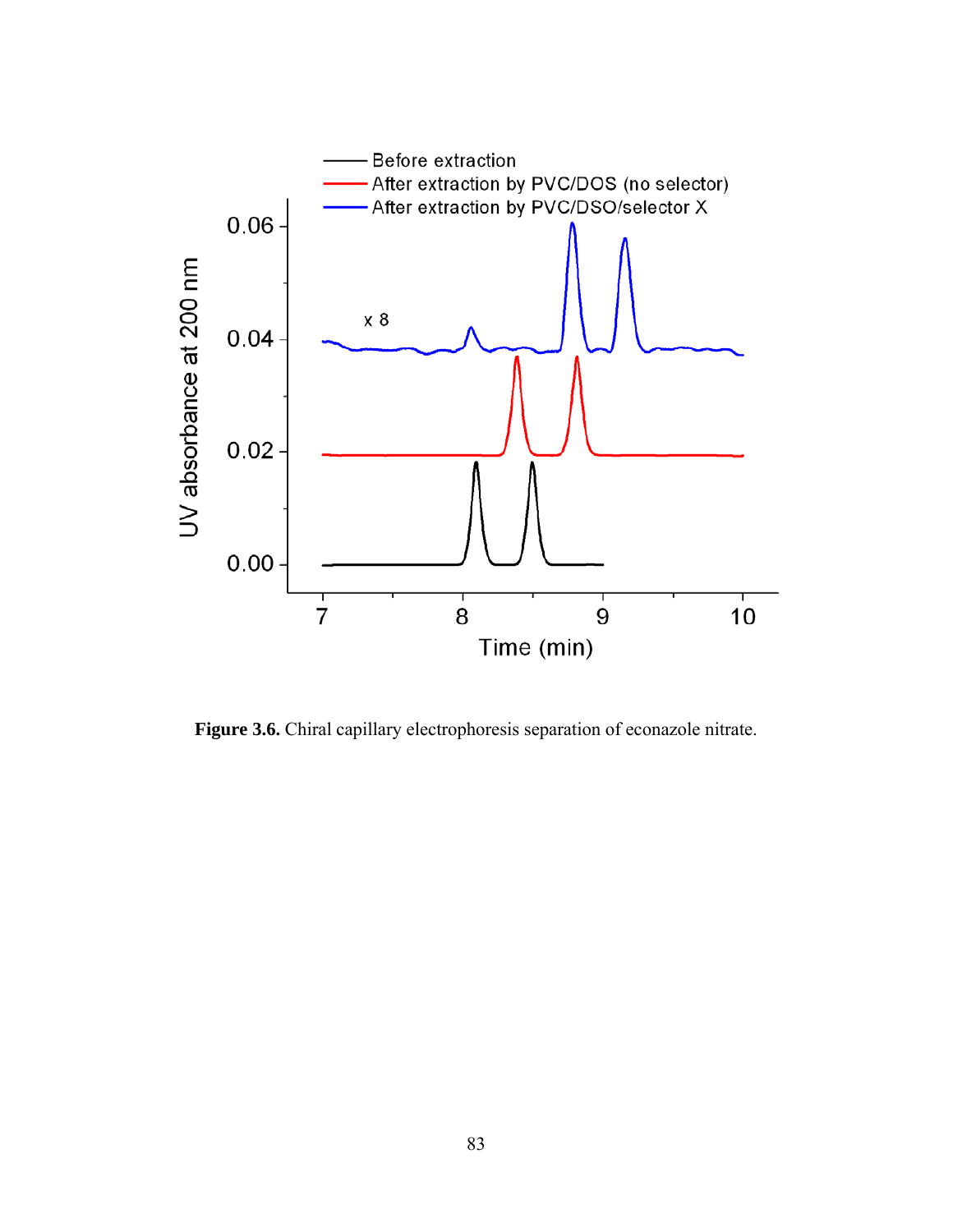There is a great deal of flexibility in this system. The sensitivity of the technique can be adjusted. While applicability to small values of  $\alpha$  was demonstrated, it is also possible to set up a system in which a particular combination of  $K_f$  and  $\alpha$  is discovered. In this high throughput screening application, only 200 nmol (<100 µg) of each library member was used. Because of the small mass requirements, it opens up huge numbers of compounds as candidate selectors. The same procedures can be used to test one selector vs. many solutes (*i.e.*, generality). A detailed comparison of this method to the other approaches is shown in Table 3.8.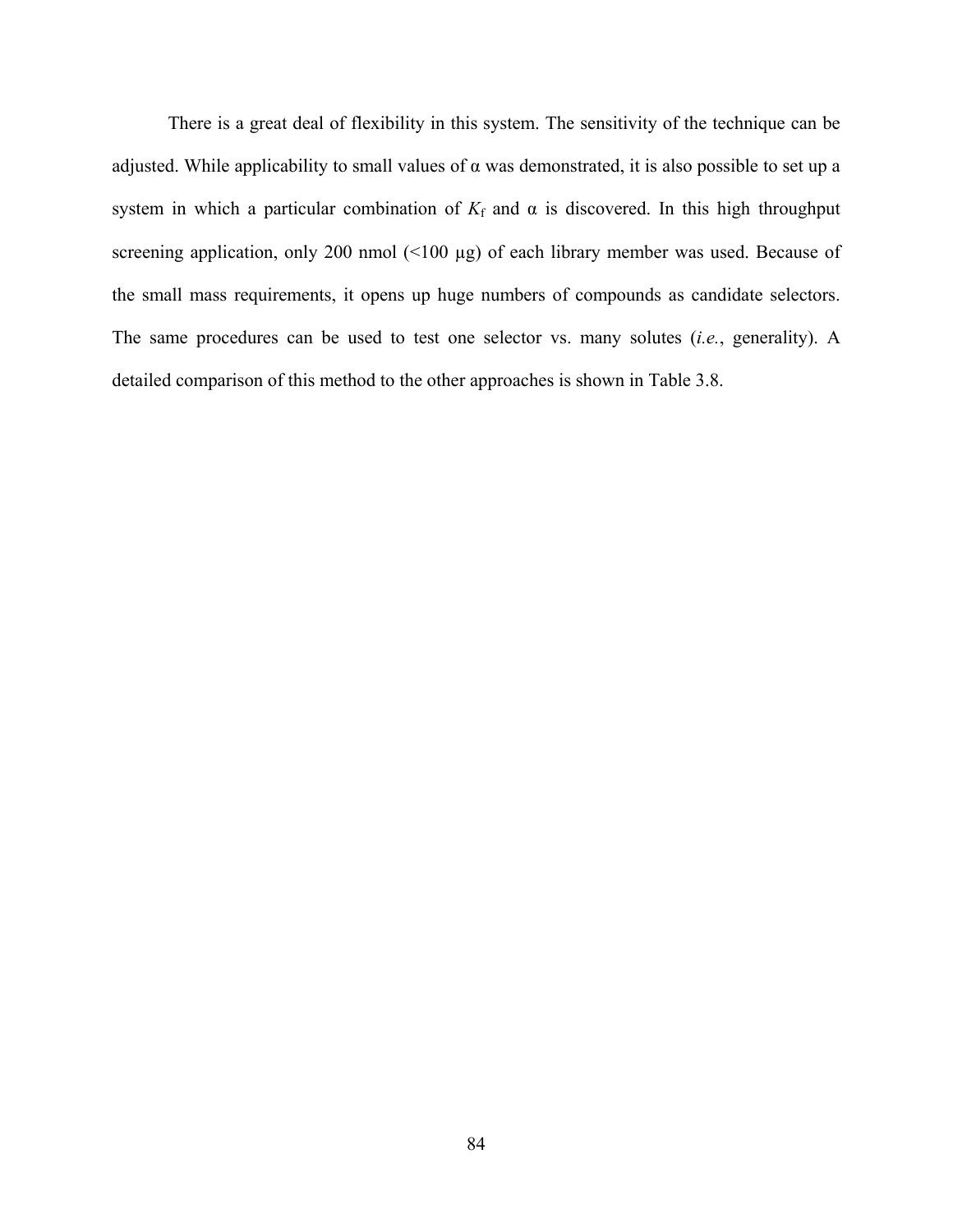| Screening<br>Principle                       |                                                                                            | Preparation                                       | Detection                                                     | Selector<br>amount                     |
|----------------------------------------------|--------------------------------------------------------------------------------------------|---------------------------------------------------|---------------------------------------------------------------|----------------------------------------|
| <b>HPLC</b><br>separation on                 | Covalent<br>attachment of<br>each selector<br>to the solid<br>phase                        | N column<br>packing                               | <b>HPLC</b><br>separation                                     | According to<br>column size            |
| synthesized<br><b>CSP</b>                    | Covalent<br>attachment of<br>the target<br>analyte to the<br>solid phase <sup>20, 37</sup> | One column<br>packing                             | <b>HPLC</b><br>separation                                     | According to<br>column size            |
|                                              | Covalent<br>attachment of<br>each selector<br>to the solid<br>phase <sup>22</sup>          | Analyte<br>adsorption<br>equilibrium              | LC/MS for<br>isotopically<br>labeled<br>enantiomers           | $\sim$ 50 mg                           |
| Selector-<br>analyte<br>complex<br>formation | Covalent<br>attachment of<br>each selector<br>to the solid<br>phase <sup>23, 25, 26</sup>  | Analyte<br>adsorption<br>equilibrium<br>(3 hours) | Circular<br>Dichroism or<br><b>HPLC</b>                       | $\sim$ 15 mg<br>$(0.030 \text{ mmol})$ |
|                                              | Membrane<br>preparation<br>$(<12$ hours,<br>including 10<br>hours' waiting<br>time)        | Analyte<br>distribution<br>$(1-5 hours)$          | UV absorbance<br>(Plate reader,<br>10 min for 96<br>readings) | $\sim 0.1$ mg<br>$(200 \text{ nmol})$  |

**Table 3.8.** Comparison of screening methods for chiral stationary phases.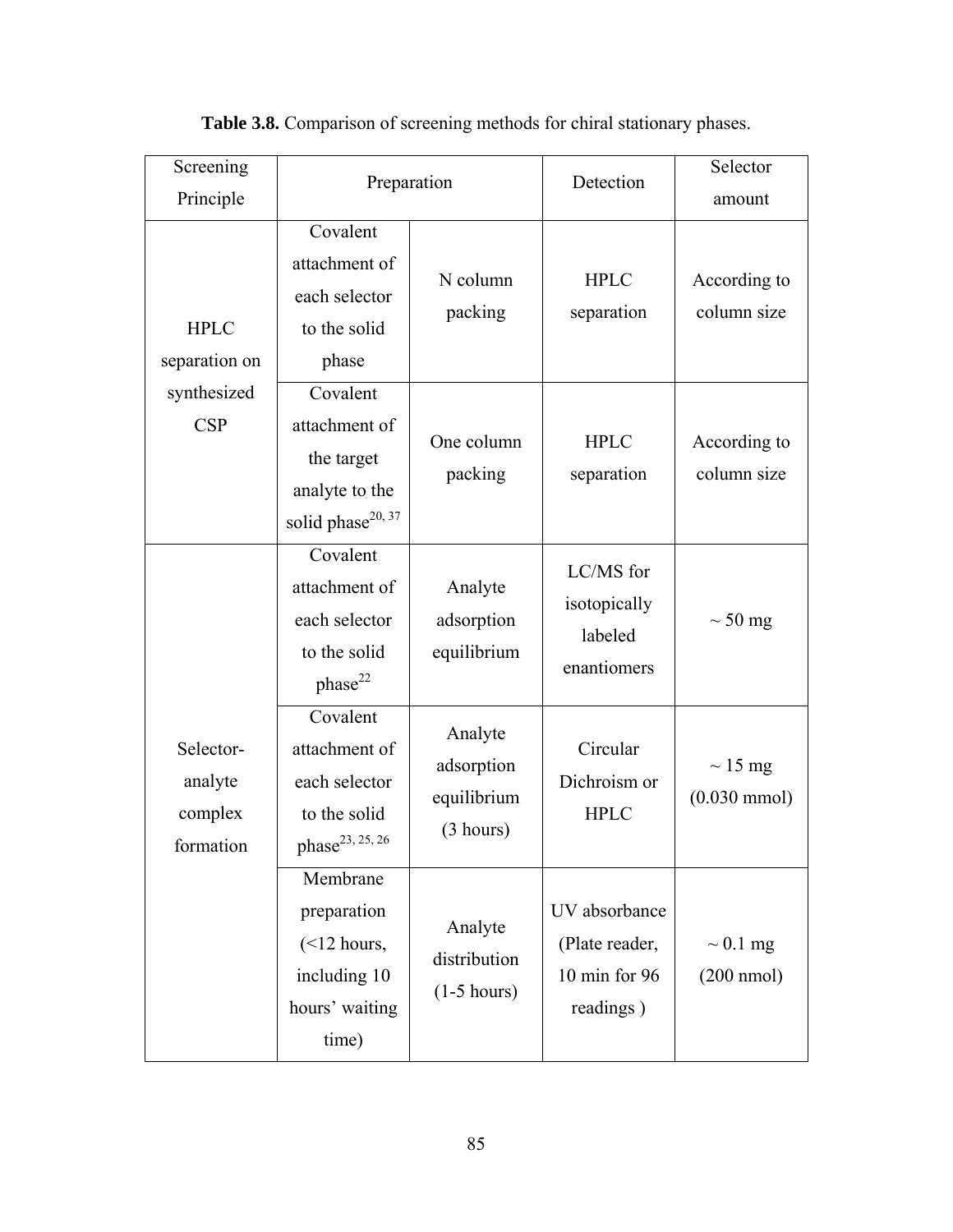#### **3.5 CONCLUSIONS**

A new screening method for chiral selectors based on target distribution between a film phase and an aqueous phase is described. This method was validated by a known pair of chiral selector and target – TFAE and DNBPG, and applied to a small library of cyclopropyl dipeptide isosteres to screen chiral selectors for econazole. Compared to current screening methods, this format does not require any covalent attachment of either the target or the potential chiral selector to the stationary phase, which saves time and labor. Moreover, the amount of the selector required by this method is at the microgram scale, which is about two orders of magnitude less than the amount needed by current screening processes.<sup>22</sup>

#### **3.6 REFERENCE**

- (1) Islam, M. R.; Mahdi, J. G.; Bowen, I. D. *Drug Safety* **1997**, *17*, 149-165.
- (2) Drayer, D. E. *Clinical Pharmacology & Therapeutics (St. Louis, MO, United States)* **1986**, *40*, 125-133.
- (3) De Camp, W. H. *Journal of Pharmaceutical and Biomedical Analysis* **1993**, *11*, 1167- 1172.
- (4) Rekoske, J. E. *AIChE Journal* **2001**, *47*, 2-5.
- (5) Francotte, E. R. *Journal of Chromatography A* **2001**, *906*, 379-397.
- (6) Huang, J.; Zhang, P.; Chen, H.; Li, T. *Analytical Chemistry* **2005**, *77*, 3301-3308.
- (7) Hare, P. E.; Gil-Av, E. *Science* **1979**, *204*, 1226-1228.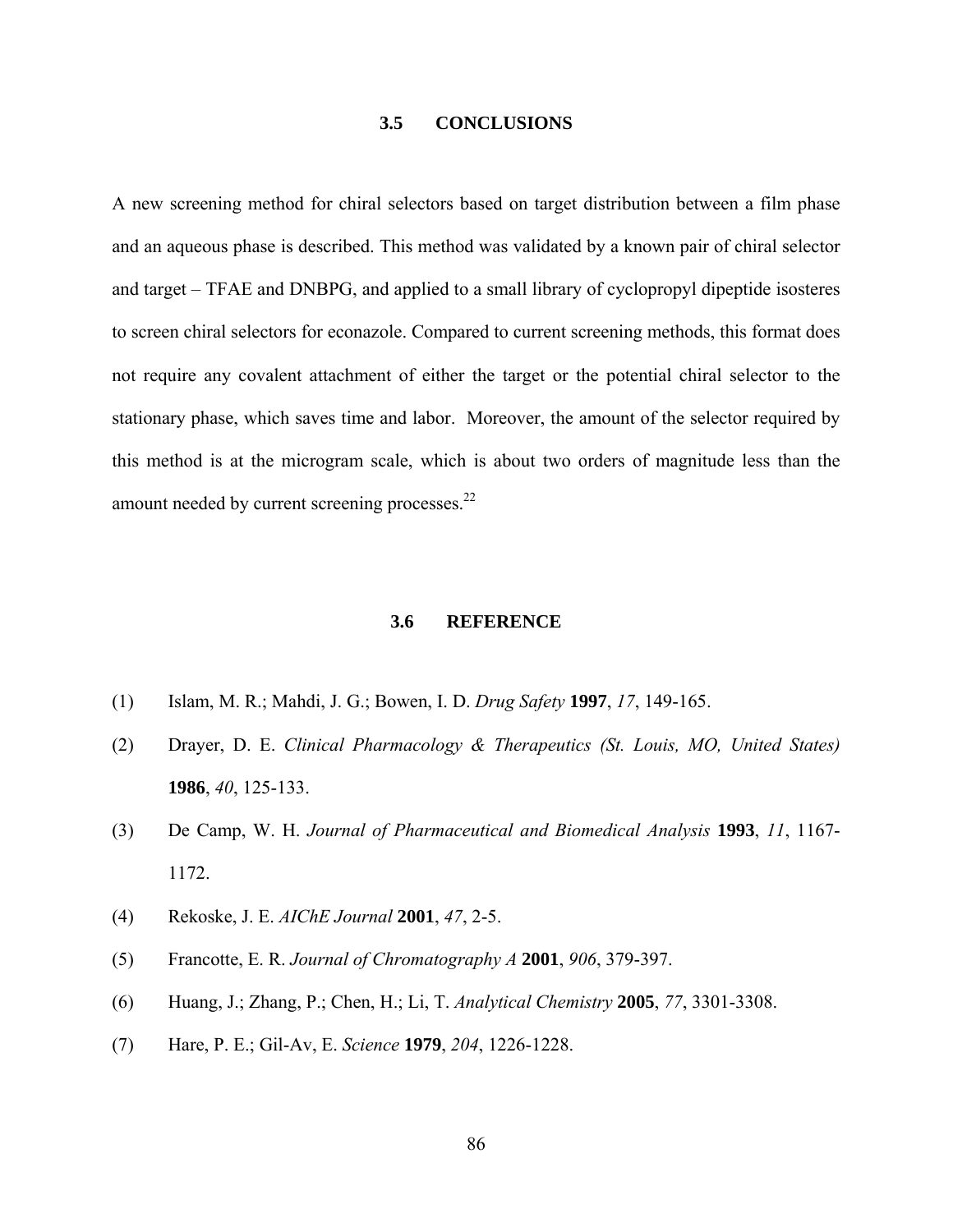- (8) Pirkle, W. H.; Finn, J. M.; Schreiner, J. L.; Hamper, B. C. *Journal of the American Chemical Society* **1981**, *103*, 3964-3966.
- (9) Allenmark, S. G.; Andersson, S. *Journal of Chromatography, A* **1994**, *666*, 167-179.
- (10) Bluhm, L.; Huang, J.; Li, T. *Analytical and Bioanalytical Chemistry* **2005**, *382*, 592-598.
- (11) Burguete, M. I.; Frechet, J. M. J.; Garcia-Verdugo, E.; Janco, M.; Luis, S. V.; Svec, F.; Vicent, M. J.; Xu, M. *Polymer Bulletin (Berlin, Germany)* **2002**, *48*, 9-15.
- (12) Wipf, P.; Coleman, C. M.; Janjic, J. M.; Iyer, P. S.; Fodor, M. D.; Shafer, Y. A.; Stephenson, C. R. J.; Kendall, C.; Day, B. W. *Journal of Combinatorial Chemistry* **2005**, *7*, 322-330.
- (13) Wipf, P.; Stephenson, C. R. J. *Organic Letters* **2005**, *7*, 1137-1140.
- (14) Wipf, P.; Xiao, J. *Organic Letters* **2005**, *7*, 103-106.
- (15) Xiao, J.; Weisblum, B.; Wipf, P. *Journal of the American Chemical Society* **2005**, *127*, 5742-5743.
- (16) Janjic, J. M.; Mu, Y.; Kendall, C.; Stephenson, C. R. J.; Balachandran, R.; Raccor, B. S.; Lu, Y.; Zhu, G.; Xie, W.; Wipf, P.; Day, B. W. *Bioorganic & Medicinal Chemistry* **2004**, *13*, 157-164.
- (17) Pirkle, W. H.; Sikkenga, D. L. *Journal of Organic Chemistry* **1977**, *42*, 1370-1374.
- (18) Lipkowitz, K. B.; Stoehr, C. M. *Chirality* **1996**, *8*, 341-350.
- (19) Aboul-Enein, H. Y.; Ali, I. *Chiral Separations by Liquid Chromatography and Related Technologies*; Marcel Dekker, Inc.: New York, 2003.
- (20) Pirkle, W. H.; House, D. W.; Finn, J. M. *Journal of Chromatography* **1980**, *192*, 143- 158.
- (21) Pirkle, W. H.; Hyun, M. H.; Bank, B. *Journal of Chromatography* **1984**, *316*, 585-604.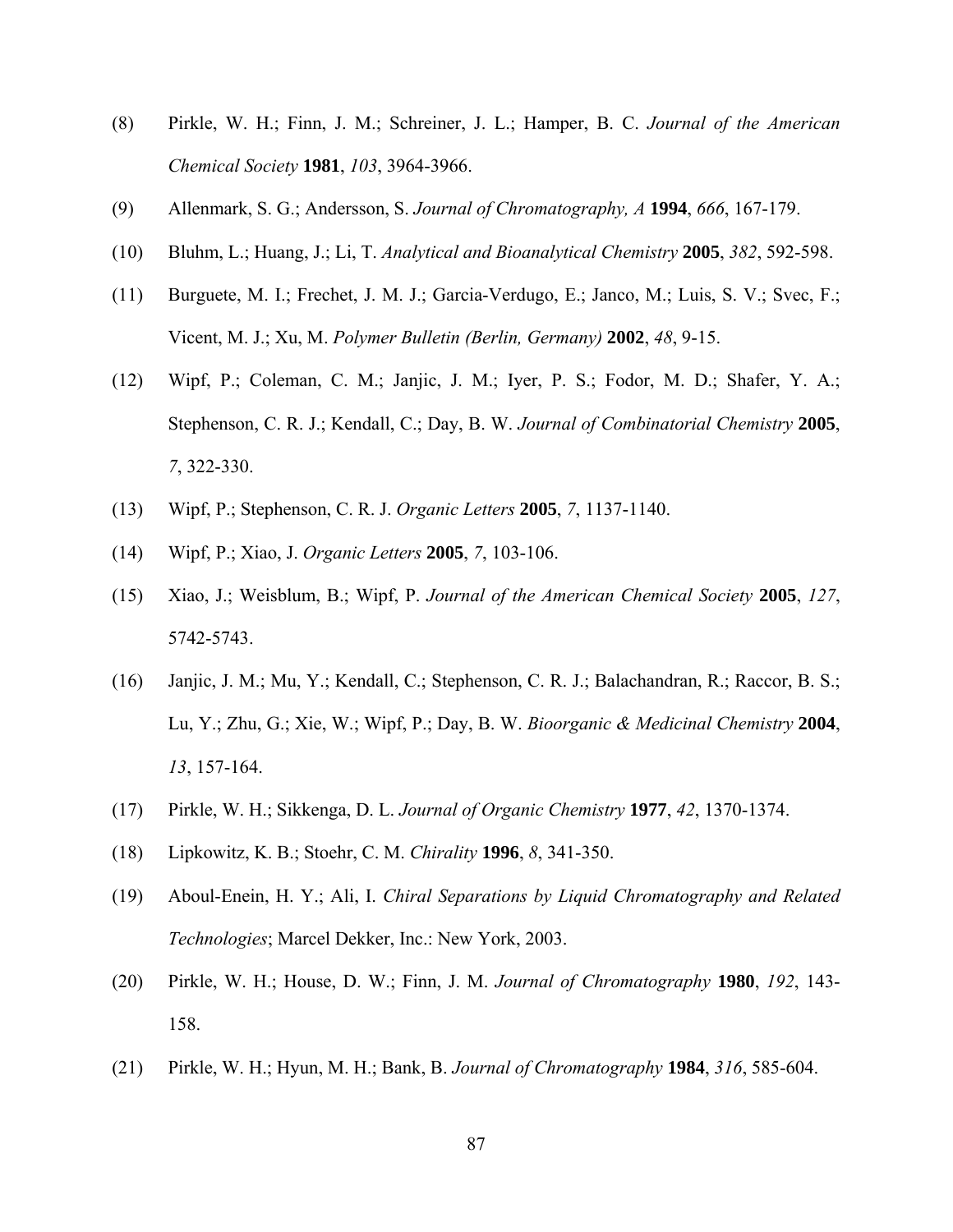- (22) Welch, C. J. *Chirality* **2001**, *13*, 425-427.
- (23) Wu, Y.; Wang, Y.; Yang, A.; Li, T. *Analytical Chemistry* **1999**, *71*, 1688-1691.
- (24) Wang, Y.; Li, T. *Analytical Chemistry* **1999**, *71*, 4178-4182.
- (25) Bluhm, L. H.; Wang, Y.; Li, T. *Analytical Chemistry* **2000**, *72*, 5201-5205.
- (26) Wang, Y.; Bluhm, L. H.; Li, T. *Analytical Chemistry* **2000**, *72*, 5459-5465.
- (27) Kim, S. B.; Cho, H. C.; Cha, G. S.; Nam, H. *Analytical Chemistry* **1998**, *70*, 4860-4863.
- (28) Dai, S.; Ye, Q.; Wang, E.; Meyerhoff, M. E. *Analytical Chemistry* **2000**, *72*, 3142-3149.
- (29) Welch, C. J.; Shaimi, M.; Biba, M.; Chilenski, J. R.; Szumigala, R. H., Jr.; Dolling, U.; Mathre, D. J.; Reider, P. J. *Journal of Separation Science* **2002**, *25*, 847-850.
- (30) Li, S.; Sun, L.; Chung, Y.; Weber, S. G. *Analytical Chemistry* **1999**, *71*, 2146-2151.
- (31) Zhang, X.; Zhao, H.; Weber, S. G. *Analytical Chemistry* **2002**, *74*, 2184-2189.
- (32) Zhang, X.; Zhao, H.; Chen, Z.; Nims, R.; Weber, S. G. *Analytical Chemistry* **2003**, *75*, 4257-4264.
- (33) Malyshev, O. R.; Vinogradov, M. G. *Journal of Chromatography, A* **1999**, *859*, 143-151.
- (34) Valenta, J. N.; Sun, L.; Ren, Y.; Weber, S. G. *Analytical Chemistry* **1997**, *69*, 3490-3495.
- (35) Li, S.; Weber, S. G. *Analytical Chemistry* **1997**, *69*, 1217-1222.
- (36) Sun, L.; Weber, S. G. *Journal of Molecular Recognition* **1998**, *11*, 28-31.
- (37) Pirkle, W. H.; Hyun, M. H.; Tsipouras, A.; Hamper, B. C.; Banks, B. *Journal of Pharmaceutical and Biomedical Analysis* **1984**, *2*, 173-181.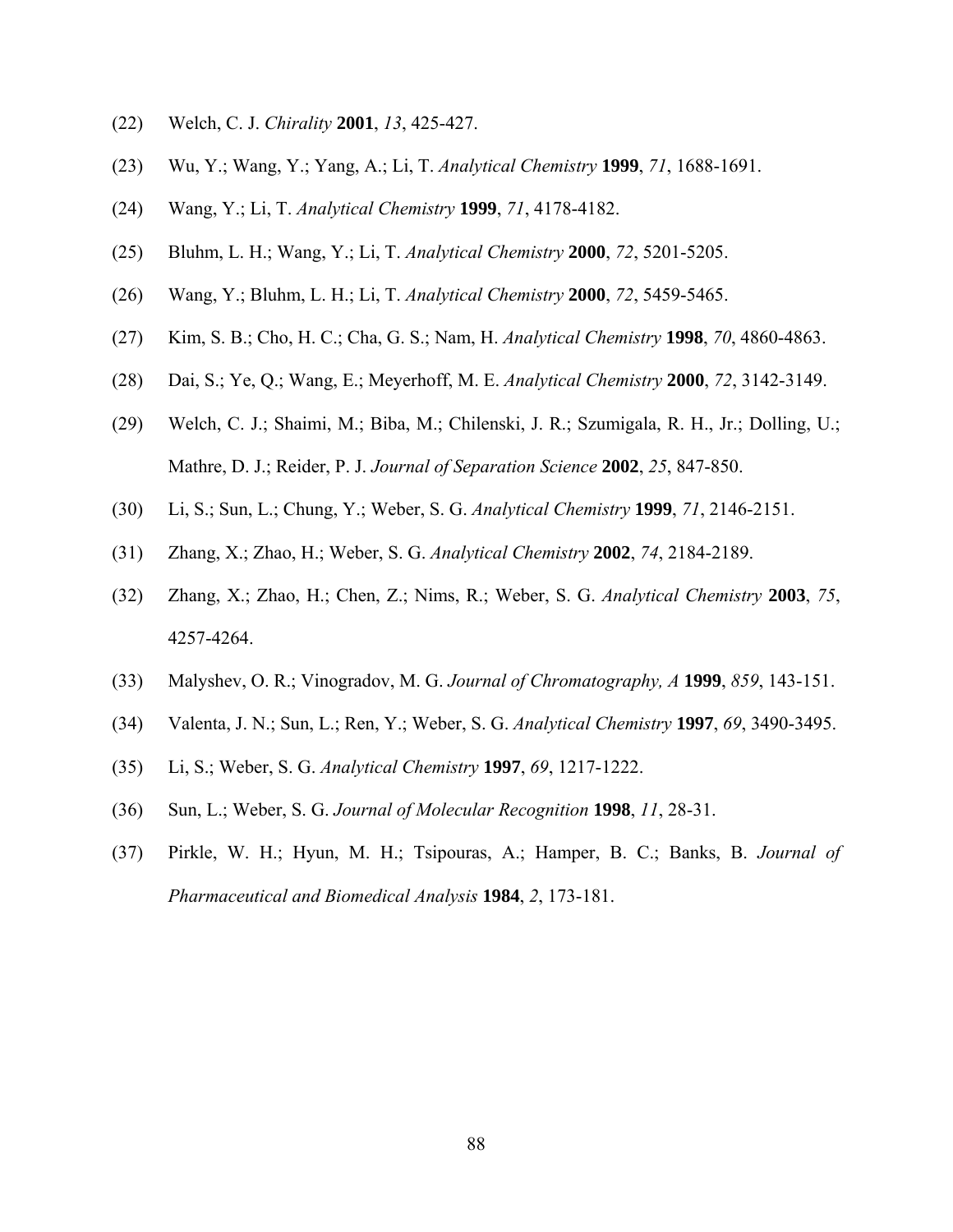# **4.0 HIGH-THROUGHPUT PHASE-DISTRIBUTION METHOD TO DETERMINE DRUG-CYCLODEXTRIN BINDING CONSTANTS**

#### **4.1 ABSTRACT**

A high-throughput method has been developed to measure drug-cyclodextrin binding constants. It measures the distribution coefficient of a drug between a polymer film (polyvinyl chloride (PVC) with 67% (w/w) dioctyl sebacate (DOS)) and a cyclodextrin-containing buffer in a 96 well format. Measurements of distribution coefficient at several cyclodextrin concentrations lead to binding constants. Binding constants for econazole with six CDs have been determined in one 96-well microplate with four replications of each condition in 10 hours. The *K*1:1 values are  $1662\pm159$  M<sup>-1</sup>, 1964 $\pm$ 51 M<sup>-1</sup>, 19600 $\pm$ 5100 M<sup>-1</sup>, 373 $\pm$ 77 M<sup>-1</sup>, 13190 $\pm$ 300 M<sup>-1</sup>, 3100 $\pm$ 160 M<sup>-1</sup>, with (2-hydroxyethyl)-β-cyclodextrin, (2-hydroxypropyl)-β-cyclodextrin, 2,6-di-o-methyl-βcyclodextrin, heptakis(2,3,6-tri-o-methyl)-β-cyclodextrin, α-cyclodextrin, β-cyclodextrin, respectively. It is likely that 1:2 complexes are also formed in some cases. This method has also been applied to study the binding behavior as a function of the drug concentration and pH. Binding weakens at higher drug concentration which may be due to the self-association of the drug. An acidic environment decreases the binding constant of CD with the basic econazole. The formation of the 1:2 complex is completely suppressed in acid as well. This protocol is faster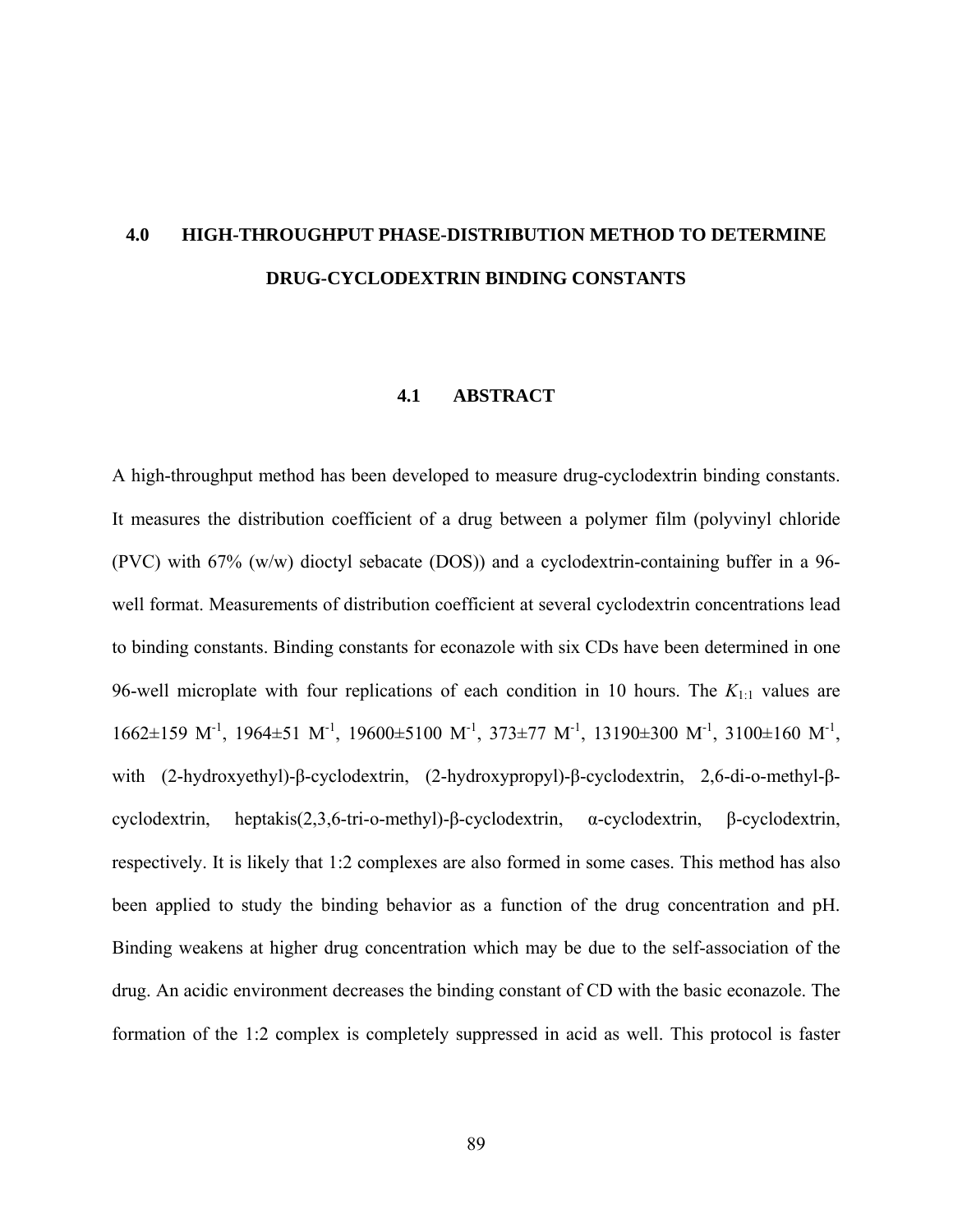than the phase-solubility method. Moreover, the material requirement is up to 4 orders of magnitude lower.

### **4.2 INTRODUCTION**

Aqueous solubility is one of the fundamental determinants in developing new chemical entities as successful drugs.<sup>1</sup> Multiple formulation techniques exist to increase the apparent solubility of lipophilic compounds without decreasing their optimized potency. These techniques include particle size reduction, pH adjustment, addition of solubilising excipients, solid dispersion, microemulsification, nanocrystallization, inclusion complex formation, etc.<sup>2</sup> Cyclodextrins (CDs) are bucket-shaped oligosaccharides produced from starch, with a hydrophilic outer surface and a lipophilic inner cavity. They are able to form water-soluble inclusion complexes with many lipophilic compounds. They are commonly used in pharmaceutical formulations to enhance drug solubility, stability and bioavailability.<sup>3, 4</sup> To date, there are more than 20 marketed drugs that contain  $CDs<sub>1</sub><sup>5</sup>$  and numerous publications are emerging every year studying the use of CDs for drug formulation and delivery. Although higher order complexes are not uncommon, the simplest and most frequent stoichiometry of drug-cyclodextrin (S-CD) complexes is 1:1

$$
S + CD \xrightarrow{K_{1:1}} S-CD
$$

The binding constant  $(K_{1:1})$  is defined as

$$
K_{1:1} = \frac{[S - CD]}{[S][CD]}
$$
 (4.1)

where [S], [CD], [S-CD] are the concentrations of the free drug, free CD, and drug-CD complex, respectively. For consecutive complexation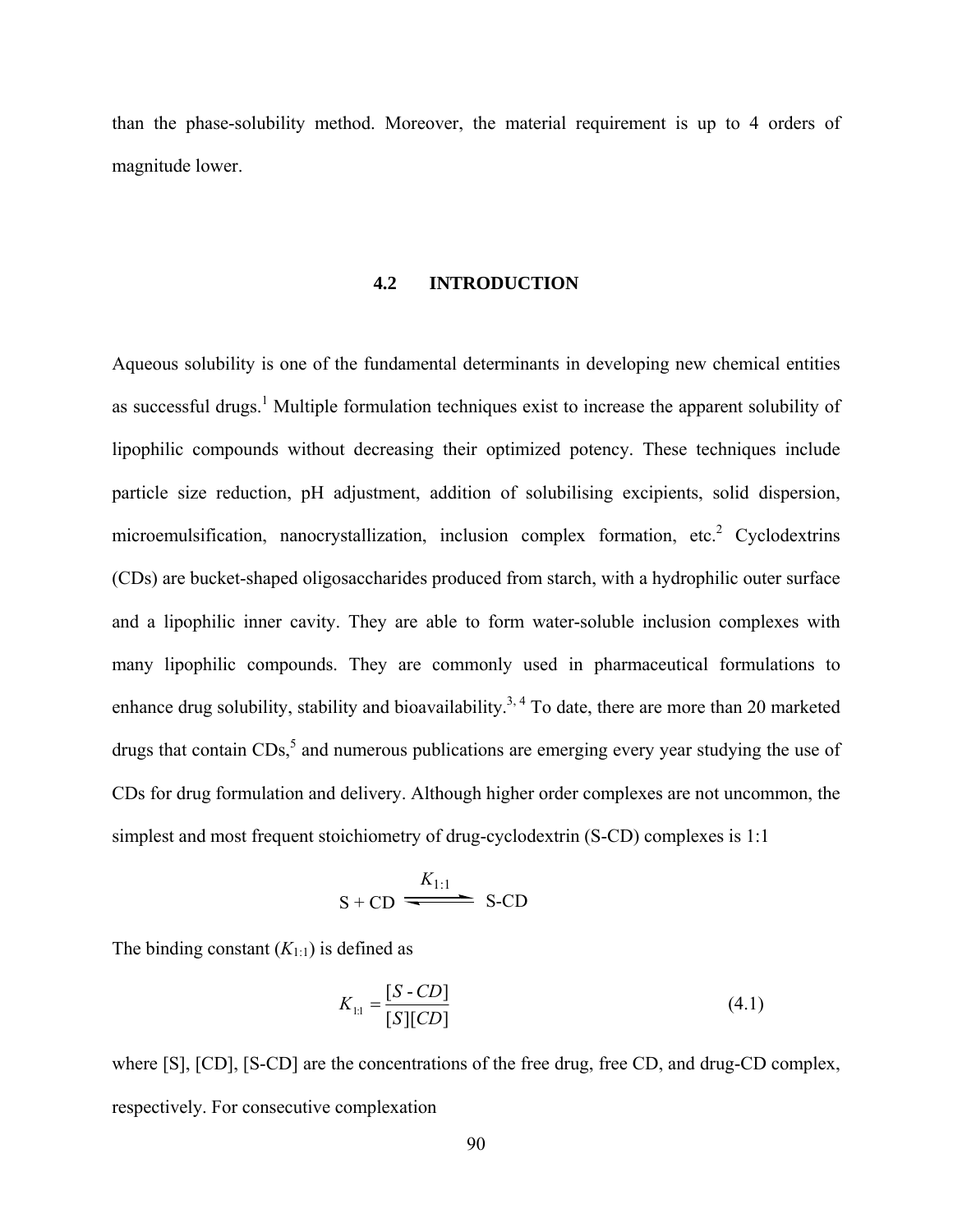$$
S\text{-}\mathrm{CD}_{i-1} + \mathrm{CD} \xrightarrow{\text{$K_{1:i}$}} S\text{-}\mathrm{CD}_i
$$

The binding constant  $(K_{1:i})$  is defined as

$$
K_{1:i} = \frac{[S - CD_i]}{[S - CD_{i-1}][CD]}
$$
(4.2)

The binding forces within the drug-CD complexes may involve hydrophobic, van der Waals, hydrogen bonding, or dipole interactions.<sup>6</sup> Depending on the cavity size and functional groups, CDs vary in their ability to form inclusion complexes with specific guest compounds.<sup>7</sup> The stoichiometry and binding constant are important in any investigation to assess the value of a CD for the formulation of a specific drug. $8$ 

 Grounded on the basic principles of medicinal chemistry, one of the most reliable methods to increase *in vitro* potency of drug candidates is to add lipophilic moieties at appropriate positions of the lead compound.<sup>1</sup> Hence the recent development of combinatorial synthesis and high-throughput technologies has led to an increasing number of poorly soluble compounds from combinatorial libraries being investigated for their therapeutic activities.<sup>9</sup> To develop a formulation technique that works within the combinatorial screening regimen, it would be beneficial to have a universal protocol that can measure the binding constant of drug-CD complexes in a high-throughput manner. Various techniques exist to measure drug-CD binding. They can be generally classified into two groups: separation based and non-separation based. The former separates the free and complexed drug and quantifies their concentrations. Chromatography,<sup>10</sup> affinity capillary electrophoresis  $(ACE)$ , <sup>11-14</sup> dialysis,<sup>15</sup>, and electrospray mass spectroscopy  $(ESI-MS)^{16}$  methods are separation based techniques. The latter group of methods monitors the change in specific physicochemical properties of the drug or CD upon complexation. This category includes for example spectroscopy,  $17, 18$  NMR, conductometry,  $19$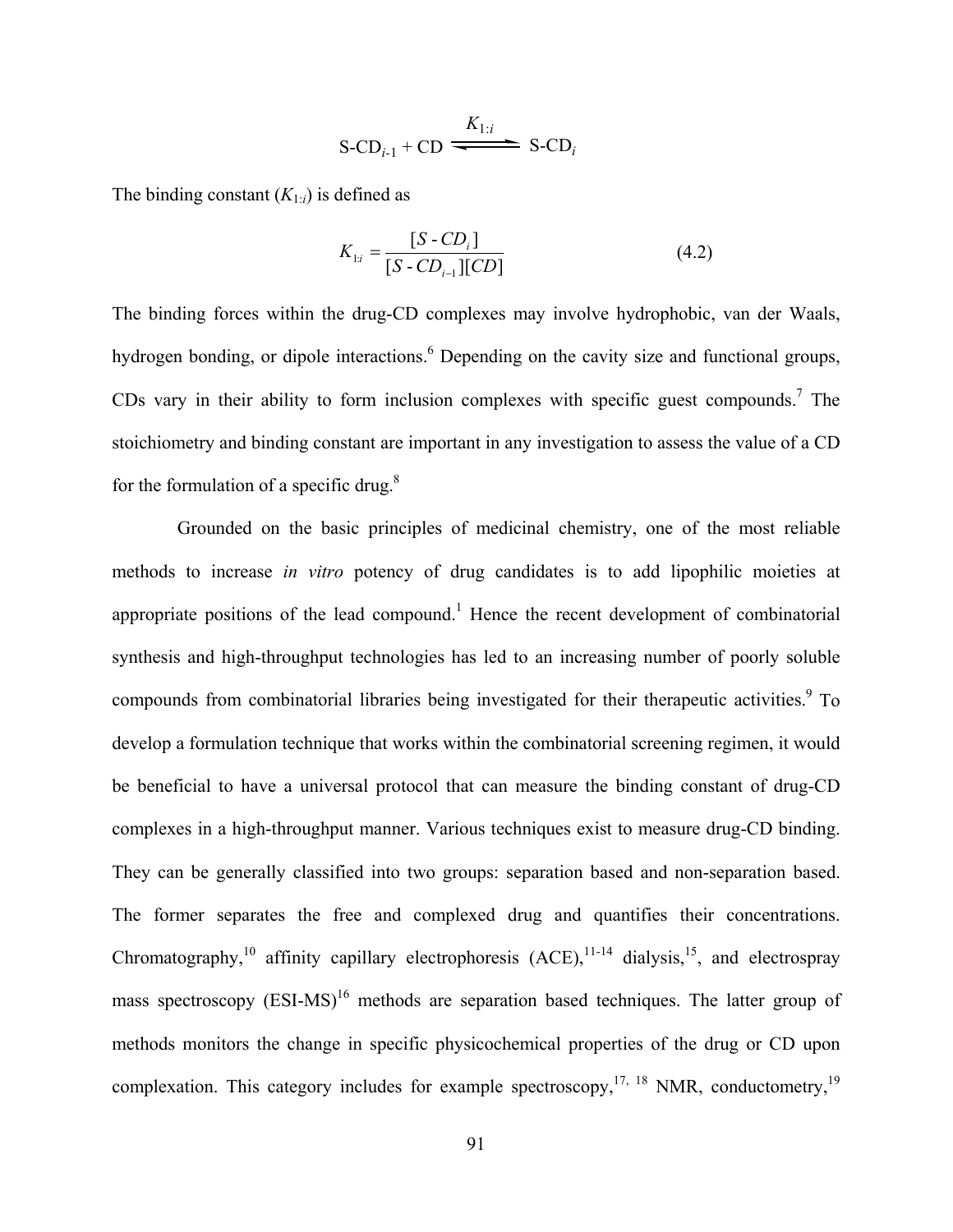potentiometry,<sup>20</sup> phase-solubility,<sup>21</sup> and hydrolysis kinetics.<sup>22, 23</sup> Each type of measurement is limited to a certain set of compounds. The most common method to determine *K*1:1 for drug-CD binding is the Higuchi-Connors phase-solubility method.<sup>21</sup> This method measures the effect of CD concentration on the apparent solubility of the drug; the intrinsic solubility  $(S_0)$  and the slope of the solubility vs. CD-content diagram are then used to calculate  $K_{1:1}$ . There are also a few reports using phase-distribution methods to determine binding constants for CD complexes.<sup>24, 25</sup> High-throughput technologies have been employed in protein binding measurement using homogeneous and cell-based assays.<sup>26, 27</sup> However, unique assays are required for each target, which leads to long development time and high cost.<sup>26</sup> As to the author's knowledge, there is no genuine high-throughput approach that has been developed for the determination of drug-CD complexation.

Recently, we have developed a high-throughput method that can determine the partition and distribution behavior of drug candidates between a polymer phase and an aqueous phase.<sup>28</sup> This method has also been applied to measure intermolecular association in the polymer phase to screen chiral selectors.<sup>29</sup> Here the application of this high-throughput method for the determination of drug-CD binding constants in the aqueous phase is reported. The polymer phase is composed of poly(vinyl chloride) (PVC) and dioctyl sebacate (DOS) at the ratio of 1:2 (w/w). Econazole and miconazole (Figure 4.1), both anti-fungal agents, were used as the test drugs. Their abilities to form water-soluble complexes with various CDs were determined under various concentration and pH conditions.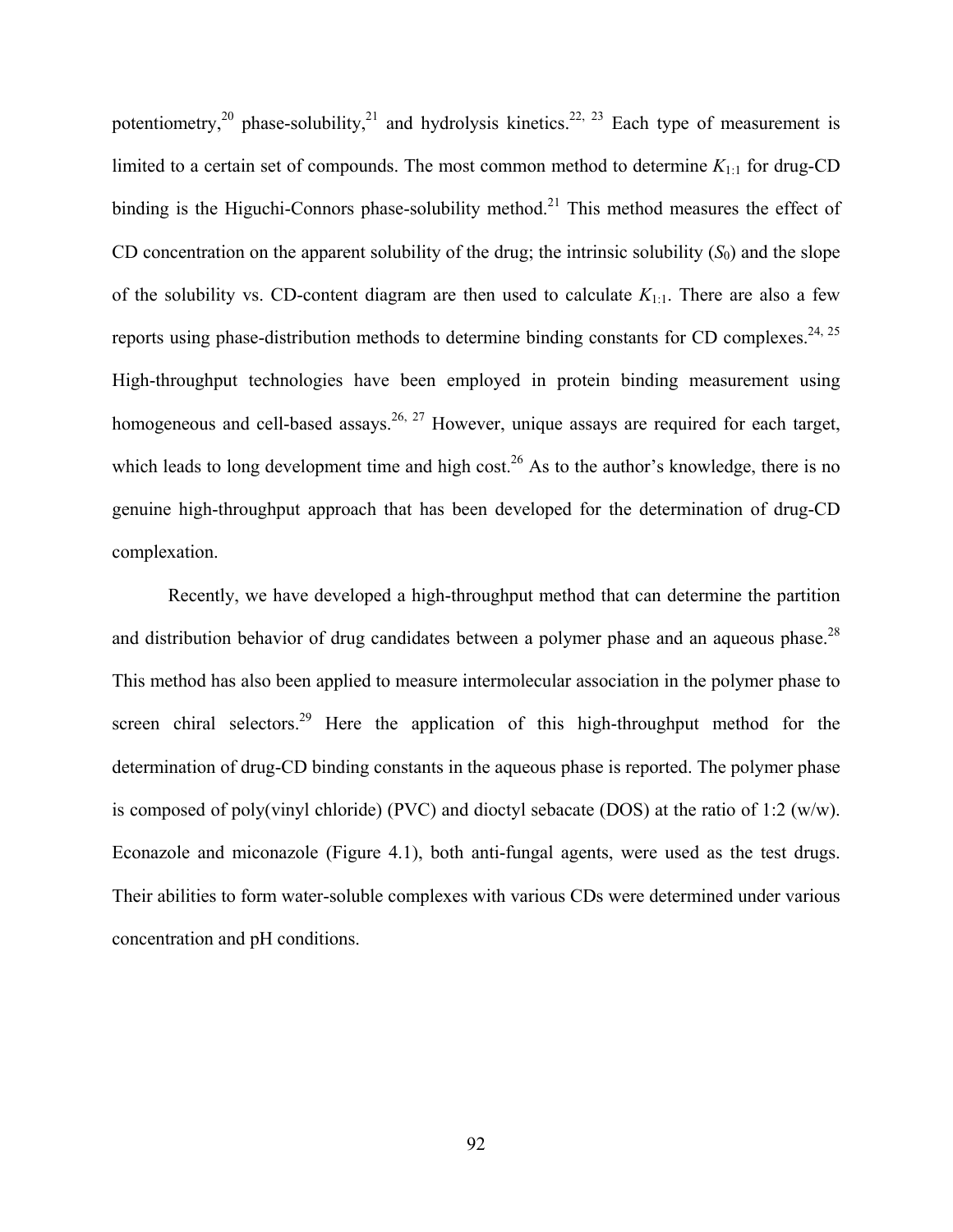

Figure 4.1. Econazole (1) and miconazole (2).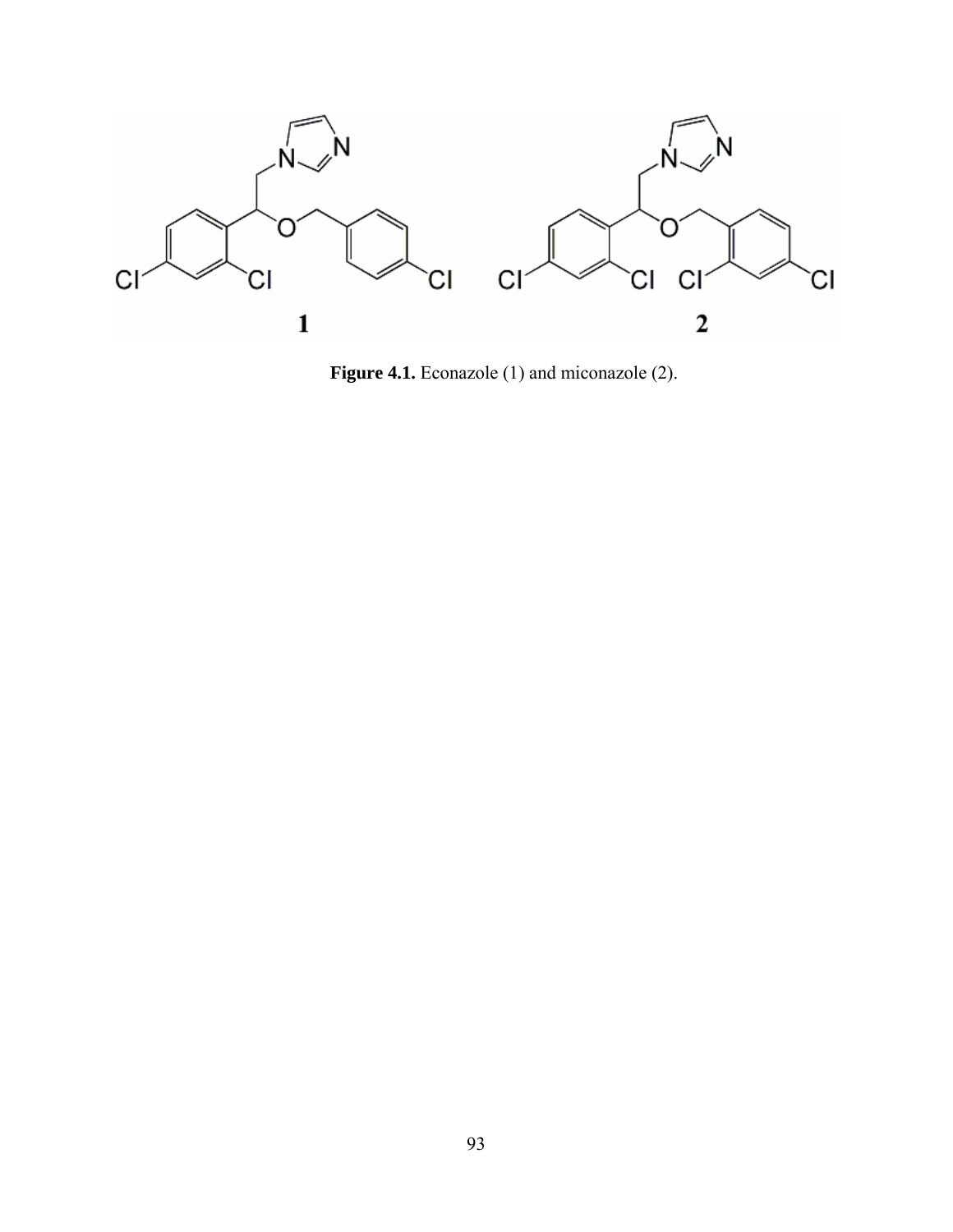# **4.3 EXPERIMENTAL**

**Materials** (2-Hydroxyethyl)-β-cyclodextrin (HE-β-CD), (2-hydroxypropyl)-β-cyclodextrin (HP-β-CD), 2,6-di-o-methyl-β-cyclodextrin (DM-β-CD), heptakis(2,3,6-tri-o-methyl)-βcyclodextrin (TM-β-CD), α-cyclodextrin ( $α$ -CD), and β-cyclodextrin (β-CD) were purchased from Sigma-Aldrich-Fluka at the highest available purities. Econazole free base was purchased form Molecula Ltd. (Dorset, UK). Miconazole free base was purchased from MP Biomedicals (Solon, OH). HPLC grade tetrahydrofuran (THF) and acetonitrile (ACN) were purchased from Aldrich (Milwaukee, WI). PVC (high molecular weight, Selectophore) and dioctyl sebacate (DOS; Selectophore) were purchased from Fluka (Ronkonkoma, NY). Water used in all the experiments was purified with a Milli-Q Synthesis A10 system (Millipore, Bedford, MA). Costar polypropylene 96-well microplates (flat-bottom, 330- $\mu$ L well volume) and thermal adhesive sealing films were purchased from Fisher Scientific Co. (Pittsburgh, PA).

**Equipment** An UltraSpense 2000 microplate dispenser (KD Scientific, Holliston, MA) was used to prepare polymer films in 96-well plates. A Deep Well Maximizer (or BioShaker) (Model M·BR-022 UP, made by Taitec and distributed by Bionexus, Inc., Oakland, CA) was used to speed up the drug distribution kinetics and control the temperature for better reproducibility. An X-LC (Jasco, Inc.) HPLC system was used to determine the econazole and miconazole concentration with a UPLC C<sub>18</sub> column (1.0  $\times$  50 mm, particle size: 1.7  $\mu$ M, Waters, Milford, MA). The molecular weights of the cyclodextrins in this study were determined by ESI-MS (Agilent HP 1100 LC-MSD).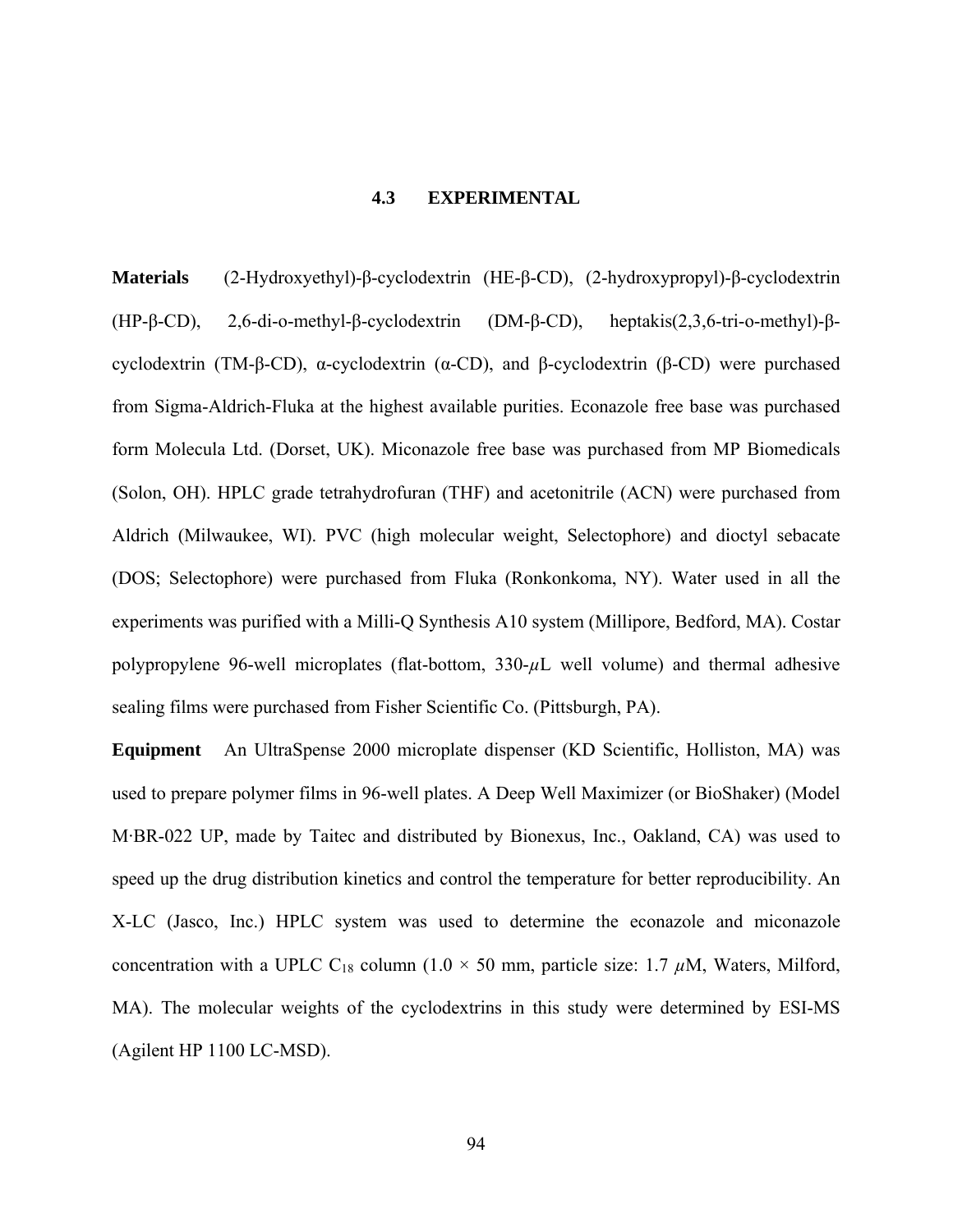**Buffer Preparation** The phosphate buffer solutions (20 mM, pH 5.8, 7.4, 8.5) were made by mixing appropriate amounts of 20 mM sodium phosphate dibasic solution and 20 mM sodium phosphate monobasic solution. The phosphate buffer (20 mM, pH 1.8) was made by mixing appropriate amounts of 20 mM sodium phosphate monobasic solution and 20 mM phosphoric acid solution.

**High-Throughput Phase-Distribution Studies** Figure 4.2 gives the sequence of operations for the phase-distribution method that measures the binding constants of drug-CD complexes. The plasticized PVC films were prepared in polypropylene 96-well microplates. The detailed process is described elsewhere,<sup>28</sup> with the exception that in this study a microplate dispenser rather than a multichannel pipet was used for solution dispensing. This provided higher throughput and better precision. Briefly, an appropriate amount of the PVC, DOS and drugs were dissolved in THF. Aliquots of 250  $\mu$ L of this solution were dispensed by the microplate dispenser to microplates. Evaporation of solvent allowed the formation of polymer films at the bottom of each well. The volume of each film has been calculated to be  $\sim$ 2.5  $\mu$ L.<sup>28</sup> CDcontaining aqueous buffers were then manually dispensed over the films with a multichannel pipet. The plates were covered by adhesive sealing films and incubated in a shaker (500 rpm, 25 ºC). In order to determine the equilibration time, the concentration of drug extracted into the aqueous phase was measured as a function of time. Other than for this experiment, all data generated were at equilibrium. To determine the drug concentration, the supernatant from each well was transferred to another plate and injected to the HPLC system by an autosampler. The distribution coefficient, *D*, was then calculated as

$$
D = \frac{C_E}{\left(C_{tot} - C_E\right) \cdot \Phi} \tag{4.3}
$$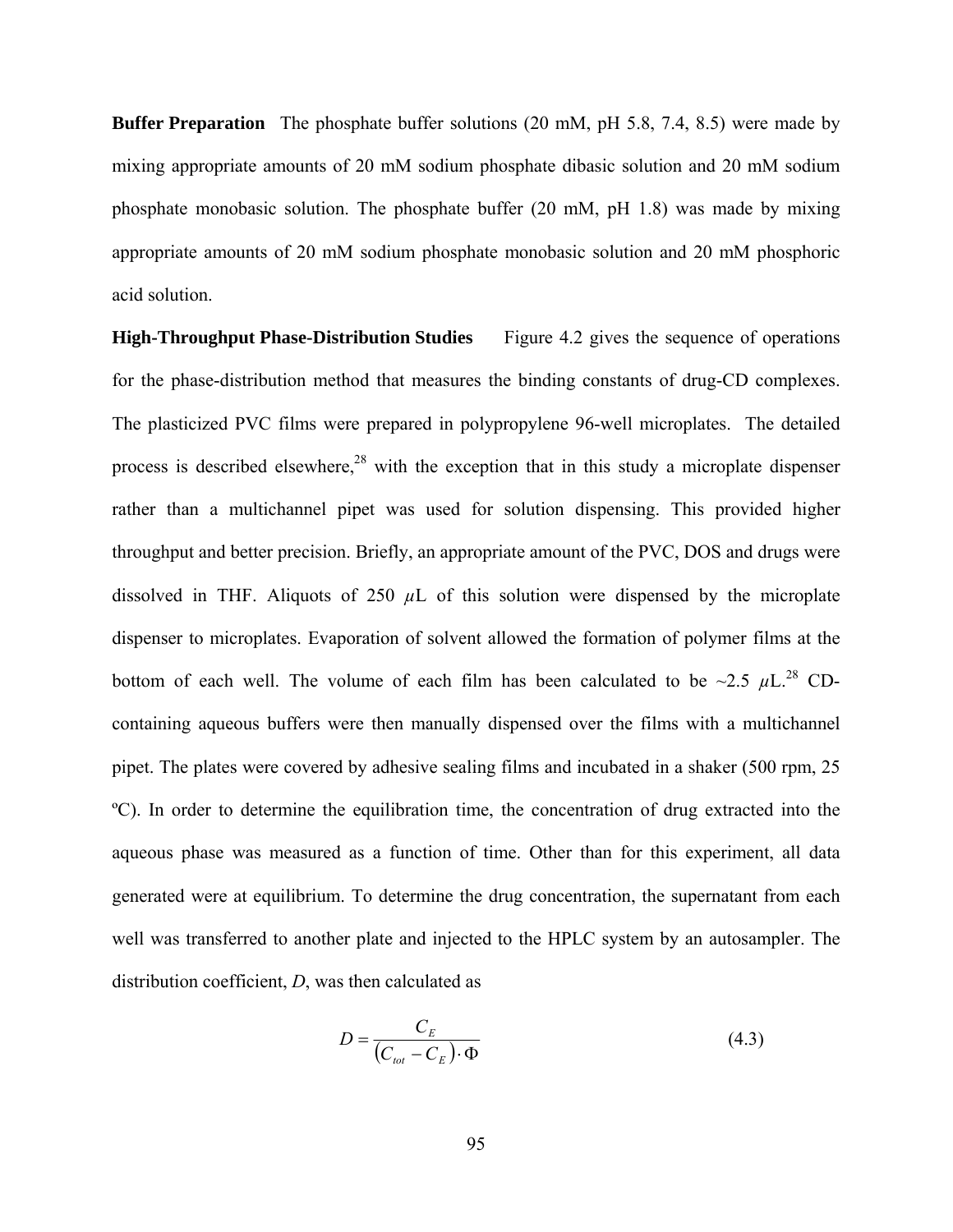

**Figure 4.2.** General procedure for binding constant measurement.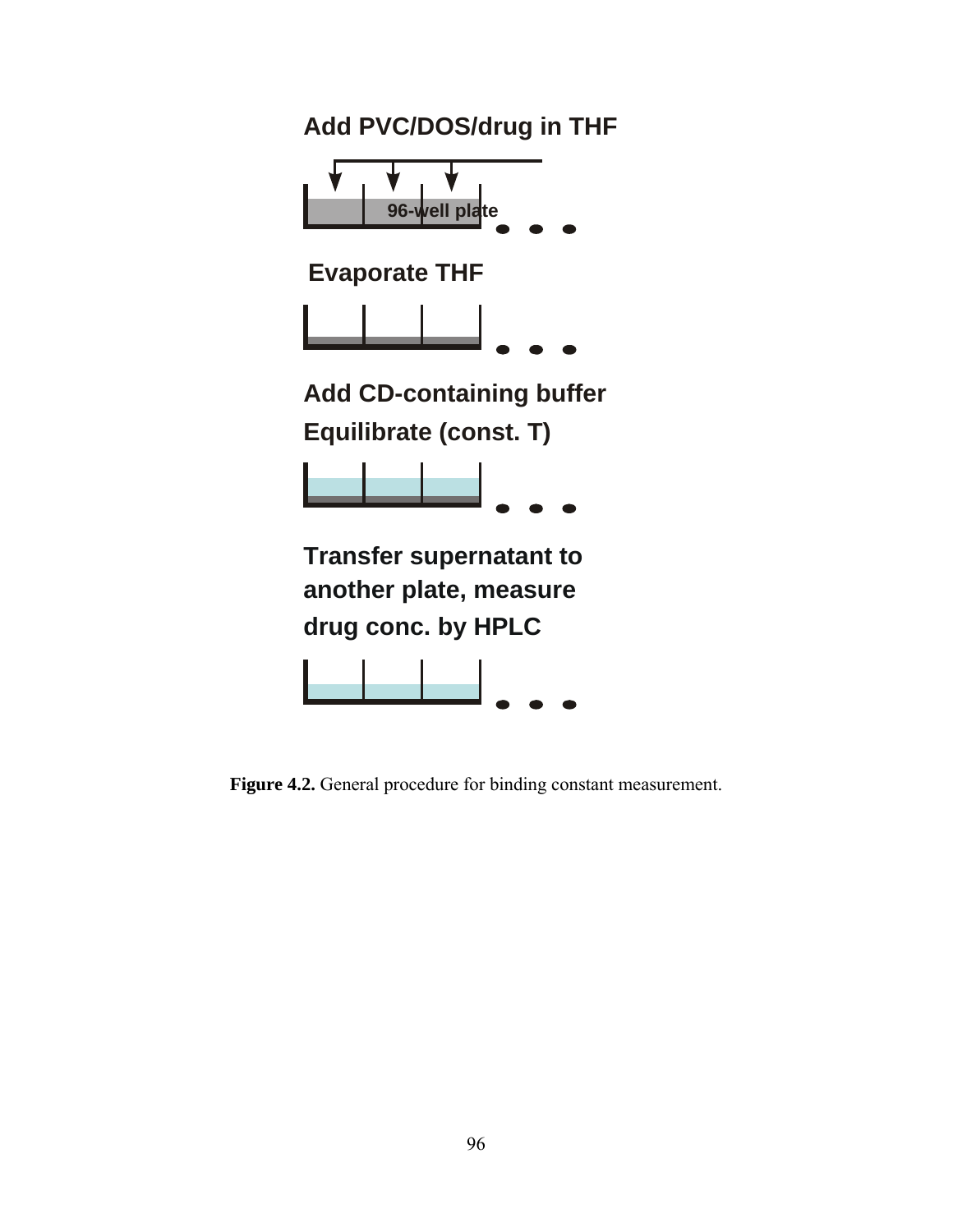Here C<sub>tot</sub> is the drug aqueous concentration if all the target has been extracted to the aqueous phase,  $C_E$  is the drug aqueous concentration at equilibrium, and  $\Phi$  is the phase ratio (aqueous over polymer).

**HPLC Method to Determine Econazole/Miconazole Concentration** To minimize the ionized form, pH 1.8 samples were diluted 9 times with 20 mM pH 8.5 phosphate buffer; pH 5.8 samples were diluted 3 times with 20 mM pH 8.5 phosphate buffer. The mobile phase was H<sub>2</sub>O/acetonitrile (65/35), flowing at 0.2 mL/min through a Waters UPLC C<sub>18</sub> column. The backpressure was ~480 bars. To ensure reproducibility, the full-load injection mode was used (injection volume 5  $\mu$ L; loop volume 1  $\mu$ L). The peak area was used for the calibration and determination of sample concentration. The time per analysis was  $~60$  s.

**ESI-MS Method to Determine Cyclodextrin Molecular Weights** The mobile phase was acetonitrile/H<sub>2</sub>O (35/65) with 0.1% formic acid. The samples were introduced into the ESI source at 5  $\mu$ L/min. All experiments were performed in positive ion mode. Typically, a probe high voltage ~4000 V was applied between the spray needle and the end plate. The drying gas temperature was 350 °C with the flow rate at 10 L/min. The nebulizer pressure was 29 psig. The mass scanning range was 100-3000 with a resolution of 0.15.

**Theories to Determine the Stoichiometry** *n* **and Binding Constants**  $K_{1:i}$  **(** $i = 1$  **to** *n***) The** distribution of the free drug between the aqueous phase and the film phase is determined by the partition ratio  $D_0$ 

$$
D_0 = \frac{[S]}{[S]_{film}} \tag{4.4}
$$

where  $[S]$  and  $[S]_{film}$  are the free drug concentration in the aqueous phase and film phase, respectively. When the CD is added to the aqueous phase, the drug distribution coefficient is: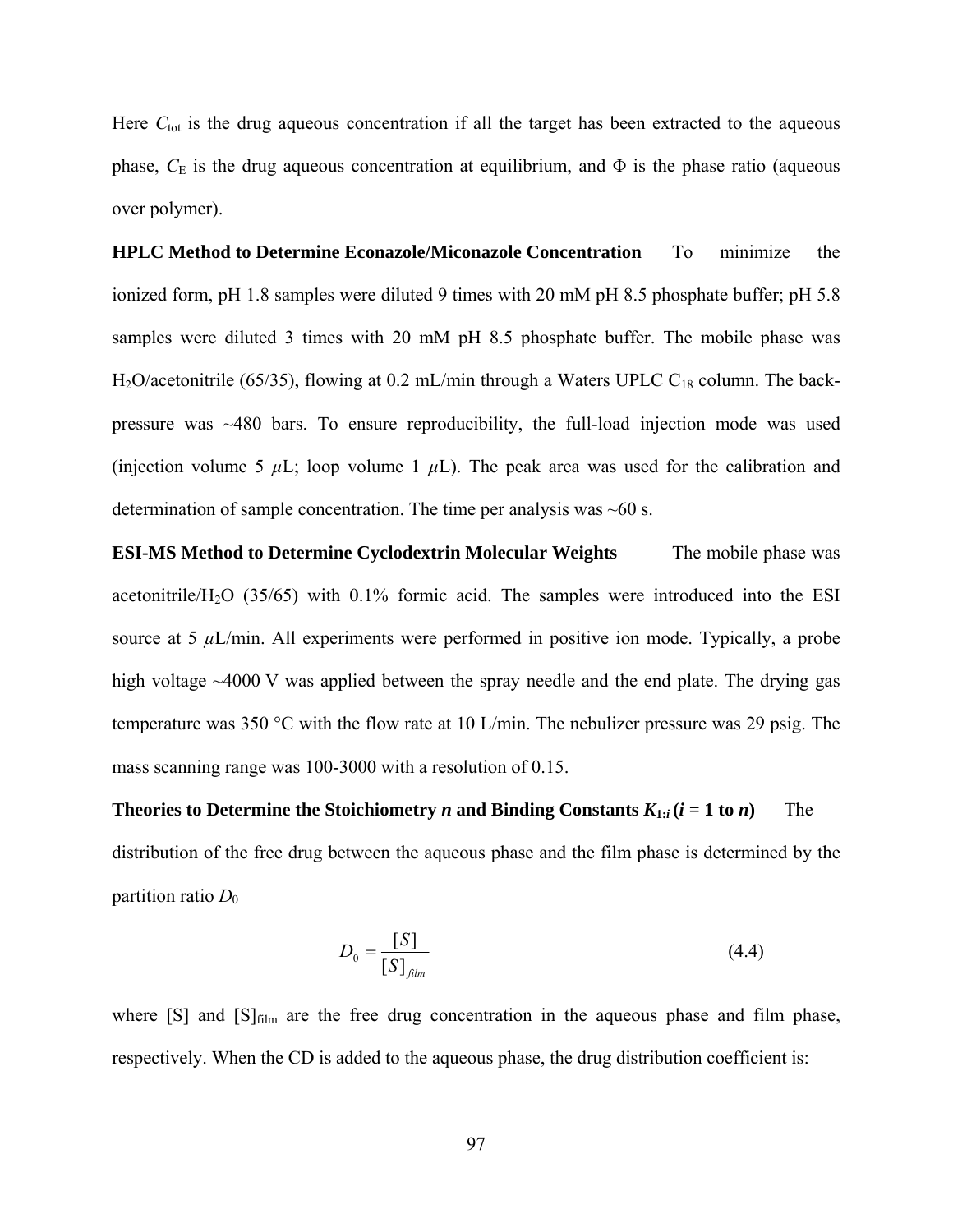$$
D = \frac{[S] + \sum_{i=1}^{n} [S - CD_i]}{[S]_{film}}
$$
(4.5)

where *n* is the stoichiometry,  $[S-CD_i]$  ( $i = 1$  to *n*) is the drug-CD complex concentration in the aqueous phase in various forms. Dividing Eq. 4.5 by Eq. 4.4

$$
\frac{D}{D_0} = 1 + \sum_{i=1}^{n} \frac{[S - CD_i]}{[S]}
$$
(4.6)

From Eq. 4.2, one obtains

$$
[S - CDi] = [S][CD]i \prod_{j=1}^{i} K_{1:j}
$$
 (4.7)

Inserting Eq. 4.7 to Eq. 4.6

$$
\frac{D}{D_0} = 1 + \sum_{i=1}^{n} \left[ [CD]^i \prod_{j=1}^{i} K_{1:j} \right]
$$
(4.8)

Plotting *D*/*D*<sub>0</sub> versus [CD], the stoichiometry and the binding constants can be obtained from polynomial fitting analyses. In practice, a degree 1 (linear) fitting should first be performed, assuming that only 1:1 complex forms

$$
\frac{D}{D_0} = 1 + K_{1:1}[CD]
$$
\n(4.9)

A proper fitting should give a straight line with a y-intercept of 1, and the slope can report the value of *K*1:1. Otherwise a degree 2 (quadratic) fitting should be carried out, assuming that both 1:1 and 1:2 complexes form:

$$
\frac{D}{D_0} = 1 + K_{11} [CD] + K_{11} K_{12} [CD]^2
$$
\n(4.10)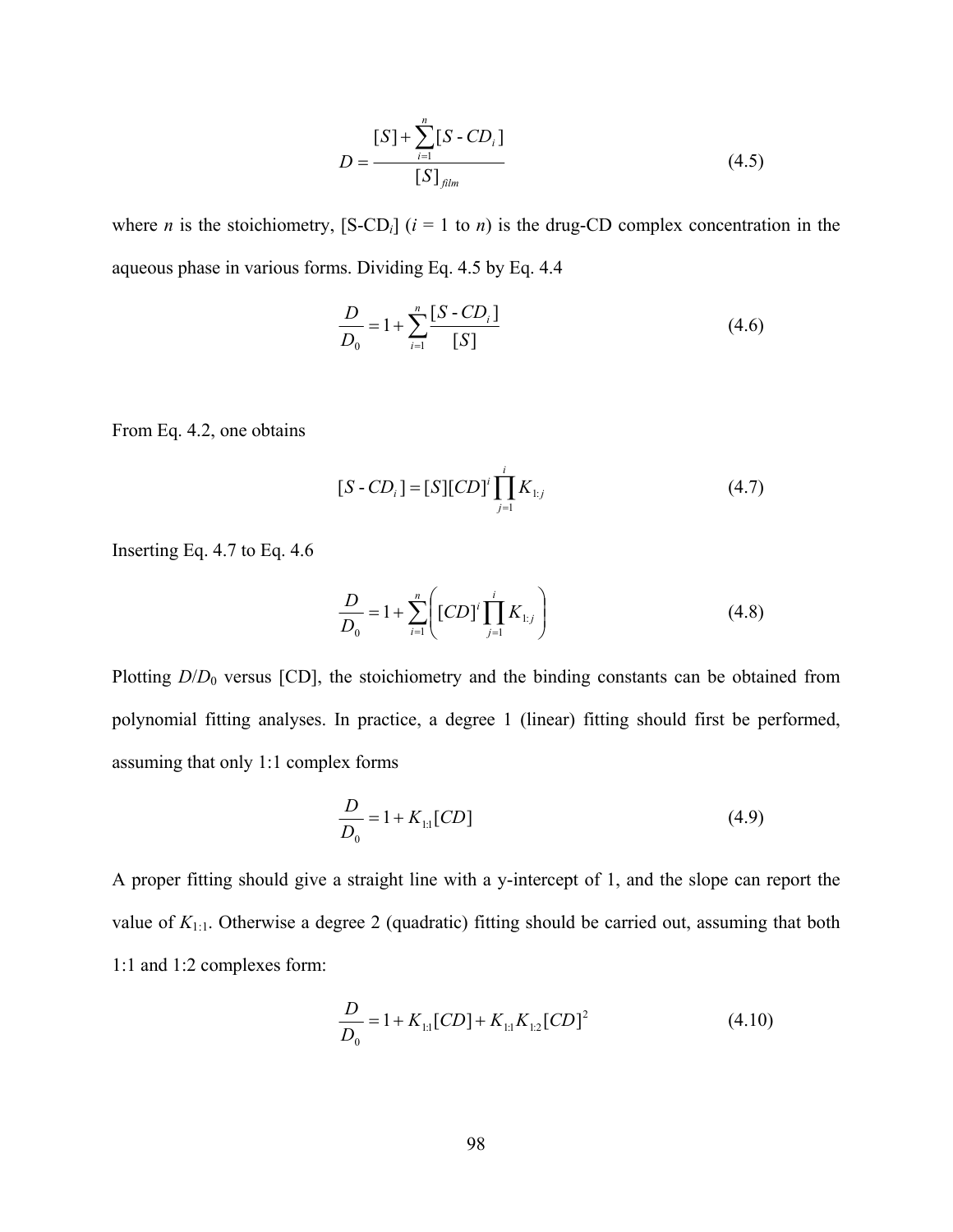Again, a correct fitting should give a y-intercept of 1, and the  $K_{1:1}$  and  $K_{1:2}$  values can be obtained from the corresponding coefficients of the polynomial. If the fit is still not satisfactory, fitting analyses with higher degrees should be continued. Note that all the coefficients of the polynomial should have positive values. In this study, the concentration of CD prepared in the aqueous buffer  $(C_{CD})$  is much higher than the drug concentration  $(C_{tot})$ , hence the drug-CD complexation does not significantly change the free CD concentration, and [CD] in Eq. 4.8, 4.9 and 4.10 can be reasonably replaced by  $C_{CD}$ .

#### **4.4 RESULTS AND DISCUSSION**

A kinetic study was first performed to determine the time needed for the phase distribution of econazole to reach equilibrium. The results are shown in Figure 4.3. Clearly, 8-9.5 h is enough for all the distribution experiments being equilibrated. Careful inspection of the curves shows that the equilibration time is shorter when the aqueous phase contains less CD or the specific CD has a weaker ability to extract econazole. All other distribution experiments were allowed to equilibrate for 10 h.

 Instructed by Eq. 4.8, the effect of CD concentration on the distribution of econazole was then studied. Figure 4.4 gives the profile of econazole equilibrium concentration versus CDcontent in the aqueous phase for six CDs. Each measurement was repeated for four times and the corresponding error bar indicates the standard error of the mean (SEM). The SEM values were then used in error propagations to determine the errors of the calculated distribution coefficients and  $D/D_0$  values.  $C_{\text{tot}}$  is 88.8  $\mu$ M in this experiment. Apparently, at higher CD concentration, more econazole is extracted to the aqueous phase. For these six CDs, the ability to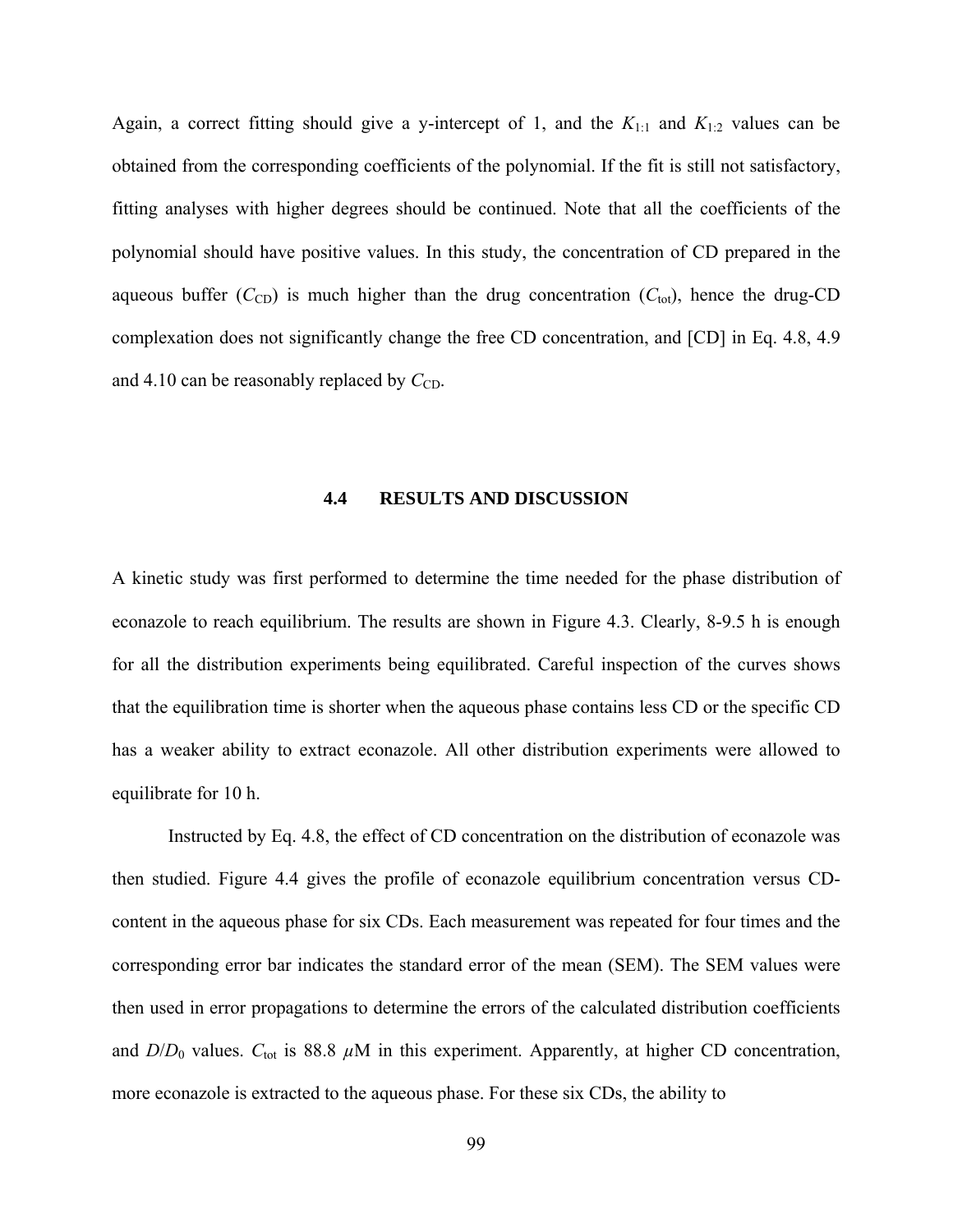

**Figure 4.3.** HPLC peak area of econazole in the aqueous phase during the distribution equilibration process.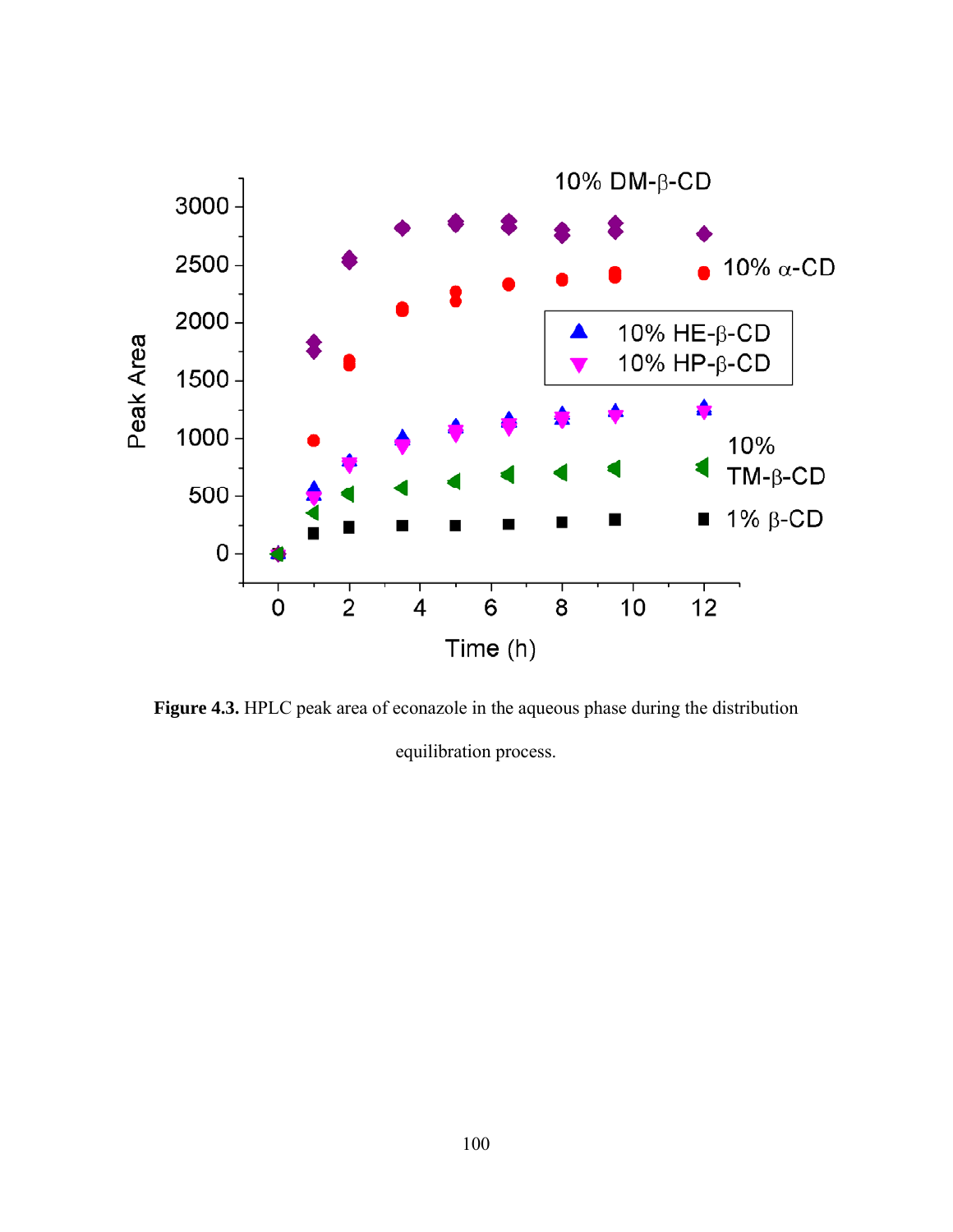

Figure 4.4. Effect of CD concentration on econazole equilibrium concentration in the aqueous

phase.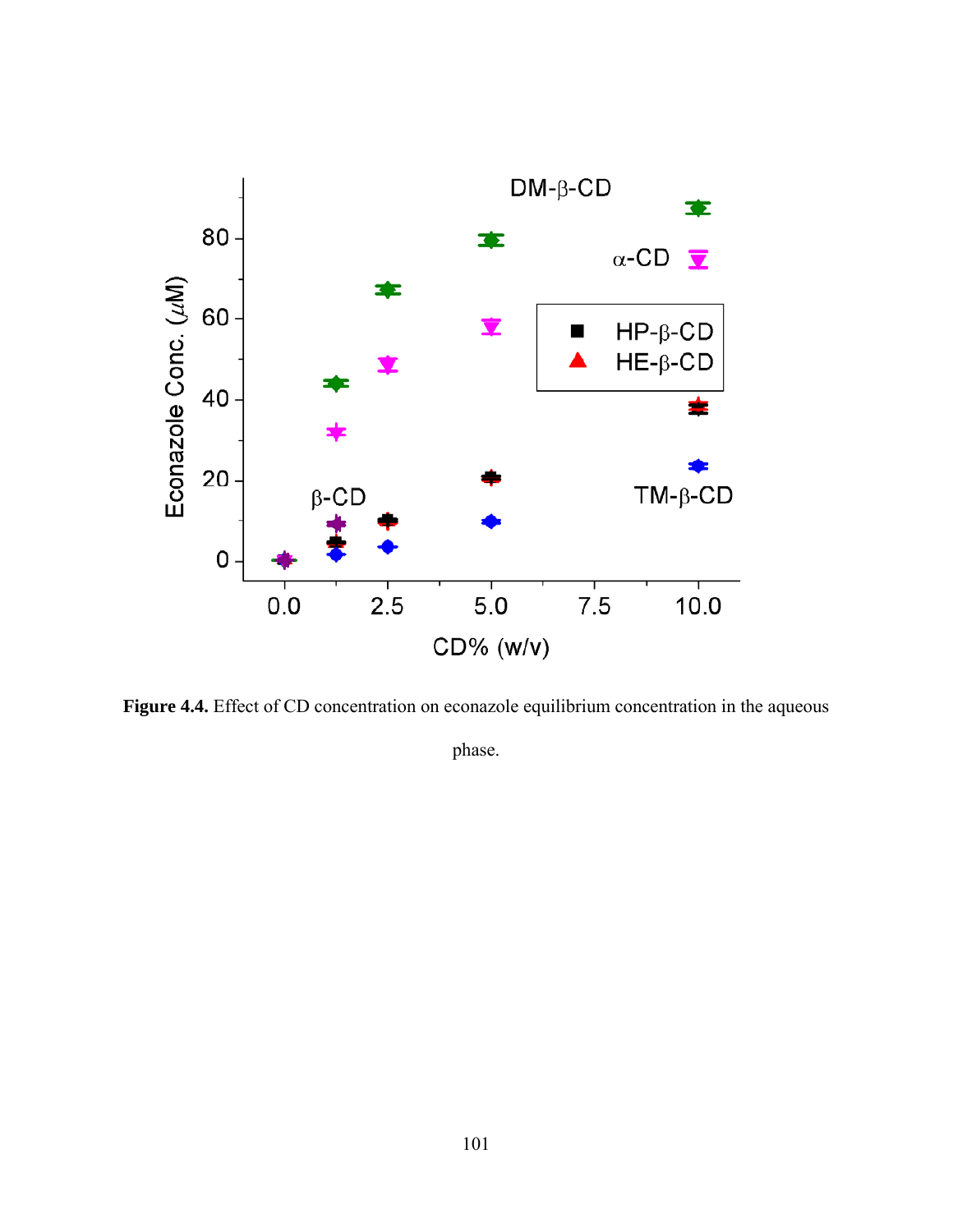econazole is in the order of DM-β-CD >  $\alpha$ -CD > β-CD > HE-β-CD  $\approx$  HP-β-CD > TM-β-CD, which is in good agreement with the previous kinetic study (Figure 4.3) and reported phasesolubility data of several CDs ( $\alpha$ -CD >  $\beta$ -CD > HP-β-CD).<sup>30</sup> Quadratic polynomial fitting analyses according to Eq. 4.10 give the  $K_{1:1}$  and  $K_{1:2}$  values, as shown in Table 4.1. The errors are their standard deviations. Some of the fitted curves are shown in Figure 4.5 and all the coefficients of determination (COD) are listed in Table 4.1. Since β-CD is insoluble at concentrations higher than 1.25% (v/w), no fitting analysis was performed for the calculation of its binding constant. Instead, the equation described in Table 4.1 was used to determine its  $K_{1:1}$ value based on the assumption that only 1:1 complex had formed. The econazole-CD binding constants  $(K_{1:1})$  discovered by phase-solubility studies have been reported for α-CD, HP-β-CD, and β-CD, which are 2630 $\pm$ 260, 1540 $\pm$ 150, and 1420 $\pm$ 130 M<sup>-1</sup>, respectively.<sup>30</sup> These values are a little bit off from the data in Table 4.1. However, since the pH and choice of buffer species have a great effect on the determination of binding constant,<sup>30</sup> the literature values measured in pure water should only used for qualitative purposes. Since the binding constant of econazole with β-CD was calculated without using the fitting analysis, to determine this value more accurately, a repeat of experiment with more data points at lower CD concentrations may be necessary. The  $K_{1:2}$  values of five CDs are larger than 0, indicating the formation of 1:2 complexes. The relative standard deviation (RSD) of *K*1:1 for econazole/DM-β-CD interaction is so large that *K*1:1 is not significantly different from 0. Another fitting analysis was performed assuming  $K_{1:1} = 0$ , and the obtained  $K_{1:2}$  has a much smaller RSD. This indicates that only the 1:2 complex formed for econazole/DM-β-CD binding. Most studies on imidazole-CD complexation have assumed a 1:1 ratio,<sup>1, 31</sup> but higher order complexes have also been reported.<sup>32-36</sup> For instance, the stoichiometry of econazole/β-CD has been published by several groups to be 1:1,<sup>30, 37</sup> while one study has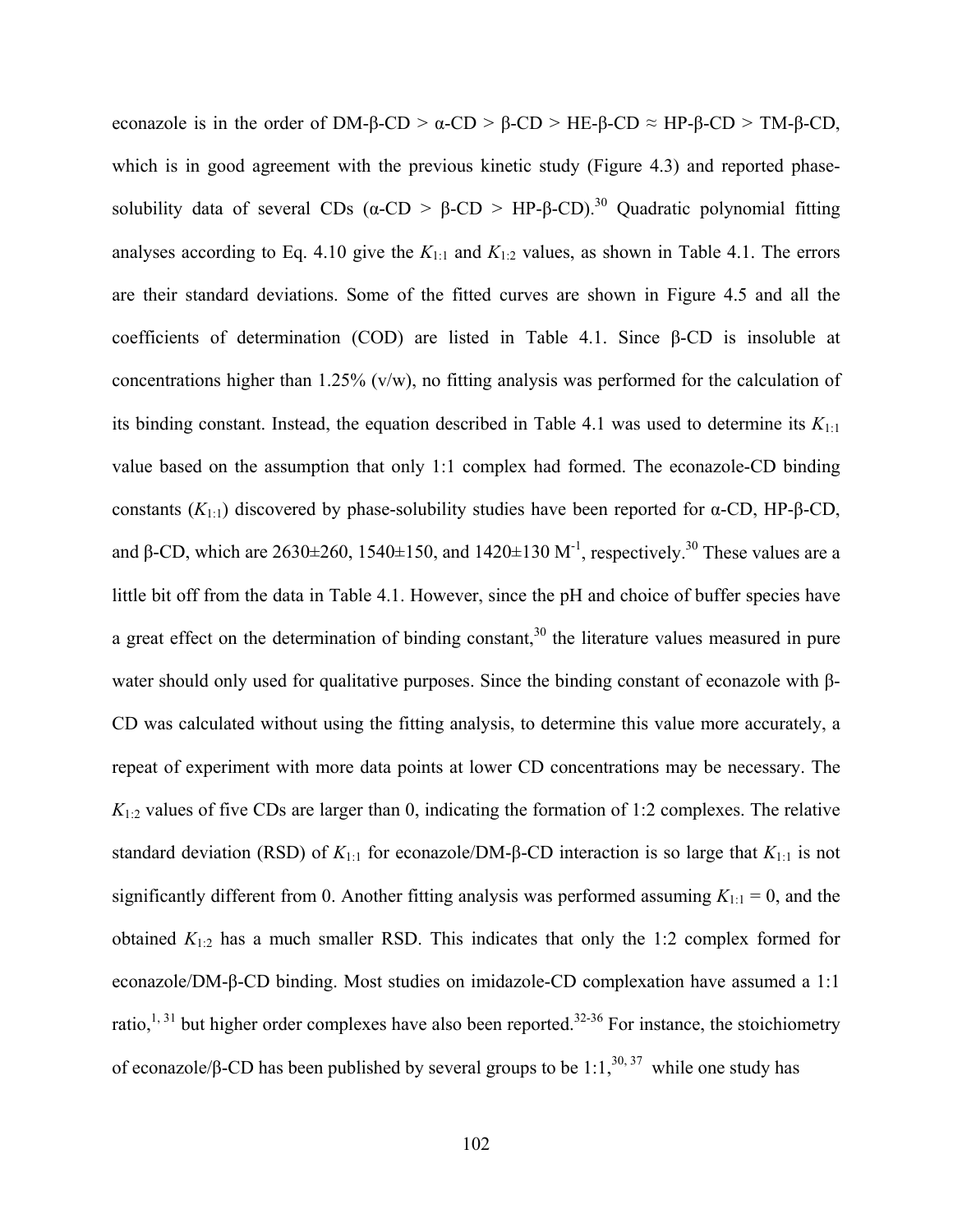| $D_0$                   | Cyclodextrin          | M.W. (g/mol)             | $K_{1:1}$ $(M^{-1})$ | $K_{1:2}$ (M <sup>-1</sup> )        | <b>COD</b>       |
|-------------------------|-----------------------|--------------------------|----------------------|-------------------------------------|------------------|
| $(3.30\pm0.12)x10^{-5}$ | $HE$ - $\beta$ - $CD$ | $~1480$ <sup>a</sup>     | $1662 \pm 159$       | $17\pm3$                            | 0.9977           |
|                         | $HP$ - $\beta$ -CD    | $~1580^a$                | $1964 \pm 51$        | $13\pm1$                            | 0.9998           |
|                         | $DM-6-CD$             | $\sim$ 1330 <sup>a</sup> | 19600±5100           | $72 + 23$                           | 0.9963           |
|                         |                       |                          | $0^{\circ}$          | $1.94 \pm 0.12$<br>$\ge 10^{6}$ c,d | $0.9462^{\circ}$ |
|                         | $TM-\beta$ -CD        | 1429.54                  | $373 \pm 77$         | $46 \pm 10$                         | 0.9979           |
|                         | $\alpha$ -CD          | 972.84                   | 13190±300            | $1.9 \pm 0.4$                       | 0.9997           |
|                         | $\beta$ -CD           | 1134.98                  | $3100 \pm 160^b$     | N/A                                 | N/A              |

**Table 4.1.** Binding constants of econazole with six CDs.

<sup>a</sup> Randomly substituted, and their average molecular weights are determined by ESI-MS.

<sup>b</sup> The stoichiometry of econazole-β-CD is assumed to be 1:1, and its  $K_{1:1}$  is calculated as

$$
K_{11} = \left(\frac{D}{D_0} - 1\right) \bigg/ C_{CD}
$$

<sup>c</sup> Quadratic fitting with the restriction  $K_{1:1} = 0$ .

<sup>d</sup> This entry should be compared to the product  $K_{1:1}K_{1:2}$ , and it has units of M<sup>-2</sup>.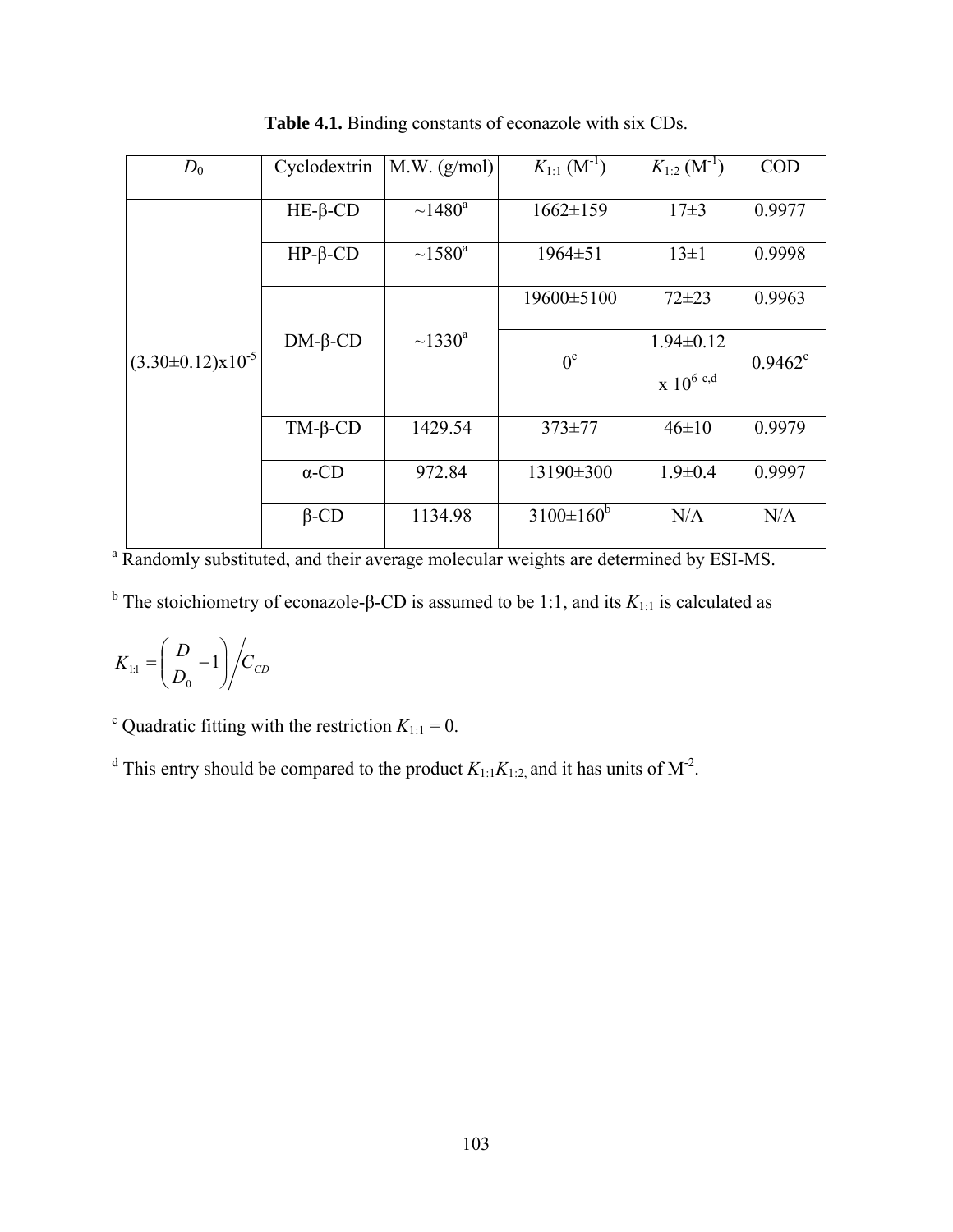

**Figure 4.5.** Quadratic polynomial fitting of *D*/*D*0 versus CD concentration.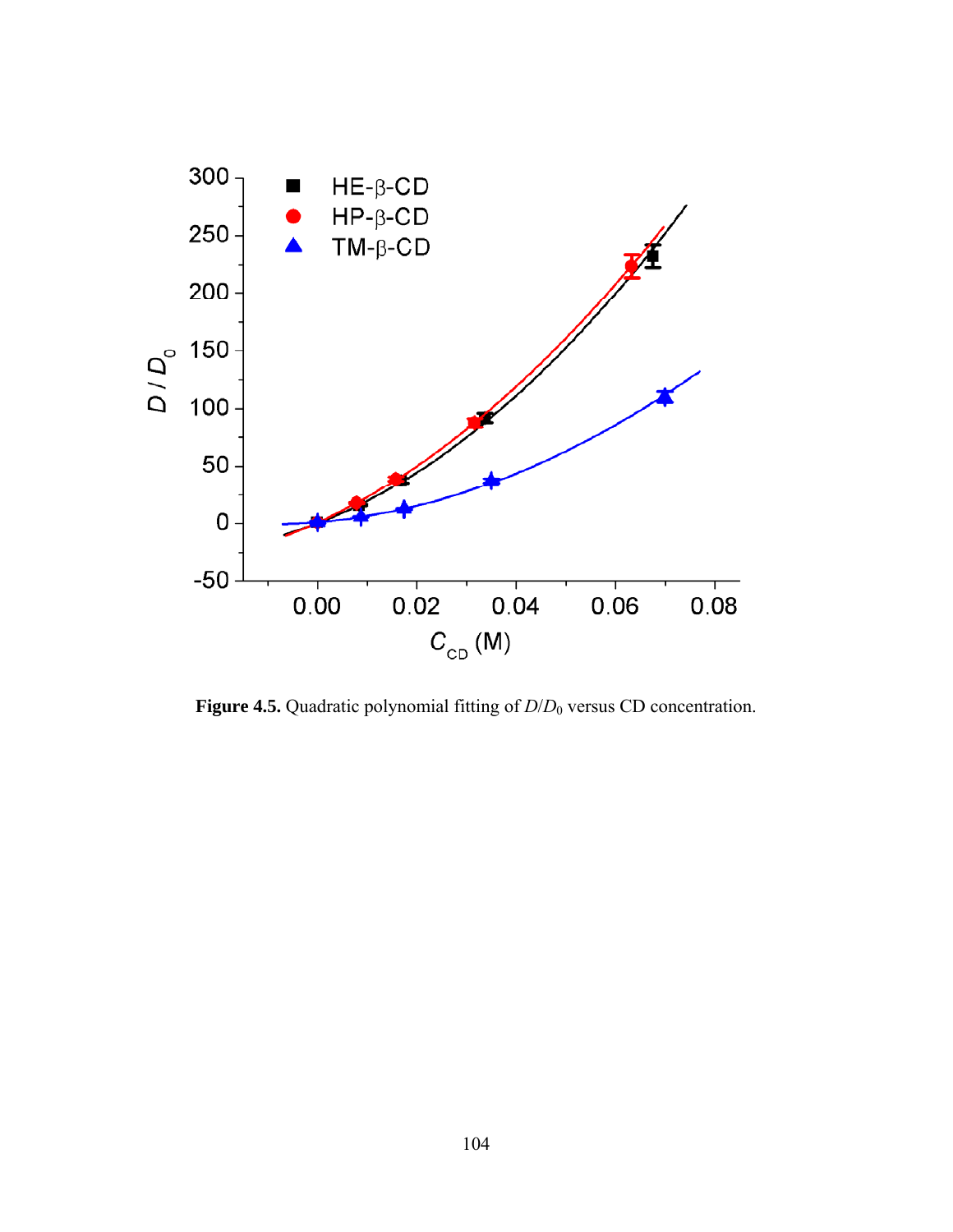discovered the formation of 2:3 complex.<sup>32</sup> Our ESI-MS studies have observed the formation of DM-β-CD dimers and trimers, as demonstrated in Figure 4.6. The signals for high-order econazole/DM-β-CD complexes were not discovered which may be due to the limited sensitivity of the instrument.

The drug distribution behavior at various  $C_{\text{tot}}$  values was studied. The corresponding equilibrium concentrations versus CD-concentration profiles are shown in Figure 4.7. The CD used was HP-β-CD and the pH of the aqueous buffer was 8.5.  $D_0$ ,  $K_{1:1}$  and  $K_{1:2}$  values are listed in Table 4.2. At higher  $C_{\text{tot}}$ , the  $D_0$  value is greater and the  $K_{1:1}$  and  $K_{1:2}$  values tend to be smaller. This interesting trend may be due to a decreasing drug activity coefficient as concentration is increased. This effect can explain the previous observation that binding constants determined by phase-solubility studies are smaller than by this method, since in phase-solubility experiments, the saturated econazole concentration is much higher than the equilibrium drug concentration in this distribution study.

 This method has also been applied in the situation where two mixed drugs are studied at the same time. Since the CD concentration is large with respect to the sum of the drug concentrations, a 'multiplex' approach is possible. Miconazole is an analogue of econazole. Both of them were dissolved in the same polymer film. The extraction profile is shown in Figure 4.8. The values of  $D_0$ ,  $K_{1:1}$  and  $K_{1:2}$  are listed in Table 4.2. From the data, miconazole is more lipophilic than econazole, and binds more strongly to HP-β-CD. When mixed with miconazole, the distribution coefficient of econazole is greater, and the binding constants  $K_{1:1}$  and  $K_{1:2}$  are smaller, which may be attributable to the decreased drug activity coefficient caused by association with miconazole.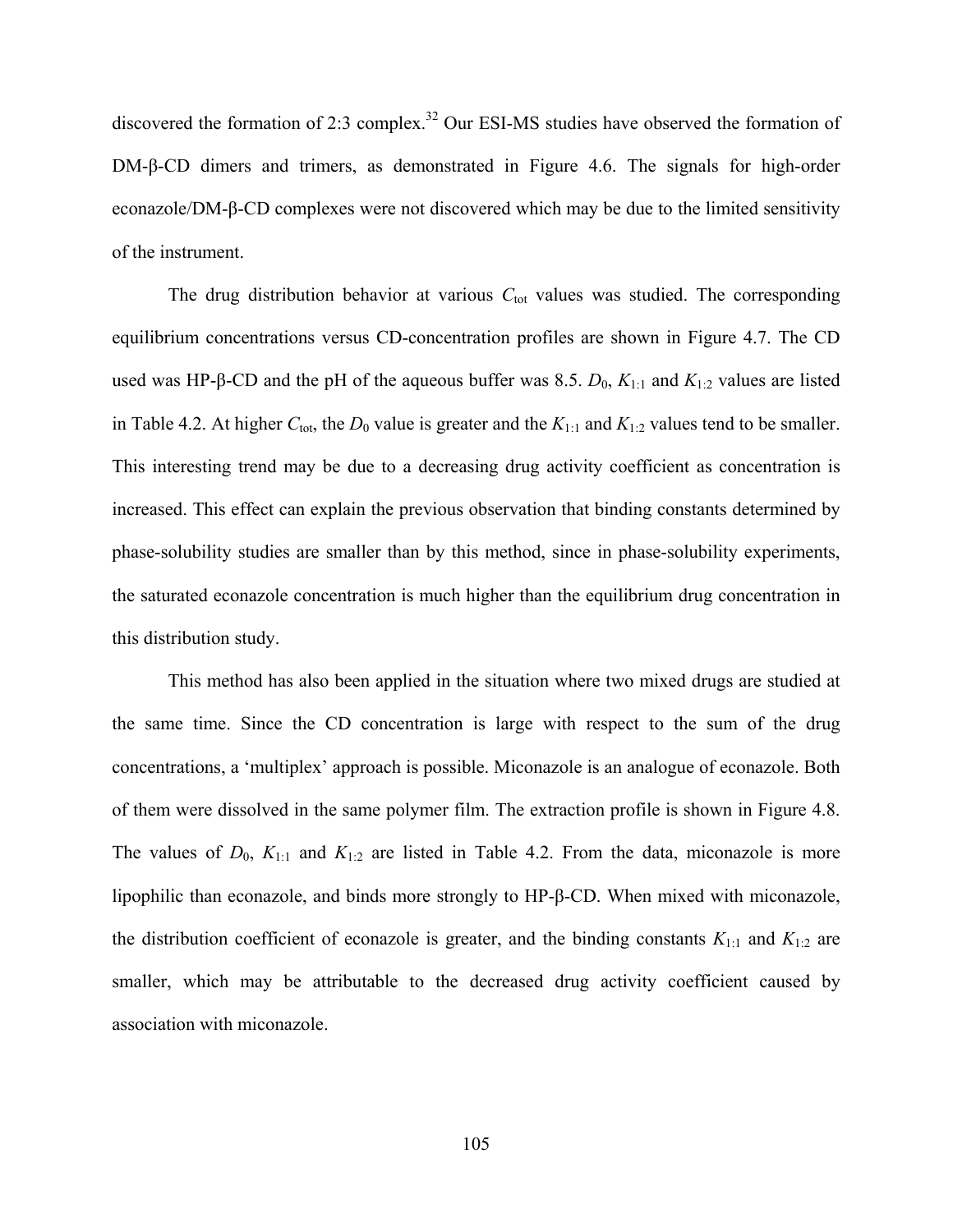

**Figure 4.6.** ESI-MS spectrum of DM-β-CD (10% w/v) and econazole after distribution equilibration. (DM-β-CD with various degrees of substitution exist)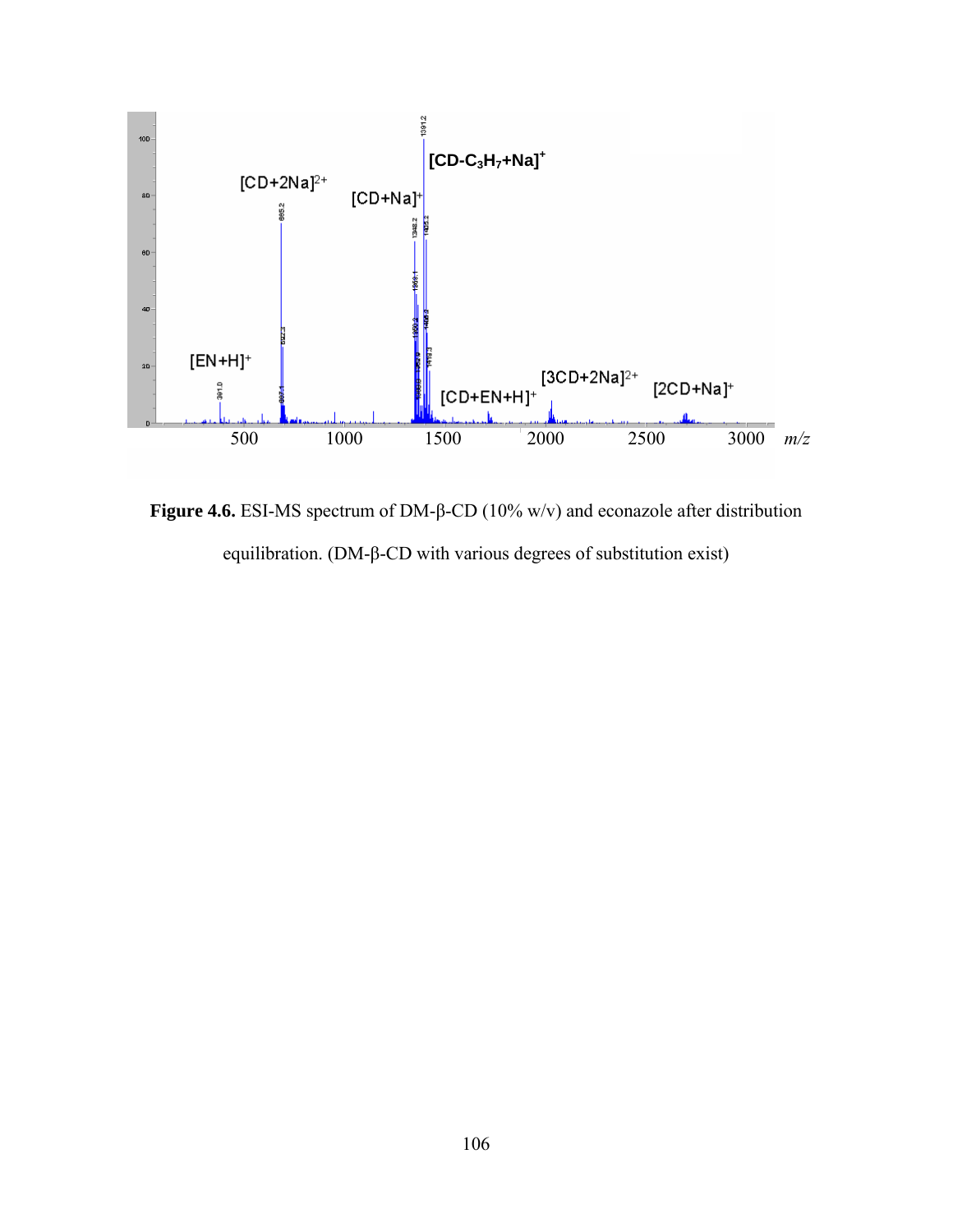

**Figure 4.7.** Effect of HP-β-CD concentration on econazole equilibrium concentration in the aqueous phase at various drug concentrations.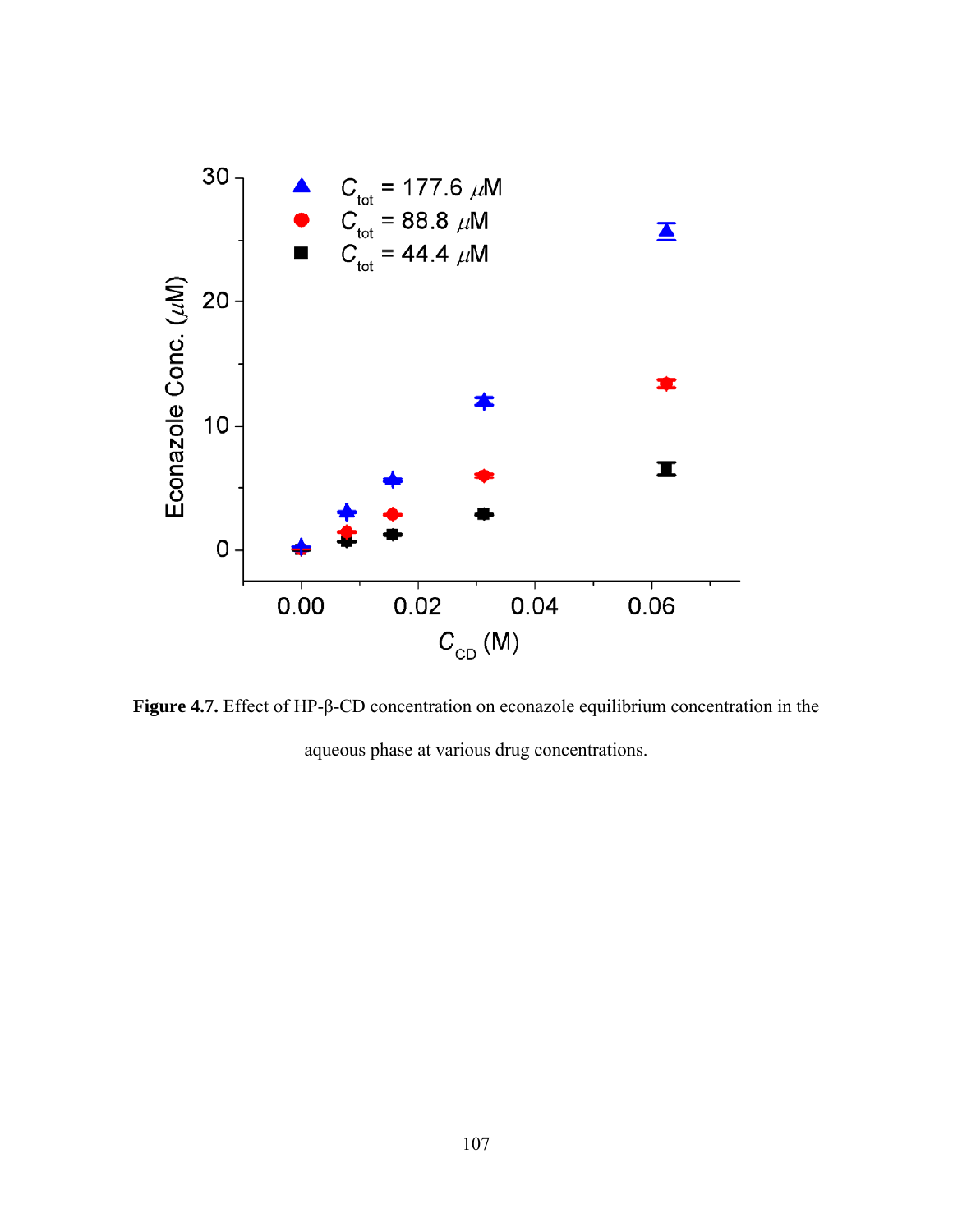$Drug \t C_{tot} (\mu M) \t D_0 \t K_{1:1} (M^{-1})$  $K_{1:2}$   $(M^{-1})$   $\bigcup$  COD  $\overline{44.4}$   $(8.74\pm0.72)x10^{-6}$   $1792\pm100$   $12\pm1$  0.9999 88.8  $(1.02\pm0.02)x10^{-5}$  1709 $\pm38$  9.4 $\pm0.4$  0.99997 Econazole  $\frac{177.6}{177.6}$   $\frac{(1.49\pm0.12)x10^{-5}}{1225\pm30}$  7.2 $\pm$ 0.4 0.99996 88.8<sup>a</sup>  $(1.37\pm0.06)x10^{-5}$  1498 $\pm8$  6.8 $\pm0.1$  1.0000 Miconazole  $80.0^b$   $(1.46\pm0.39)x10^{-6}$   $4052\pm416$   $10\pm2$  0.9995

**Table 4.2.** Binding constants of econazole and miconazole with HP-β-CD at various drug concentrations.

<sup>a</sup> mixed with miconazole

**b** mixed with econazole

| pH  | $D_0$                            | $K_{1:1}$ (M <sup>-1</sup> ) | $K_{1:2}$ (M <sup>-1</sup> ) | <b>COD</b> |
|-----|----------------------------------|------------------------------|------------------------------|------------|
|     |                                  |                              |                              |            |
| 1.8 | $(1.36 \pm 0.07) \times 10^{-2}$ | $108 \pm 6$                  |                              | 0.9932     |
|     |                                  |                              |                              |            |
| 5.8 | $(1.86\pm0.14)x10^{-3}$          | $270 \pm 9$                  |                              | 0.9965     |
|     |                                  |                              |                              |            |
| 7.4 | $(3.30 \pm 0.12) \times 10^{-5}$ | $1964 \pm 51$                | $13\pm1$                     | 0.9998     |
|     |                                  |                              |                              |            |
| 8.5 | $(1.02 \pm 0.02) \times 10^{-5}$ | 1747±174                     | $6.4 \pm 2.3$                | 0.9977     |
|     |                                  |                              |                              |            |

**Table 4.3.** Binding constants of econazole with HP-β-CD at various pH conditions.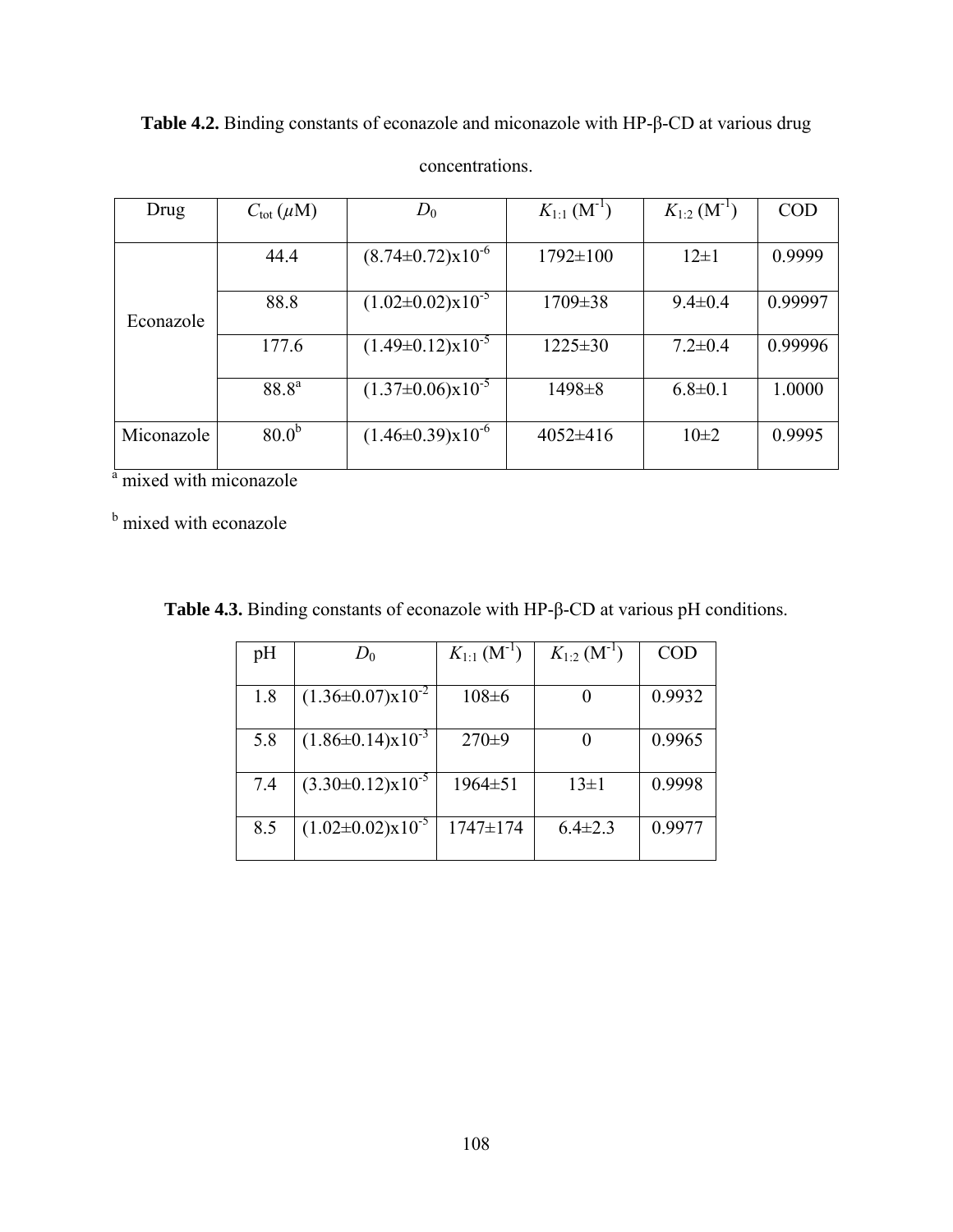

**Figure 4.8.** Effect of HP-β-CD concentration on econazole and miconazole (mixed) equilibrium concentration in the aqueous phase.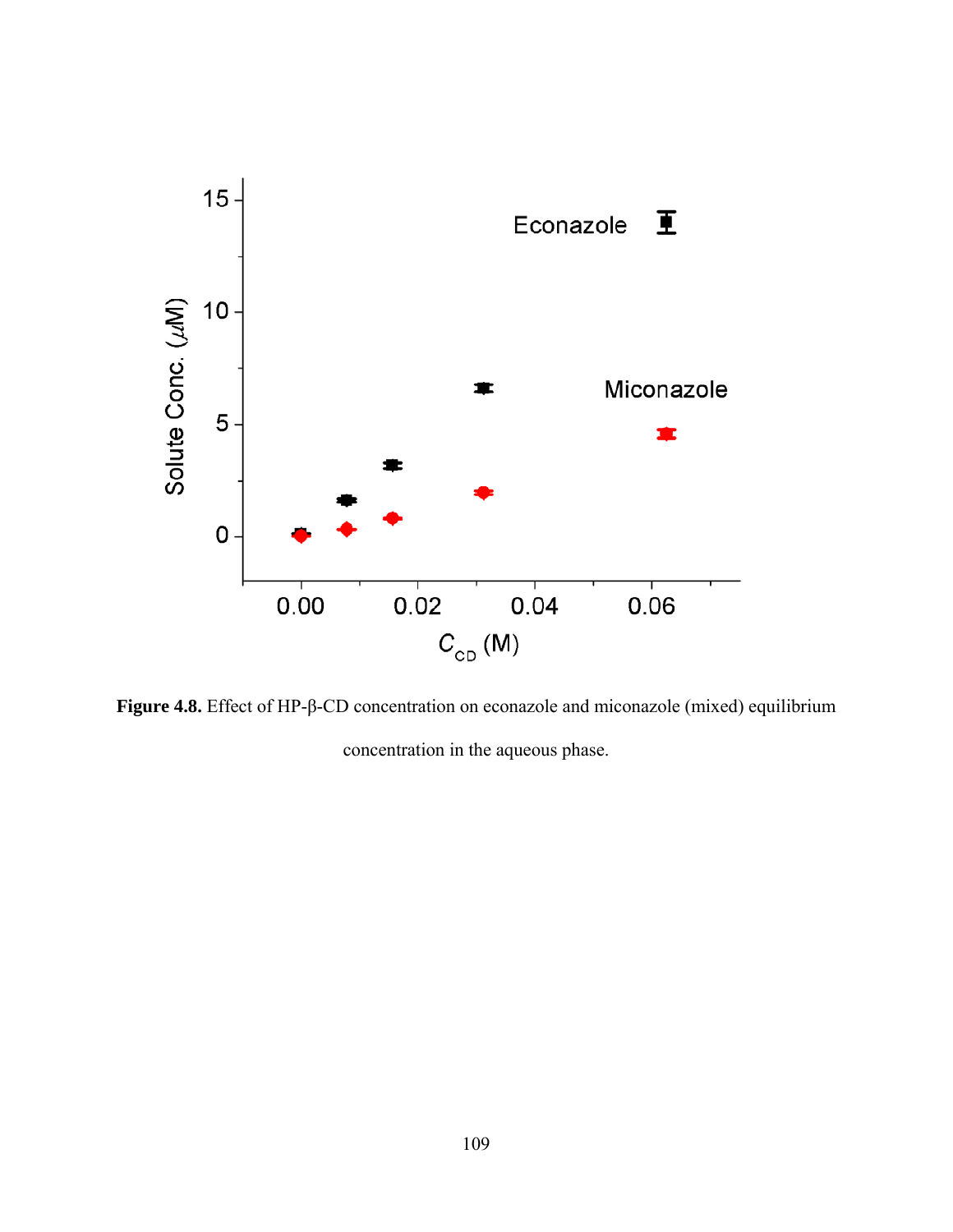The binding behavior of econazole to HP-β-CD has been studied at various pH values. The drug equilibrium concentrations versus aqueous CD-concentration profiles are shown in Figure 4.9. The values of  $D_0$ ,  $K_{1:1}$  and  $K_{1:2}$  are listed in Table 4.3. The  $K_{1:1}$  values at pH 8.5 and 7.4 are not significantly different, but decrease rapidly in an acidic environment. Econazole is a basic compound and has a pKa value of  $6.69<sup>28</sup>$  hence it can be concluded that increased ionization decreases its binding constant with CDs, which is consistent with literature observations.37 Moreover, the formation of the 1:2 complex is suppressed when econazole is ionized, as indicated by the values of  $K_{1:2} = 0$  at pH 5.8 and 1.8.

 Compared to the phase-solubility method, which can require days, this new technique is faster. Moreover, the drug amounts used in solubility experiments are much greater than in this method. For instance, the highest econazole concentration in a phase-solubility study is  $\sim 30$ mM,<sup>30</sup> but in the phase-distribution experiment,  $C_{\text{tot}}$  is less than 0.1 mM. In addition, the volume of the CD solution used in a solubility study is typically 10 mL, which is 40 times more than in this distribution experiment. These two factors have led to a 12000-fold decrease in material requirements. The complexation of much less concentrated drug with cyclodextrins may be one of the reasons that the equilibration time is greatly shortened in these phase-distribution studies. For other phase-distribution methods, which study the drug distribution between an organic solvent and an aqueous phase, the solvent-CD complexation may lead to misinterpretation. In addition, entrainment and emulsion can be severe problems for very hydrophobic compounds,  $38$ and the handling of small volumes of organic solvent may be difficult.<sup>28</sup>

 In phase-solubility studies, the accurate and precise determination of the intrinsic solubility  $(S_0)$  is highly important for the accuracy and precision of  $K_{1:1}$ . Similarly for this approach, the variance of  $D_0$  may lead to misinterpretation of *n* and  $K_{1:i}$  as well. Since the drug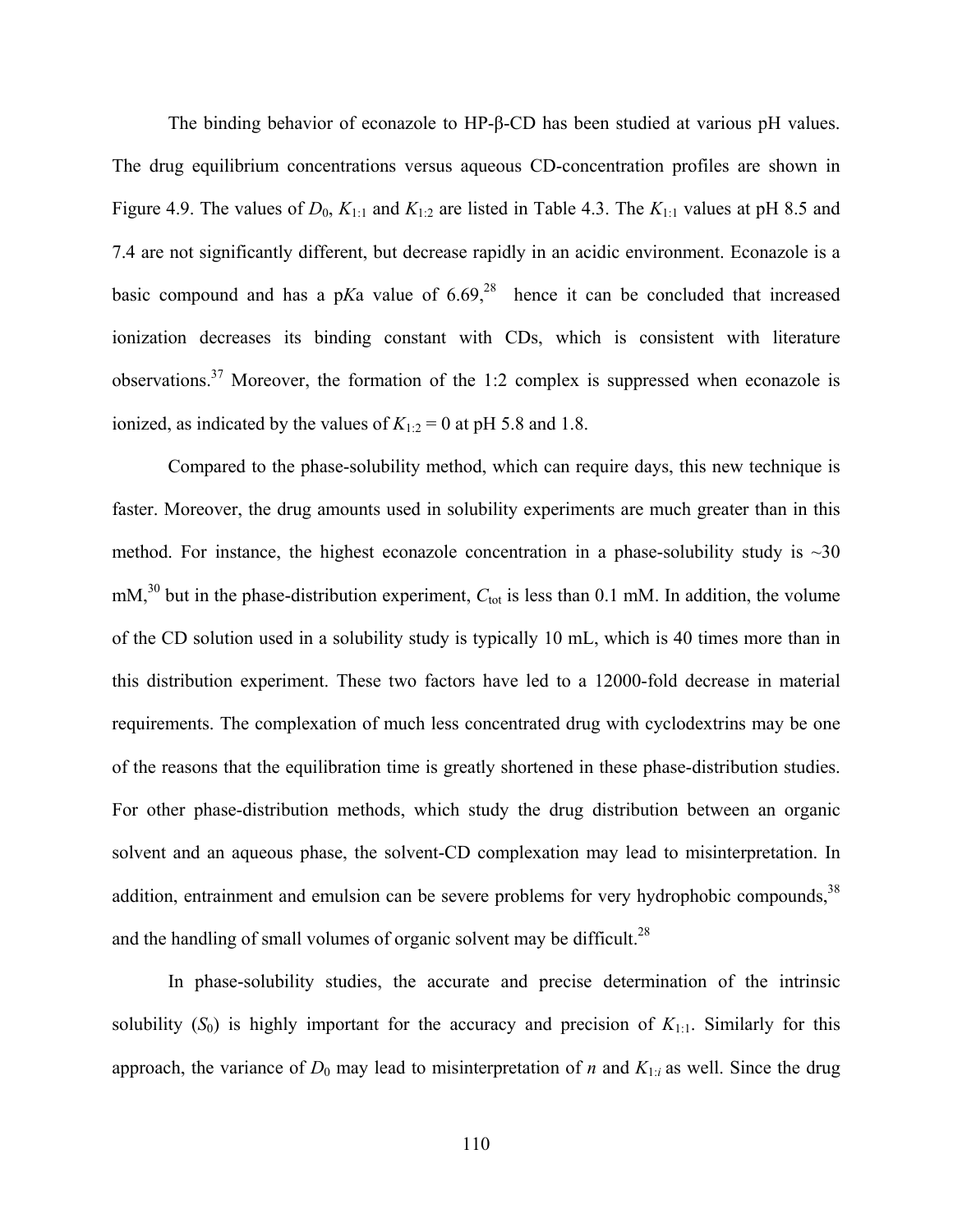

**Figure 4.9.** Effect of HP-β-CD concentration on econazole equilibrium concentration in the aqueous phase at various pH conditions.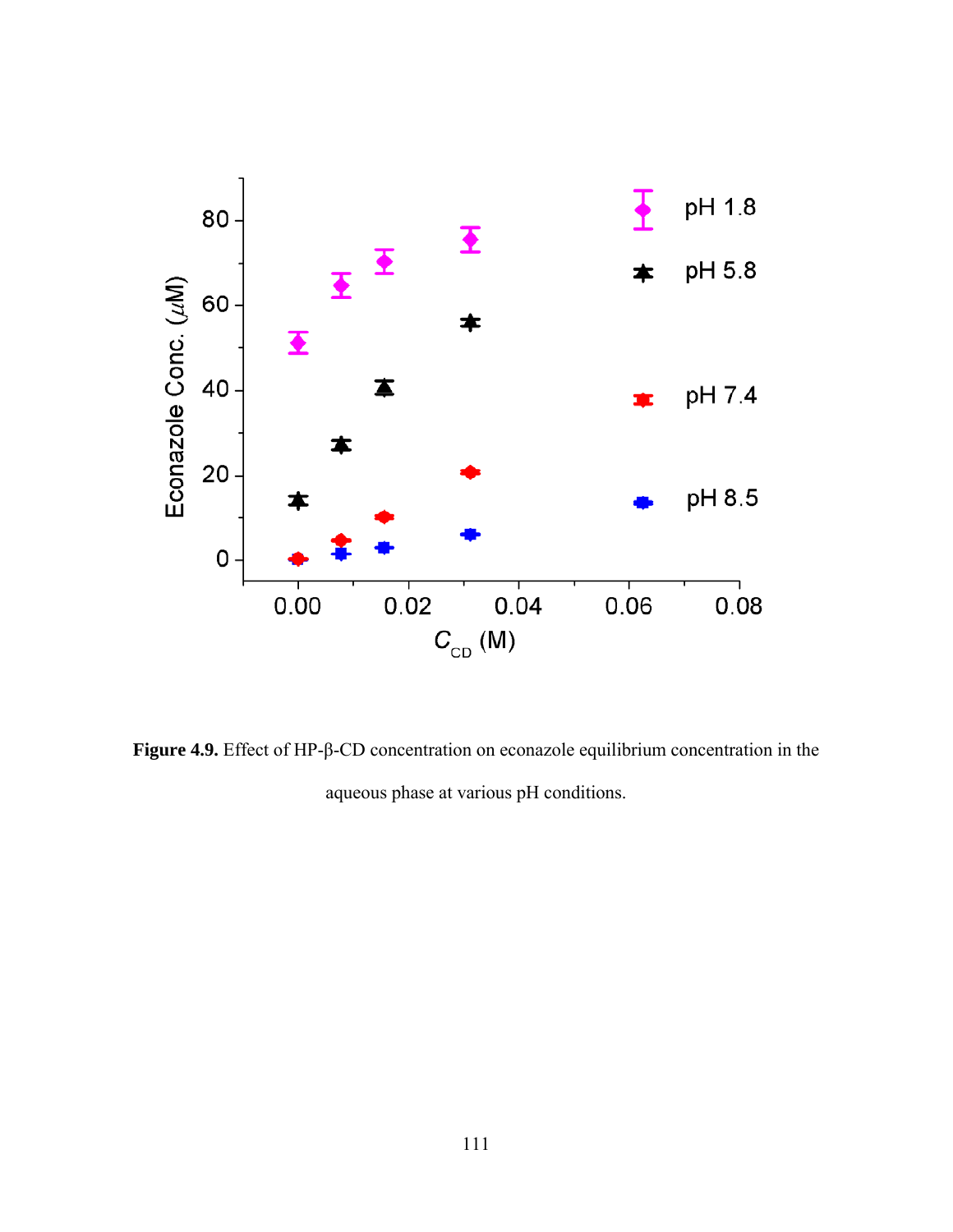concentration is usually low  $(\sim 0.01-0.1 \mu M)$  when determining  $D_0$ , some error is inevitable. Ways to decrease the measurement error of  $D_0$  have been discussed elsewhere.<sup>28</sup> Among them, increasing determination repeats is the easiest to implement, which is convenient when using microtiter plates.

## **4.5 CONCLUSIONS**

A new method to measure the binding constants of drug-CD complexes in the aqueous phase using high-throughput technologies was developed. This method measures the distribution behavior of a drug between a polymer phase and an aqueous phase in 96-well microplates. With four repeats, distribution coefficients of econazole respect to six CD-containing buffers at four different concentrations can be determined simultaneously. Quadratic polynomial correlations have been established to give the binding constants of econazole to the six CDs respectively. Both 1:1 and 1:2 complexes are found and the calculated *K*1:1 values can be correlated to some literature data from phase-solubility studies. The binding constants of econazole to HP-β-CD have been studied at various drug concentrations and pH conditions. At higher econazole concentrations, the drug-CD binding tends to be weaker, which may due to the self-association of the drug. An acidic environment weakens the binding between econazole with HP-β-CD and suppresses the 1:2 complex formation. Compared to the phase-solubility method, our protocol is much faster. Moreover, the material requirement decreases four orders of magnitude. This method has great flexibility as well, for instance, 'multiplex' approaches are possible due to the much lower concentration of the drug relevant to the CD concentration.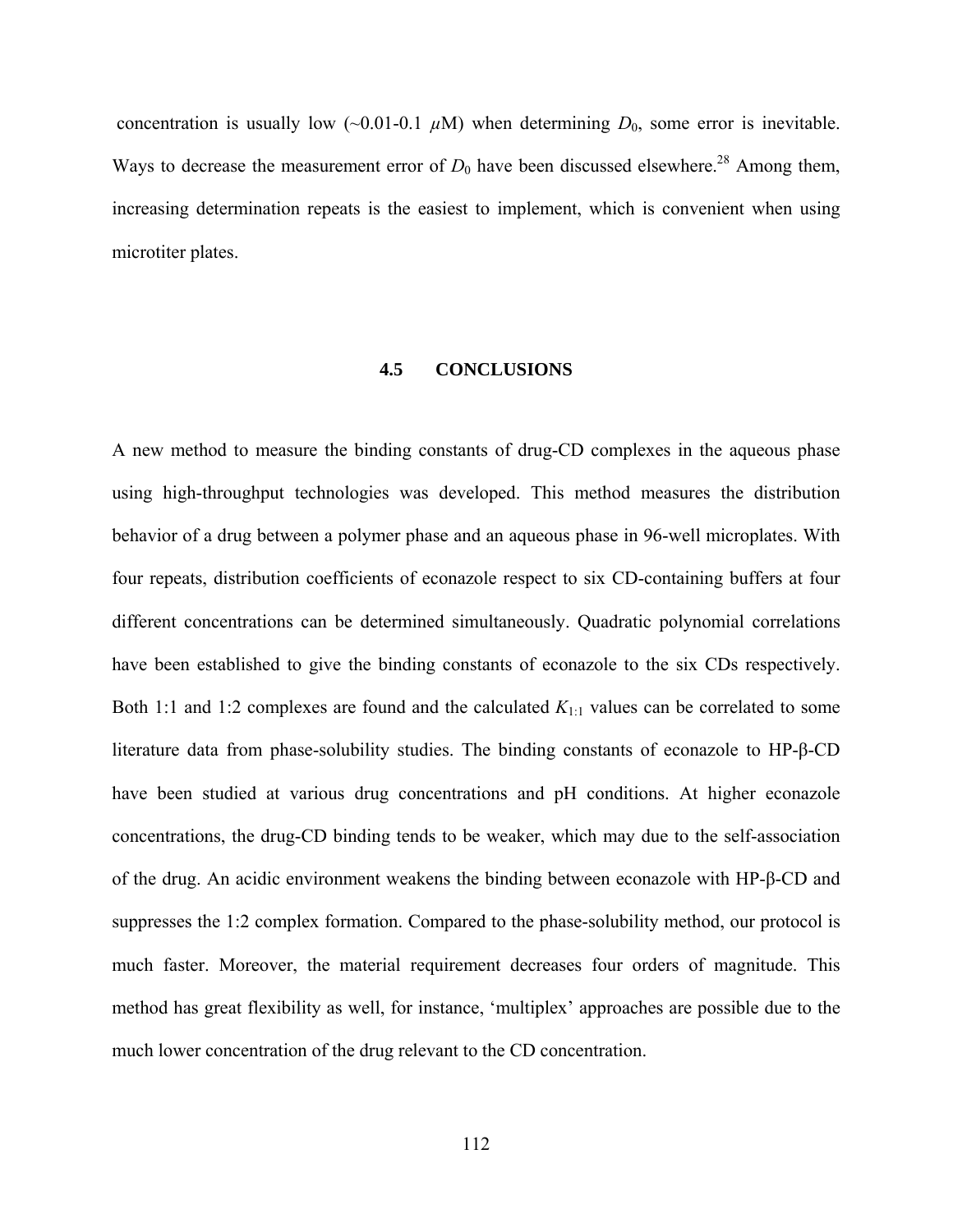## **4.6 REFERENCE**

- (1) Loftsson, T.; Hreinsdottir, D.; Masson, M. *International Journal of Pharmaceutics* **2005**, *302*, 18-28.
- (2) Das, N. G.; Das, S. K. *Drug Delivery Report* **2006**, *Spring/Summer*, 52-55.
- (3) Hedges, A. R. *Chemical Reviews (Washington, D. C.)* **1998**, *98*, 2035-2044.
- (4) Uekama, K.; Hirayama, F.; Irie, T. *Chemical Reviews (Washington, D. C.)* **1998**, *98*, 2045-2076.
- (5) Loftsson, T.; Brewster, M. E.; Masson, M. *American Journal of Drug Delivery* **2004**, *2*, 261-275.
- (6) Hirsch, W.; Fried, V.; Altman, L. *Journal of Pharmaceutical Sciences* **1985**, *74*, 1123- 1125.
- (7) Bodor, N.; Buchwald, P. *Journal of Inclusion Phenomena and Macrocyclic Chemistry* **2003**, *44*, 9-14.
- (8) Rao, V. M.; Stella, V. J. *Journal of Pharmaceutical Sciences* **2003**, *92*, 927-932.
- (9) Lipinski, C. A. *Journal of Pharmacological and Toxicological Methods* **2001**, *44*, 235- 249.
- (10) Chen, J.; Ohnmacht, C. M.; Hage, D. S. *Journal of Chromatography, A* **2004**, *1033*, 115- 126.
- (11) Schou, C.; Heegaard, N. H. H. *Electrophoresis* **2006**, *27*, 44-59.
- (12) Schipper, B. R.; Ramstad, T. *Journal of Pharmaceutical Sciences* **2005**, *94*, 1528-1537.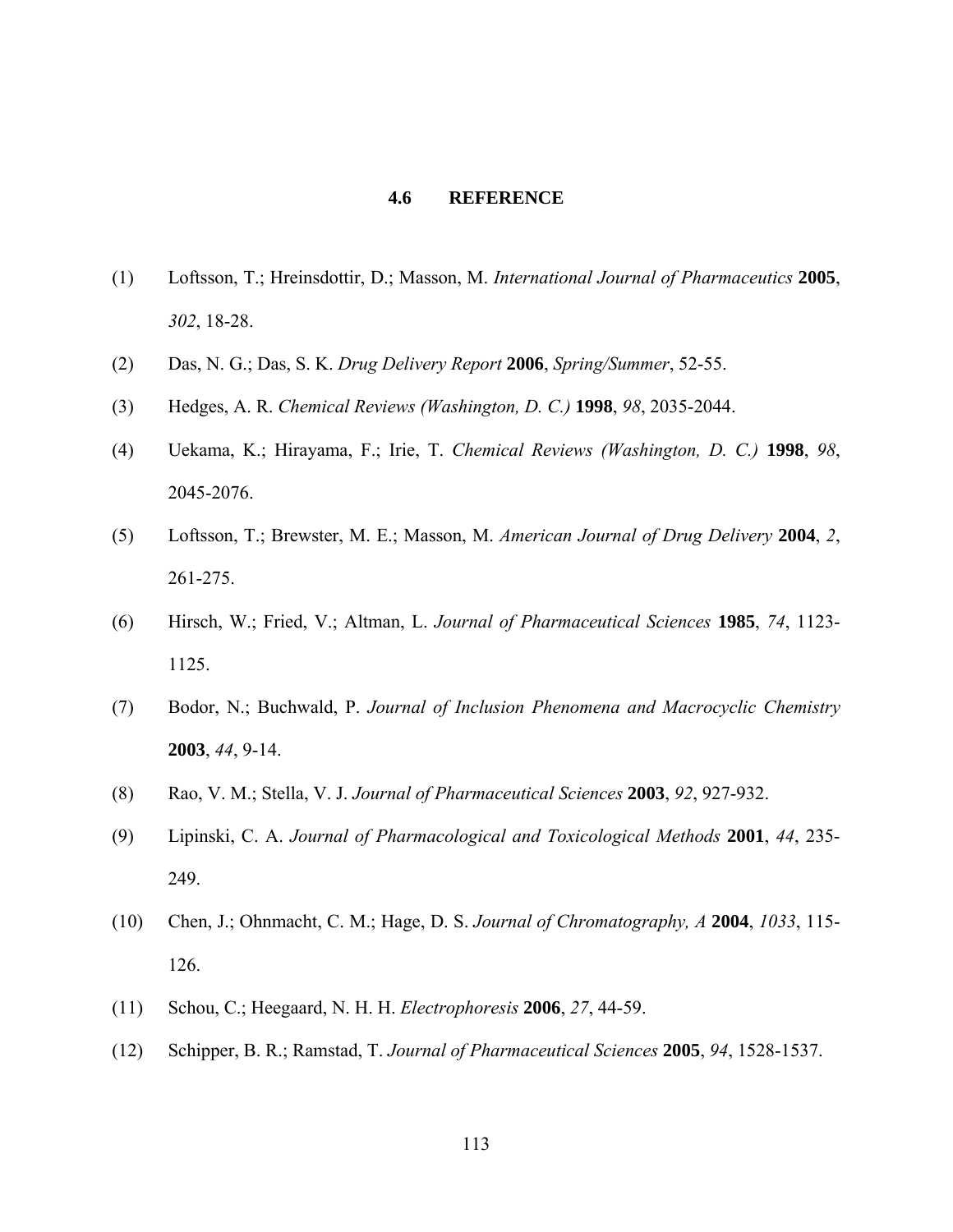- (13) Karakasyan, C.; Taverna, M.; Millot, M.-C. *Journal of Chromatography, A* **2004**, *1032*, 159-164.
- (14) Rundlett, K. L.; Armstrong, D. W. *Electrophoresis* **2001**, *22*, 1419-1427.
- (15) Sideris, E. E.; Georgiou, C. A.; Koupparis, M. A.; Macheras, P. E. *Analytica Chimica Acta* **1994**, *289*, 87-95.
- (16) Beni, S.; Szakacs, Z.; Csernak, O.; Barcza, L.; Noszal, B. *European Journal of Pharmaceutical Sciences* **2007**, *30*, 167-174.
- (17) Archontaki, H. A.; Vertzoni, M. V.; Athanassiou-Malaki, M. H. *Journal of Pharmaceutical and Biomedical Analysis* **2002**, *28*, 761-769.
- (18) Koopmans, C.; Ritter, H. *Journal of the American Chemical Society*, ACS ASAP.
- (19) Sheehy, P. M.; Ramstad, T. *Journal of Pharmaceutical and Biomedical Analysis* **2005**, *39*, 877-885.
- (20) Kahle, C.; Holzgrabe, U. *Chirality* **2004**, *16*, 509-515.
- (21) Higuchi, T.; Connors, K. A. *Advan. Anal. Chem. Instr.* **1965**, *4*, 117-212.
- (22) Loukas, Y. L. *Pharmaceutical Sciences* **1997**, *3*, 343-346.
- (23) Loukas, Y. L.; Vraka, V.; Gregoriadis, G. *International Journal of Pharmaceutics* **1996**, *144*, 225-231.
- (24) Masson, M.; Sigurdardottir, B. V.; Matthiasson, K.; Loftsson, T. *Chemical & Pharmaceutical Bulletin* **2005**, *53*, 958-964.
- (25) Eli, W.; Chen, W.; Xue, Q. *Journal of Inclusion Phenomena and Macrocyclic Chemistry* **2000**, *38*, 37-43.
- (26) Senisterra, G. A.; Markin, E.; Yamazaki, K.; Hui, R.; Vedadi, M.; Awrey, D. E. *Journal of Biomolecular Screening* **2006**, *11*, 940-948.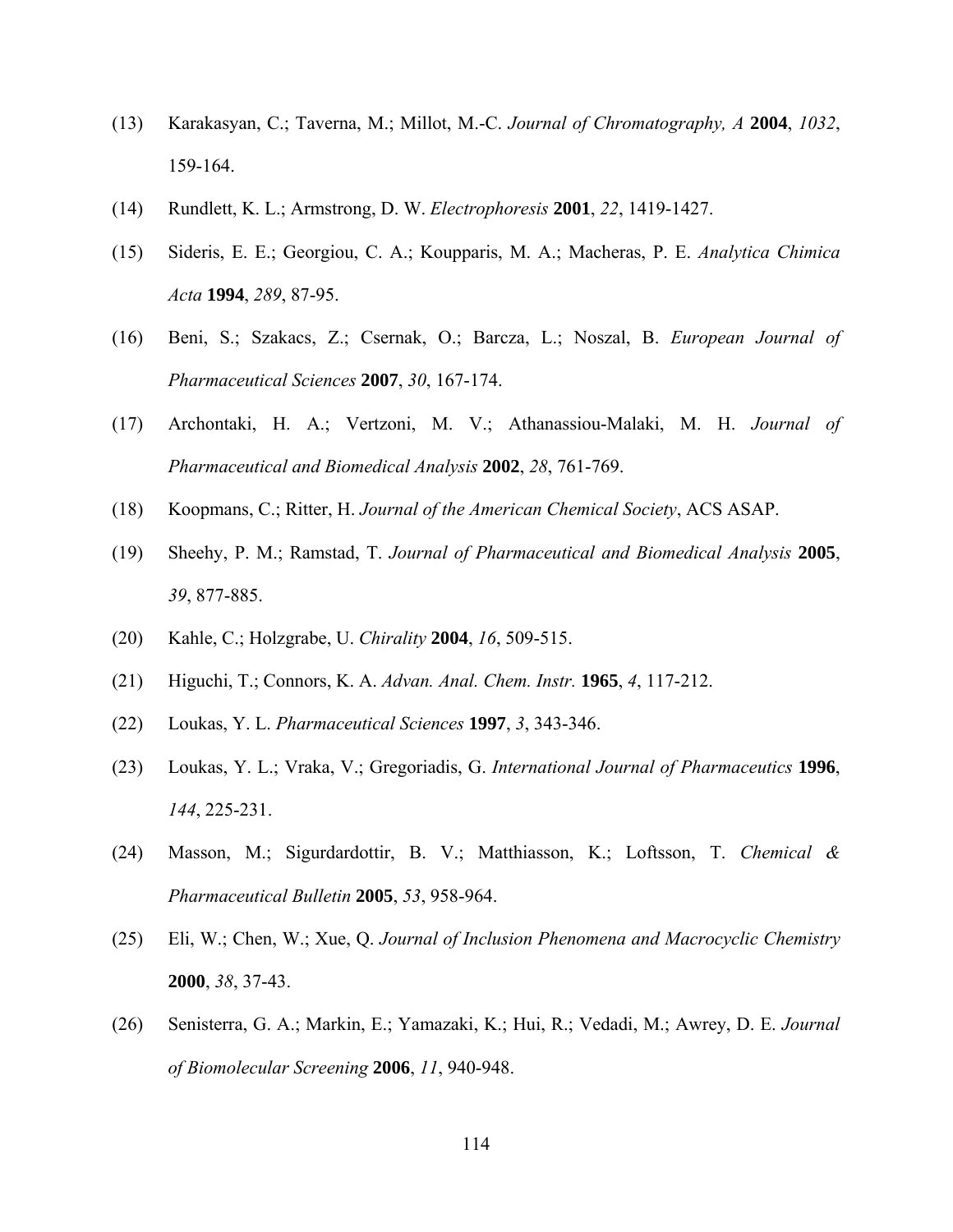- (27) Hallikas, O.; Taipale, J. *Nature Protocols* **2006**, *1*, 215-222.
- (28) Chen, Z.; Weber, S. G. *Analytical Chemistry* **2007**, *79*, 1043-1049.
- (29) Chen, Z.; Yang, Y.; Werner, S.; Wipf, P.; Weber, S. G. *Journal of the American Chemical Society* **2006**, *128*, 2208-2209.
- (30) Mura, P.; Faucci, M. T.; Manderioli, A.; Bramanti, G. *Journal of Inclusion Phenomena and Macrocyclic Chemistry* **2001**, *39*, 131-138.
- (31) Guillaume, Y. C.; Peyrin, E. *Analytical Chemistry* **1999**, *71*, 2046-2052.
- (32) Pedersen, M.; Bjerregaard, S.; Jacobsen, J.; Rommelmayer Larsen, A.; Mehlsen Sorensen, A. *International Journal of Pharmaceutics* **1998**, *165*, 57-68.
- (33) Pedersen, M. *European Journal of Pharmaceutics and Biopharmaceutics* **1994**, *40*, 19- 23.
- (34) El-Barghouthi, M. I.; Masoud, N. A.; Al-Kafawein, J. K.; Abdoh, A. A. *Russian Journal of Physical Chemistry* **2006**, *80*, 1050-1055.
- (35) Peeters, J.; Neeskens, P.; Tollenaere, J. P.; Van Remoortere, P.; Brewster, M. E. *Journal of Pharmaceutical Sciences* **2002**, *91*, 1414-1422.
- (36) Miyake, K.; Irie, T.; Arima, H.; Hirayama, F.; Uekama, K.; Hirano, M.; Okamaoto, Y. *International Journal of Pharmaceutics* **1999**, *179*, 237-245.
- (37) Pedersen, M.; Edelsten, M.; Nielsen, V. F.; Scarpellini, A.; Skytte, S.; Slot, C. *International Journal of Pharmaceutics* **1993**, *90*, 247-254.
- (38) Poole, S. K.; Poole, C. F. *Journal of Chromatography, B: Analytical Technologies in the Biomedical and Life Sciences* **2003**, *797*, 3-19.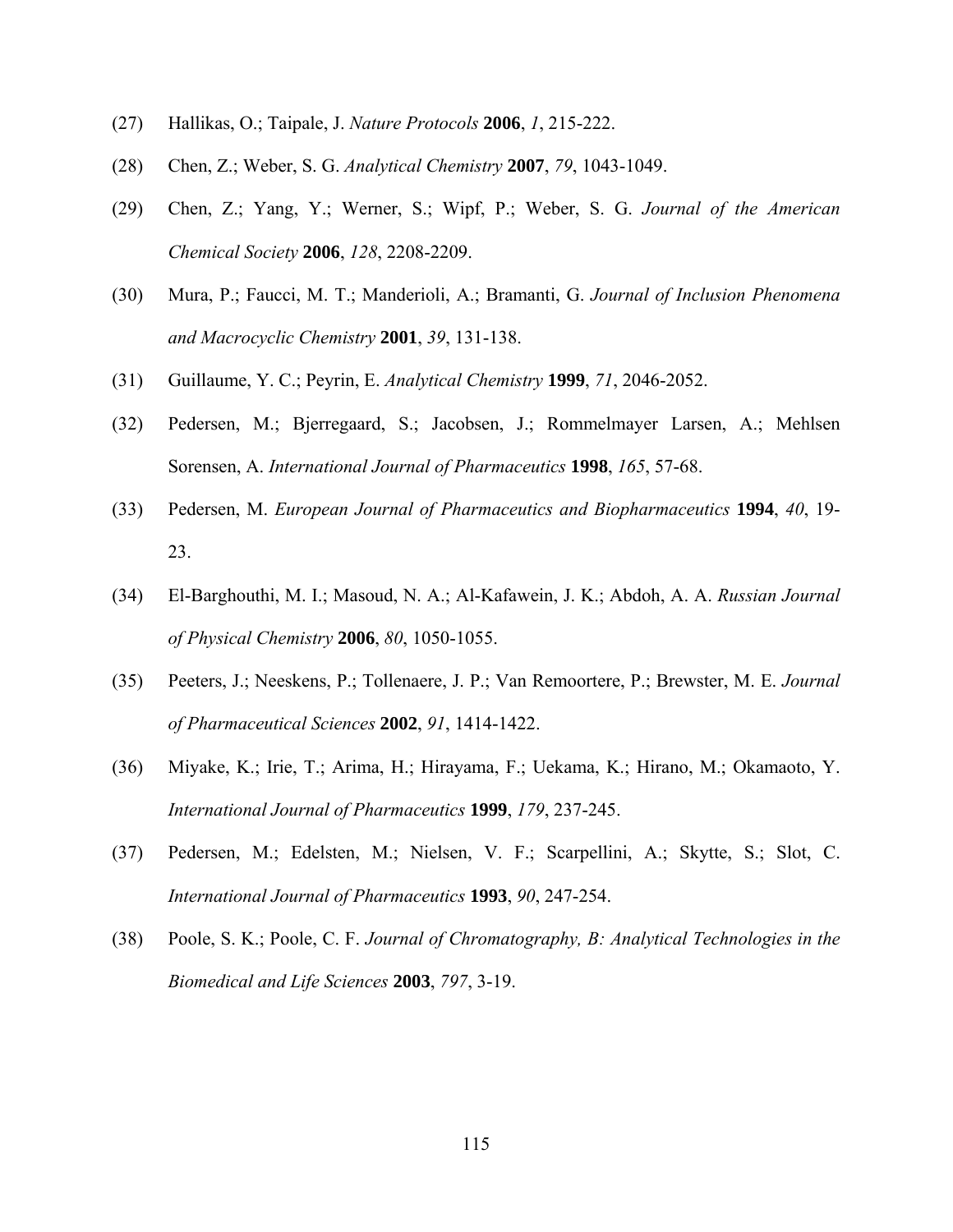## **APPENDIX A**

# $Z-TEST<sup>1</sup>$

The Z-test is a statistical test used in inference which determines if the difference between a sample mean and the population mean is large enough to be statistically significant.

In order for the Z-test to be reliable, certain conditions must be met. The most important is that since the Z-test uses the population mean and population standard deviation, these must be known. The sample must be a simple random sample of the population. If the sample came from a different sampling method, a different formula must be used. It must also be known that the population varies normally (*i.e.*, the sampling distribution of the probabilities of possible values fits a standard normal curve). If it is not known that the population varies normally, it suffices to have a sufficiently large sample, generally agreed to be  $\geq 30$  or 40.

The test requires the following to be known:  $\sigma$  (the standard deviation of the population),  $\mu$  (the mean of the population), *x* (the mean of the sample), and *n* (the size of the sample).

First, calculate the standard error of the mean (SEM): SEM =  $\sigma / \sqrt{n}$ ; then calculate the z score for the Z-test:  $z = (x - \mu)$  / SEM; finally, the *z* score is compared to a *Z* table, a table which contains the percent of area under the normal curve between the mean and the *z* score. Using this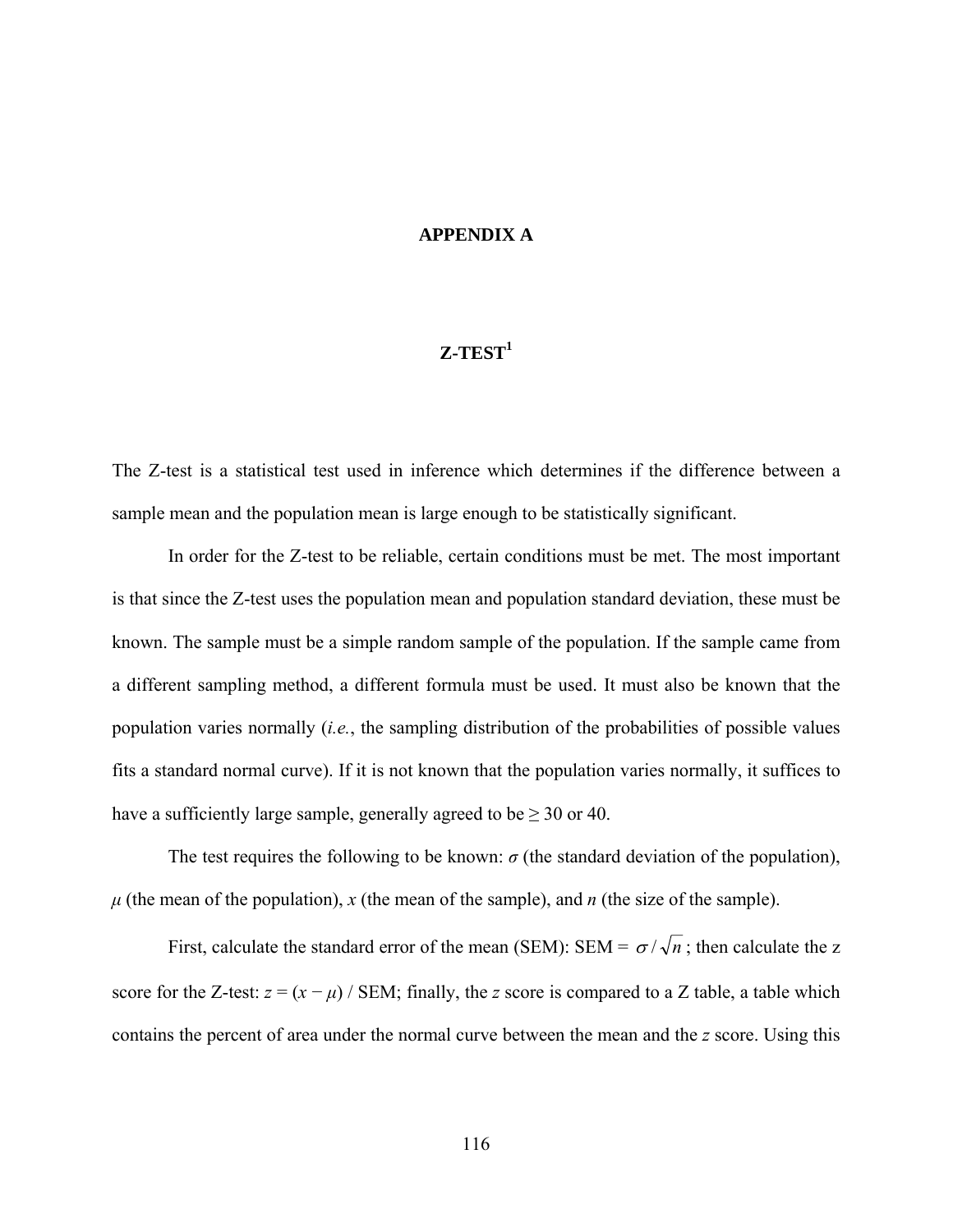table will indicate whether the calculated *z* score is within the realm of chance or if the *z* score is so different from the mean that the sample mean is unlikely to have happened by chance.

For the Z-test in Table 3.6,  $\mu$  = 0.737. The value of  $\sigma$  has been experimentally determined to be 0.0135. For each sample,  $n = 2$ . According to the z table, z scores should be larger than 2.33 to ensure that the sample mean is different from the population mean at the 99% confidence level.

# **Reference**

(1) Caulcutt, R.; Boddy, R. *Statistics for Analytical Chemists*; Chapman & Hall: London, 1983.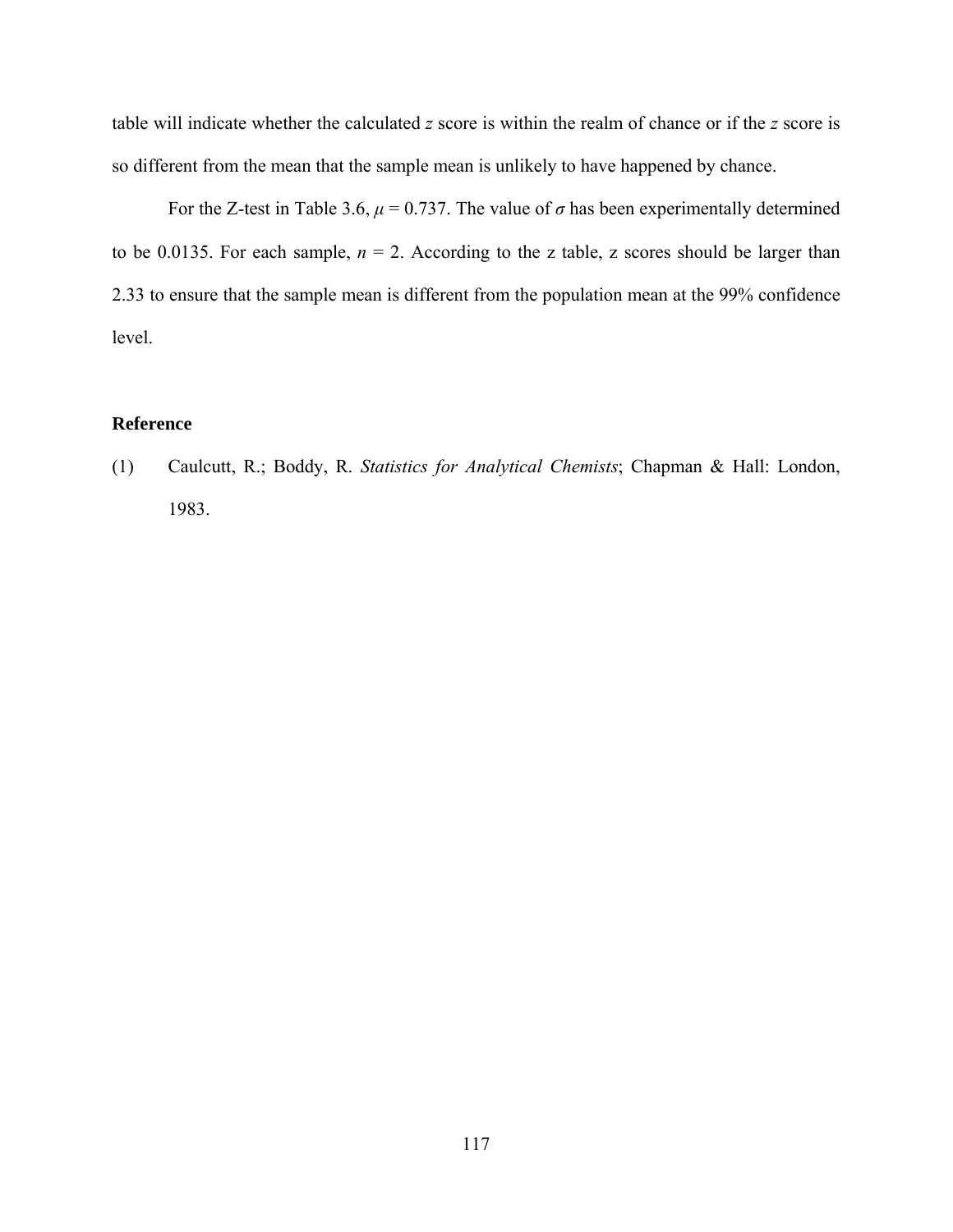## **APPENDIX B**

## **ULTRASPENSE 2000 MICROPLATE DISPENSER USER'S GUIDE**

## **B.1 GENERAL OPERATION**

- 1. Turn the power 'on', the switch is located on the back, right-hand side of the instrument.
- 2. Check the cleanness of the manifold; make sure channels are clean and free of debris.
- 3. Attach the manifold to the instrument by pushing the tube to the end while tightening the screw.
- 4. Insert the manifold into the holder, tighten the screw and adjust height.
- 5. Verify that the waste container is aligned with the waste dispenser.
- 6. Using the arrows to navigate through the main menu.
- 7. When 'Prime' is on the screen, press enter to access the Prime menu. Hit 'Yes' to rinse the instrument with solvent. You may want to do this multiple times.
- 8. Press 'Esc' to return to the main menu and navigate to 'Run', if you have already programmed your own dispensing process (otherwise go to B.2. first for programming). Select 'enter' to access the Run menu and choose your OWN program. Choose the number of plates (1 or 2) you want to dispense solution (usually 1). Then hit 'enter' to dispense the liquid.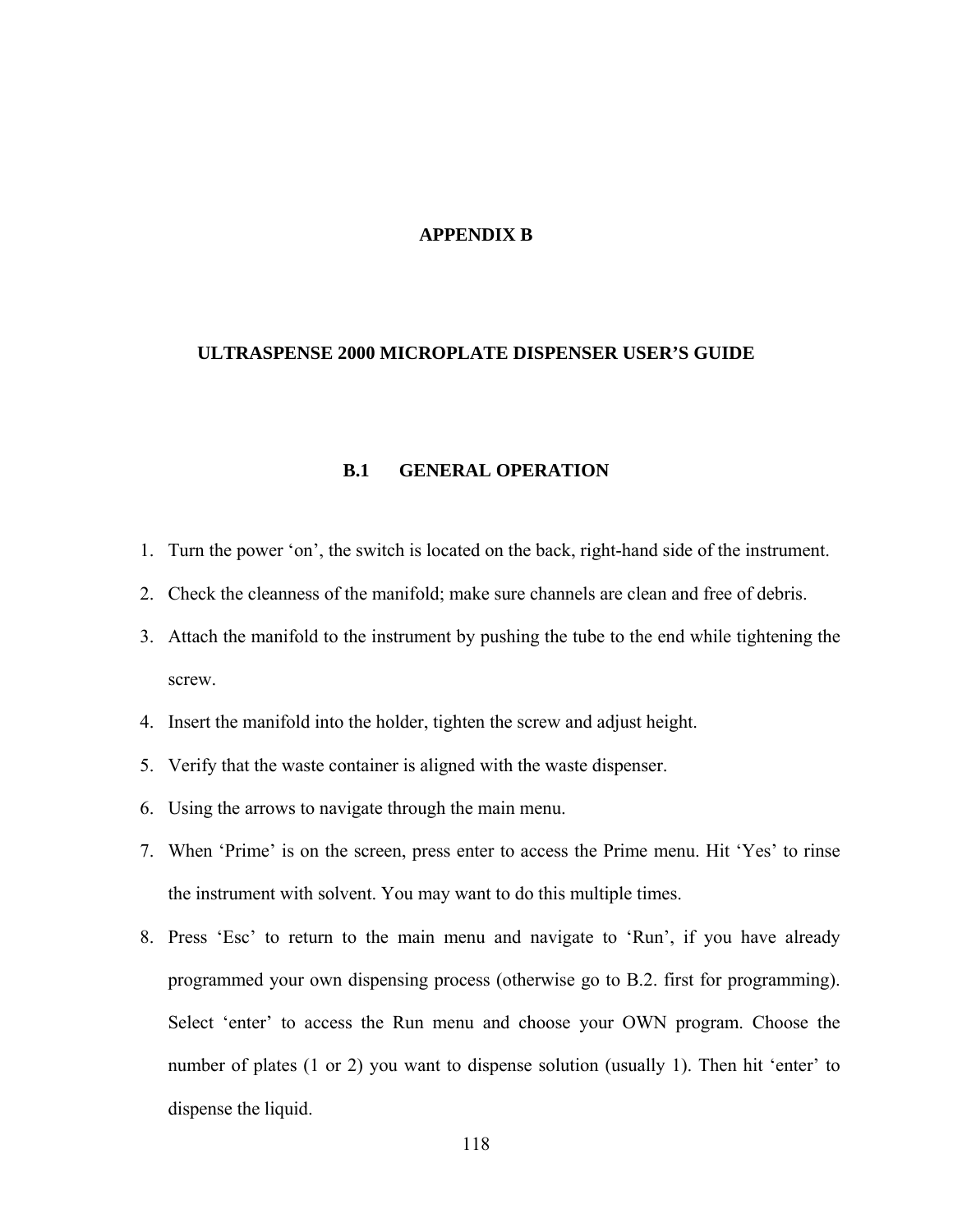- 9. Press 'Esc' to return to main menu. To save the liquid that is remaining in the tubing and to return it to the solvent container, access the 'Back' menu from the main menu. Select 'Yes' to return the liquid.
- 10. 'Prime' the instrument again (several times if needed) with solvent to rinse the instrument, followed by priming with ACN (as needed), and finally, prime the instrument with water several times.
- 11. When finished, carefully remove the manifold; make sure it is clean; wrap with laboratory tissues and store in a safe place.
- 12. Wrap the tubes with laboratory tissues and switch the power to 'off'.
- 13. Empty the waste container. You may need to do that between 'prime's.
- 14. Turn off the instrument.

# **B.2 PROGRAMMING**

'Program' the dispensing process: You can create a new one by selecting a program that is empty. The instrument can save up to 16 programs.

- 1. Name your program (2 letters)
- 2. Choose a starting position.
- 3. Choose an ending position.
- 4. Select columns you want liquid dispensed into. Columns 1-12 will display a 1 or 0. A 1 means liquid will be dispensed into that column, a 0 means that it will not.
- 5. Choose the sample volume, units are microliters.
- 6. Choose pump speed (1-3). If unsure, '2' is probably sufficient.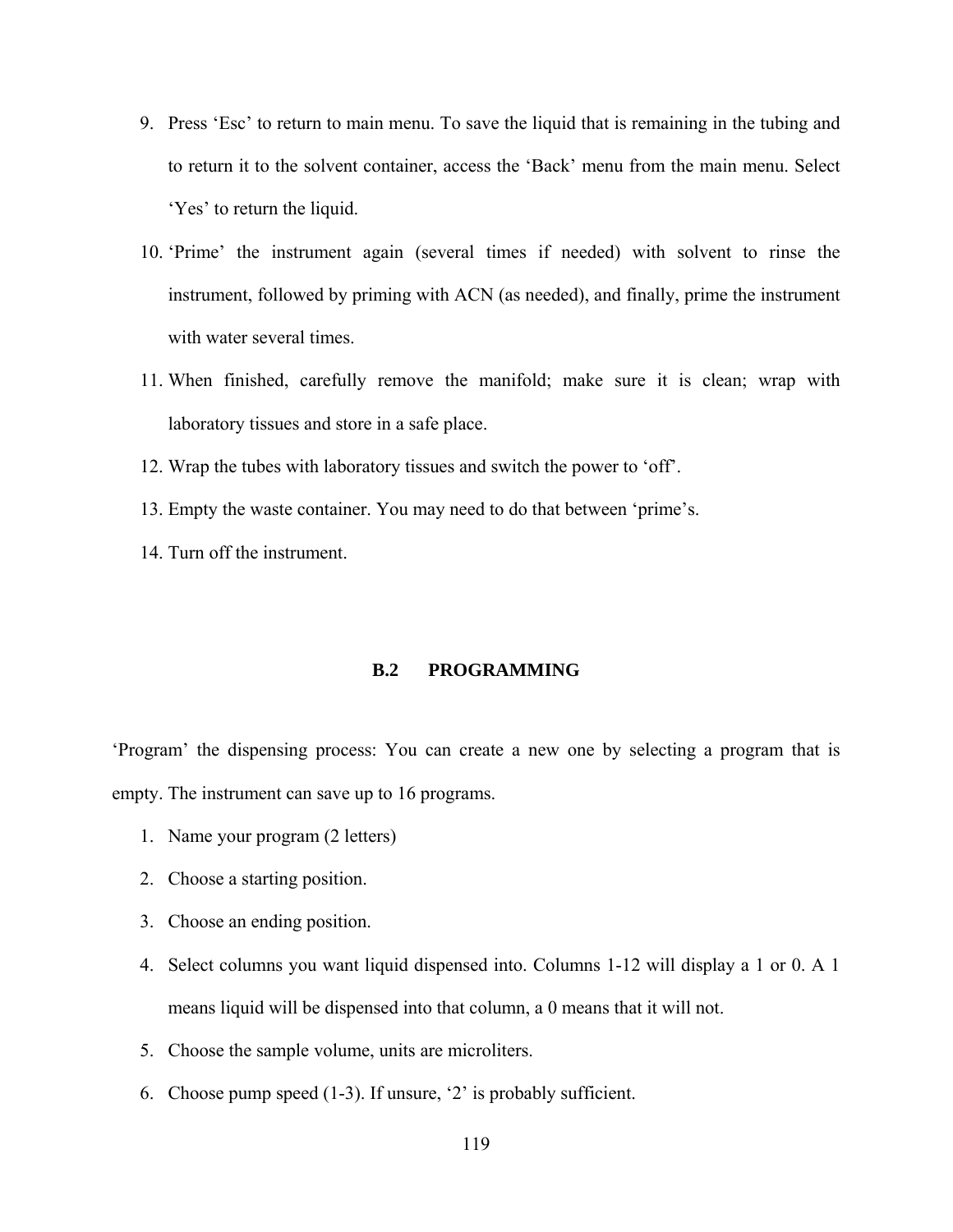- 7. Choose prime volume. If unsure, choose 50 *µ*L.
- 8. When through programming, press 'Esc' to get back to main menu.

#### **B.3 SETUP**

'Setup' some basic parameters of the dispenser: For instance, the position of the manifold (if you change one), the pumping speed (1, 2, 3: 100-3800. Having been optimized so it is not suggested to change them.), minimal volume (DO NOT change it unless you have read the detailed manual, since it is related to the actual volume it dispenses.), the prime volume, the prime speed, etc. Please be advised to read the manual first before you 'setup' the instrument.

### **B.4 TROUBLESHOOTING**

When the precision of the solvent dispensing is not satisfactory, it is necessary to check the performance of the dispenser. Several factors may affect the dispensing precision.

1. Bubbles in the tubing.

Solution: 'Prime'.

2. Polymer debris in the glass tips of the manifold.

Solution: Remove the debris using a capillary with an outer diameter of  $\sim$ 360  $\mu$ m. Gas dusters may also help.

3. Solvent droplets remaining at the end of the glass tips (the most frequently occurred problem).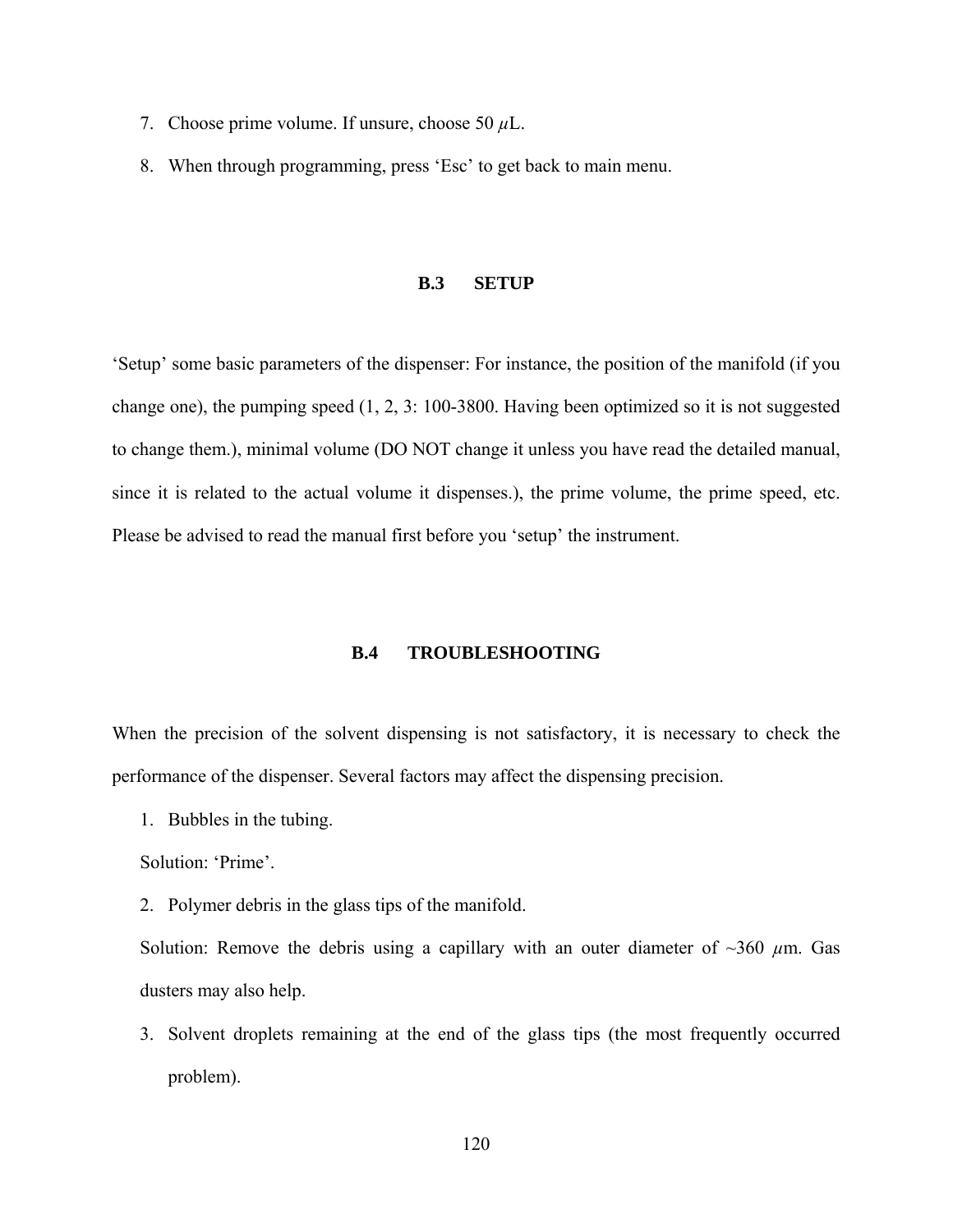Solution: Keep the outside of the tips clean, especially when finishing an experiment. If necessary, ultrasonication may help. There is an alternative manifold that is equipped with stainless steel tips. It has been tested that the droplet problem was less severe when that manifold was used. However, other problems may occur and the precision was not improved.

KD Scientific has been working on glass tips with ceramic coatings to solve the problem.

To check the precision of the solvent dispensing, generally two approaches can be performed. Since the viscosity of a solution may have a great effect on the precision of the dispensing, the  $2<sup>nd</sup>$  approach is necessary for the preparation of PVC/DOS films.

- 1. Dissolve a reference compound in water and dispense the solution into a 96-well UVtransparent microplate. Check the UV absorbance of each well by a microplate reader.
- 2. Dispense the PVC/DOS/THF solution into a 96-well polypropylene microplate. After the THF is dry, the weight of film in each well is measured to evaluate the precision.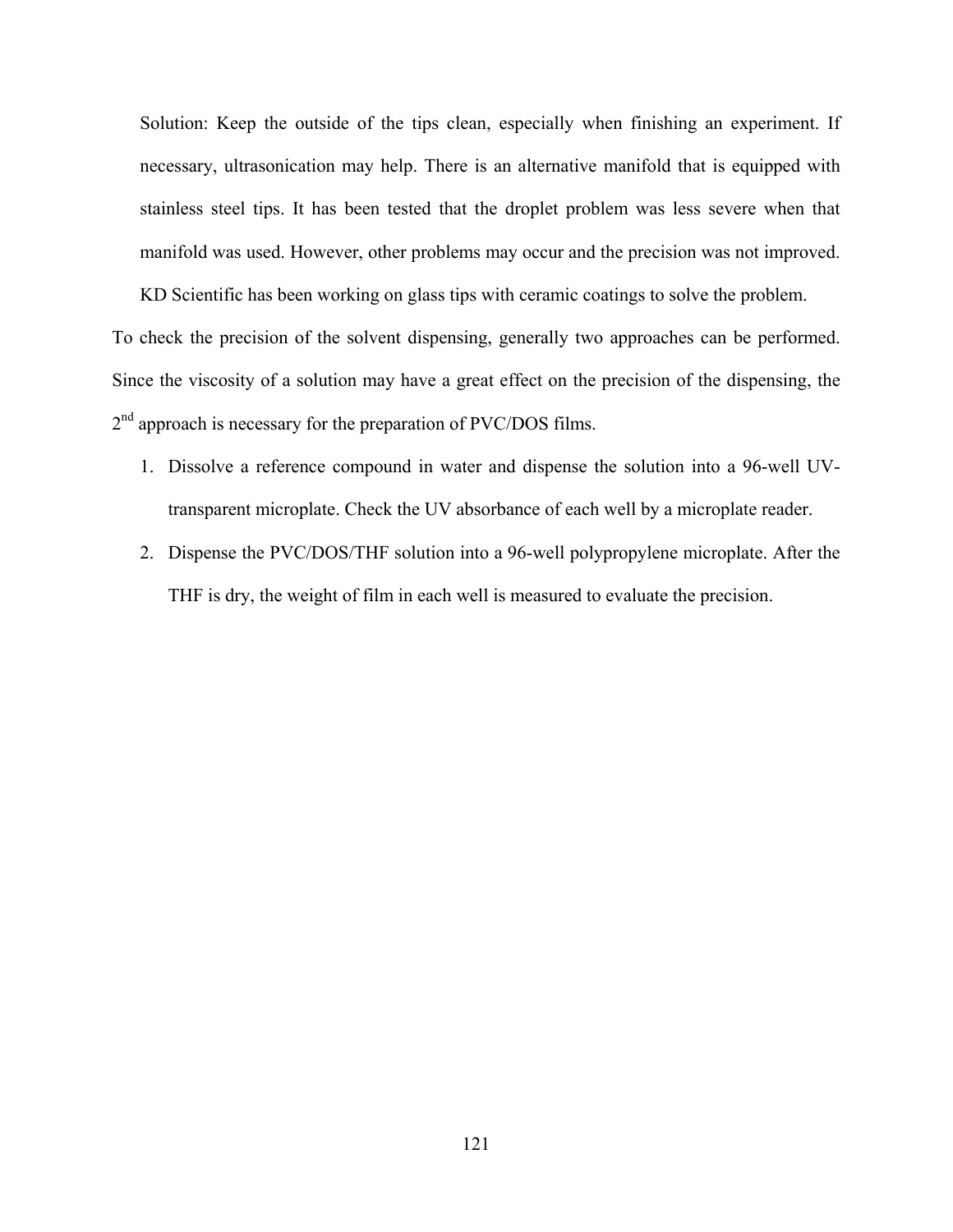### **APPENDIX C**

## **SOME TIPS IN THE EXPERIMENTAL SECTION TO IMPROVE REPRODUCIBILITY**

## **C.1 POLYMER FILM PREPARATION**

PVC is hard to dissolve in THF when the PVC/plasticizer ratio is larger than 1:1. To prevent from PVC agglomeration, it is necessary to intensively shake the flask immediately after a certain amount of THF is dispensed into the flask. It may take more than one day to dissolve if PVC agglomerates.

 Ligand and/or solute can be prepared in the polymer/plasticizer/THF solution or in pure THF respectively. When prepared in the PVC/plasticizer/THF solution, only one dispensing is needed to make the polymer films hence the precision of the ligand (and/or solute) concentration in the films may be better. However, flexibility may be a problem if ligand (and/or solute) concentration-dependent experiments are performed. When ligand and solute are prepared in pure THF respectively, it is essential to dispense them first prior to dispensing the polymer/plasticizer solution. The plates are placed in the hood to allow the THF to evaporate. The polymer/plasticizer solution should then be dispensed but before the wells are completely dry. Gentle shaking may be necessary to allow the compounds in the wells to dissolve again. It is important to ensure that there is no compound remaining on the walls of the wells that is not